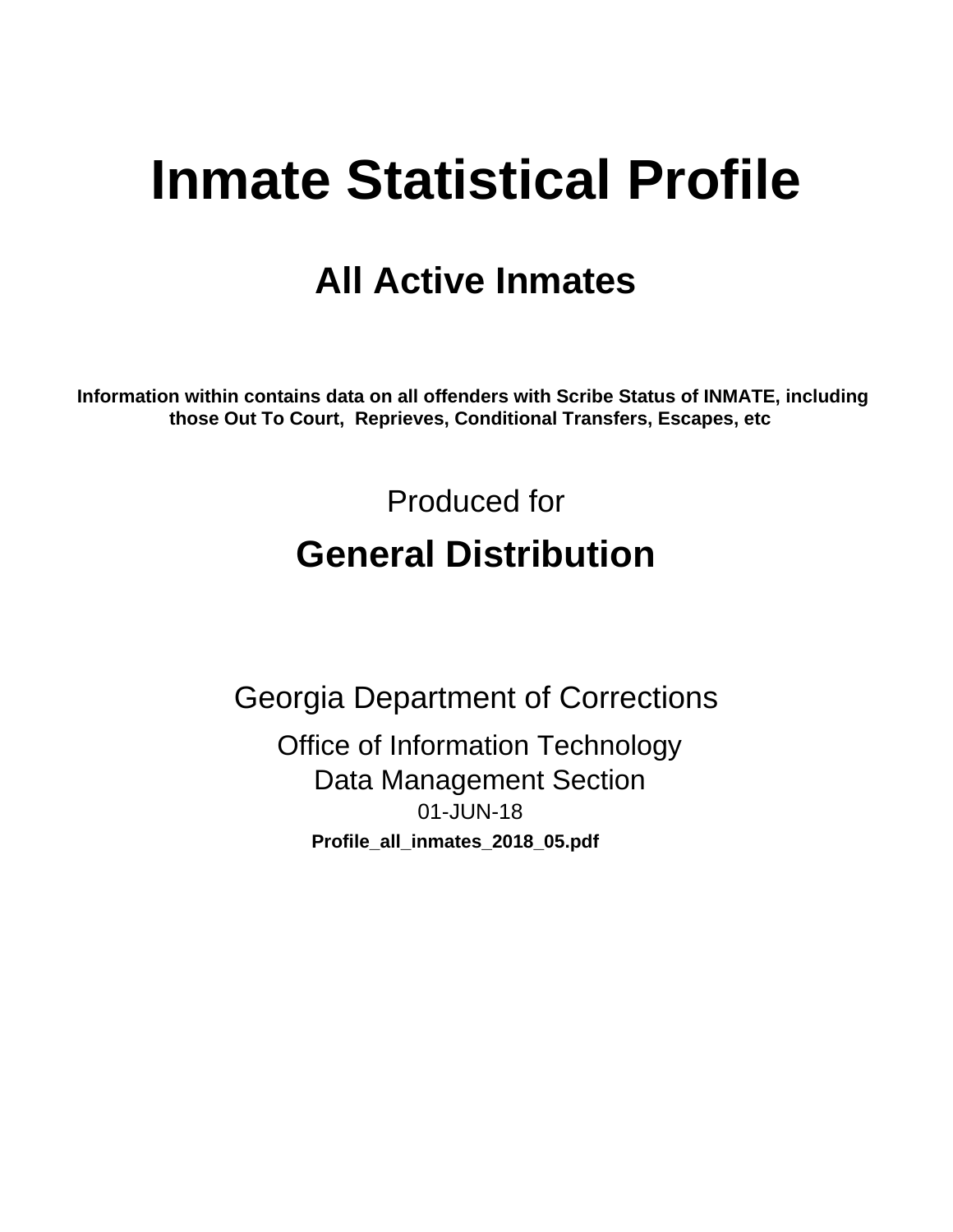# **Inmate Statistical Profile 01-JUN-18**

Contents

**All Active Inmates** 

Produced for General Distribution

# **Table of Contents**

| <b>Demographic information</b>                                        |
|-----------------------------------------------------------------------|
| 4 Current age, broken out in ten year age groups                      |
| 5 Race group                                                          |
| 6 Marital status, self-reported at entry to prison                    |
| 7 Number of Inmates with Dependents, self-reported at entry to prison |
| 8 Religious affiliation, self-reported at entry to prison             |
| 9 Home county - self-reported at entry to prison                      |
| 14 Employment status before prison, self-reported at entry to prison  |
| 15 Age at admission                                                   |
| 17 Age at admission                                                   |
| 20 Height, measured at entry to prison                                |
| 21 Height, measured at entry to prison                                |
| 23 Weight, measured at entry to prison                                |
| 24 Military service                                                   |
| <b>Correctional information</b>                                       |
| 25 Type of admission to prison                                        |
| 26 Current / last supervision level                                   |
| 27 Current / last institution type                                    |
| 28 Institution type - transitional centers                            |
| 29 Institution type - county prisons                                  |
| 31 Institution type - state prisons                                   |
| 33 Institution type - private prisons                                 |
| 34 Institution type - inmate boot camp                                |
| 35 Number of disciplinary reports                                     |
| 36 Number of transfers                                                |
| 37 Number of escapes                                                  |
| 38 Split sentence - Probation to follow                               |
| 39 Probable future release type of still active inmates               |
| 40 Time served in current (or last) institution                       |
| Educational, psychological and physical information                   |
| 41 Highest grade level attained                                       |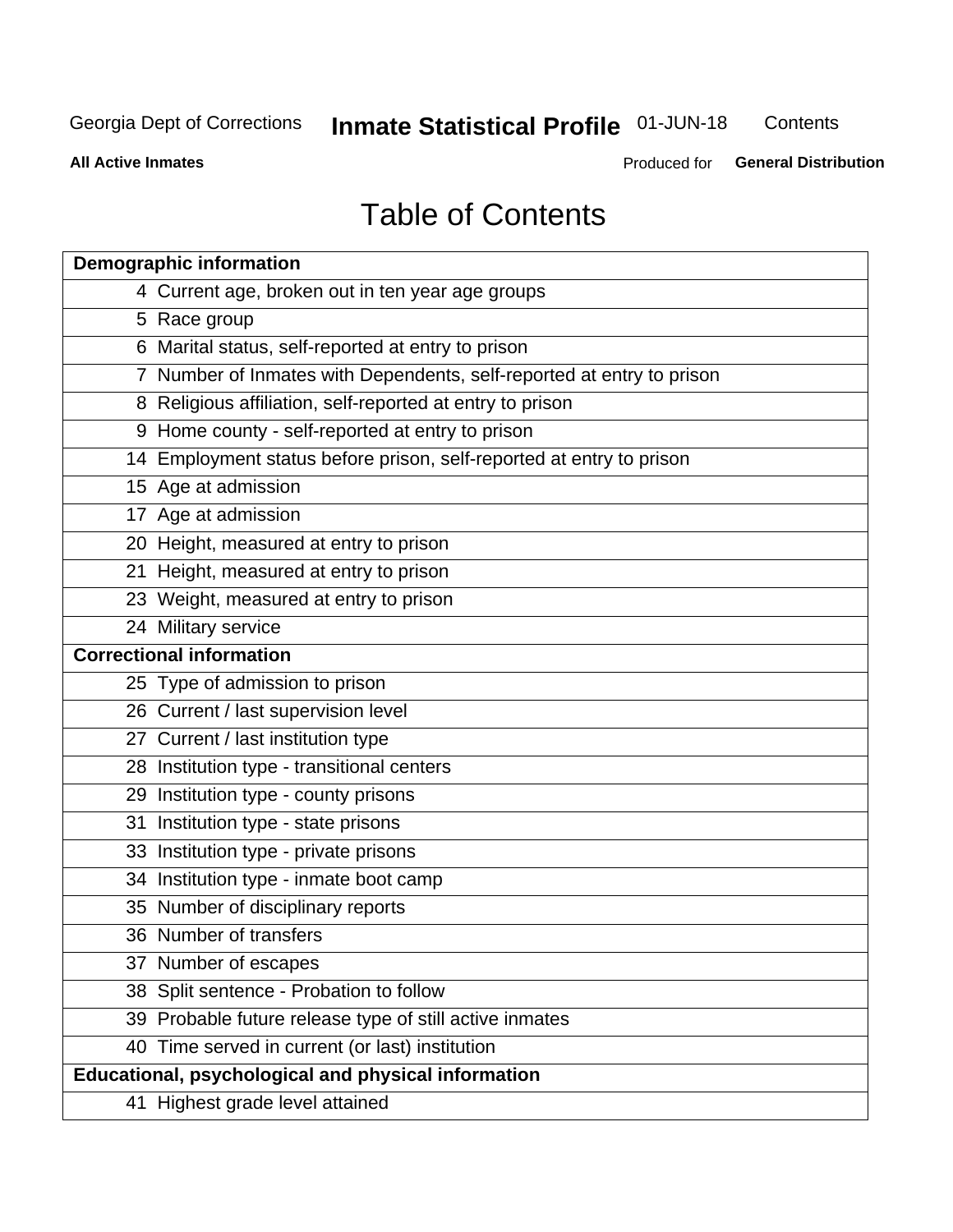# **Inmate Statistical Profile 01-JUN-18**

Contents

**All Active Inmates** 

Produced for General Distribution

# **Table of Contents**

| <b>Educational, psychological and physical information</b>       |
|------------------------------------------------------------------|
| 42 Culture fair IQ scores                                        |
| 43 Wide Range Achievement Test (WRAT) reading score              |
| 44 Wide Range Achievement Test (WRAT) math score                 |
| 45 Wide Range Achievement Test (WRAT) spelling score             |
| 46 Current / last mental health treatment level                  |
| 47 PULHESDWIT medical scale - 'P' overall condition ('P'hysical) |
| 48 PULHESDWIT medical scale - 'U' upper body                     |
| 49 PULHESDWIT medical scale - 'L' lower body                     |
| 50 PULHESDWIT medical scale - 'H' hearing                        |
| 51 PULHESDWIT medical scale - 'E' vision                         |
| 52 PULHESDWIT medical scale -'S' psychiatric                     |
| 53 PULHESDWIT medical scale - 'D' dental                         |
| 54 PULHESDWIT medical scale - 'W' work ability                   |
| 55 PULHESDWIT medical scale - 'I' impairment                     |
| 56 PULHESDWIT medical scale - 'T' transportability               |
| <b>Crimes and criminal history information</b>                   |
| 57 Number of prior Georgia incarcerations                        |
| 58 Prison sentence in years                                      |
| 59 Primary offense, broken out into felonies vs misdemeanors     |
| 60 Primary offense, broken out into six broad crime categories   |
| 61 Primary offense, detailed offense code                        |
| 69 County of conviction of primary offense                       |
| 74 Circuit of conviction of primary offense                      |
| 76 Years served (jail + prison) in this incarceration            |
| <b>Medical information</b>                                       |
| 77 Results of most recent HIV test                               |
| 78 Results of most recent tuberculosis test                      |
| 79 Results of most recent syphilis test                          |
| 80 Results of most recent Hepatitis-C test                       |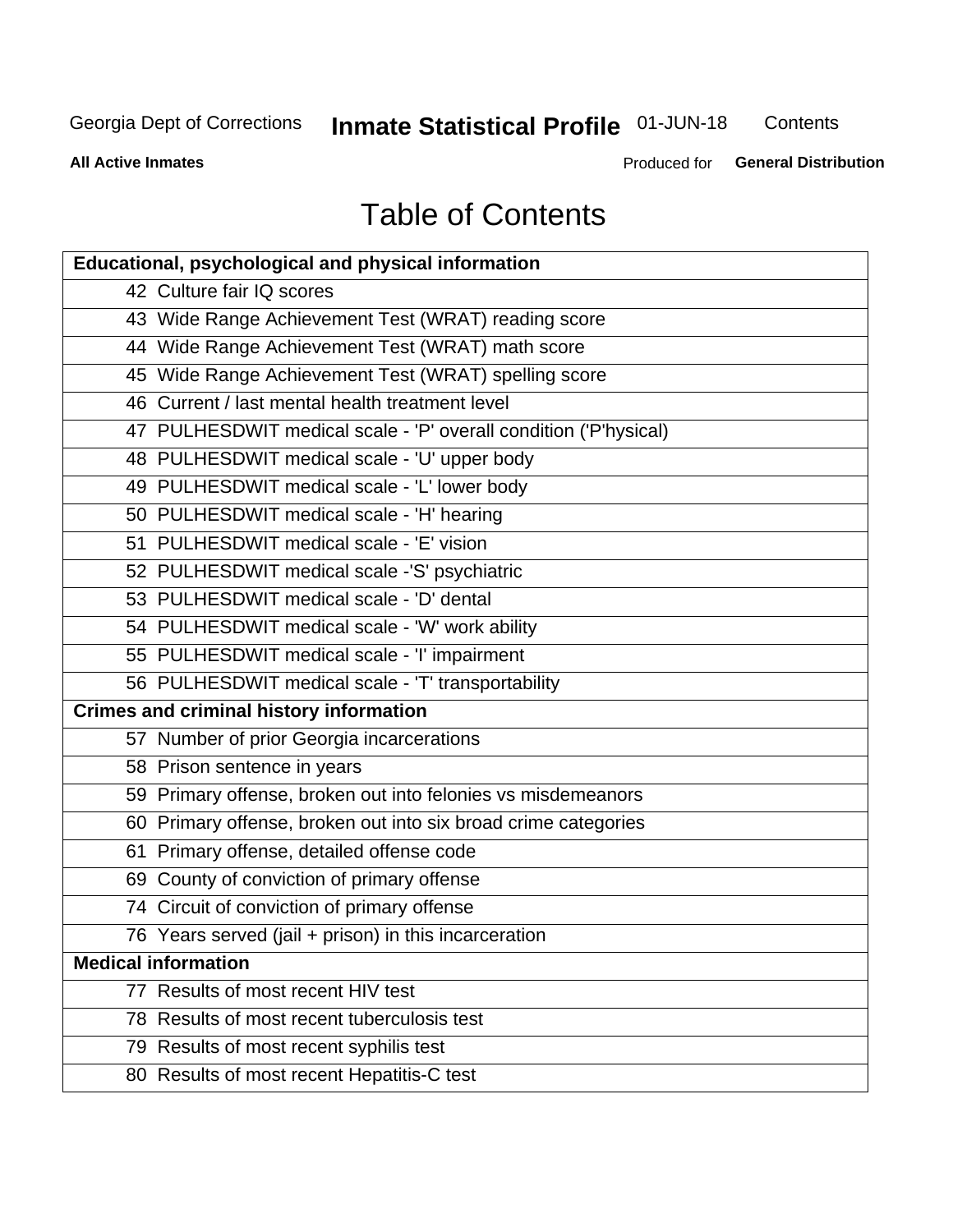### **All Active Inmates**

### Produced for General Distribution

# Current age, broken out in ten-year age groups

COL % - percent each COUNT is of its particular column

|                          |              | <b>Male</b> |        |              | <b>Female</b> |          |        | <b>Total</b> |  |
|--------------------------|--------------|-------------|--------|--------------|---------------|----------|--------|--------------|--|
| <b>Current Age</b>       | <b>Count</b> | Col %       | Row %  | <b>Count</b> | Col %         | Row %    | Total  | Col %        |  |
| <b>Teens (1-19)</b>      | 801          | 1.58%       | 95.70% | 36           | 0.91%         | 4.30%    | 837    | 1.53%        |  |
| <b>Twenties (20-29)</b>  | 14,132       | 27.79%      | 93.18% | 1,035        | 26.23%        | $6.82\%$ | 15,167 | 27.68%       |  |
| <b>Thirties (30-39)</b>  | 15,405       | 30.29%      | 91.60% | 1,413        | 35.81%        | $8.40\%$ | 16,818 | 30.69%       |  |
| <b>Forties (40-49)</b>   | 10,393       | 20.44%      | 92.23% | 875          | 22.17%        | 7.77%    | 11,268 | 20.56%       |  |
| <b>Fifties (50-59)</b>   | 6,976        | 13.72%      | 93.76% | 464          | 11.76%        | 6.24%    | 7,440  | 13.58%       |  |
| <b>Sixties (60-69)</b>   | 2,490        | 4.90%       | 95.95% | 105          | 2.66%         | 4.05%    | 2,595  | 4.74%        |  |
| Seventy + (70 and above) | 654          | 1.29%       | 97.32% | 18           | 0.46%         | $2.68\%$ | 672    | 1.23%        |  |
| <b>Total Reported</b>    | 50,851       | 100%        | 92.80% | 3,946        | 100%          | 7.20%    | 54,797 | 100.0%       |  |

| <b>ported</b> | າາດ    |       | nne.        |
|---------------|--------|-------|-------------|
| <b>NOT</b>    | LLU    |       | <i>LL</i> J |
| <b>Total</b>  | $\sim$ | 3,947 | 55,026      |

| Mean<br>(average)       | 38.25     | 37.36 | 38.19 |
|-------------------------|-----------|-------|-------|
| <b>Median (middle)</b>  | 36        | 36    | 36    |
| Mode<br>(most frequent) | ^-<br>. . | 28    | 28    |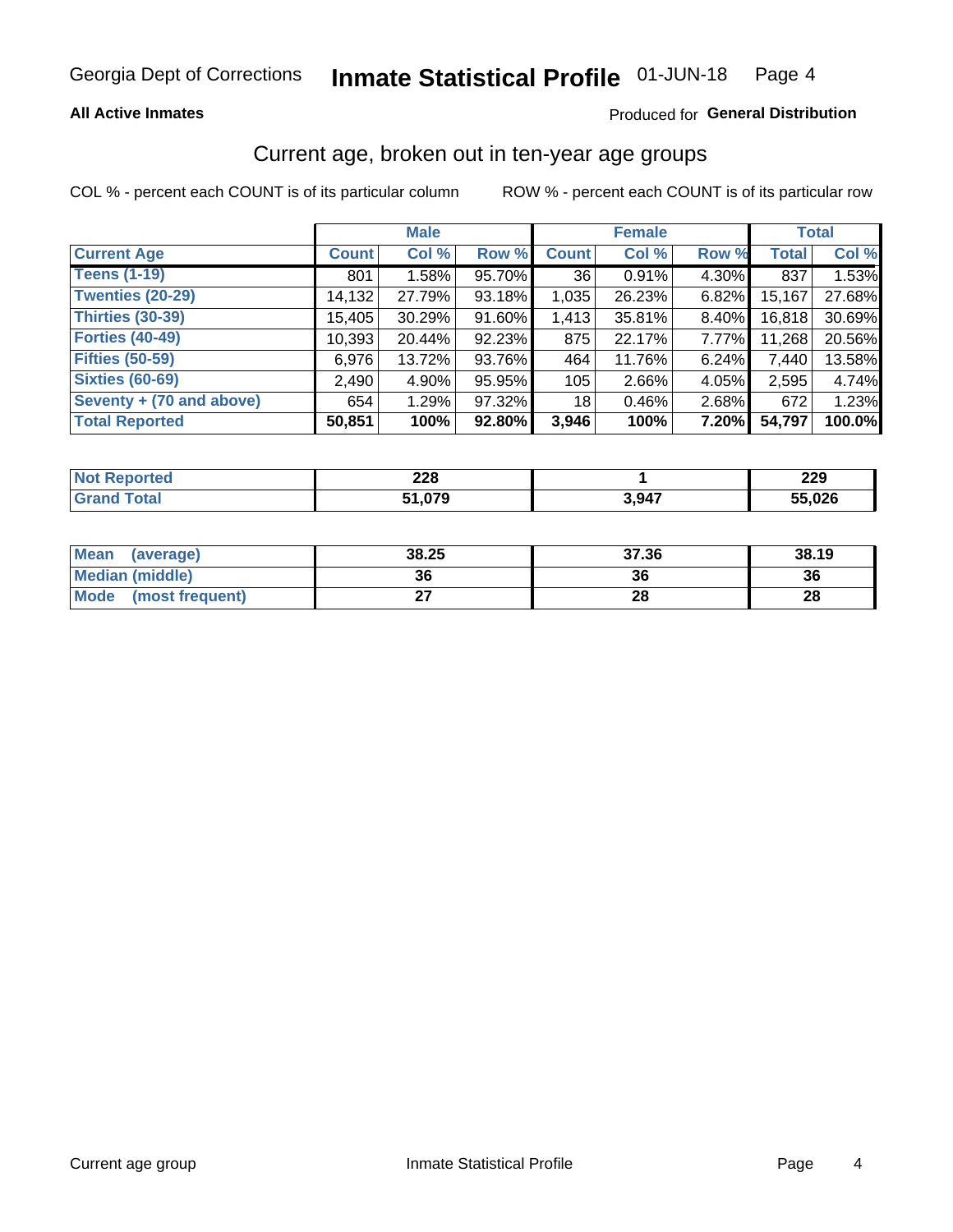#### Inmate Statistical Profile 01-JUN-18 Page 5

### **All Active Inmates**

## **Produced for General Distribution**

# Race group

COL % - percent each COUNT is of its particular column

|                   |                        | <b>Male</b>  |         |           | <b>Female</b> |        |        | <b>Total</b> |        |
|-------------------|------------------------|--------------|---------|-----------|---------------|--------|--------|--------------|--------|
|                   | <b>Race Group</b>      | <b>Count</b> | Col %   |           | Row % Count   | Col %  | Row %  | <b>Total</b> | Col %  |
|                   | <b>White</b>           | 17,447       | 34.16%  | 88.29%    | 2,315         | 58.65% | 11.71% | 19,762       | 35.91% |
| $\mathbf{2}$      | <b>Black</b>           | 31,335       | 61.35%  | 95.28%    | 1,552         | 39.32% | 4.72%  | 32,887       | 59.77% |
| 5.                | <b>Other</b>           | 55           | .11%    | 90.16%    | 6             | .15%   | 9.84%  | 61           | .11%   |
| 6                 | <b>Asian</b>           | 180          | .35%    | 94.74%    | 10            | .25%   | 5.26%  | 190          | .35%   |
| 9                 | <b>Unknown</b>         | 9            | $.02\%$ | 81.82%    | 2             | .05%   | 18.18% | 11           | .02%   |
| 10                | <b>Hispanic</b>        | 2,028        | 3.97%   | 97.03%    | 62            | 1.57%  | 2.97%  | 2,090        | 3.80%  |
| $12 \overline{ }$ | <b>Native American</b> | 24           | $.05\%$ | 100.00%   |               |        |        | 24           | .04%   |
| 13                | <b>Native Hawaiian</b> |              | .01%    | 100.00%   |               |        |        |              | .01%   |
|                   | <b>Total Reported</b>  | 51,079       | 100%    | $92.83\%$ | 3,947         | 100%   | 7.17%  | 55,026       | 100%   |

| <b>Not Reported</b>  |               |       |        |
|----------------------|---------------|-------|--------|
| <b>Total</b><br>Gran | 51,079<br>- - | 3,947 | 55,026 |

| <b>Mode</b><br>---<br>most frequent) | Black | White | <b>Black</b> |
|--------------------------------------|-------|-------|--------------|
|                                      |       |       |              |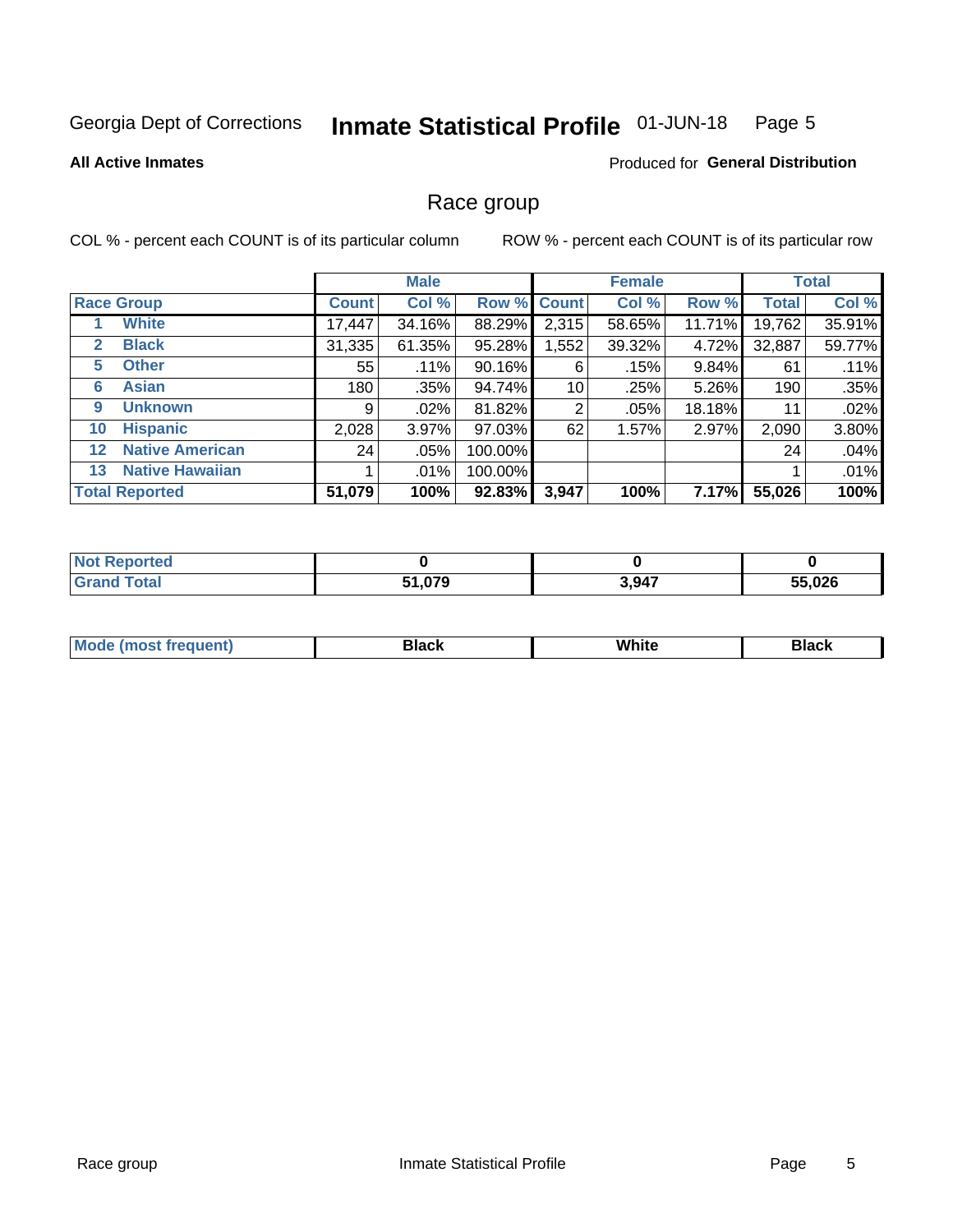#### Inmate Statistical Profile 01-JUN-18 Page 6

**All Active Inmates** 

### Produced for General Distribution

# Marital status, self-reported at entry to prison

COL % - percent each COUNT is of its particular column

|                            | <b>Male</b>  |          |        |              | <b>Female</b> | <b>Total</b> |              |        |
|----------------------------|--------------|----------|--------|--------------|---------------|--------------|--------------|--------|
| <b>Marital Status</b>      | <b>Count</b> | Col %    | Row %  | <b>Count</b> | Col %         | Row %        | <b>Total</b> | Col %  |
| <b>Unknown</b><br>$\bf{0}$ | 1,068        | 2.09%    | 93.11% | 79           | 2.00%         | 6.89%        | 1,147        | 2.08%  |
| <b>Divorced</b><br>D       | 4,901        | 9.59%    | 89.79% | 557          | 14.11%        | 10.21%       | 5,458        | 9.92%  |
| <b>Married</b><br>М        | 6,779        | 13.27%   | 91.09% | 663          | 16.80%        | 8.91%        | 7,442        | 13.52% |
| <b>Separated</b><br>S.     | 1,821        | $3.57\%$ | 83.99% | 347          | 8.79%         | 16.01%       | 2,168        | 3.94%  |
| <b>Unmarried</b><br>U      | 35,931       | 70.34%   | 94.35% | 2,152        | 54.52%        | 5.65%        | 38,083       | 69.21% |
| <b>Widow</b><br>W          | 579          | 1.13%    | 79.53% | 149          | 3.78%         | 20.47%       | 728          | 1.32%  |
| <b>Total Reported</b>      | 51,079       | 100%     | 92.83% | 3,947        | 100%          | 7.17%        | 55,026       | 100%   |

| ----<br>rted<br><b>NOT</b> |        |       |        |
|----------------------------|--------|-------|--------|
| $\sim$ $\sim$ $\sim$       | $\sim$ | 3,947 | 55,026 |

|--|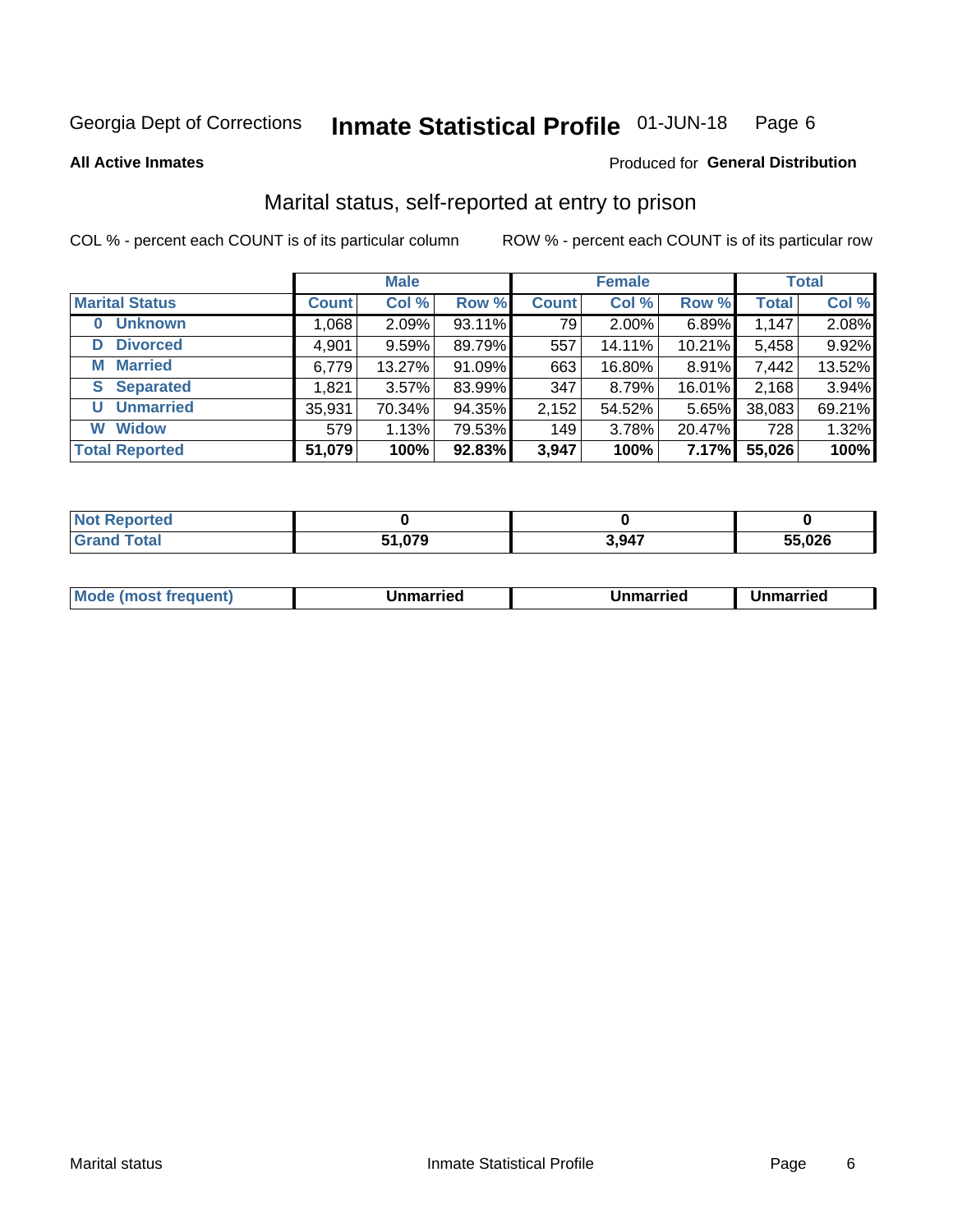#### **Inmate Statistical Profile 01-JUN-18** Page 7

### **All Active Inmates**

### Produced for General Distribution

# Number of Inmates with Dependents, Self-Reported at Entry to Prison

COL % - percent each COUNT is of its particular column

|                             |              | <b>Male</b> |        |              | <b>Female</b> |       |              | <b>Total</b> |
|-----------------------------|--------------|-------------|--------|--------------|---------------|-------|--------------|--------------|
| <b>Number of dependents</b> | <b>Count</b> | Col %       | Row %  | <b>Count</b> | Col %         | Row % | <b>Total</b> | Col %        |
| l 0                         | 15,825       | 37.60%      | 93.96% | 1,018        | 32.02%        | 6.04% | 16,843       | 37.20%       |
|                             | 9,767        | 23.20%      | 93.83% | 642          | 20.20%        | 6.17% | 10,409       | 22.99%       |
| $\overline{2}$              | 7,346        | 17.45%      | 91.41% | 690          | 21.70%        | 8.59% | 8,036        | 17.75%       |
| $\overline{\mathbf{3}}$     | 4,377        | 10.40%      | 90.58% | 455          | 14.31%        | 9.42% | 4,832        | 10.67%       |
| 4                           | 2,252        | 5.35%       | 91.99% | 196          | 6.17%         | 8.01% | 2,448        | 5.41%        |
| 5                           | 1,187        | 2.82%       | 92.37% | 98           | 3.08%         | 7.63% | 1,285        | 2.84%        |
| 6                           | 593          | 1.41%       | 92.80% | 46           | 1.45%         | 7.20% | 639          | 1.41%        |
| 7                           | 307          | 0.73%       | 95.34% | 15           | 0.47%         | 4.66% | 322          | 0.71%        |
| $\overline{\mathbf{8}}$     | 160          | 0.38%       | 96.39% | 6            | 0.19%         | 3.61% | 166          | 0.37%        |
| 9                           | 93           | 0.22%       | 94.90% | 5            | 0.16%         | 5.10% | 98           | 0.22%        |
| 10                          | 79           | 0.19%       | 92.94% | 6            | 0.19%         | 7.06% | 85           | 0.19%        |
| Over 10                     | 106          | 0.25%       | 98.15% | 2            | 0.06%         | 1.85% | 108          | 0.24%        |
| <b>Total Reported</b>       | 42,092       | 100%        | 92.98% | 3,179        | 100%          | 7.02% | 45,271       | 100%         |

| 8,987               | 768   | 9,755  |
|---------------------|-------|--------|
| -4070<br>. . ,ບ / 9 | 3,947 | 55,026 |

| Mean (average)          | 1.49 | 1.65 | 1.50 |
|-------------------------|------|------|------|
| <b>Median (middle)</b>  |      |      |      |
| Mode<br>(most frequent) |      |      |      |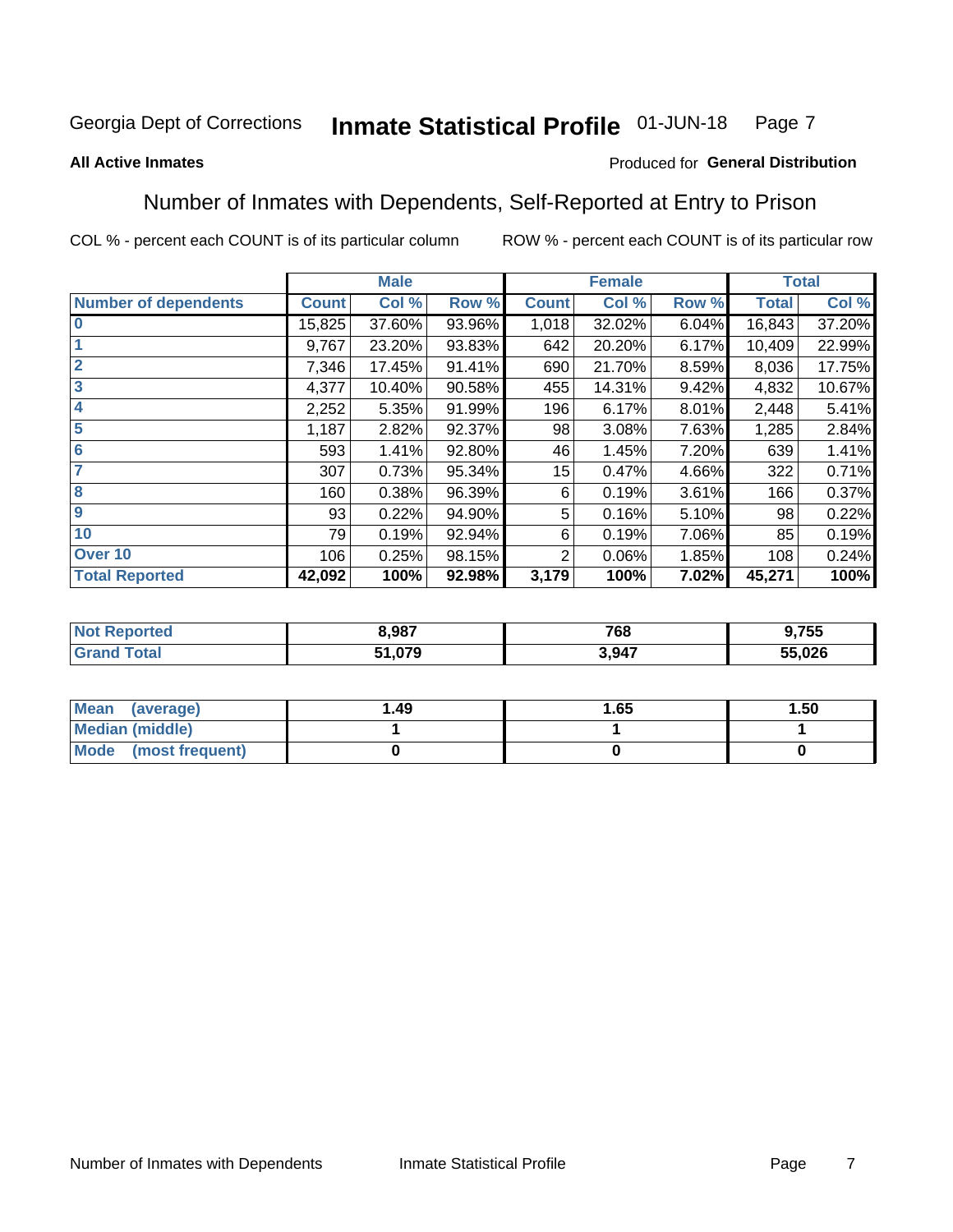#### Inmate Statistical Profile 01-JUN-18 Page 8

### **All Active Inmates**

### Produced for General Distribution

# Religious affiliation, self-reported at entry to prison

COL % - percent each COUNT is of its particular column

|                  |                              |                | <b>Male</b> |         |                | <b>Female</b> |        |                | <b>Total</b> |
|------------------|------------------------------|----------------|-------------|---------|----------------|---------------|--------|----------------|--------------|
|                  | <b>Religious Affiliation</b> | <b>Count</b>   | Col %       | Row %   | <b>Count</b>   | Col %         | Row %  | <b>Total</b>   | Col %        |
| 1                | <b>Islam</b>                 | 1,353          | 6.22%       | 97.34%  | 37             | 1.65%         | 2.66%  | 1,390          | 5.79%        |
| $\overline{2}$   | <b>Catholic</b>              | 1,121          | 5.15%       | 89.18%  | 136            | 6.08%         | 10.82% | 1,257          | 5.24%        |
| $\mathbf{3}$     | <b>Baptist</b>               | 13,654         | 62.77%      | 89.33%  | 1,631          | 72.88%        | 10.67% | 15,285         | 63.71%       |
| 4                | <b>Methodist</b>             | 387            | 1.78%       | 87.16%  | 57             | 2.55%         | 12.84% | 444            | 1.85%        |
| 5                | <b>EpiscopIn</b>             | 46             | .21%        | 86.79%  | 7              | .31%          | 13.21% | 53             | .22%         |
| $6\phantom{a}$   | <b>Presbytrn</b>             | 77             | .35%        | 89.53%  | 9              | .40%          | 10.47% | 86             | .36%         |
| 7                | <b>Chc Of God</b>            | 412            | 1.89%       | 88.98%  | 51             | 2.28%         | 11.02% | 463            | 1.93%        |
| 8                | <b>Holiness</b>              | 566            | 2.60%       | 83.60%  | 111            | 4.96%         | 16.40% | 677            | 2.82%        |
| $\boldsymbol{9}$ | <b>Jewish</b>                | 65             | .30%        | 82.28%  | 14             | .63%          | 17.72% | 79             | .33%         |
| 10               | <b>Anglican</b>              | 43             | .20%        | 93.48%  | 3              | .13%          | 6.52%  | 46             | .19%         |
| 11               | <b>Grk Orthdx</b>            | 3              | .01%        | 60.00%  | $\overline{2}$ | .09%          | 40.00% | 5              | .02%         |
| 12               | <b>Hindu</b>                 | 9              | .04%        | 100.00% |                |               |        | 9              | .04%         |
| 13               | <b>Buddhist</b>              | 42             | .19%        | 89.36%  | 5              | .22%          | 10.64% | 47             | .20%         |
| 14               | <b>Taoist</b>                | 6              | .03%        | 100.00% |                |               |        | 6              | .03%         |
| 15               | <b>Shintoist</b>             | 4              | .02%        | 100.00% |                |               |        | 4              | .02%         |
| 16               | <b>Seven D Ad</b>            | 62             | .29%        | 89.86%  | $\overline{7}$ | .31%          | 10.14% | 69             | .29%         |
| $\overline{17}$  | <b>Jehovah Wt</b>            | 270            | 1.24%       | 89.11%  | 33             | 1.47%         | 10.89% | 303            | 1.26%        |
| 18               | <b>Latr Day S</b>            | 26             | .12%        | 86.67%  | 4              | .18%          | 13.33% | 30             | .13%         |
| 19               | Quaker                       | $\overline{2}$ | .01%        | 100.00% |                |               |        | $\overline{2}$ | .01%         |
| 20               | <b>Other Prot</b>            | 1,939          | 8.91%       | 94.22%  | 119            | 5.32%         | 5.78%  | 2,058          | 8.58%        |
| $\overline{21}$  | <b>Messianic Judaism</b>     | 11             | .05%        | 100.00% |                |               |        | 11             | .05%         |
| 96               | <b>None</b>                  | 1,655          | 7.61%       | 99.28%  | 12             | .54%          | .72%   | 1,667          | 6.95%        |
|                  | <b>Total Reported</b>        | 21,753         | 100%        | 90.67%  | 2,238          | 100%          | 9.33%  | 23,991         | 100%         |

| orted | 29,326       | ,709  | ,035<br>$\sim$ |
|-------|--------------|-------|----------------|
| ſotal | 51,079<br>E4 | 3,947 | 55,026<br>ჂჂ   |

| <b>Mode (most frequent)</b> | <b>Japtist</b> | Baptist | Baptist |
|-----------------------------|----------------|---------|---------|
|-----------------------------|----------------|---------|---------|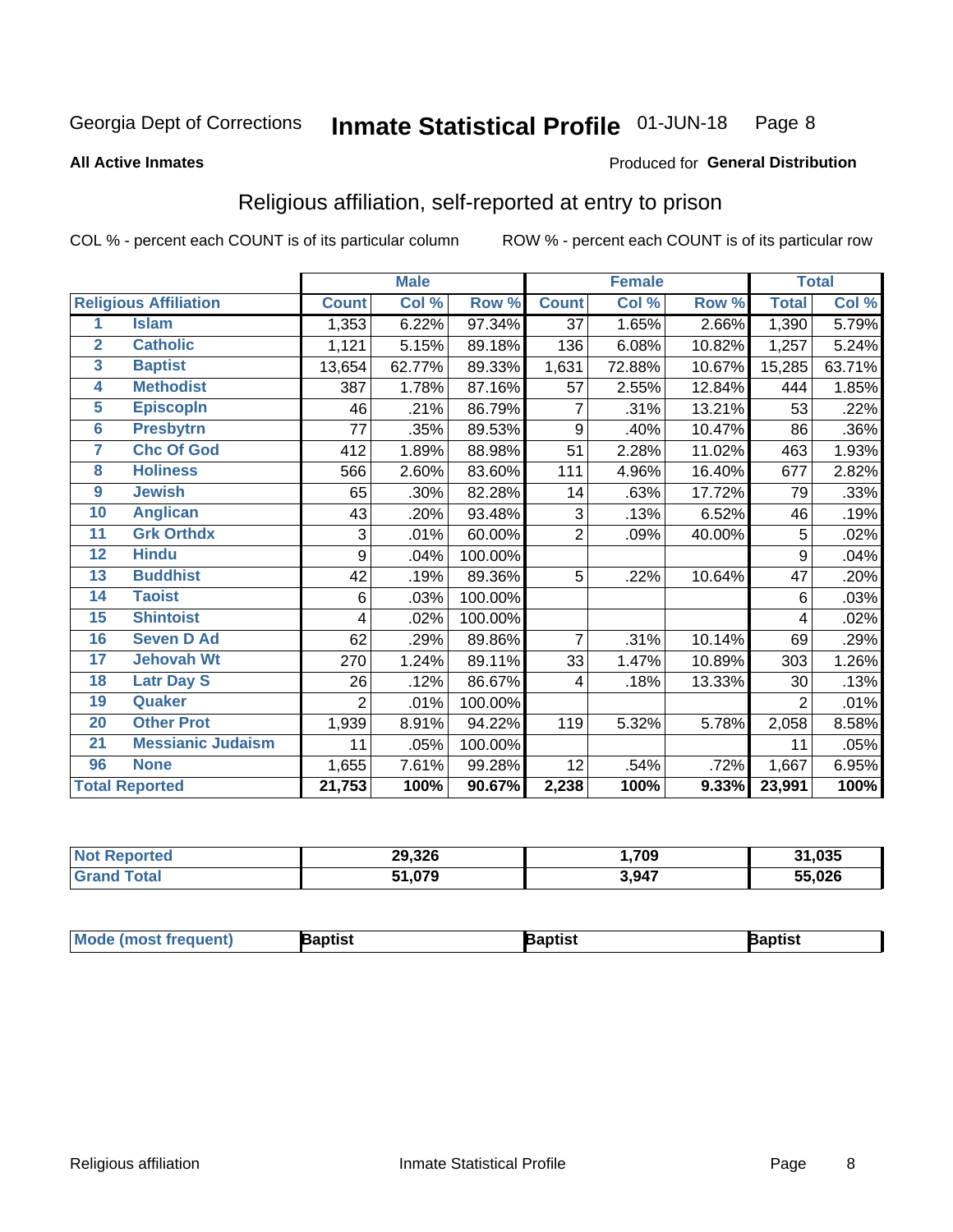#### Inmate Statistical Profile 01-JUN-18 Page 9

### **All Active Inmates**

### Produced for General Distribution

# Home county, self-reported at entry to prison

COL % - percent each COUNT is of its particular column

|     |                             |              | <b>Male</b> |                  |                         | <b>Female</b> |        | <b>Total</b>       |        |
|-----|-----------------------------|--------------|-------------|------------------|-------------------------|---------------|--------|--------------------|--------|
|     | <b>Home County</b>          | <b>Count</b> | Col %       | Row <sup>%</sup> | <b>Count</b>            | Col %         | Row %  | <b>Total</b>       | Col %  |
| 000 | <b>Unknown</b>              | 7,274        | 14.24%      | 92.17%           | 618                     | 15.66%        | 7.83%  | 7,892              | 14.34% |
| 001 | <b>Appling County</b>       | 129          | .25%        | 96.27%           | 5                       | .13%          | 3.73%  | 134                | .24%   |
| 002 | <b>Atkinson County</b>      | 38           | .07%        | 92.68%           | 3                       | .08%          | 7.32%  | 41                 | .07%   |
| 003 | <b>Bacon County</b>         | 69           | .14%        | 95.83%           | 3                       | .08%          | 4.17%  | 72                 | .13%   |
| 004 | <b>Baker County</b>         | 16           | .03%        | 94.12%           | $\mathbf{1}$            | .03%          | 5.88%  | 17                 | .03%   |
| 005 | <b>Baldwin County</b>       | 247          | .48%        | 91.14%           | 24                      | .61%          | 8.86%  | 271                | .49%   |
| 006 | <b>Banks County</b>         | 72           | .14%        | 86.75%           | 11                      | .28%          | 13.25% | 83                 | .15%   |
| 007 | <b>Barrow County</b>        | 311          | .61%        | 91.47%           | 29                      | .73%          | 8.53%  | 340                | .62%   |
| 008 | <b>Bartow County</b>        | 531          | 1.04%       | 86.48%           | 83                      | 2.10%         | 13.52% | 614                | 1.12%  |
| 009 | <b>Ben Hill County</b>      | 190          | .37%        | 92.68%           | 15                      | .38%          | 7.32%  | 205                | .37%   |
| 010 | <b>Berrien County</b>       | 81           | .16%        | 93.10%           | $\,6$                   | .15%          | 6.90%  | 87                 | .16%   |
| 011 | <b>Bibb County</b>          | 1,111        | 2.18%       | 95.04%           | 58                      | 1.47%         | 4.96%  | 1,169              | 2.12%  |
| 012 | <b>Bleckley County</b>      | 67           | .13%        | 89.33%           | 8                       | .20%          | 10.67% | 75                 | .14%   |
| 013 | <b>Brantley County</b>      | 75           | .15%        | 82.42%           | 16                      | .41%          | 17.58% | 91                 | .17%   |
| 014 | <b>Brooks County</b>        | 196          | .38%        | 98.99%           | $\overline{c}$          | .05%          | 1.01%  | 198                | .36%   |
| 015 | <b>Bryan County</b>         | 90           | .18%        | 94.74%           | 5                       | .13%          | 5.26%  | 95                 | .17%   |
| 016 | <b>Bulloch County</b>       | 350          | .69%        | 94.34%           | 21                      | .53%          | 5.66%  | 371                | .67%   |
| 017 | <b>Burke County</b>         | 228          | .45%        | 97.85%           | 5                       | .13%          | 2.15%  | 233                | .42%   |
| 018 | <b>Butts County</b>         | 131          | .26%        | 92.25%           | 11                      | .28%          | 7.75%  | 142                | .26%   |
| 019 | <b>Calhoun County</b>       | 66           | .13%        | 90.41%           | $\overline{7}$          | .18%          | 9.59%  | 73                 | .13%   |
| 020 | <b>Camden County</b>        | 135          | .26%        | 91.22%           | 13                      | .33%          | 8.78%  | 148                | .27%   |
| 021 | <b>Candler County</b>       | 99           | .19%        | 90.83%           | 10                      | .25%          | 9.17%  | 109                | .20%   |
| 022 | <b>Carroll County</b>       | 552          | 1.08%       | 90.34%           | 59                      | 1.49%         | 9.66%  | 611                | 1.11%  |
| 023 | <b>Catoosa County</b>       | 228          | .45%        | 87.69%           | 32                      | .81%          | 12.31% | 260                | .47%   |
| 024 | <b>Charlton County</b>      | 50           | .10%        | 92.59%           | 4                       | .10%          | 7.41%  | 54                 | .10%   |
| 025 | <b>Chatham County</b>       | 1,654        | 3.24%       | 95.66%           | 75                      | 1.90%         | 4.34%  | $\overline{1,729}$ | 3.14%  |
| 026 | <b>Chattahoochee County</b> | 24           | .05%        | 100.00%          |                         |               |        | 24                 | .04%   |
| 027 | <b>Chattooga County</b>     | 211          | .41%        | 89.41%           | 25                      | .63%          | 10.59% | 236                | .43%   |
| 028 | <b>Cherokee County</b>      | 398          | .78%        | 89.64%           | 46                      | 1.17%         | 10.36% | 444                | .81%   |
| 029 | <b>Clarke County</b>        | 523          | 1.02%       | 93.73%           | 35                      | .89%          | 6.27%  | 558                | 1.01%  |
| 030 | <b>Clay County</b>          | 42           | .08%        | 91.30%           | $\overline{\mathbf{4}}$ | .10%          | 8.70%  | 46                 | .08%   |
| 031 | <b>Clayton County</b>       | 1,424        | 2.79%       | 92.95%           | 108                     | 2.74%         | 7.05%  | 1,532              | 2.78%  |
| 032 | <b>Clinch County</b>        | 54           | .11%        | 91.53%           | 5                       | .13%          | 8.47%  | 59                 | .11%   |
| 033 | <b>Cobb County</b>          | 1,753        | 3.43%       | 91.35%           | 166                     | 4.21%         | 8.65%  | 1,919              | 3.49%  |
| 034 | <b>Coffee County</b>        | 280          | .55%        | 92.41%           | 23                      | .58%          | 7.59%  | 303                | .55%   |
| 035 | <b>Colquitt County</b>      | 198          | .39%        | 94.74%           | 11                      | .28%          | 5.26%  | 209                | .38%   |
| 036 | <b>Columbia County</b>      | 303          | .59%        | 92.10%           | 26                      | .66%          | 7.90%  | 329                | .60%   |
| 037 | <b>Cook County</b>          | 135          | .26%        | 92.47%           | 11                      | .28%          | 7.53%  | 146                | .27%   |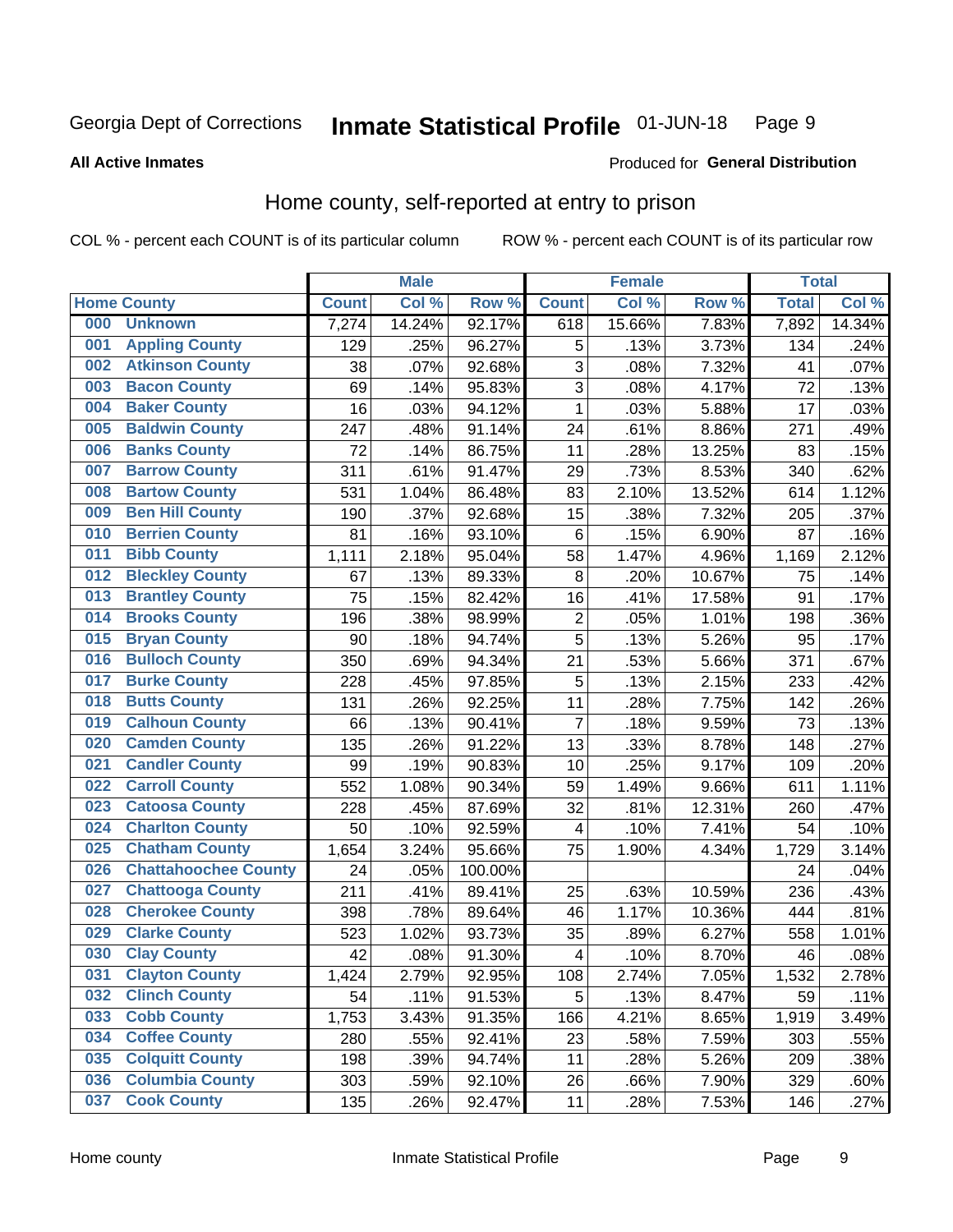#### Inmate Statistical Profile 01-JUN-18 Page 10

**All Active Inmates** 

### Produced for General Distribution

# Home county, self-reported at entry to prison

COL % - percent each COUNT is of its particular column

|     |                         |                    | <b>Male</b> |         |                         | <b>Female</b> |        | <b>Total</b> |       |
|-----|-------------------------|--------------------|-------------|---------|-------------------------|---------------|--------|--------------|-------|
|     | <b>Home County</b>      | <b>Count</b>       | Col %       | Row %   | <b>Count</b>            | Col %         | Row %  | <b>Total</b> | Col % |
| 038 | <b>Coweta County</b>    | 480                | .94%        | 94.30%  | 29                      | .73%          | 5.70%  | 509          | .93%  |
| 039 | <b>Crawford County</b>  | 39                 | .08%        | 82.98%  | $\bf 8$                 | .20%          | 17.02% | 47           | .09%  |
| 040 | <b>Crisp County</b>     | 221                | .43%        | 94.85%  | 12                      | .30%          | 5.15%  | 233          | .42%  |
| 041 | <b>Dade County</b>      | 65                 | .13%        | 91.55%  | $\,6$                   | .15%          | 8.45%  | 71           | .13%  |
| 042 | <b>Dawson County</b>    | 78                 | .15%        | 89.66%  | $\boldsymbol{9}$        | .23%          | 10.34% | 87           | .16%  |
| 043 | <b>Decatur County</b>   | 215                | .42%        | 95.13%  | 11                      | .28%          | 4.87%  | 226          | .41%  |
| 044 | <b>Dekalb County</b>    | 2,896              | 5.67%       | 95.33%  | 142                     | 3.60%         | 4.67%  | 3,038        | 5.52% |
| 045 | <b>Dodge County</b>     | 139                | .27%        | 92.67%  | 11                      | .28%          | 7.33%  | 150          | .27%  |
| 046 | <b>Dooly County</b>     | 93                 | .18%        | 93.94%  | 6                       | .15%          | 6.06%  | 99           | .18%  |
| 047 | <b>Dougherty County</b> | 821                | 1.61%       | 95.13%  | 42                      | 1.06%         | 4.87%  | 863          | 1.57% |
| 048 | <b>Douglas County</b>   | 522                | 1.02%       | 92.72%  | 41                      | 1.04%         | 7.28%  | 563          | 1.02% |
| 049 | <b>Early County</b>     | 72                 | .14%        | 90.00%  | 8                       | .20%          | 10.00% | 80           | .15%  |
| 050 | <b>Echols County</b>    | $\boldsymbol{9}$   | .02%        | 100.00% |                         |               |        | 9            | .02%  |
| 051 | <b>Effingham County</b> | 217                | .42%        | 92.34%  | 18                      | .46%          | 7.66%  | 235          | .43%  |
| 052 | <b>Elbert County</b>    | 113                | .22%        | 91.87%  | 10                      | .25%          | 8.13%  | 123          | .22%  |
| 053 | <b>Emanuel County</b>   | 172                | .34%        | 91.98%  | 15                      | .38%          | 8.02%  | 187          | .34%  |
| 054 | <b>Evans County</b>     | 66                 | .13%        | 90.41%  | $\overline{\mathbf{7}}$ | .18%          | 9.59%  | 73           | .13%  |
| 055 | <b>Fannin County</b>    | 99                 | .19%        | 94.29%  | $\,6$                   | .15%          | 5.71%  | 105          | .19%  |
| 056 | <b>Fayette County</b>   | 170                | .33%        | 90.91%  | 17                      | .43%          | 9.09%  | 187          | .34%  |
| 057 | <b>Floyd County</b>     | 707                | 1.38%       | 88.38%  | 93                      | 2.36%         | 11.63% | 800          | 1.45% |
| 058 | <b>Forsyth County</b>   | 208                | .41%        | 90.43%  | 22                      | .56%          | 9.57%  | 230          | .42%  |
| 059 | <b>Franklin County</b>  | 123                | .24%        | 87.86%  | 17                      | .43%          | 12.14% | 140          | .25%  |
| 060 | <b>Fulton County</b>    | 4,796              | 9.39%       | 95.40%  | 231                     | 5.85%         | 4.60%  | 5,027        | 9.14% |
| 061 | <b>Gilmer County</b>    | 85                 | .17%        | 88.54%  | 11                      | .28%          | 11.46% | 96           | .17%  |
| 062 | <b>Glascock County</b>  | 8                  | .02%        | 72.73%  | 3                       | .08%          | 27.27% | 11           | .02%  |
| 063 | <b>Glynn County</b>     | 417                | .82%        | 94.77%  | 23                      | .58%          | 5.23%  | 440          | .80%  |
| 064 | <b>Gordon County</b>    | 295                | .58%        | 86.26%  | 47                      | 1.19%         | 13.74% | 342          | .62%  |
| 065 | <b>Grady County</b>     | 104                | .20%        | 94.55%  | $\,6$                   | .15%          | 5.45%  | 110          | .20%  |
| 066 | <b>Greene County</b>    | 93                 | .18%        | 93.00%  | 7                       | .18%          | 7.00%  | 100          | .18%  |
| 067 | <b>Gwinnett County</b>  | $\overline{1,807}$ | 3.54%       | 93.14%  | 133                     | 3.37%         | 6.86%  | 1,940        | 3.53% |
| 068 | <b>Habersham County</b> | 114                | .22%        | 89.06%  | 14                      | .35%          | 10.94% | 128          | .23%  |
| 069 | <b>Hall County</b>      | 616                | 1.21%       | 90.46%  | 65                      | 1.65%         | 9.54%  | 681          | 1.24% |
| 070 | <b>Hancock County</b>   | 56                 | .11%        | 93.33%  | 4                       | .10%          | 6.67%  | 60           | .11%  |
| 071 | <b>Haralson County</b>  | 136                | .27%        | 92.52%  | 11                      | .28%          | 7.48%  | 147          | .27%  |
| 072 | <b>Harris County</b>    | 101                | .20%        | 93.52%  | $\overline{7}$          | .18%          | 6.48%  | 108          | .20%  |
| 073 | <b>Hart County</b>      | 146                | .29%        | 92.41%  | 12                      | .30%          | 7.59%  | 158          | .29%  |
| 074 | <b>Heard County</b>     | 60                 | .12%        | 90.91%  | 6                       | .15%          | 9.09%  | 66           | .12%  |
| 075 | <b>Henry County</b>     | 586                | 1.15%       | 92.58%  | 47                      | 1.19%         | 7.42%  | 633          | 1.15% |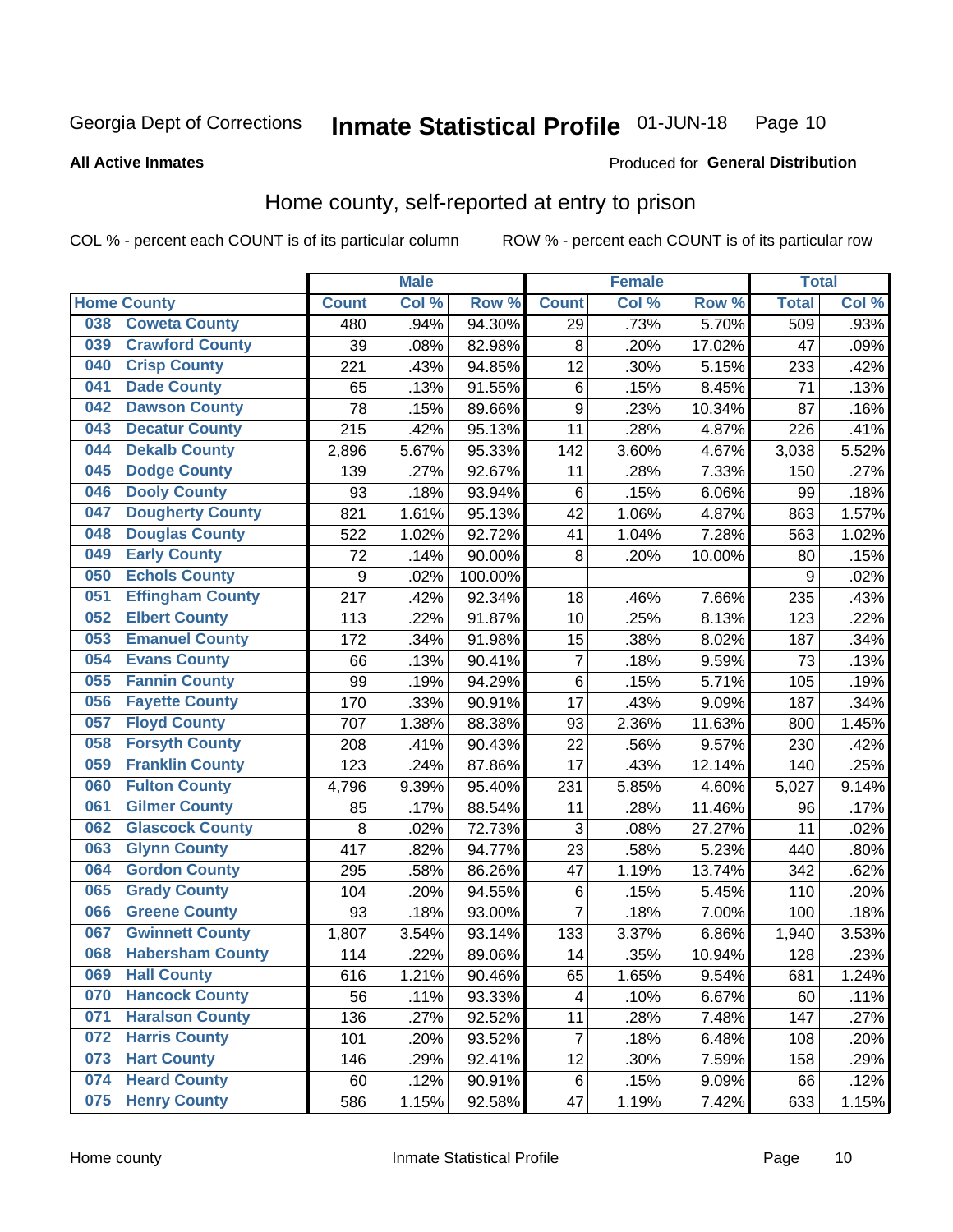#### Inmate Statistical Profile 01-JUN-18 Page 11

### **All Active Inmates**

# Produced for General Distribution

# Home county, self-reported at entry to prison

COL % - percent each COUNT is of its particular column

|     |                          |              | <b>Male</b> |         |                         | <b>Female</b> |        | <b>Total</b> |       |
|-----|--------------------------|--------------|-------------|---------|-------------------------|---------------|--------|--------------|-------|
|     | <b>Home County</b>       | <b>Count</b> | Col %       | Row %   | <b>Count</b>            | Col %         | Row %  | <b>Total</b> | Col % |
| 076 | <b>Houston County</b>    | 526          | 1.03%       | 92.28%  | 44                      | 1.11%         | 7.72%  | 570          | 1.04% |
| 077 | <b>Irwin County</b>      | 64           | .13%        | 91.43%  | 6                       | .15%          | 8.57%  | 70           | .13%  |
| 078 | <b>Jackson County</b>    | 250          | .49%        | 92.94%  | 19                      | .48%          | 7.06%  | 269          | .49%  |
| 079 | <b>Jasper County</b>     | 83           | .16%        | 91.21%  | 8                       | .20%          | 8.79%  | 91           | .17%  |
| 080 | <b>Jeff Davis County</b> | 72           | .14%        | 96.00%  | 3                       | .08%          | 4.00%  | 75           | .14%  |
| 081 | <b>Jefferson County</b>  | 169          | .33%        | 94.94%  | $\boldsymbol{9}$        | .23%          | 5.06%  | 178          | .32%  |
| 082 | <b>Jenkins County</b>    | 65           | .13%        | 97.01%  | $\overline{2}$          | .05%          | 2.99%  | 67           | .12%  |
| 083 | <b>Johnson County</b>    | 36           | .07%        | 87.80%  | $\overline{5}$          | .13%          | 12.20% | 41           | .07%  |
| 084 | <b>Jones County</b>      | 118          | .23%        | 88.72%  | 15                      | .38%          | 11.28% | 133          | .24%  |
| 085 | <b>Lamar County</b>      | 66           | .13%        | 94.29%  | $\overline{\mathbf{4}}$ | .10%          | 5.71%  | 70           | .13%  |
| 086 | <b>Lanier County</b>     | 50           | .10%        | 96.15%  | $\overline{2}$          | .05%          | 3.85%  | 52           | .09%  |
| 087 | <b>Laurens County</b>    | 241          | .47%        | 90.94%  | 24                      | .61%          | 9.06%  | 265          | .48%  |
| 088 | <b>Lee County</b>        | 104          | .20%        | 92.86%  | 8                       | .20%          | 7.14%  | 112          | .20%  |
| 089 | <b>Liberty County</b>    | 218          | .43%        | 96.04%  | 9                       | .23%          | 3.96%  | 227          | .41%  |
| 090 | <b>Lincoln County</b>    | 28           | .05%        | 87.50%  | $\overline{\mathbf{4}}$ | .10%          | 12.50% | 32           | .06%  |
| 091 | <b>Long County</b>       | 43           | .08%        | 89.58%  | $\overline{5}$          | .13%          | 10.42% | 48           | .09%  |
| 092 | <b>Lowndes County</b>    | 406          | .79%        | 96.90%  | 13                      | .33%          | 3.10%  | 419          | .76%  |
| 093 | <b>Lumpkin County</b>    | 80           | .16%        | 95.24%  | $\overline{\mathbf{4}}$ | .10%          | 4.76%  | 84           | .15%  |
| 094 | <b>Macon County</b>      | 67           | .13%        | 88.16%  | $\boldsymbol{9}$        | .23%          | 11.84% | 76           | .14%  |
| 095 | <b>Madison County</b>    | 191          | .37%        | 91.83%  | 17                      | .43%          | 8.17%  | 208          | .38%  |
| 096 | <b>Marion County</b>     | 58           | .11%        | 95.08%  | 3                       | .08%          | 4.92%  | 61           | .11%  |
| 097 | <b>Mcduffie County</b>   | 162          | .32%        | 95.29%  | 8                       | .20%          | 4.71%  | 170          | .31%  |
| 098 | <b>Mcintosh County</b>   | 50           | .10%        | 96.15%  | $\overline{2}$          | .05%          | 3.85%  | 52           | .09%  |
| 099 | <b>Meriwether County</b> | 172          | .34%        | 92.47%  | 14                      | .35%          | 7.53%  | 186          | .34%  |
| 100 | <b>Miller County</b>     | 32           | .06%        | 100.00% |                         |               |        | 32           | .06%  |
| 101 | <b>Mitchell County</b>   | 152          | .30%        | 93.83%  | 10                      | .25%          | 6.17%  | 162          | .29%  |
| 102 | <b>Monroe County</b>     | 103          | .20%        | 96.26%  | $\overline{\mathbf{4}}$ | .10%          | 3.74%  | 107          | .19%  |
| 103 | <b>Montgomery County</b> | 80           | .16%        | 86.02%  | 13                      | .33%          | 13.98% | 93           | .17%  |
| 104 | <b>Morgan County</b>     | 96           | .19%        | 92.31%  | 8                       | .20%          | 7.69%  | 104          | .19%  |
| 105 | <b>Murray County</b>     | 203          | .40%        | 89.04%  | 25                      | .63%          | 10.96% | 228          | .41%  |
| 106 | <b>Muscogee County</b>   | 1,013        | 1.98%       | 94.58%  | 58                      | 1.47%         | 5.42%  | 1,071        | 1.95% |
| 107 | <b>Newton County</b>     | 577          | 1.13%       | 90.30%  | 62                      | 1.57%         | 9.70%  | 639          | 1.16% |
| 108 | <b>Oconee County</b>     | 51           | .10%        | 87.93%  | $\overline{7}$          | .18%          | 12.07% | 58           | .11%  |
| 109 | <b>Oglethorpe County</b> | 71           | .14%        | 93.42%  | 5                       | .13%          | 6.58%  | 76           | .14%  |
| 110 | <b>Paulding County</b>   | 324          | .63%        | 89.75%  | 37                      | .94%          | 10.25% | 361          | .66%  |
| 111 | <b>Peach County</b>      | 112          | .22%        | 95.73%  | 5                       | .13%          | 4.27%  | 117          | .21%  |
| 112 | <b>Pickens County</b>    | 114          | .22%        | 91.94%  | 10                      | .25%          | 8.06%  | 124          | .23%  |
| 113 | <b>Pierce County</b>     | 96           | .19%        | 93.20%  | $\overline{7}$          | .18%          | 6.80%  | 103          | .19%  |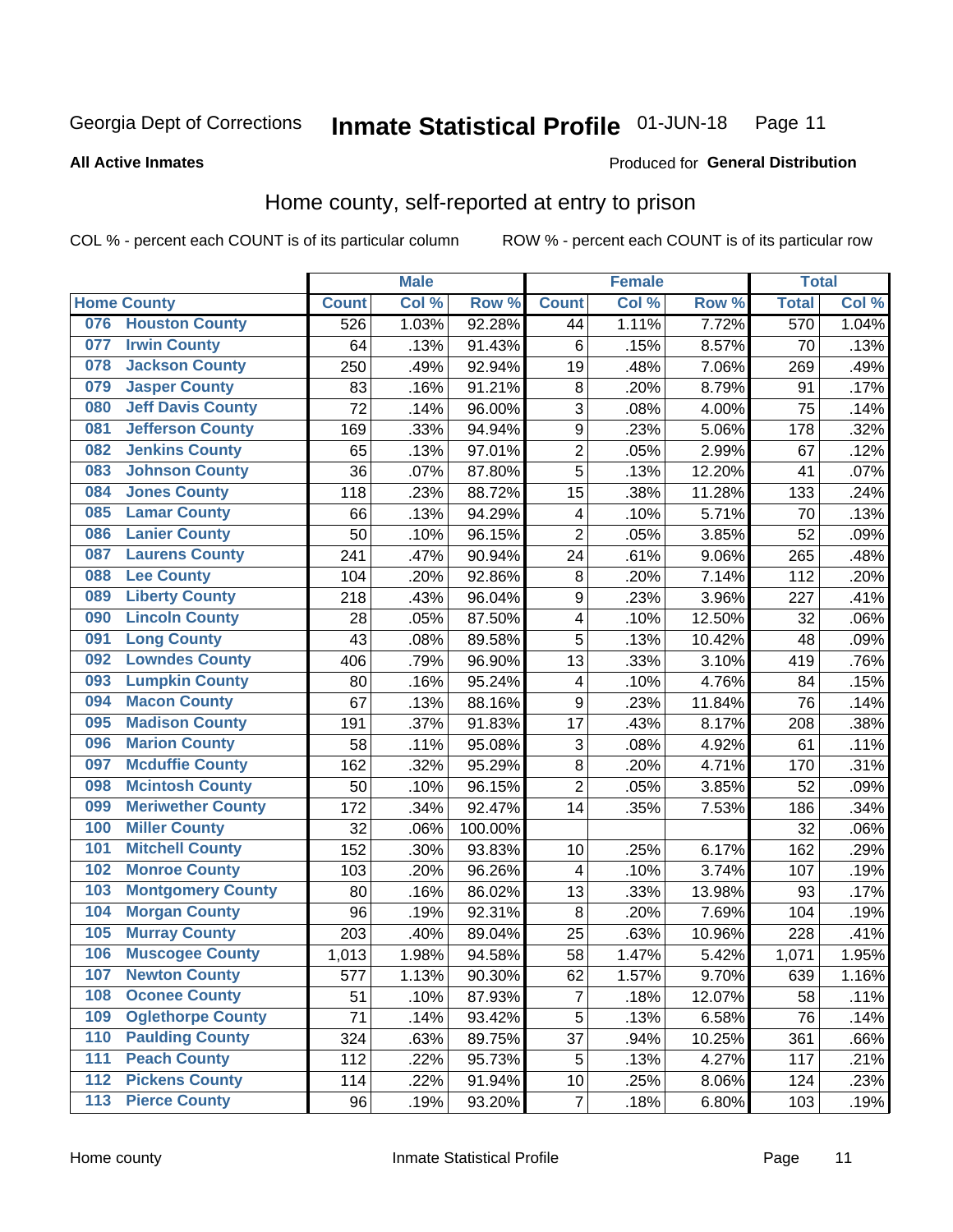#### Inmate Statistical Profile 01-JUN-18 Page 12

**All Active Inmates** 

### Produced for General Distribution

# Home county, self-reported at entry to prison

COL % - percent each COUNT is of its particular column

|                  |                          |              | <b>Male</b> |         |                         | <b>Female</b> |        | <b>Total</b>    |         |
|------------------|--------------------------|--------------|-------------|---------|-------------------------|---------------|--------|-----------------|---------|
|                  | <b>Home County</b>       | <b>Count</b> | Col %       | Row %   | <b>Count</b>            | Col %         | Row %  | <b>Total</b>    | Col %   |
| 114              | <b>Pike County</b>       | 38           | .07%        | 88.37%  | 5                       | .13%          | 11.63% | $\overline{43}$ | .08%    |
| $\overline{115}$ | <b>Polk County</b>       | 232          | .45%        | 90.63%  | 24                      | .61%          | 9.38%  | 256             | .47%    |
| 116              | <b>Pulaski County</b>    | 55           | .11%        | 90.16%  | $\,6$                   | .15%          | 9.84%  | 61              | .11%    |
| 117              | <b>Putnam County</b>     | 128          | .25%        | 90.78%  | 13                      | .33%          | 9.22%  | 141             | .26%    |
| 118              | <b>Quitman County</b>    | 16           | .03%        | 100.00% |                         |               |        | 16              | .03%    |
| 119              | <b>Rabun County</b>      | 52           | .10%        | 83.87%  | 10                      | .25%          | 16.13% | 62              | .11%    |
| 120              | <b>Randolph County</b>   | 65           | .13%        | 95.59%  | 3                       | .08%          | 4.41%  | 68              | .12%    |
| 121              | <b>Richmond County</b>   | 1,748        | 3.42%       | 93.83%  | 115                     | 2.91%         | 6.17%  | 1,863           | 3.39%   |
| 122              | <b>Rockdale County</b>   | 372          | .73%        | 92.77%  | 29                      | .73%          | 7.23%  | 401             | .73%    |
| 123              | <b>Schley County</b>     | 18           | .04%        | 85.71%  | 3                       | .08%          | 14.29% | 21              | .04%    |
| 124              | <b>Screven County</b>    | 112          | .22%        | 96.55%  | $\overline{\mathbf{4}}$ | .10%          | 3.45%  | 116             | .21%    |
| 125              | <b>Seminole County</b>   | 64           | .13%        | 85.33%  | 11                      | .28%          | 14.67% | 75              | .14%    |
| 126              | <b>Spalding County</b>   | 462          | .90%        | 92.59%  | 37                      | .94%          | 7.41%  | 499             | .91%    |
| 127              | <b>Stephens County</b>   | 131          | .26%        | 85.06%  | 23                      | .58%          | 14.94% | 154             | .28%    |
| 128              | <b>Stewart County</b>    | 34           | .07%        | 100.00% |                         |               |        | 34              | .06%    |
| 129              | <b>Sumter County</b>     | 168          | .33%        | 95.45%  | 8                       | .20%          | 4.55%  | 176             | .32%    |
| 130              | <b>Talbot County</b>     | 39           | .08%        | 88.64%  | 5                       | .13%          | 11.36% | 44              | .08%    |
| 131              | <b>Taliaferro County</b> | 12           | .02%        | 100.00% |                         |               |        | $\overline{12}$ | .02%    |
| 132              | <b>Tattnall County</b>   | 147          | .29%        | 93.04%  | 11                      | .28%          | 6.96%  | 158             | .29%    |
| 133              | <b>Taylor County</b>     | 57           | .11%        | 86.36%  | $\boldsymbol{9}$        | .23%          | 13.64% | 66              | .12%    |
| 134              | <b>Telfair County</b>    | 104          | .20%        | 93.69%  | 7                       | .18%          | 6.31%  | 111             | .20%    |
| 135              | <b>Terrell County</b>    | 72           | .14%        | 93.51%  | 5                       | .13%          | 6.49%  | 77              | .14%    |
| 136              | <b>Thomas County</b>     | 179          | .35%        | 95.21%  | $\overline{9}$          | .23%          | 4.79%  | 188             | .34%    |
| 137              | <b>Tift County</b>       | 278          | .54%        | 97.54%  | $\overline{7}$          | .18%          | 2.46%  | 285             | .52%    |
| 138              | <b>Toombs County</b>     | 277          | .54%        | 92.33%  | 23                      | .58%          | 7.67%  | 300             | .55%    |
| 139              | <b>Towns County</b>      | 23           | .05%        | 79.31%  | $\,6$                   | .15%          | 20.69% | 29              | .05%    |
| 140              | <b>Treutlen County</b>   | 54           | .11%        | 91.53%  | 5                       | .13%          | 8.47%  | 59              | .11%    |
| 141              | <b>Troup County</b>      | 564          | 1.10%       | 93.22%  | 41                      | 1.04%         | 6.78%  | 605             | 1.10%   |
| $\overline{142}$ | <b>Turner County</b>     | 67           | .13%        | 98.53%  | 1                       | .03%          | 1.47%  | 68              | .12%    |
| 143              | <b>Twiggs County</b>     | 50           | .10%        | 92.59%  | $\overline{\mathbf{4}}$ | .10%          | 7.41%  | 54              | .10%    |
| 144              | <b>Union County</b>      | 79           | .15%        | 83.16%  | 16                      | .41%          | 16.84% | 95              | .17%    |
| 145              | <b>Upson County</b>      | 149          | .29%        | 95.51%  | $\overline{7}$          | .18%          | 4.49%  | 156             | .28%    |
| 146              | <b>Walker County</b>     | 363          | .71%        | 88.11%  | 49                      | 1.24%         | 11.89% | 412             | .75%    |
| 147              | <b>Walton County</b>     | 433          | .85%        | 90.02%  | 48                      | 1.22%         | 9.98%  | 481             | .87%    |
| 148              | <b>Ware County</b>       | 285          | .56%        | 94.68%  | 16                      | .41%          | 5.32%  | 301             | .55%    |
| 149              | <b>Warren County</b>     | 35           | .07%        | 97.22%  | 1                       | .03%          | 2.78%  | 36              | .07%    |
| 150              | <b>Washington County</b> | 177          | .35%        | 91.71%  | 16                      | .41%          | 8.29%  | 193             | .35%    |
| 151              | <b>Wayne County</b>      | 182          | .36%        | 92.86%  | 14                      | .35%          | 7.14%  | 196             | $.36\%$ |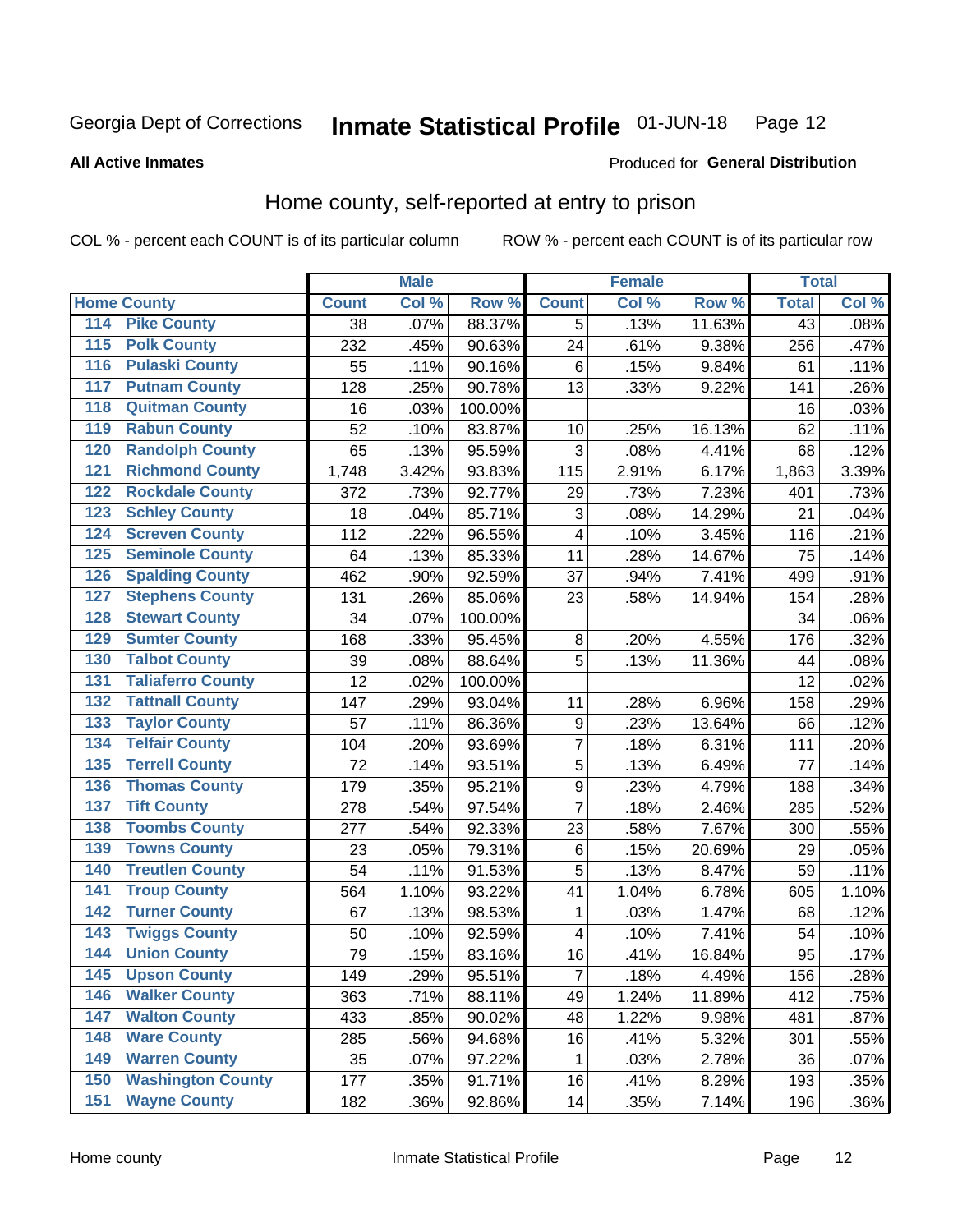#### Inmate Statistical Profile 01-JUN-18 Page 13

**All Active Inmates** 

### Produced for General Distribution

# Home county, self-reported at entry to prison

COL % - percent each COUNT is of its particular column

|     |                             |              | <b>Male</b> |        |                | <b>Female</b> |          | <b>Total</b> |       |
|-----|-----------------------------|--------------|-------------|--------|----------------|---------------|----------|--------------|-------|
|     | <b>Home County</b>          | <b>Count</b> | Col %       | Row %  | <b>Count</b>   | Col %         | Row %    | <b>Total</b> | Col % |
| 152 | <b>Webster County</b>       | 11           | .02%        | 84.62% | $\overline{2}$ | .05%          | 15.38%   | 13           | .02%  |
| 153 | <b>Wheeler County</b>       | 56           | .11%        | 98.25% |                | .03%          | 1.75%    | 57           | .10%  |
| 154 | <b>White County</b>         | 99           | .19%        | 91.67% | 9              | .23%          | 8.33%    | 108          | .20%  |
| 155 | <b>Whitfield County</b>     | 565          | 1.11%       | 87.73% | 79             | 2.00%         | 12.27%   | 644          | 1.17% |
| 156 | <b>Wilcox County</b>        | 49           | .10%        | 90.74% | 5              | .13%          | $9.26\%$ | 54           | .10%  |
| 157 | <b>Wilkes County</b>        | 73           | .14%        | 89.02% | 9              | .23%          | 10.98%   | 82           | .15%  |
| 158 | <b>Wilkinson County</b>     | 45           | .09%        | 93.75% | 3              | .08%          | 6.25%    | 48           | .09%  |
| 159 | <b>Worth County</b>         | 109          | .21%        | 90.08% | 12             | .30%          | 9.92%    | 121          | .22%  |
| 999 | <b>Other Custody/Out Of</b> | 128          | .25%        | 94.81% | 7              | .18%          | 5.19%    | 135          | .25%  |
|     | <b>State</b>                |              |             |        |                |               |          |              |       |
|     | <b>Total Rported</b>        | 51,079       | 100%        | 92.83% | 3,947          | 100%          | 7.17%    | 55,026       | 100%  |

| ueo |            |      |        |
|-----|------------|------|--------|
|     | በ79<br>C 4 | 3947 | 55,026 |

| Mode (most frequent) | <b>Fulton County</b> | <b>Fulton County</b> | <b>Fulton County</b> |
|----------------------|----------------------|----------------------|----------------------|
|                      |                      |                      |                      |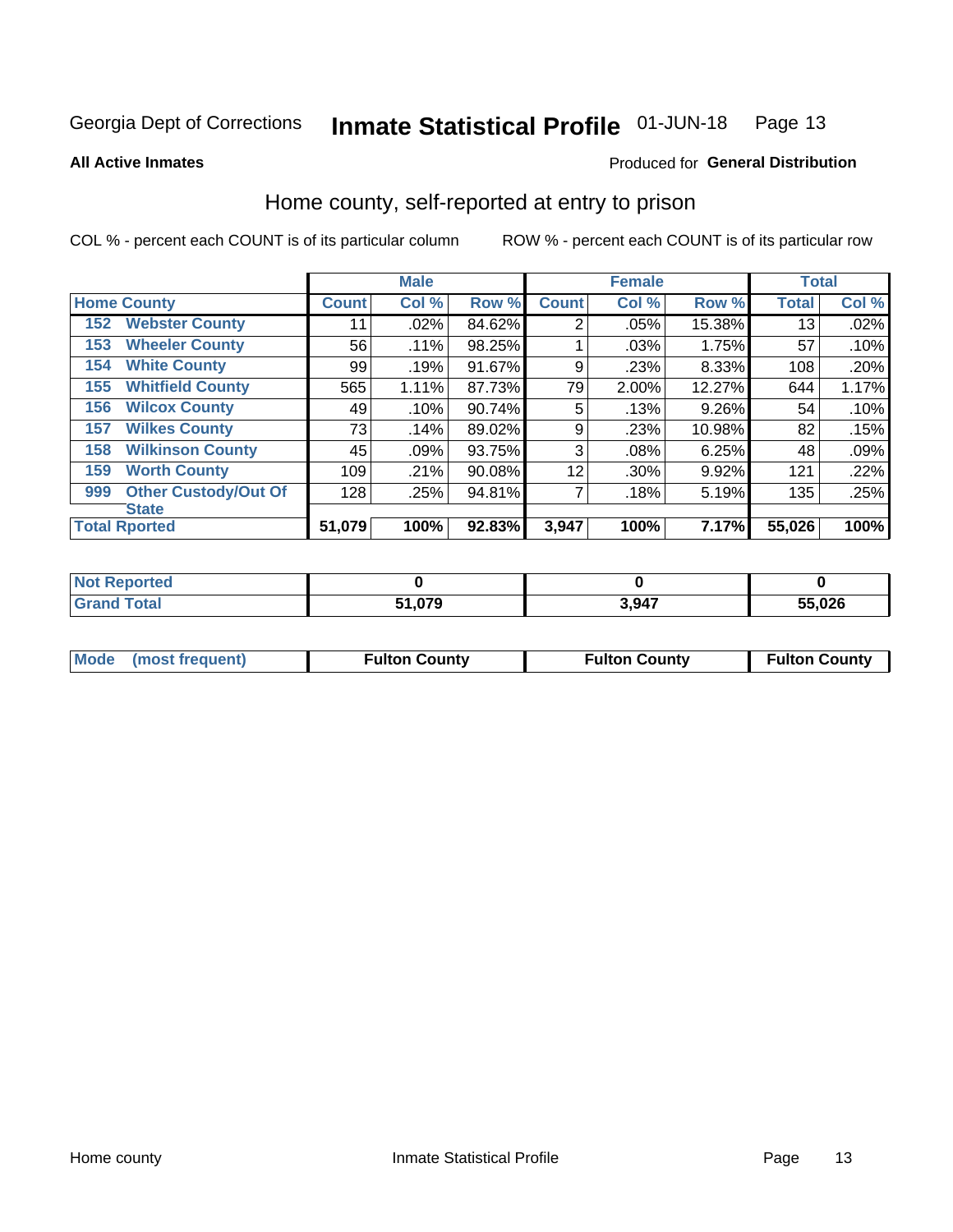#### Inmate Statistical Profile 01-JUN-18 Page 14

### **All Active Inmates**

## Produced for General Distribution

# Employment status before prison, self-reported at entry to prison

COL % - percent each COUNT is of its particular column

|                                    | <b>Male</b>  |        |         |                 | <b>Female</b> | <b>Total</b> |        |        |
|------------------------------------|--------------|--------|---------|-----------------|---------------|--------------|--------|--------|
| <b>Employment Status</b>           | <b>Count</b> | Col %  | Row %   | <b>Count</b>    | Col %         | Row %        | Total  | Col %  |
| <b>Full Time</b><br>0 <sub>1</sub> | 16,807       | 46.25% | 92.41%  | 1,380           | 38.10%        | 7.59%        | 18,187 | 45.51% |
| <b>Part Time</b><br>02             | 2,236        | 6.15%  | 86.94%  | 336             | 9.28%         | 13.06%       | 2,572  | 6.44%  |
| Unempl $<$ 6M<br>03                | 2,125        | 5.85%  | 98.20%  | 39 <sub>1</sub> | 1.08%         | 1.80%        | 2,164  | 5.42%  |
| Unempl > 6M<br>04                  | 8,860        | 24.38% | 88.42%  | 1,160           | 32.03%        | 11.58%       | 10,020 | 25.08% |
| <b>Never Worked</b><br>05          | 3,587        | 9.87%  | 94.05%  | 227             | 6.27%         | 5.95%        | 3,814  | 9.54%  |
| <b>Student</b><br>06               | 945          | 2.60%  | 96.23%  | 37              | 1.02%         | 3.77%        | 982    | 2.46%  |
| <b>Incapable</b><br>07             | 1,776        | 4.89%  | 80.04%  | 443             | 12.23%        | 19.96%       | 2,219  | 5.55%  |
| <b>UNKNOWN</b><br>20               |              | .01%   | 100.00% |                 |               |              |        | .01%   |
| <b>Total Reported</b>              | 36,337       | 100%   | 90.94%  | 3,622           | 100%          | 9.06%        | 39,959 | 100%   |

| <b>Not Reported</b>   | 14,743 | 325   | 15,068 |
|-----------------------|--------|-------|--------|
| Total<br><b>Grand</b> | 51,080 | 3,947 | 55,027 |

| <b>Mode (most frequent)</b> | $^{\prime\prime}$ Time | <b>Time</b><br>rull i |
|-----------------------------|------------------------|-----------------------|
|                             |                        |                       |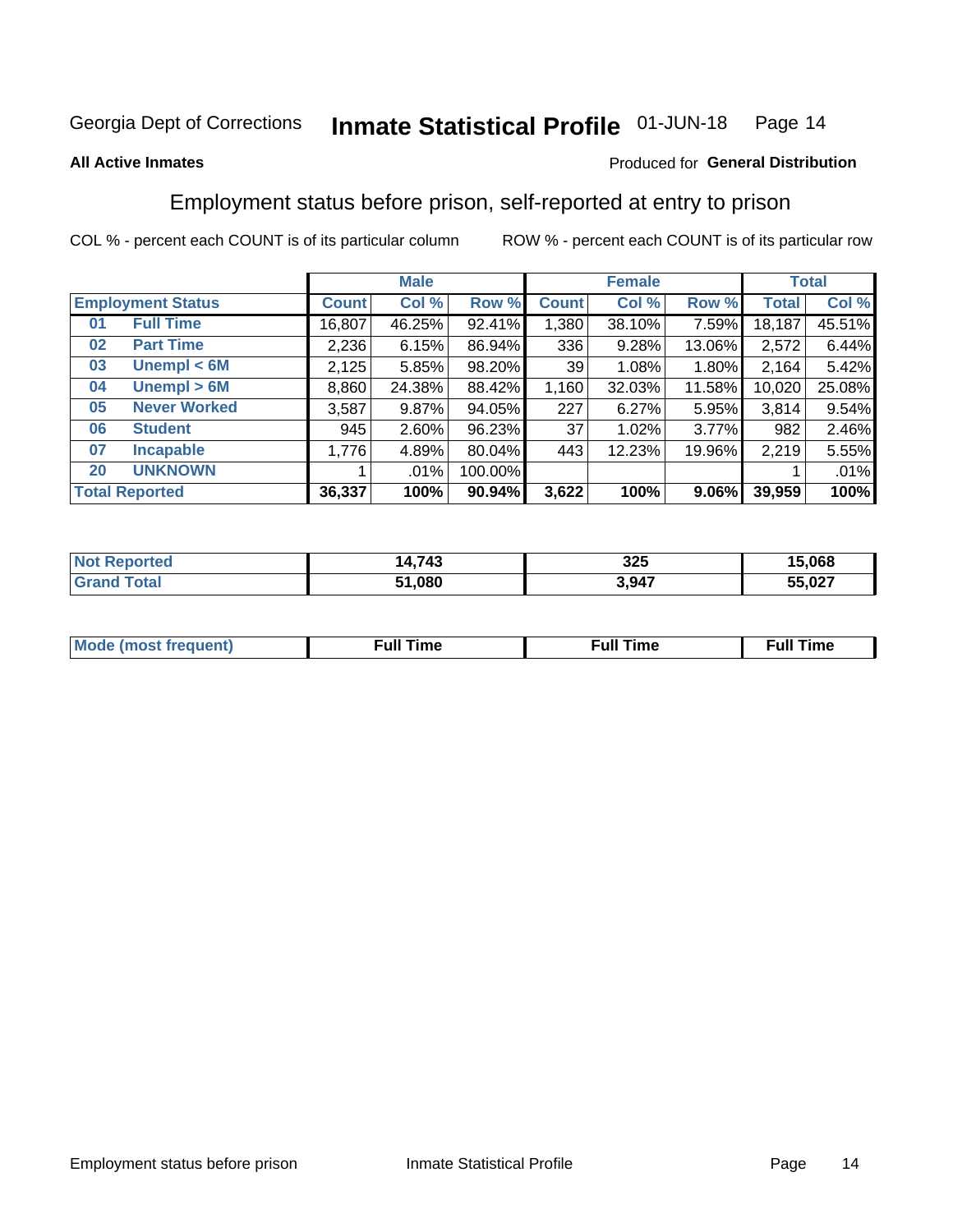## **All Active Inmates**

Produced for General Distribution

# Age at admission

COL % - percent each COUNT is of its particular column

|                         |              | <b>Male</b> |         |                | <b>Female</b> |        |              | <b>Total</b> |
|-------------------------|--------------|-------------|---------|----------------|---------------|--------|--------------|--------------|
| <b>Age At Admission</b> | <b>Count</b> | Col %       | Row %   | <b>Count</b>   | Col %         | Row %  | <b>Total</b> | Col %        |
| 14                      | 14           | 0.03%       | 87.50%  | $\overline{2}$ | 0.05%         | 12.50% | 16           | 0.03%        |
| 15                      | 55           | 0.11%       | 100.00% |                |               |        | 55           | 0.10%        |
| 16                      | 130          | 0.25%       | 98.48%  | $\overline{2}$ | 0.05%         | 1.52%  | 132          | 0.24%        |
| $\overline{17}$         | 708          | 1.39%       | 95.93%  | 30             | 0.76%         | 4.07%  | 738          | 1.34%        |
| $\overline{18}$         | 1,291        | 2.53%       | 96.70%  | 44             | 1.11%         | 3.30%  | 1,335        | 2.43%        |
| 19                      | 1,847        | 3.62%       | 96.90%  | 59             | 1.49%         | 3.10%  | 1,906        | 3.46%        |
| 20                      | 2,071        | 4.05%       | 95.92%  | 88             | 2.23%         | 4.08%  | 2,159        | 3.92%        |
| $\overline{21}$         | 2,104        | 4.12%       | 95.81%  | 92             | 2.33%         | 4.19%  | 2,196        | 3.99%        |
| $\overline{22}$         | 2,158        | 4.22%       | 94.57%  | 124            | 3.14%         | 5.43%  | 2,282        | 4.15%        |
| 23                      | 2,031        | 3.98%       | 93.90%  | 132            | 3.34%         | 6.10%  | 2,163        | 3.93%        |
| 24                      | 2,026        | 3.97%       | 92.13%  | 173            | 4.38%         | 7.87%  | 2,199        | 4.00%        |
| $\overline{25}$         | 1,998        | 3.91%       | 93.19%  | 146            | 3.70%         | 6.81%  | 2,144        | 3.90%        |
| $\overline{26}$         | 1,951        | 3.82%       | 93.35%  | 139            | 3.52%         | 6.65%  | 2,090        | 3.80%        |
| $\overline{27}$         | 1,903        | 3.73%       | 92.65%  | 151            | 3.83%         | 7.35%  | 2,054        | 3.73%        |
| 28                      | 1,813        | 3.55%       | 92.78%  | 141            | 3.57%         | 7.22%  | 1,954        | 3.55%        |
| 29                      | 1,739        | 3.40%       | 92.60%  | 139            | 3.52%         | 7.40%  | 1,878        | 3.41%        |
| 30                      | 1,712        | 3.35%       | 91.99%  | 149            | 3.78%         | 8.01%  | 1,861        | 3.38%        |
| 31                      | 1,581        | 3.10%       | 90.55%  | 165            | 4.18%         | 9.45%  | 1,746        | 3.17%        |
| 32                      | 1,495        | 2.93%       | 90.55%  | 156            | 3.95%         | 9.45%  | 1,651        | 3.00%        |
| 33                      | 1,490        | 2.92%       | 91.24%  | 143            | 3.62%         | 8.76%  | 1,633        | 2.97%        |
| 34                      | 1,389        | 2.72%       | 90.37%  | 148            | 3.75%         | 9.63%  | 1,537        | 2.79%        |
| 35                      | 1,410        | 2.76%       | 92.28%  | 118            | 2.99%         | 7.72%  | 1,528        | 2.78%        |
| 36                      | 1,351        | 2.64%       | 92.22%  | 114            | 2.89%         | 7.78%  | 1,465        | 2.66%        |
| $\overline{37}$         | 1,345        | 2.63%       | 92.25%  | 113            | 2.86%         | 7.75%  | 1,458        | 2.65%        |
| 38                      | 1,224        | 2.40%       | 90.80%  | 124            | 3.14%         | 9.20%  | 1,348        | 2.45%        |
| 39                      | 1,096        | 2.15%       | 90.80%  | 111            | 2.81%         | 9.20%  | 1,207        | 2.19%        |
| 40                      | 1,049        | 2.05%       | 90.67%  | 108            | 2.74%         | 9.33%  | 1,157        | 2.10%        |
| 41                      | 997          | 1.95%       | 93.09%  | 74             | 1.87%         | 6.91%  | 1,071        | 1.95%        |
| 42                      | 876          | 1.72%       | 92.21%  | 74             | 1.87%         | 7.79%  | 950          | 1.73%        |
| 43                      | 889          | 1.74%       | 92.03%  | 77             | 1.95%         | 7.97%  | 966          | 1.76%        |
| 44                      | 777          | 1.52%       | 90.56%  | 81             | 2.05%         | 9.44%  | 858          | 1.56%        |
| 45                      | 744          | 1.46%       | 90.07%  | 82             | 2.08%         | 9.93%  | 826          | 1.50%        |
| 46                      | 760          | 1.49%       | 90.80%  | 77             | 1.95%         | 9.20%  | 837          | 1.52%        |
| 47                      | 668          | 1.31%       | 88.71%  | 85             | 2.15%         | 11.29% | 753          | 1.37%        |
| 48                      | 673          | 1.32%       | 90.95%  | 67             | 1.70%         | 9.05%  | 740          | 1.34%        |
| 49                      | 636          | 1.25%       | 92.98%  | 48             | 1.22%         | 7.02%  | 684          | 1.24%        |
| 50                      | 573          | 1.12%       | 91.97%  | 50             | 1.27%         | 8.03%  | 623          | 1.13%        |
| 51                      | 500          | 0.98%       | 93.28%  | 36             | 0.91%         | 6.72%  | 536          | 0.97%        |
| 52                      | 520          | 1.02%       | 90.43%  | 55             | 1.39%         | 9.57%  | 575          | 1.04%        |
| 53                      | 486          | 0.95%       | 91.01%  | 48             | 1.22%         | 8.99%  | 534          | 0.97%        |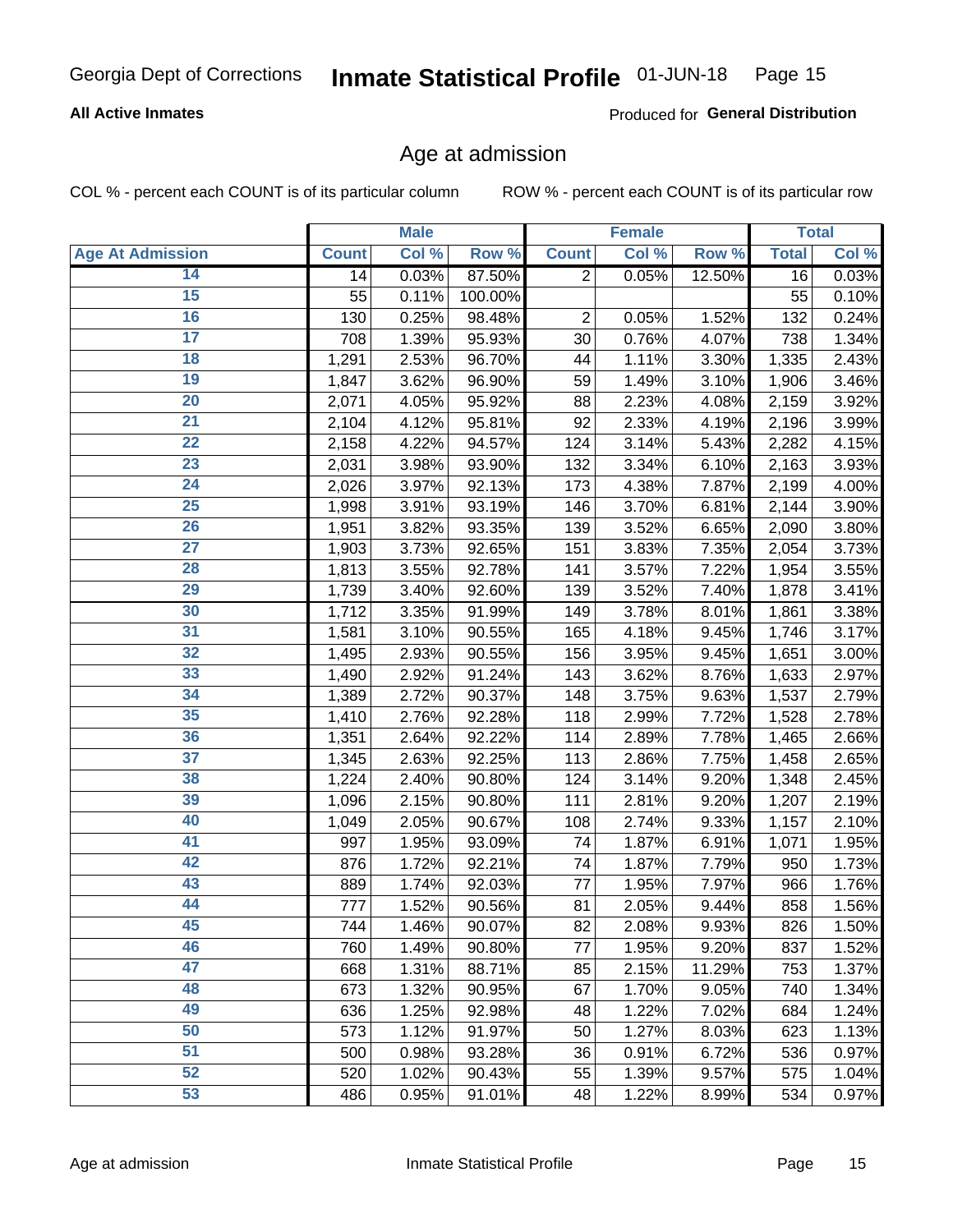## **All Active Inmates**

Produced for General Distribution

# Age at admission

COL % - percent each COUNT is of its particular column

|                         |                         | <b>Male</b> |         |                 | <b>Female</b> |        |                | <b>Total</b> |
|-------------------------|-------------------------|-------------|---------|-----------------|---------------|--------|----------------|--------------|
| <b>Age At Admission</b> | <b>Count</b>            | Col %       | Row %   | <b>Count</b>    | Col %         | Row %  | <b>Total</b>   | Col %        |
| 54                      | 435                     | 0.85%       | 92.55%  | $\overline{35}$ | 0.89%         | 7.45%  | 470            | 0.85%        |
| 55                      | 388                     | 0.76%       | 95.33%  | 19              | 0.48%         | 4.67%  | 407            | 0.74%        |
| 56                      | 341                     | 0.67%       | 92.16%  | 29              | 0.73%         | 7.84%  | 370            | 0.67%        |
| 57                      | 286                     | 0.56%       | 94.08%  | 18              | 0.46%         | 5.92%  | 304            | 0.55%        |
| 58                      | 259                     | 0.51%       | 95.22%  | 13              | 0.33%         | 4.78%  | 272            | 0.49%        |
| 59                      | 206                     | 0.40%       | 92.79%  | 16              | 0.41%         | 7.21%  | 222            | 0.40%        |
| 60                      | 182                     | 0.36%       | 94.30%  | 11              | 0.28%         | 5.70%  | 193            | 0.35%        |
| 61                      | 161                     | 0.32%       | 97.58%  | $\overline{4}$  | 0.10%         | 2.42%  | 165            | 0.30%        |
| 62                      | 131                     | 0.26%       | 92.91%  | 10              | 0.25%         | 7.09%  | 141            | 0.26%        |
| 63                      | 106                     | 0.21%       | 94.64%  | $\,6$           | 0.15%         | 5.36%  | 112            | 0.20%        |
| 64                      | 109                     | 0.21%       | 94.78%  | $\,6$           | 0.15%         | 5.22%  | 115            | 0.21%        |
| 65                      | 68                      | 0.13%       | 95.77%  | 3               | 0.08%         | 4.23%  | 71             | 0.13%        |
| 66                      | 49                      | 0.10%       | 96.08%  | $\overline{c}$  | 0.05%         | 3.92%  | 51             | 0.09%        |
| 67                      | 47                      | 0.09%       | 95.92%  | $\overline{2}$  | 0.05%         | 4.08%  | 49             | 0.09%        |
| 68                      | 42                      | 0.08%       | 97.67%  | 1               | 0.03%         | 2.33%  | 43             | 0.08%        |
| 69                      | 35                      | 0.07%       | 94.59%  | $\overline{2}$  | 0.05%         | 5.41%  | 37             | 0.07%        |
| 70                      | 35                      | 0.07%       | 97.22%  | $\mathbf{1}$    | 0.03%         | 2.78%  | 36             | 0.07%        |
| $\overline{71}$         | 20                      | 0.04%       | 95.24%  | $\mathbf{1}$    | 0.03%         | 4.76%  | 21             | 0.04%        |
| $\overline{72}$         | 19                      | 0.04%       | 95.00%  | 1               | 0.03%         | 5.00%  | 20             | 0.04%        |
| 73                      | 16                      | 0.03%       | 100.00% |                 |               |        | 16             | 0.03%        |
| $\overline{74}$         | 14                      | 0.03%       | 93.33%  | $\mathbf{1}$    | 0.03%         | 6.67%  | 15             | 0.03%        |
| 75                      | 9                       | 0.02%       | 100.00% |                 |               |        | 9              | 0.02%        |
| 76                      | 11                      | 0.02%       | 100.00% |                 |               |        | 11             | 0.02%        |
| $\overline{77}$         | 5                       | 0.01%       | 100.00% |                 |               |        | 5              | 0.01%        |
| 78                      | $\overline{\mathbf{4}}$ | 0.01%       | 100.00% |                 |               |        | 4              | 0.01%        |
| 79                      | $\overline{2}$          | 0.01%       | 100.00% |                 |               |        | $\overline{2}$ | 0.01%        |
| 80                      | $\mathbf 1$             | 0.01%       | 50.00%  | $\mathbf{1}$    | 0.03%         | 50.00% | $\overline{2}$ | 0.01%        |
| 81                      | 3                       | 0.01%       | 100.00% |                 |               |        | 3              | 0.01%        |
| 82                      | 6                       | 0.01%       | 100.00% |                 |               |        | 6              | 0.01%        |
| 83                      | $\overline{2}$          | 0.01%       | 100.00% |                 |               |        | $\overline{2}$ | 0.01%        |
| 84                      | 3                       | 0.01%       | 100.00% |                 |               |        | 3              | 0.01%        |
| 85                      | 1                       | 0.01%       | 100.00% |                 |               |        | $\mathbf{1}$   | 0.01%        |
| 86                      | 1                       | 0.01%       | 100.00% |                 |               |        | $\mathbf{1}$   | 0.01%        |
| 87                      | 1                       | 0.01%       | 100.00% |                 |               |        | $\mathbf{1}$   | 0.01%        |
| <b>Total Reported</b>   | 51,078                  | 100%        | 92.83%  | 3,947           | 100%          | 7.17%  | 55,025         | 100%         |

| <b>Not Reported</b>    |        |       |        |
|------------------------|--------|-------|--------|
| Totai<br><b>'Granc</b> | 51,079 | 3,947 | 55,026 |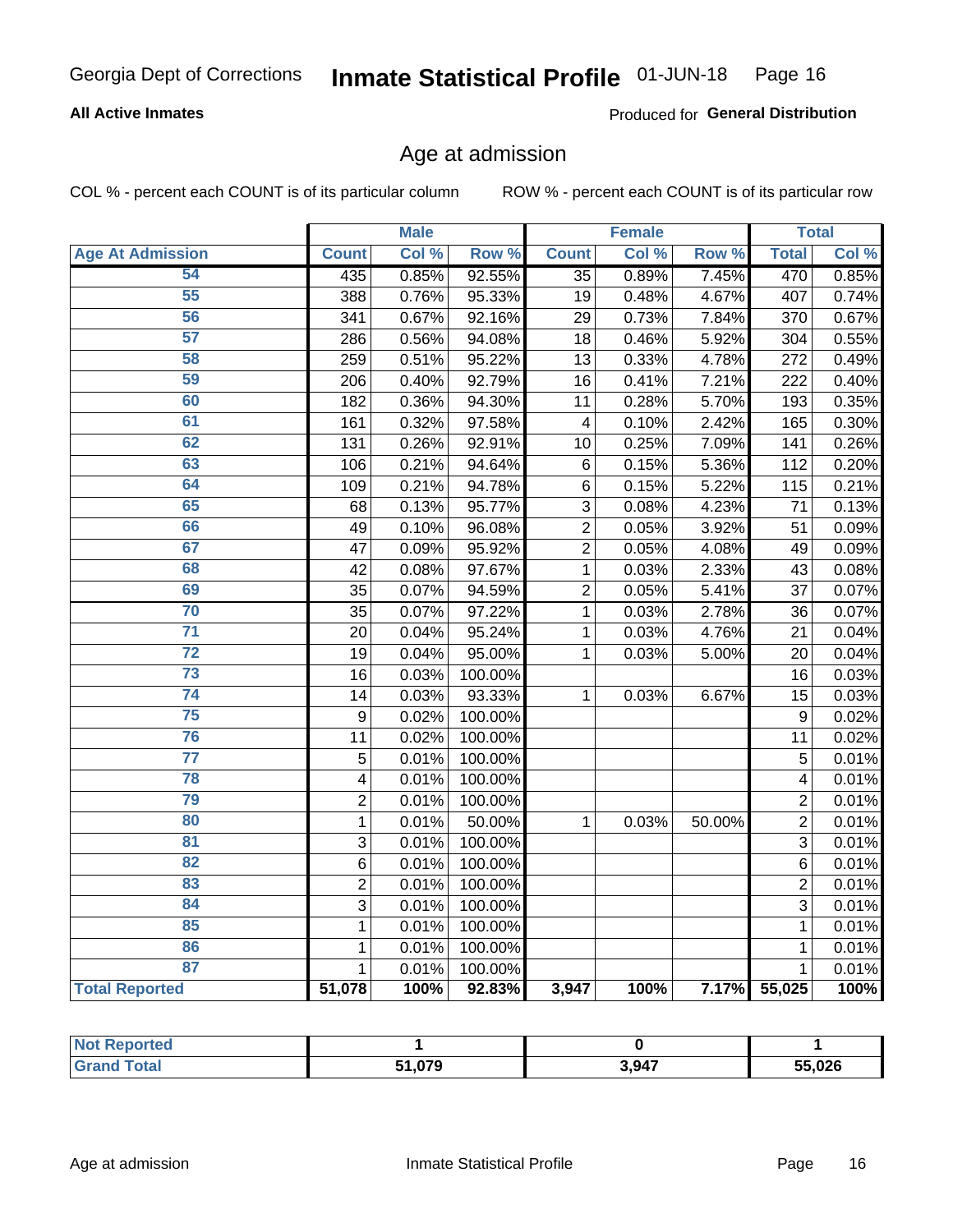### **All Active Inmates**

Produced for General Distribution

# Age at admission

COL % - percent each COUNT is of its particular column

|                         | <b>Male</b> | <b>Female</b> | <b>Total</b> |
|-------------------------|-------------|---------------|--------------|
| MetaRep(anterage)       | 32.82       | 34.37         | 32.93        |
| <b>MeatianTotaddle)</b> | 30          | 33            | 31           |
| Mode<br>(most frequent) | 22          | 24            | 22           |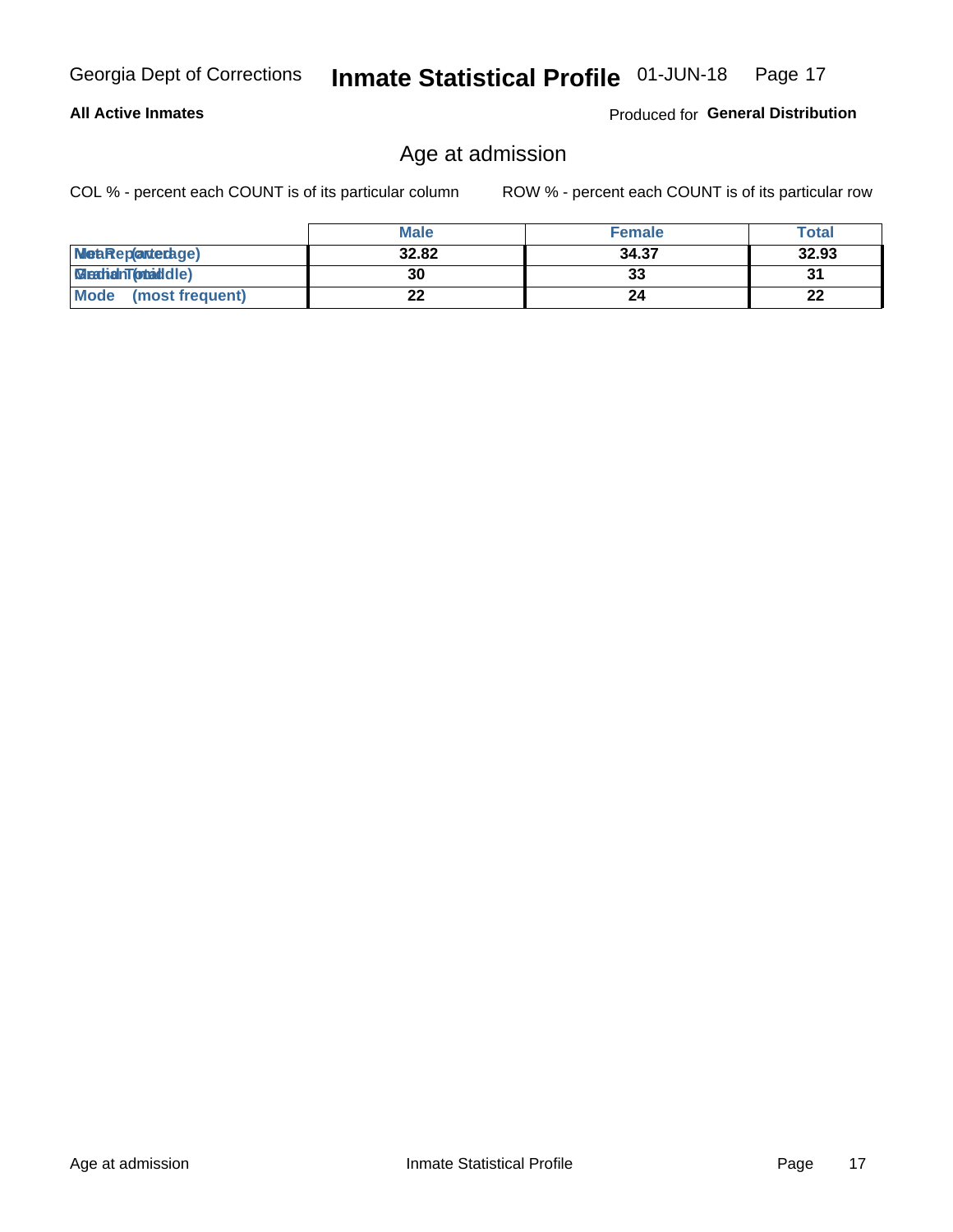## **All Active Inmates**

### Produced for General Distribution

# Height, measured at entry to prison

COL % - percent each COUNT is of its particular column

|                         |                | <b>Male</b> |         |                | <b>Female</b> |        |                | <b>Total</b>        |
|-------------------------|----------------|-------------|---------|----------------|---------------|--------|----------------|---------------------|
| <b>Height</b>           | <b>Count</b>   | Col %       | Row %   | <b>Count</b>   | Col %         | Row %  | <b>Total</b>   | Col %               |
| $\overline{\mathbf{0}}$ | 552            | 1.08%       | 96.84%  | 18             | 0.46%         | 3.16%  | 570            | 1.04%               |
| 4'00"                   | 1              | 0.01%       | 100.00% |                |               |        | 1              | 0.01%               |
| 4'02"                   | $\mathbf{1}$   | 0.01%       | 33.33%  | 2              | 0.05%         | 66.67% | 3              | 0.01%               |
| 4'03''                  | 3              | 0.01%       | 100.00% |                |               |        | 3              | 0.01%               |
| 4'04"                   | 1              | 0.01%       | 100.00% |                |               |        | 1              | 0.01%               |
| 4'05"                   | $\mathbf{1}$   | 0.01%       | 50.00%  | 1              | 0.03%         | 50.00% | $\overline{c}$ | 0.01%               |
| 4'06"                   | $\mathbf{1}$   | 0.01%       | 100.00% |                |               |        | $\mathbf{1}$   | 0.01%               |
| 4'07"                   | 1              | 0.01%       | 50.00%  | 1              | 0.03%         | 50.00% | $\overline{c}$ | 0.01%               |
| 4'08"                   | 6              | 0.01%       | 46.15%  | $\overline{7}$ | 0.18%         | 53.85% | 13             | 0.02%               |
| 4'09"                   | 5              | 0.01%       | 26.32%  | 14             | 0.35%         | 73.68% | 19             | 0.03%               |
| 4'10"                   | 5              | 0.01%       | 23.81%  | 16             | 0.41%         | 76.19% | 21             | 0.04%               |
| 4'11''                  | 13             | 0.03%       | 13.13%  | 86             | 2.18%         | 86.87% | 99             | 0.18%               |
| 5'00''                  | 96             | 0.19%       | 36.23%  | 169            | 4.28%         | 63.77% | 265            | 0.48%               |
| 5'01"                   | 109            | 0.21%       | 33.23%  | 219            | 5.55%         | 66.77% | 328            | 0.60%               |
| 5'02"                   | 280            | 0.55%       | 40.82%  | 406            | 10.29%        | 59.18% | 686            | 1.25%               |
| 5'03"                   | 393            | 0.77%       | 45.43%  | 472            | 11.96%        | 54.57% | 865            | 1.57%               |
| 5'04"                   | 1,008          | 1.97%       | 63.64%  | 576            | 14.59%        | 36.36% | 1,584          | 2.88%               |
| 5'05"                   | 1,738          | 3.40%       | 78.82%  | 467            | 11.83%        | 21.18% | 2,205          | 4.01%               |
| 5'06''                  | 3,543          | 6.94%       | 87.65%  | 499            | 12.64%        | 12.35% | 4,042          | 7.35%               |
| 5'07''                  | 4,118          | 8.06%       | 90.78%  | 418            | 10.59%        | 9.22%  | 4,536          | 8.24%               |
| 5'08''                  | 5,047          | 9.88%       | 95.93%  | 214            | 5.42%         | 4.07%  | 5,261          | 9.56%               |
| 5'09''                  | 6,456          | 12.64%      | 97.24%  | 183            | 4.64%         | 2.76%  | 6,639          | 12.07%              |
| 5'10''                  | 5,500          | 10.77%      | 98.55%  | 81             | 2.05%         | 1.45%  | 5,581          | 10.14%              |
| 5'11"                   | 6,076          | 11.90%      | 99.09%  | 56             | 1.42%         | 0.91%  | 6,132          | 11.14%              |
| 6'00''                  | 5,621          | 11.00%      | 99.65%  | 20             | 0.51%         | 0.35%  | 5,641          | 10.25%              |
| 6'01''                  | 4,129          | 8.08%       | 99.59%  | 17             | 0.43%         | 0.41%  | 4,146          | 7.53%               |
| 6'02"                   | 3,128          | 6.12%       | 99.97%  | 1              | 0.03%         | 0.03%  | 3,129          | 5.69%               |
| 6'03''                  | 1,646          | 3.22%       | 99.76%  | 4              | 0.10%         | 0.24%  | 1,650          | 3.00%               |
| 6'04"                   | 912            | 1.79%       | 100.00% |                |               |        | 912            | 1.66%               |
| 6'05"                   | 361            | 0.71%       | 100.00% |                |               |        | 361            | 0.66%               |
| 6'06"                   | 182            | 0.36%       | 100.00% |                |               |        | 182            | 0.33%               |
| 6'07"                   | 52             | 0.10%       | 100.00% |                |               |        | 52             | 0.09%               |
| 6'08''                  | 38             | 0.07%       | 100.00% |                |               |        | 38             | 0.07%               |
| 6'09''                  | 34             | 0.07%       | 100.00% |                |               |        | 34             | 0.06%               |
| 6'10''                  | 6              | 0.01%       | 100.00% |                |               |        | $\,6$          | 0.01%               |
| 6'11''                  | 6              | 0.01%       | 100.00% |                |               |        | 6              | $\overline{0.01\%}$ |
| 7'00"                   | 5              | 0.01%       | 100.00% |                |               |        | 5              | 0.01%               |
| 7'02"                   | 1              | 0.01%       | 100.00% |                |               |        | 1              | 0.01%               |
| 7'03''                  | 1              | 0.01%       | 100.00% |                |               |        | 1              | 0.01%               |
| 7'04"                   | $\overline{2}$ | 0.01%       | 100.00% |                |               |        | $\overline{2}$ | $\overline{0.01\%}$ |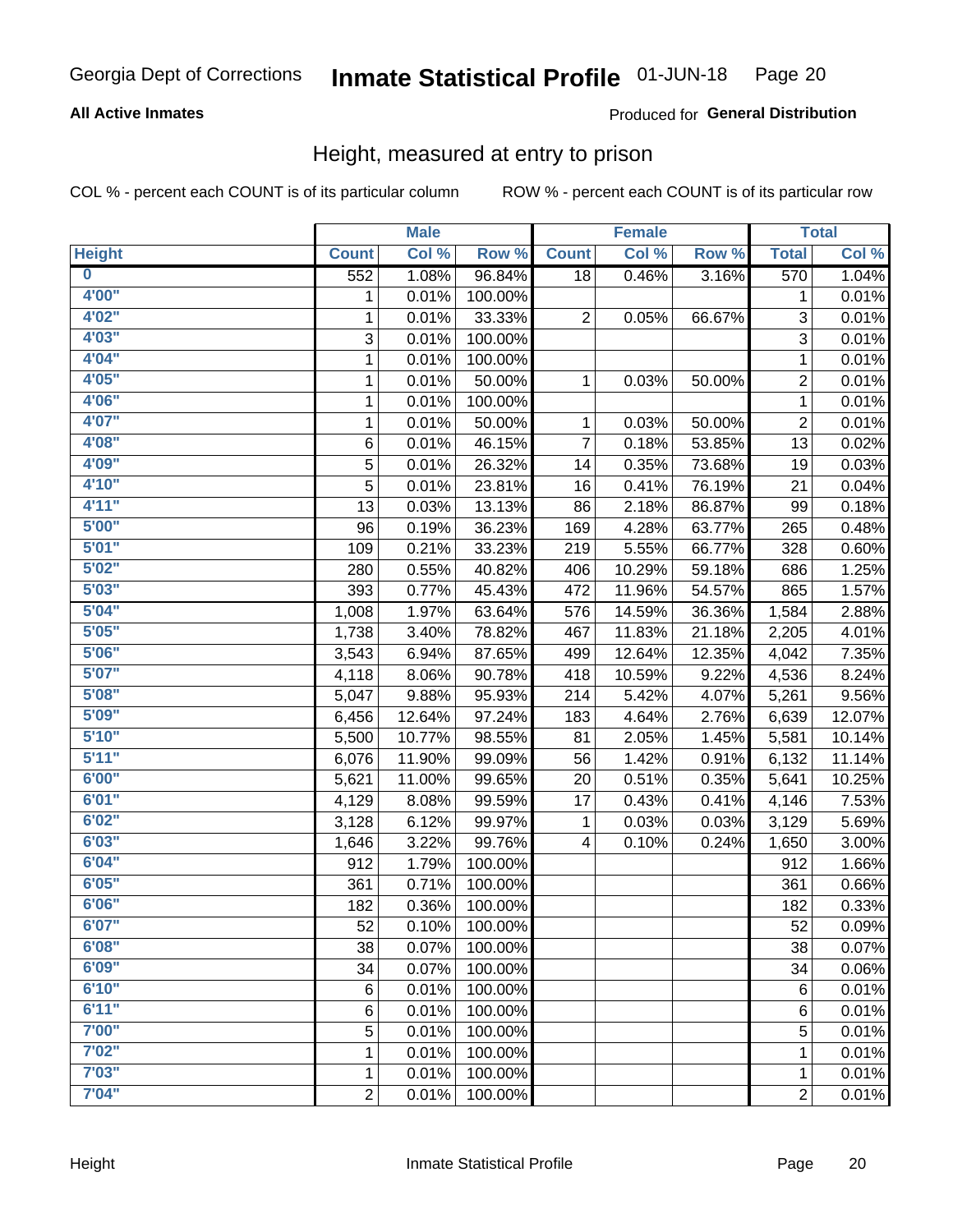### **All Active Inmates**

### Produced for General Distribution

# Height, measured at entry to prison

COL % - percent each COUNT is of its particular column

|                       | <b>Male</b>  |          | <b>Female</b> |             |       | Total |              |       |
|-----------------------|--------------|----------|---------------|-------------|-------|-------|--------------|-------|
| <b>Height</b>         | <b>Count</b> | Col %    |               | Row % Count | Col % | Row % | <b>Total</b> | Col % |
| 7'07"                 |              | $0.01\%$ | 100.00%       |             |       |       |              | 0.01% |
| <b>Total Reported</b> | 51,079       | 100%     | $92.83\%$     | 3,947       | 100%  |       | 7.17% 55,026 | 100%  |

| <b>Not Reported</b> |        |       |        |
|---------------------|--------|-------|--------|
| <b>Grand Total</b>  | 51,079 | 3,947 | 55,026 |

| <b>Mean</b> | (average)       | 5'10" | 5'05" | 5'10" |
|-------------|-----------------|-------|-------|-------|
|             |                 |       |       |       |
| <b>Mode</b> | (most frequent) | 5'09" | 5'04" | 5'09" |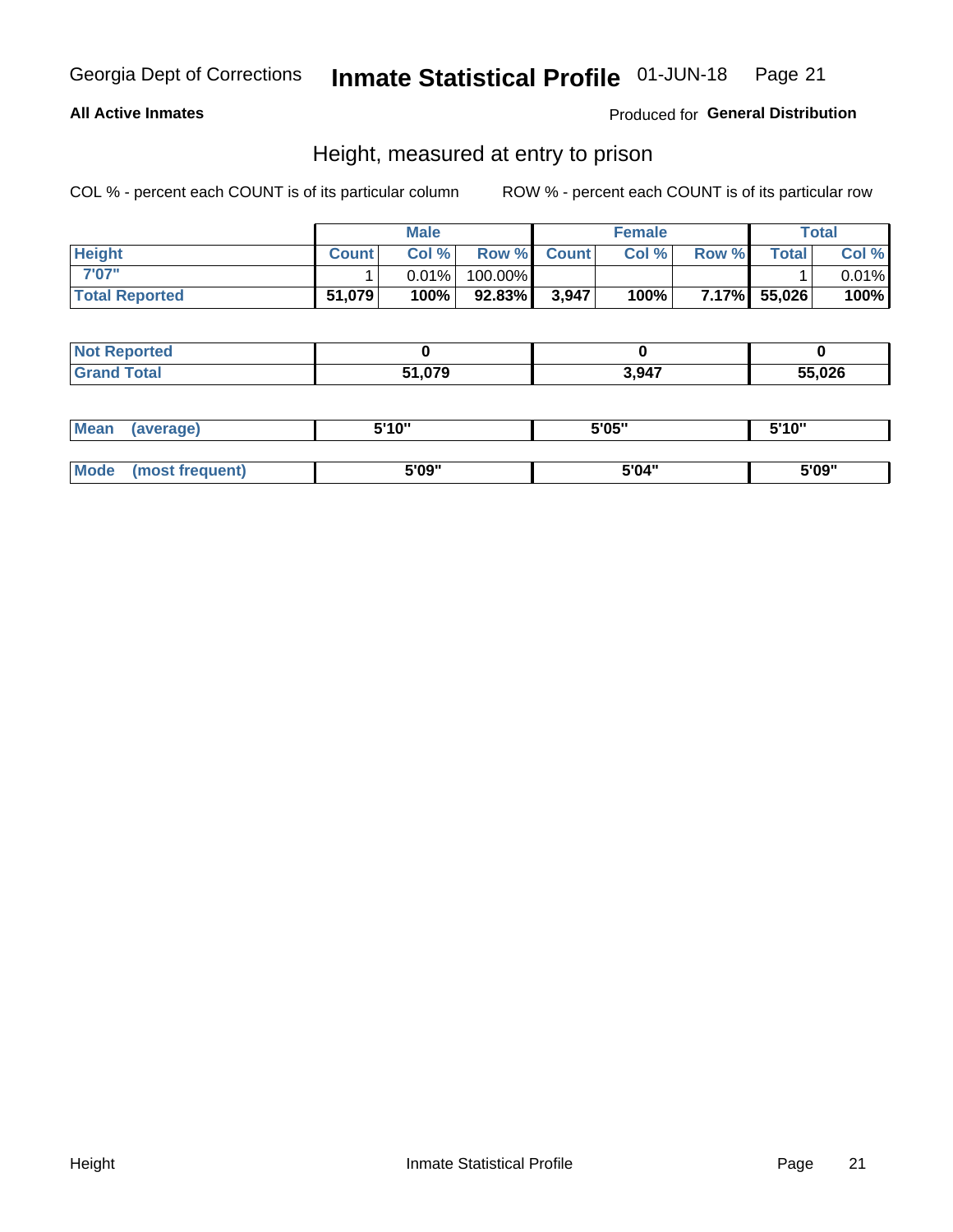**All Active Inmates** 

Produced for General Distribution

# Weight, measured at entry to prison

COL % - percent each COUNT is of its particular column

|                                |                  | <b>Male</b> |         |                  | Female          |        |                  | <b>Total</b> |
|--------------------------------|------------------|-------------|---------|------------------|-----------------|--------|------------------|--------------|
| Weight                         | <b>Count</b>     | Col %       | Row %   | <b>Count</b>     | Col %           | Row %  | <b>Total</b>     | Col %        |
| <b>Under 80 pounds</b>         | 9                | 0.02%       | 81.82%  | 2                | 0.05%           | 18.18% | 11               | 0.02%        |
| 90 - 99 pounds                 | 6                | 0.01%       | 42.86%  | 8                | 0.20%           | 57.14% | 14               | 0.03%        |
| 100 - 109 pounds               | 33               | 0.07%       | 47.14%  | 37               | 0.94%           | 52.86% | 70               | 0.13%        |
| 110 - 119 pounds               | 139              | 0.27%       | 61.78%  | 86               | 2.19%           | 38.22% | 225              | 0.41%        |
| 120 - 129 pounds               | 596              | 1.18%       | 75.54%  | 193              | 4.91%           | 24.46% | 789              | 1.45%        |
| 130 - 139 pounds               | 1,741            | 3.44%       | 82.83%  | 361              | 9.19%           | 17.17% | 2,102            | 3.86%        |
| 140 - 149 pounds               | 3,577            | 7.07%       | 89.81%  | 406              | 10.34%          | 10.19% | 3,983            | 7.31%        |
| 150 - 159 pounds               | 5,423            | 10.72%      | 92.45%  | 443              | 11.28%          | 7.55%  | 5,866            | 10.76%       |
| 160 - 169 pounds               | 6,818            | 13.48%      | 93.82%  | 449              | 11.43%          | 6.18%  | 7,267            | 13.33%       |
| 170 - 179 pounds               | 6,250            | 12.36%      | 93.87%  | 408              | 10.39%          | 6.13%  | 6,658            | 12.22%       |
| 180 - 189 pounds               | 6,526            | 12.90%      | 94.52%  | 378              | 9.63%           | 5.48%  | 6,904            | 12.67%       |
| 190 - 199 pounds               | 4,367            | 8.64%       | 95.10%  | 225              | 5.73%           | 4.90%  | 4,592            | 8.43%        |
| 200 - 209 pounds               | 4,064            | 8.04%       | 94.14%  | 253              | 6.44%           | 5.86%  | 4,317            | 7.92%        |
| 210 - 219 pounds               | 2,970            | 5.87%       | 94.98%  | 157              | 4.00%           | 5.02%  | 3,127            | 5.74%        |
| 220 - 229 pounds               | 2,412            | 4.77%       | 94.29%  | 146              | 3.72%           | 5.71%  | 2,558            | 4.69%        |
| 230 - 239 pounds               | 1,525            | 3.02%       | 93.50%  | 106              | 2.70%           | 6.50%  | 1,631            | 2.99%        |
| 240 - 249 pounds               | 1,239            | 2.45%       | 95.23%  | 62               | 1.58%           | 4.77%  | 1,301            | 2.39%        |
| 250 - 259 pounds               | 933              | 1.84%       | 93.11%  | 69               | 1.76%           | 6.89%  | 1,002            | 1.84%        |
| 260 - 269 pounds               | 550              | 1.09%       | 93.22%  | 40               | 1.02%           | 6.78%  | 590              | 1.08%        |
| 270 - 279 pounds               | 399              | 0.79%       | 95.45%  | 19               | 0.48%           | 4.55%  | 418              | 0.77%        |
| 280 - 289 pounds               | 308              | 0.61%       | 93.33%  | 22               | 0.56%           | 6.67%  | 330              | 0.61%        |
| 290 - 299 pounds               | 188              | 0.37%       | 93.07%  | 14               | 0.36%           | 6.93%  | 202              | 0.37%        |
| 300 - 309 pounds               | 151              | 0.30%       | 91.52%  | 14               | 0.36%           | 8.48%  | 165              | 0.30%        |
| 310 - 319 pounds               | 78               | 0.15%       | 92.86%  | $\,6$            | 0.15%           | 7.14%  | 84               | 0.15%        |
| 320 - 329 pounds               | 77               | 0.15%       | 95.06%  | 4                | 0.10%           | 4.94%  | 81               | 0.15%        |
| 330 - 339 pounds               | 48               | 0.09%       | 90.57%  | 5                | 0.13%           | 9.43%  | 53               | 0.10%        |
| 340 - 349 pounds               | 32               | 0.06%       | 96.97%  | 1                | 0.03%           | 3.03%  | 33               | 0.06%        |
| 350 - 359 pounds               | 40               | 0.08%       | 81.63%  | $\boldsymbol{9}$ | 0.23%           | 18.37% | 49               | 0.09%        |
| 360 - 369 pounds               | 16               | 0.03%       | 94.12%  | $\mathbf{1}$     | 0.03%           | 5.88%  | 17               | 0.03%        |
| 370 - 379 pounds               | 13               | 0.03%       | 100.00% |                  |                 |        | 13               | 0.02%        |
| 380 - 389 pounds               | $\boldsymbol{9}$ | 0.02%       | 100.00% |                  |                 |        | $\boldsymbol{9}$ | 0.02%        |
| 390 - 399 pounds               | 3                | 0.01%       | 60.00%  | 2                | 0.05%           | 40.00% | 5                | 0.01%        |
| 400 pounds and over            | 33               | 0.07%       | 97.06%  | $\mathbf{1}$     | 0.03%           | 2.94%  | 34               | 0.06%        |
| <b>Total Reported</b>          | 50,573           | 100%        | 92.79%  | 3,927            | 100%            | 7.21%  | 54,500           | 100.0%       |
|                                |                  |             |         |                  |                 |        |                  |              |
| <b>Not Reported</b>            |                  | 506         |         |                  | $\overline{20}$ |        |                  | 526          |
| <b>Grand Total</b>             |                  | 51,079      |         |                  | 3,947           |        |                  | 55,026       |
| <b>Mean</b><br>(average)       |                  | 185         |         |                  | 174             |        |                  | 184          |
| <b>Median (middle)</b>         |                  | 180         |         |                  | 168             |        |                  | 180          |
| <b>Mode</b><br>(most frequent) |                  | 160         |         |                  | 150             |        |                  | 160          |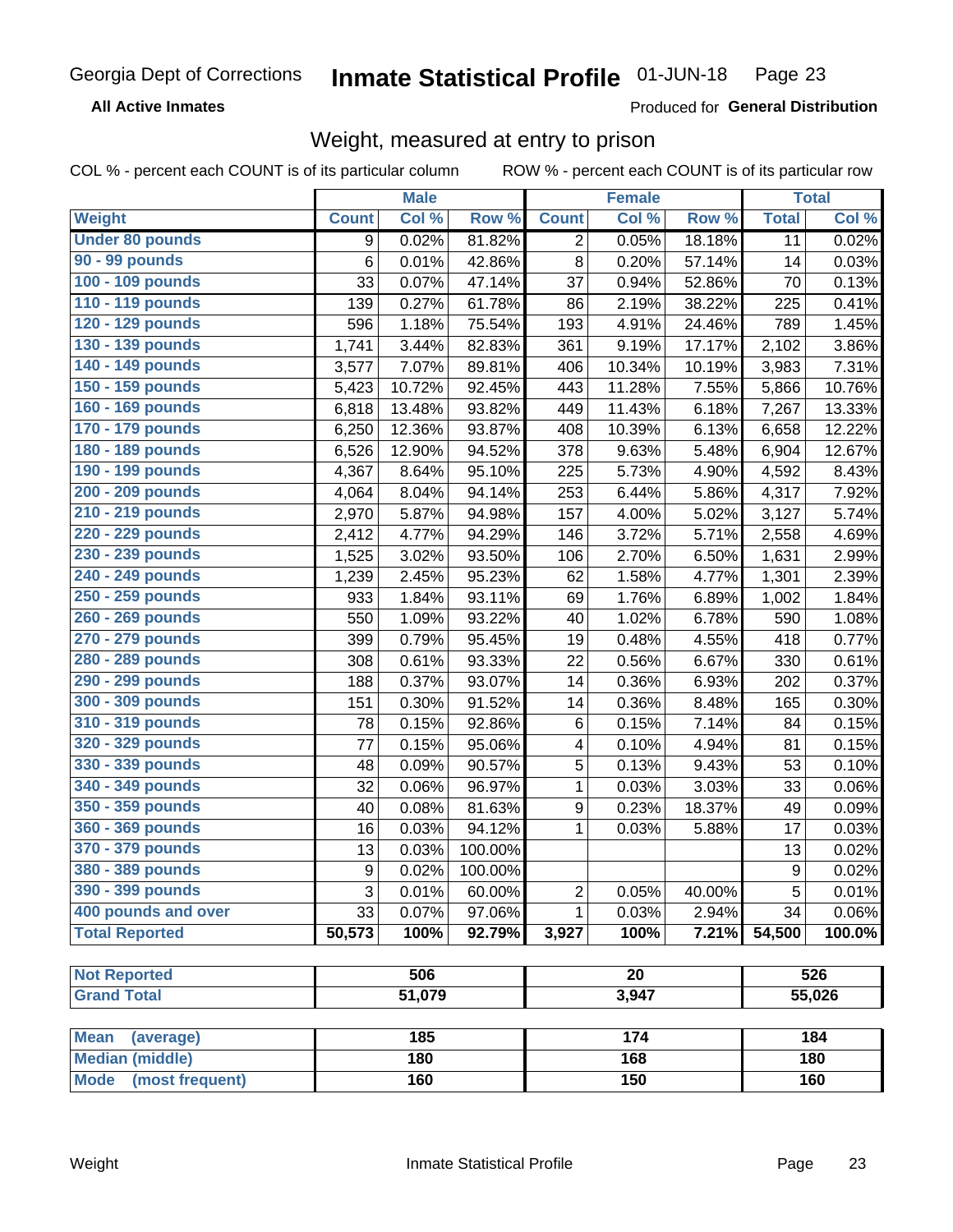#### Inmate Statistical Profile 01-JUN-18 Page 24

**All Active Inmates** 

## Produced for General Distribution

# Veterans validated by Veteran's Administration

COL % - percent each COUNT is of its particular column

|                             |                 | <b>Male</b> |                    |    | <b>Female</b> |          |              | <b>Total</b> |
|-----------------------------|-----------------|-------------|--------------------|----|---------------|----------|--------------|--------------|
| <b>Military service</b>     | <b>Count</b>    | Col %       | <b>Row % Count</b> |    | Col %         | Row %    | <b>Total</b> | Col %        |
| <b>Others</b><br>0          | 892             | 31.34%      | 97.17%             | 26 | 53.06%        | 2.83%    | 918          | 31.71%       |
| <b>Air Force</b>            | 1,138           | 39.99%      | 98.61%             | 16 | 32.65%        | 1.39%    | 1,154        | 39.86%       |
| <b>Army</b><br>$\mathbf{2}$ | 165             | $5.80\%$    | 99.40%             |    | 2.04%         | .60%     | 166          | 5.73%        |
| <b>Navy</b><br>3            | 379             | 13.32%      | 99.48%             | 2  | 4.08%         | .52%     | 381          | 13.16%       |
| <b>Marines</b><br>4         | 15 <sup>1</sup> | .53%        | 100.00%            |    |               |          | 15           | .52%         |
| <b>Coast Guard</b><br>5.    | 257             | 9.03%       | 98.47%             | 4  | 8.16%         | $1.53\%$ | 261          | 9.02%        |
| <b>Total Reported</b>       | 2,846           | 100%        | 98.31%             | 49 | 100%          | 1.69%    | 2,895        | 100%         |

| <b>ported</b><br><b>Not</b> | 48,233 | 3,898 | 52,131 |
|-----------------------------|--------|-------|--------|
| <b>otal</b>                 | 51,079 | 3,947 | 55,026 |

|  |  | <b>Mode (most frequent)</b> | <b>Force</b><br>Aır | วthers | orce |
|--|--|-----------------------------|---------------------|--------|------|
|--|--|-----------------------------|---------------------|--------|------|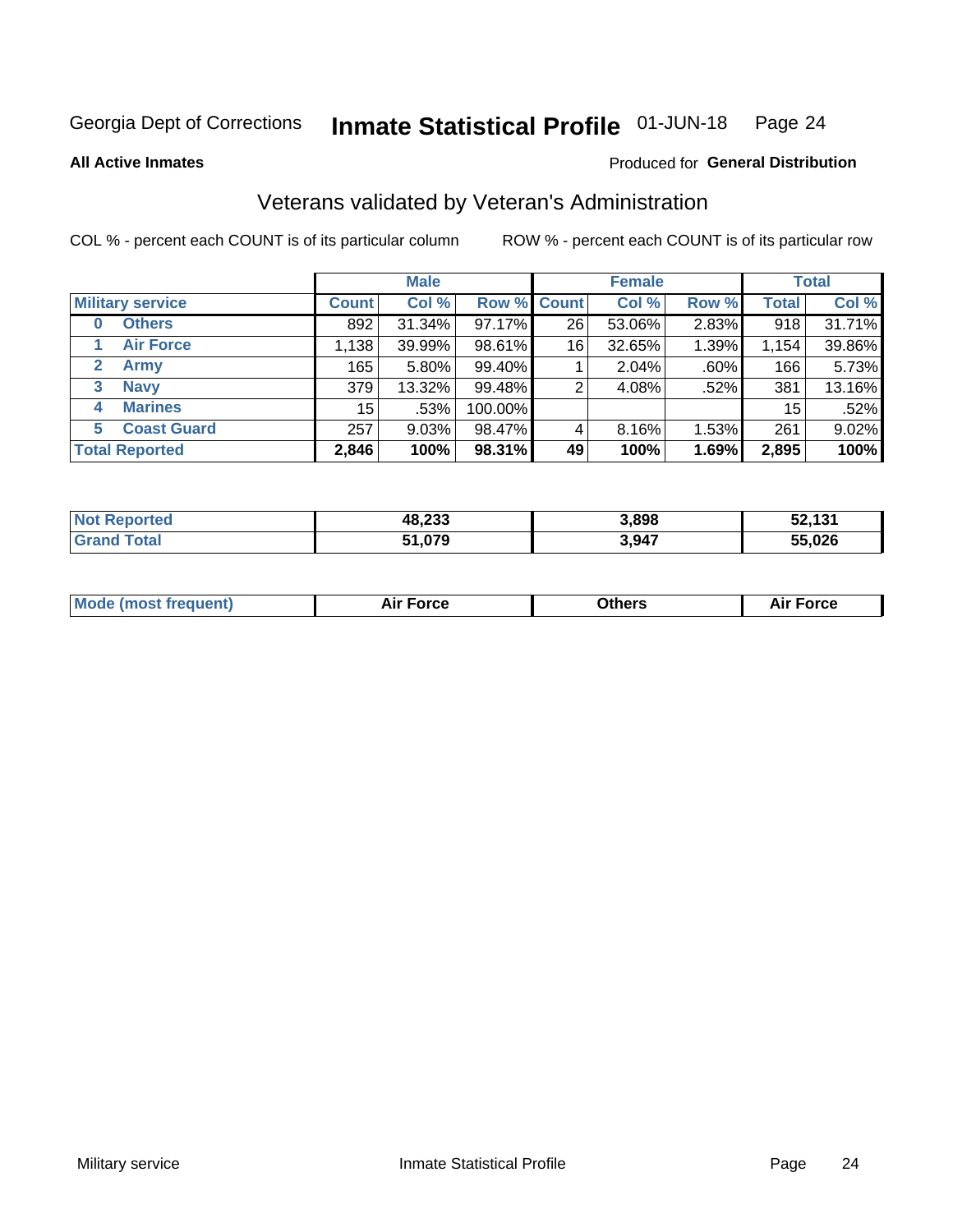#### Inmate Statistical Profile 01-JUN-18 Page 25

Produced for General Distribution

### **All Active Inmates**

# Type of admission to prison

COL % - percent each COUNT is of its particular column

|    |                                  |                 | <b>Male</b> |                    |       | <b>Female</b> |        |                | <b>Total</b> |
|----|----------------------------------|-----------------|-------------|--------------------|-------|---------------|--------|----------------|--------------|
|    | <b>Type of Admission</b>         | <b>Count</b>    | Col %       | <b>Row % Count</b> |       | Col %         | Row %  | <b>Total</b>   | Col %        |
| 16 | <b>Population Redistribution</b> | 6               | .01%        | 100.00%            |       |               |        | 6              | .01%         |
| 27 | <b>Boot Camp Plus</b>            |                 | .01%        | 100.00%            |       |               |        |                | .01%         |
| 28 | <b>Initial Assignment</b>        | 11              | .02%        | 100.00%            |       |               |        | 11             | .02%         |
| 52 | <b>New Sentence</b>              | 40,541          | 79.39%      | 93.10%             | 3,006 | 76.16%        | 6.90%  | 43,547         | 79.16%       |
| 53 | <b>Probation Rev Partial</b>     | 2,316           | 4.54%       | 89.42%             | 274   | 6.94%         | 10.58% | 2,590          | 4.71%        |
| 54 | <b>Probation Rev Remainder</b>   | 3,525           | 6.90%       | 88.72%             | 448   | 11.35%        | 11.28% | 3,973          | 7.22%        |
| 55 | <b>Parole Rev New Sentence</b>   | 2,778           | 5.44%       | 95.53%             | 130   | 3.29%         | 4.47%  | 2,908          | 5.29%        |
| 56 | <b>Parole Rev No New</b>         | 1,818           | 3.56%       | 95.53%             | 85    | 2.15%         | 4.47%  | 1,903          | 3.46%        |
|    | <b>Sentence</b>                  |                 |             |                    |       |               |        |                |              |
| 57 | <b>Released In Error</b>         | 12 <sub>2</sub> | $.02\%$     | 75.00%             | 4     | .10%          | 25.00% | 16             | .03%         |
| 65 | <b>Return Appeal/Bond</b>        | $\overline{2}$  | .01%        | 100.00%            |       |               |        | $\overline{2}$ | .01%         |
| 67 | <b>Admit Fm Other Cust</b>       | 5               | .01%        | 100.00%            |       |               |        | 5              | .01%         |
| 69 | <b>New Sent/Par Rev Pnd</b>      | 4               | .01%        | 100.00%            |       |               |        | 4              | .01%         |
| 70 | <b>Life W/O Parole</b>           | 14              | .03%        | 100.00%            |       |               |        | 14             | .03%         |
| 72 | <b>Par Rev/Rsn Unknown</b>       | 26              | .05%        | 100.00%            |       |               |        | 26             | .05%         |
| 76 | <b>Par Rev/Revoc Center</b>      | 1               | .01%        | 100.00%            |       |               |        |                | .01%         |
| 82 | <b>Unknown</b>                   | 6               | .01%        | 100.00%            |       |               |        | 6              | .01%         |
|    | <b>Total Reported</b>            | 51,066          | 100%        | 92.83% 3,947       |       | 100%          | 7.17%  | 55,013         | 100%         |

| <b>Not Reported</b> |        |       | . .    |
|---------------------|--------|-------|--------|
| <b>Total</b>        | 51,079 | 3,947 | 55,026 |

| <b>Mode (most frequent)</b> | <b>New Sentence</b> | <b>New Sentence</b> | <b>New Sentence</b> |
|-----------------------------|---------------------|---------------------|---------------------|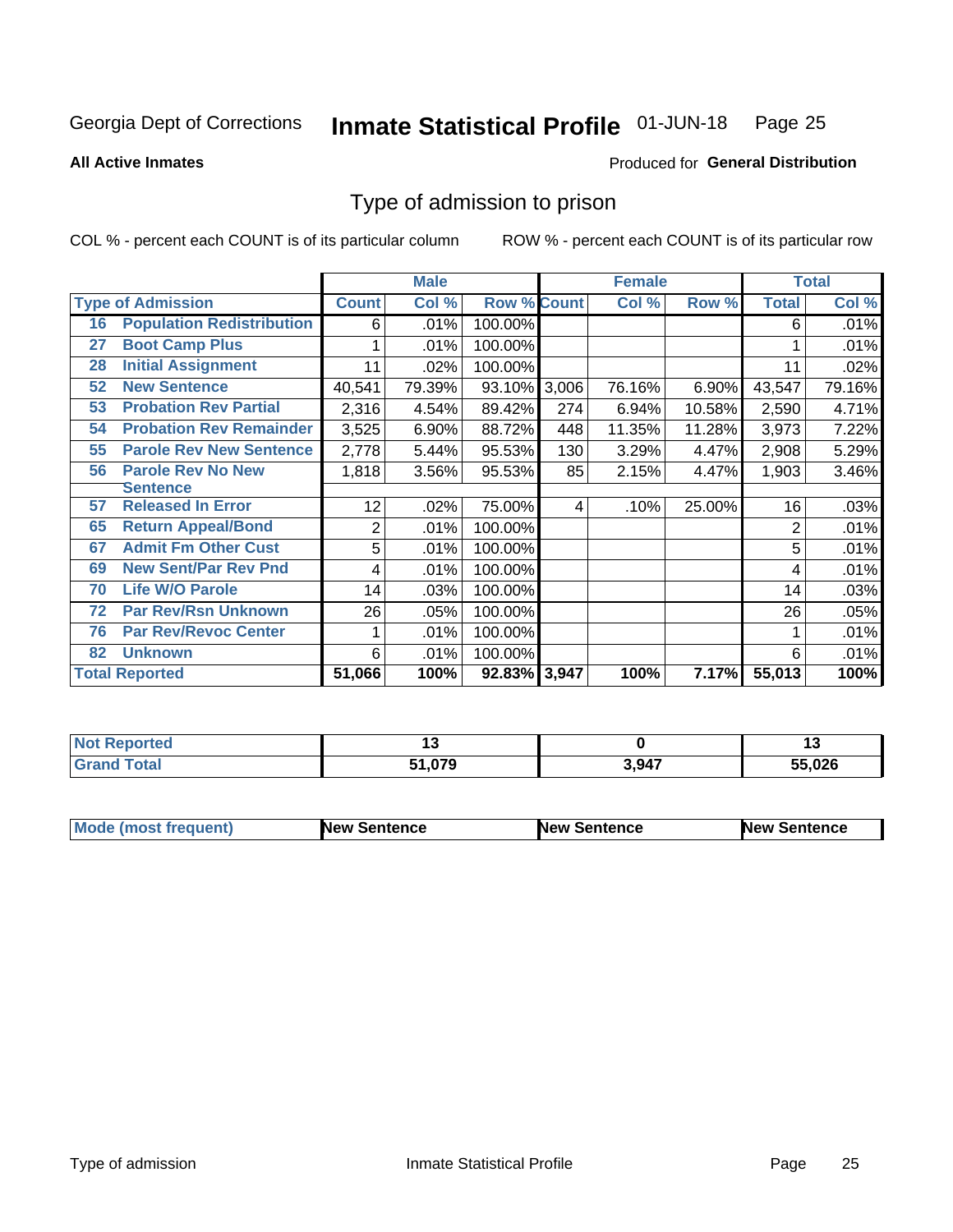#### Inmate Statistical Profile 01-JUN-18 Page 26

**All Active Inmates** 

### Produced for General Distribution

# Current / last supervision level

COL % - percent each COUNT is of its particular column

|                        |              | <b>Male</b> |                    |       | <b>Female</b> |          |        | <b>Total</b> |
|------------------------|--------------|-------------|--------------------|-------|---------------|----------|--------|--------------|
| <b>Security Status</b> | <b>Count</b> | Col %       | <b>Row % Count</b> |       | Col %         | Row %    | Total  | Col %        |
| 3 Minimum              | 4.014        | 7.86%l      | 70.82%             | 1,654 | 41.92%        | 29.18%   | 5,668  | 10.30%       |
| 4 Medium               | 37.155       | 72.76%      | 94.67%             | 2,092 | 53.02%        | $5.33\%$ | 39,247 | 71.34%       |
| 5 Close                | 9.896        | 19.38%      | 98.02%             | 200   | 5.07%         | 1.98%    | 10,096 | 18.35%       |
| <b>Total Reported</b>  | 51,065       | 100%        | $92.83\%$          | 3,946 | 100%          | $7.17\%$ | 55,011 | 100%         |

| <b>Still being diagnosed</b> |        |       |        |
|------------------------------|--------|-------|--------|
| <b>Not Reported</b>          |        |       | 15     |
| <b>Grand Total</b>           | 51,079 | 3,947 | 55,026 |

| M | . | -- |
|---|---|----|
|   |   |    |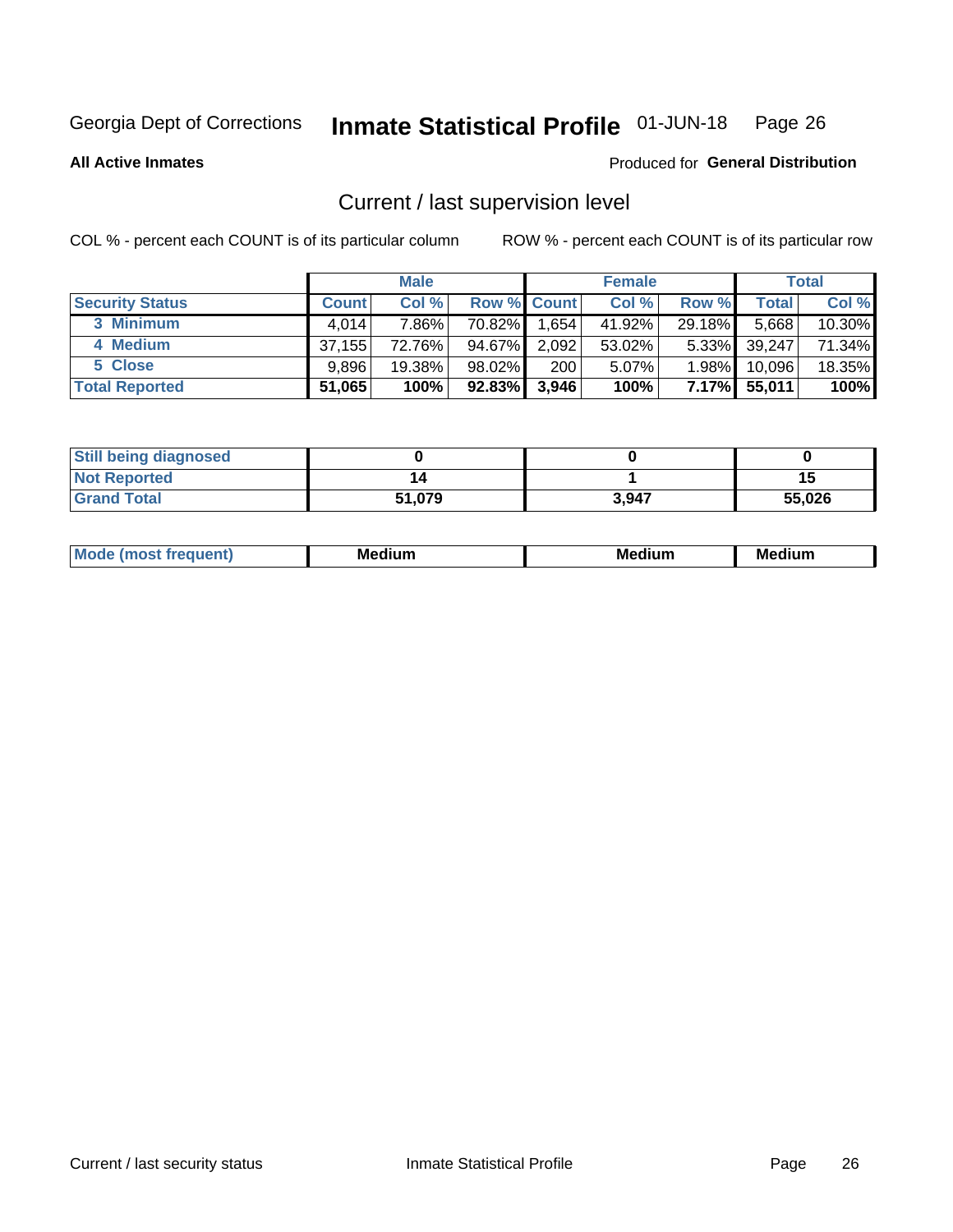#### Inmate Statistical Profile 01-JUN-18 Page 27

**All Active Inmates** 

### Produced for General Distribution

# Current / last type of institution

COL % - percent each COUNT is of its particular column

|                                   |                 | <b>Male</b> |             |       | <b>Female</b> |        |              | <b>Total</b> |
|-----------------------------------|-----------------|-------------|-------------|-------|---------------|--------|--------------|--------------|
| <b>Type of Institution</b>        | <b>Count</b>    | Col %       | Row % Count |       | Col %         | Row %  | <b>Total</b> | Col %        |
| <b>County Ci</b>                  | 4,921           | $9.68\%$    | 99.98%      |       | $.03\%$       | .02%   | 4,922        | 8.99%        |
| <b>Probation Detention Center</b> | 14 <sub>1</sub> | .03%        | 93.33%      |       | .03%          | 6.67%  | 15           | .03%         |
| <b>State Prison</b>               | 35,942          | 70.73%      | $90.66\%$   | 3,705 | 93.89%        | 9.34%  | 39,647       | 72.40%       |
| <b>Transitional Center</b>        | 2,062           | 4.06%       | 89.65%      | 238   | 6.03%         | 10.35% | 2,300        | 4.20%        |
| <b>Private Prison</b>             | 7,867           | 15.48%      | 100.00%     |       |               |        | 7,867        | 14.37%       |
| <b>County Jail</b>                |                 | .01%        | 100.00%     |       |               |        |              | .01%         |
| <b>Rsat - Center</b>              | 2 <sub>1</sub>  | $.01\%$     | 100.00%     |       |               |        | 2            | .01%         |
| <b>State Hospital</b>             | 3 <sup>1</sup>  | $.01\%$     | 75.00%      |       | .03%          | 25.00% | 4            | .01%         |
| <b>Total Reported</b>             | 50,818          | 100%        | 92.79%      | 3,946 | 100%          | 7.21%  | 54,764       | 100%         |

| $Not$<br>Reported  |        |       |              |
|--------------------|--------|-------|--------------|
| <b>Grand Total</b> | 50.818 | 3,946 | 4,764<br>54. |

| <b>Mode (most frequent)</b> | <b>State Prison</b> | <b>State Prison</b> | <b>State Prisonl</b> |
|-----------------------------|---------------------|---------------------|----------------------|
|                             |                     |                     |                      |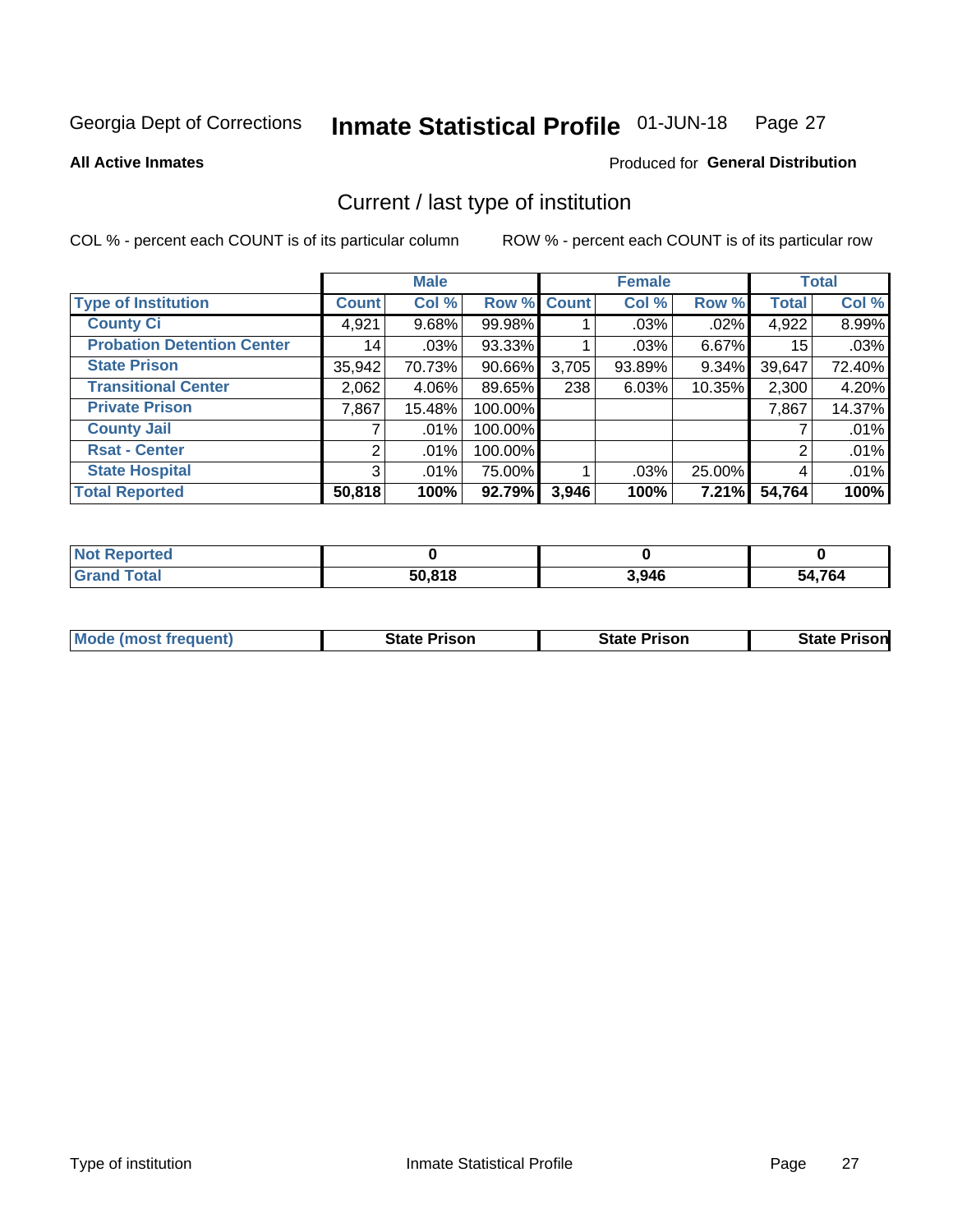#### Inmate Statistical Profile 01-JUN-18 Page 28

**All Active Inmates** 

### Produced for General Distribution

# Institution type - transitional centers

COL % - percent each COUNT is of its particular column

|                                          |              | <b>Male</b> |         |              | <b>Female</b> |         |              | <b>Total</b> |
|------------------------------------------|--------------|-------------|---------|--------------|---------------|---------|--------------|--------------|
| <b>Institution Type - Trans. Centers</b> | <b>Count</b> | Col %       | Row %   | <b>Count</b> | Col %         | Row %   | <b>Total</b> | Col %        |
| <b>Albany Tc</b>                         | 156          | 6.92%       | 100.00% |              |               |         | 156          | 5.99%        |
| <b>Arrendale State Prison</b>            |              |             |         | 111          | 31.81%        | 100.00% | 111          | 4.26%        |
| <b>Atlanta Tc</b>                        | 276          | 12.24%      | 100.00% |              |               |         | 276          | 10.60%       |
| <b>Augusta Tc</b>                        | 225          | 9.98%       | 100.00% |              |               |         | 225          | 8.64%        |
| <b>Charles D. Hudson Tc</b>              | 155          | 6.88%       | 100.00% |              |               |         | 155          | 5.95%        |
| <b>Clayton Tc</b>                        | 381          | 16.90%      | 100.00% |              |               |         | 381          | 14.64%       |
| <b>Coastal Tc</b>                        | 195          | 8.65%       | 100.00% |              |               |         | 195          | 7.49%        |
| <b>Columbus Tc</b>                       | 139          | 6.17%       | 100.00% |              |               |         | 139          | 5.34%        |
| <b>Macon Tc</b>                          | 161          | 7.14%       | 100.00% |              |               |         | 161          | 6.19%        |
| <b>Macon Womens Tc</b>                   |              |             |         | 2            | .57%          | 100.00% | 2            | .08%         |
| <b>Metro Tc</b>                          |              |             |         | 236          | 67.62%        | 100.00% | 236          | 9.07%        |
| <b>Phillips State Prison</b>             | 192          | 8.52%       | 100.00% |              |               |         | 192          | 7.38%        |
| <b>Savannah Mens Tc</b>                  |              | .04%        | 100.00% |              |               |         |              | .04%         |
| <b>Smith Tc</b>                          | 210          | 9.32%       | 100.00% |              |               |         | 210          | 8.07%        |
| <b>Valdosta Tc</b>                       | 163          | 7.23%       | 100.00% |              |               |         | 163          | 6.26%        |
| <b>Total Reported</b>                    | 2,254        | 100%        | 86.59%  | 349          | 100%          | 13.41%  | 2,603        | 100%         |

| τeα         |       |            |      |
|-------------|-------|------------|------|
| $\sim$ 0000 | 2,254 | ` 40<br>л. | ,603 |

| Mode (most frequent) | <b>Clayton Tc</b> | Metro Tc | <b>Clayton Tc</b> |
|----------------------|-------------------|----------|-------------------|
|                      |                   |          |                   |
|                      |                   |          |                   |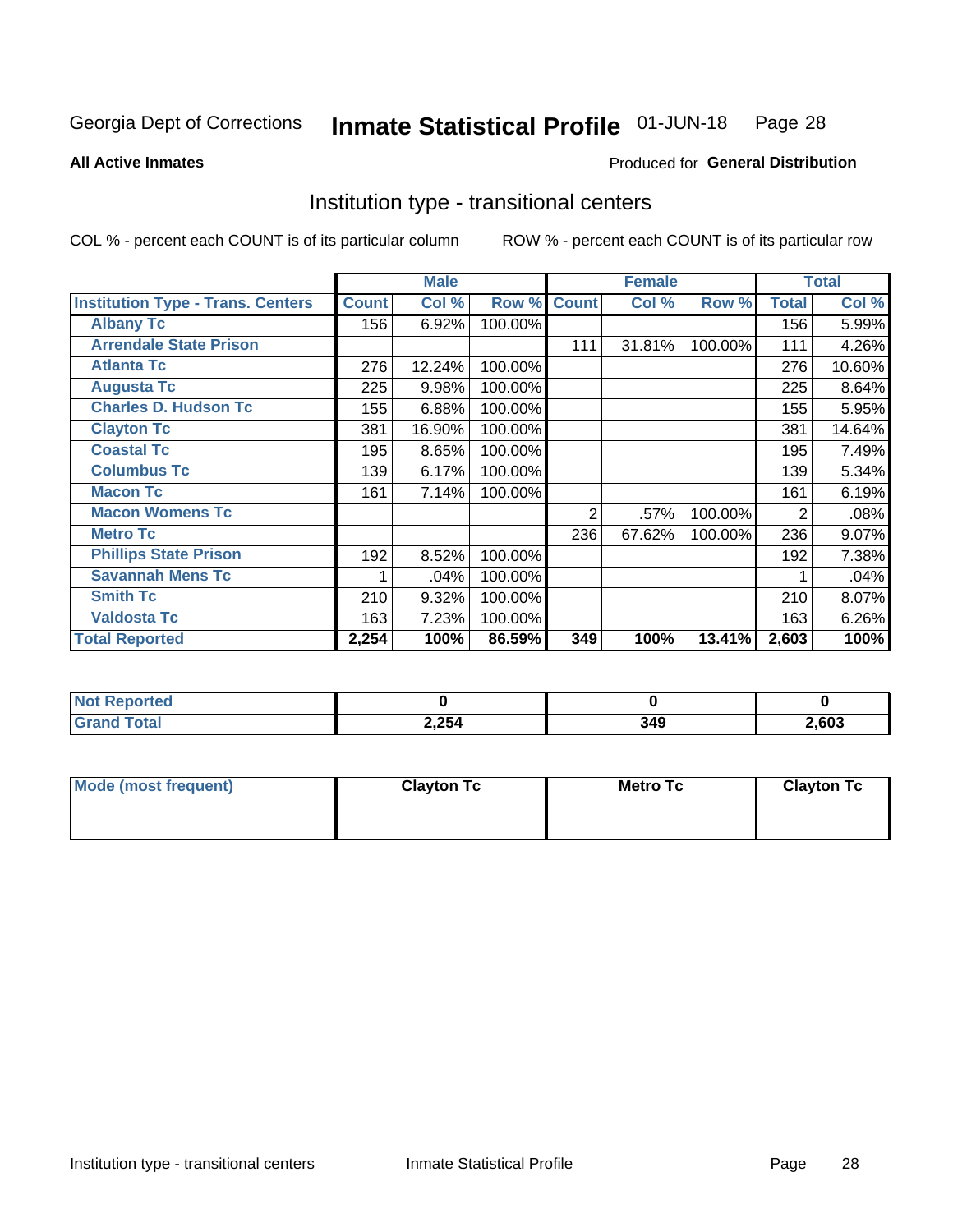#### Inmate Statistical Profile 01-JUN-18 Page 29

### **All Active Inmates**

# Produced for General Distribution

## Institution type - county prisons

COL % - percent each COUNT is of its particular column

|                                          |                 | <b>Male</b> |         |              | <b>Female</b> |       |                         | <b>Total</b> |
|------------------------------------------|-----------------|-------------|---------|--------------|---------------|-------|-------------------------|--------------|
| <b>Institution Type - County Prisons</b> | <b>Count</b>    | Col %       | Row %   | <b>Count</b> | Col %         | Row % | <b>Total</b>            | Col %        |
| <b>Adoc</b>                              | $\overline{17}$ | .35%        | 100.00% |              |               |       | $\overline{17}$         | .35%         |
| <b>Baldwin County Ci</b>                 | 1               | .02%        | 100.00% |              |               |       | 1                       | .02%         |
| <b>Bulloch County Ci</b>                 | 160             | 3.25%       | 100.00% |              |               |       | 160                     | 3.25%        |
| <b>Carroll County Ci</b>                 | 246             | 5.00%       | 100.00% |              |               |       | 246                     | 5.00%        |
| <b>Clarke County Ci</b>                  | 133             | 2.70%       | 100.00% |              |               |       | 133                     | 2.70%        |
| <b>Clayton County Ci</b>                 | 260             | 5.28%       | 100.00% |              |               |       | 260                     | 5.28%        |
| <b>Colquitt County Ci</b>                | 194             | 3.94%       | 100.00% |              |               |       | 194                     | 3.94%        |
| <b>Coweta County Ci</b>                  | 219             | 4.45%       | 100.00% |              |               |       | 219                     | 4.45%        |
| <b>Decatur County Ci</b>                 | 197             | 4.00%       | 100.00% |              |               |       | 197                     | 4.00%        |
| <b>Dougherty County Ci</b>               | 1               | .02%        | 100.00% |              |               |       | 1                       | .02%         |
| <b>Effingham County Ci</b>               | 196             | 3.98%       | 100.00% |              |               |       | 196                     | 3.98%        |
| <b>Floyd County Ci</b>                   | 446             | 9.06%       | 100.00% |              |               |       | 446                     | 9.06%        |
| <b>Fulton County Ci</b>                  | 8               | .16%        | 100.00% |              |               |       | 8                       | .16%         |
| <b>Gilmer County Ci</b>                  | 3               | .06%        | 100.00% |              |               |       | 3                       | .06%         |
| <b>Grady County Ci</b>                   | $\overline{2}$  | .04%        | 100.00% |              |               |       | $\overline{2}$          | .04%         |
| <b>Gwinnett County Ci</b>                | 219             | 4.45%       | 100.00% |              |               |       | 219                     | 4.45%        |
| <b>Hall County Ci</b>                    | 194             | 3.94%       | 100.00% |              |               |       | 194                     | 3.94%        |
| <b>Hancock County Ci</b>                 | 1               | .02%        | 100.00% |              |               |       | 1                       | .02%         |
| <b>Harris County Ci</b>                  | 151             | 3.07%       | 100.00% |              |               |       | 151                     | 3.07%        |
| <b>Hart County Ci</b>                    | 4               | .08%        | 100.00% |              |               |       | $\overline{\mathbf{4}}$ | .08%         |
| <b>Jackson County Ci</b>                 | 152             | 3.09%       | 100.00% |              |               |       | 152                     | 3.09%        |
| Jefferson County Ci                      | 147             | 2.99%       | 100.00% |              |               |       | 147                     | 2.99%        |
| <b>Meriwether County Ci</b>              | 3               | .06%        | 100.00% |              |               |       | 3                       | .06%         |
| <b>Miller County Ci</b>                  | 1               | .02%        | 100.00% |              |               |       | $\mathbf 1$             | .02%         |
| <b>Mitchell County Ci</b>                | 141             | 2.87%       | 100.00% |              |               |       | 141                     | 2.86%        |
| <b>Morgan County Ci</b>                  | 1               | .02%        | 100.00% |              |               |       | 1                       | .02%         |
| <b>Muscogee County Ci</b>                | 533             | 10.83%      | 100.00% |              |               |       | 533                     | 10.83%       |
| <b>Richmond County Ci</b>                | 241             | 4.90%       | 100.00% |              |               |       | 241                     | 4.90%        |
| <b>Screven County Ci</b>                 | 148             | 3.01%       | 100.00% |              |               |       | 148                     | 3.01%        |
| <b>Spalding County Ci</b>                | 386             | 7.84%       | 100.00% |              |               |       | 386                     | 7.84%        |
| <b>Stewart County Ci</b>                 | $\overline{c}$  | .04%        | 100.00% |              |               |       | $\overline{2}$          | .04%         |
| <b>Sumter County Ci</b>                  | 353             | 7.17%       | 100.00% |              |               |       | 353                     | 7.17%        |
| <b>Terrell County Ci</b>                 | 144             | 2.93%       | 100.00% |              |               |       | 144                     | 2.93%        |
| <b>Thomas County Ci</b>                  | 3               | .06%        | 100.00% |              |               |       | 3                       | .06%         |
| <b>Tift County Ci</b>                    | $\overline{3}$  | .06%        | 100.00% |              |               |       | 3                       | .06%         |
| <b>Troup County Ci</b>                   | 1               | .02%        | 100.00% |              |               |       | 1                       | .02%         |
| <b>Upson County Ci</b>                   | $\overline{2}$  | .04%        | 100.00% |              |               |       | $\overline{2}$          | .04%         |
| <b>Walker County Ci</b>                  | 3               | .06%        | 100.00% |              |               |       | 3                       | .06%         |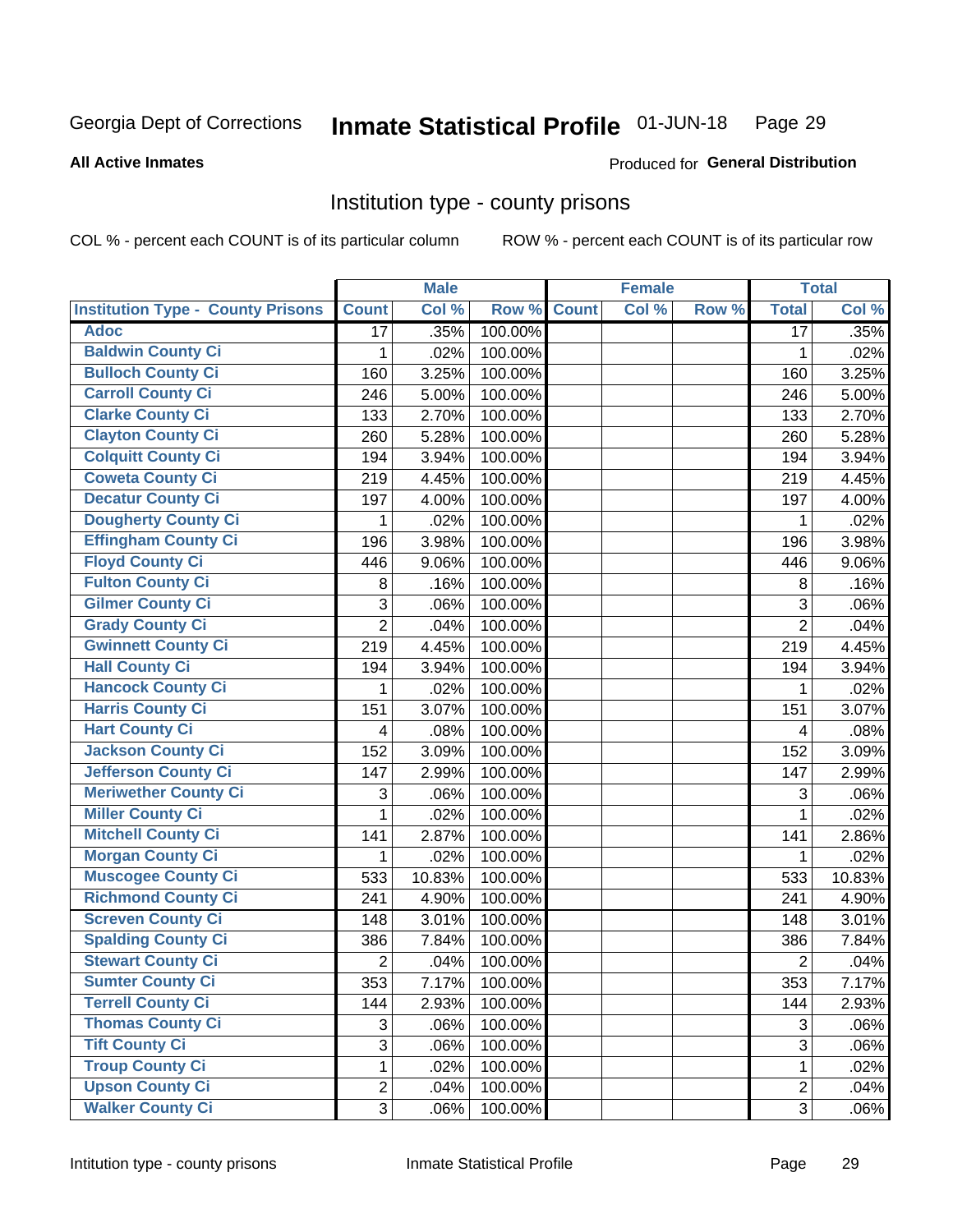#### Inmate Statistical Profile 01-JUN-18 Page 30

### **All Active Inmates**

## Produced for General Distribution

# Institution type - county prisons

COL % - percent each COUNT is of its particular column

|                                          |              | <b>Male</b> |                    | <b>Female</b> |         |       | <b>Total</b> |
|------------------------------------------|--------------|-------------|--------------------|---------------|---------|-------|--------------|
| <b>Institution Type - County Prisons</b> | <b>Count</b> | Col%        | <b>Row % Count</b> | Col%          | Row %   | Total | Col %        |
| <b>Walton County Ci</b>                  | 3            | $.06\%$     | 100.00%            |               |         |       | $.06\%$      |
| <b>Wilkes County Ci</b>                  |              | $.02\%$     | 100.00%            |               |         |       | $.02\%$      |
| <b>Womens Ci</b>                         |              |             |                    | $ 100.00\% $  | 100.00% |       | .02%         |
| <b>Worth County Ci</b>                   |              | $.02\%$     | 100.00%            |               |         |       | $.02\%$      |
| <b>Total Reported</b>                    | 4,921        | 100%        | 99.98%             | 100%          | .02%    | 4,922 | 100%         |

| Reported<br>$\sim$  |                 |       |
|---------------------|-----------------|-------|
| <b>ota</b><br>_____ | റാ<br>$-1,32$ . | 4,922 |

| Mode (most frequent) | <b>Muscogee County Ci</b> | <b>Womens Ci</b> Muscogee County |
|----------------------|---------------------------|----------------------------------|
|                      |                           |                                  |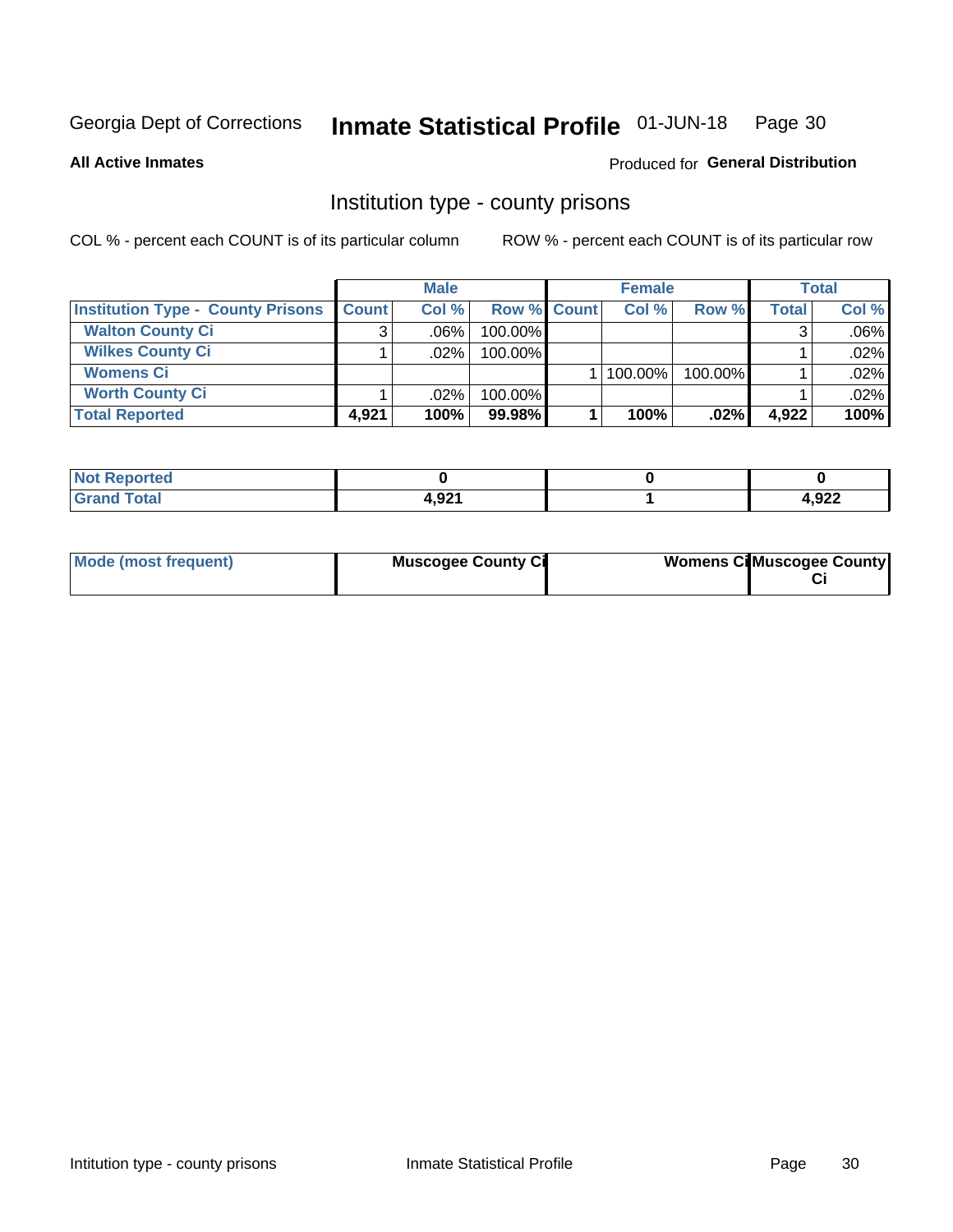#### Inmate Statistical Profile 01-JUN-18 Page 31

Produced for General Distribution

### **All Active Inmates**

# Institution type - state prisons

COL % - percent each COUNT is of its particular column

|                                         |              | <b>Male</b> |         |              | <b>Female</b> |         | <b>Total</b> |         |
|-----------------------------------------|--------------|-------------|---------|--------------|---------------|---------|--------------|---------|
| <b>Institution Type - State Prisons</b> | <b>Count</b> | Col %       | Row %   | <b>Count</b> | Col %         | Row %   | <b>Total</b> | Col %   |
| <b>Arrendale State Prison</b>           |              |             |         | 1,670        | 45.07%        | 100.00% | 1,670        | 4.21%   |
| <b>Augusta State Med. Prison</b>        | 1,209        | 3.36%       | 99.92%  | 1.           | .03%          | .08%    | 1,210        | 3.05%   |
| <b>Autry State Prison</b>               | 1,713        | 4.77%       | 100.00% |              |               |         | 1,713        | 4.32%   |
| <b>Baldwin State Prison</b>             | 956          | 2.66%       | 100.00% |              |               |         | 956          | 2.41%   |
| <b>Burruss Correctional Training</b>    | 766          | 2.13%       | 100.00% |              |               |         | 766          | 1.93%   |
| <b>Ctr</b>                              |              |             |         |              |               |         |              |         |
| <b>Calhoun State Prison</b>             | 1,648        | 4.59%       | 100.00% |              |               |         | 1,648        | 4.16%   |
| <b>Central State Prison</b>             | 1,055        | 2.94%       | 100.00% |              |               |         | 1,055        | 2.66%   |
| <b>Chatham State Prison</b>             | 6            | .02%        | 100.00% |              |               |         | 6            | .02%    |
| <b>Coastal State Prison</b>             | 1,763        | 4.91%       | 100.00% |              |               |         | 1,763        | 4.45%   |
| <b>Dodge State Prison</b>               | 1,242        | 3.46%       | 100.00% |              |               |         | 1,242        | 3.13%   |
| <b>Dooly State Prison</b>               | 1,675        | 4.66%       | 100.00% |              |               |         | 1,675        | 4.22%   |
| <b>Emanuel Women'S Facility</b>         |              |             |         | 422          | 11.39%        | 100.00% | 422          | 1.06%   |
| <b>Ga Diag Class Prison</b>             | 3,411        | 9.49%       | 99.97%  | 1.           | .03%          | .03%    | 3,412        | 8.61%   |
| <b>Ga State Prison</b>                  | 1,468        | 4.08%       | 100.00% |              |               |         | 1,468        | 3.70%   |
| <b>Hancock State Prison</b>             | 1,021        | 2.84%       | 100.00% |              |               |         | 1,021        | 2.58%   |
| <b>Hays State Prison</b>                | 1,047        | 2.91%       | 100.00% |              |               |         | 1,047        | 2.64%   |
| <b>Helms Facility</b>                   | 15           | .04%        | 44.12%  | 19           | .51%          | 55.88%  | 34           | .09%    |
| <b>Johnson State Prison</b>             | 1,531        | 4.26%       | 100.00% |              |               |         | 1,531        | 3.86%   |
| <b>Lee State Prison</b>                 | 729          | 2.03%       | 100.00% |              |               |         | 729          | 1.84%   |
| <b>Long Unit</b>                        | 210          | .58%        | 100.00% |              |               |         | 210          | .53%    |
| <b>Lowndes Unit</b>                     | 6            | .02%        | 100.00% |              |               |         | 6            | .02%    |
| <b>Macon State Prison</b>               | 1,692        | 4.71%       | 100.00% |              |               |         | 1,692        | 4.27%   |
| <b>Metro Reentry Facility</b>           | 115          | .32%        | 100.00% |              |               |         | 115          | .29%    |
| <b>Metro State Prison (W)</b>           |              |             |         | $\mathbf{1}$ | .03%          | 100.00% | 1            | $.01\%$ |
| <b>Montgomery State Prison</b>          | 419          | 1.17%       | 100.00% |              |               |         | 419          | 1.06%   |
| <b>Phillips State Prison</b>            | 1,072        | 2.98%       | 100.00% |              |               |         | 1,072        | 2.70%   |
| <b>Pulaski State Prison</b>             |              |             |         | 1,140        | 30.77%        | 100.00% | 1,140        | 2.88%   |
| <b>Putnam State Prison</b>              | 1            | .01%        | 100.00% |              |               |         |              | .01%    |
| <b>Rivers State Prison</b>              | $\mathbf{1}$ | .01%        | 100.00% |              |               |         | 1            | $.01\%$ |
| <b>Rogers State Prison</b>              | 1,399        | 3.89%       | 100.00% |              |               |         | 1,399        | 3.53%   |
| <b>Rutledge State Prison</b>            | 626          | 1.74%       | 100.00% |              |               |         | 626          | 1.58%   |
| <b>Smith State Prison</b>               | 1,521        | 4.23%       | 100.00% |              |               |         | 1,521        | 3.84%   |
| <b>Telfair State Prison</b>             | 1,415        | 3.94%       | 100.00% |              |               |         | 1,415        | 3.57%   |
| <b>Valdosta State Prison</b>            | 960          | 2.67%       | 100.00% |              |               |         | 960          | 2.42%   |
| <b>Walker State Prison</b>              | 422          | 1.17%       | 100.00% |              |               |         | 422          | 1.06%   |
| <b>Ware State Prison</b>                | 1,505        | 4.19%       | 100.00% |              |               |         | 1,505        | 3.80%   |
| <b>Washington State Prison</b>          | 1,491        | 4.15%       | 100.00% |              |               |         | 1,491        | 3.76%   |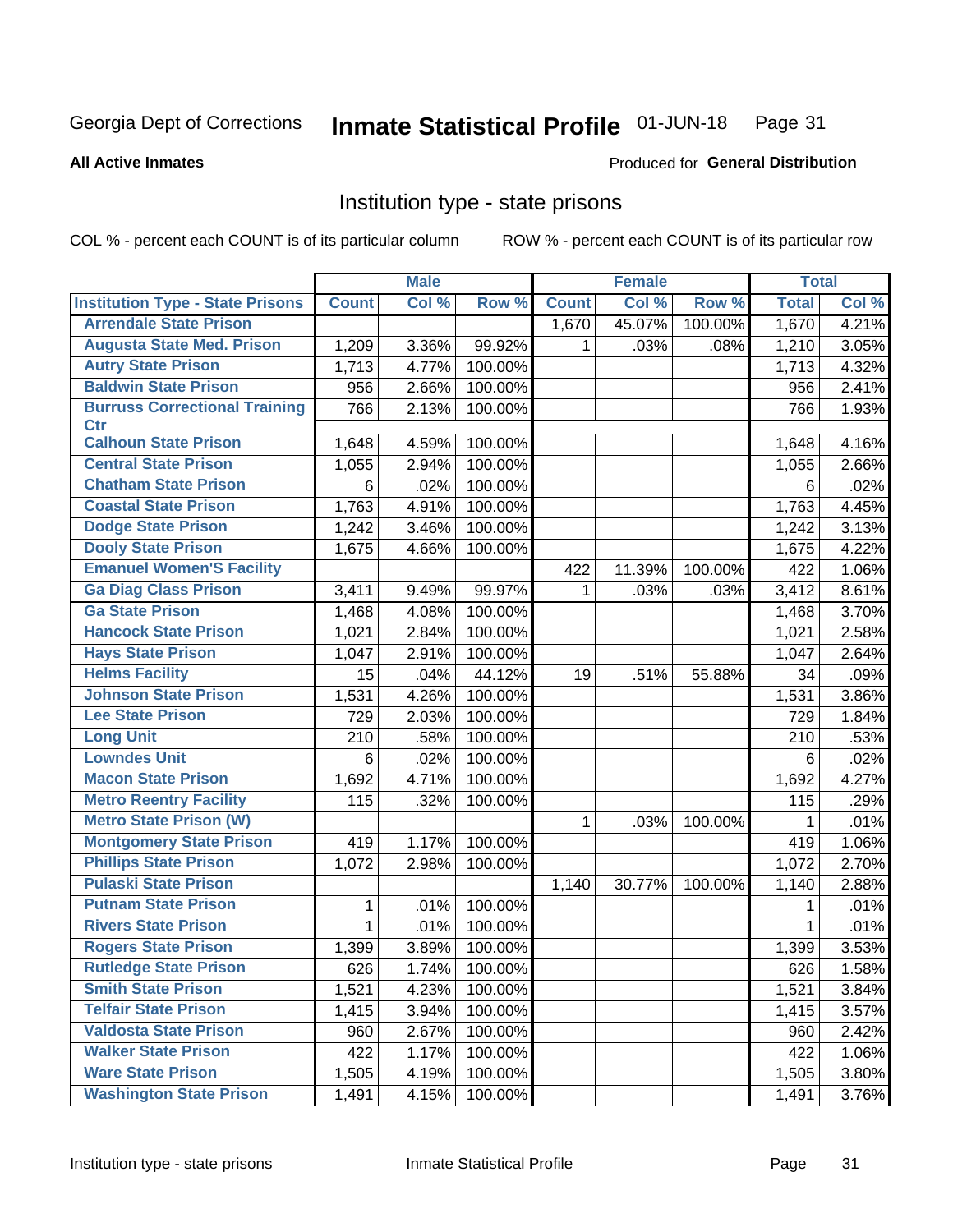#### Inmate Statistical Profile 01-JUN-18 Page 32

**All Active Inmates** 

### Produced for General Distribution

# Institution type - state prisons

COL % - percent each COUNT is of its particular column

|                                         |              | <b>Male</b> |            |              | <b>Female</b> |        |        | Total |
|-----------------------------------------|--------------|-------------|------------|--------------|---------------|--------|--------|-------|
| <b>Institution Type - State Prisons</b> | <b>Count</b> | Col %       | Row %      | <b>Count</b> | Col %         | Row %  | Total  | Col % |
| <b>Wayne State Prison</b>               |              | $.01\%$     | $100.00\%$ |              |               |        |        | .01%  |
| <b>Whitworth Women'S Facility</b>       |              | $.01\%$     | $.22\%$    | 451          | 12.17%        | 99.78% | 452    | 1.14% |
| <b>Wilcox State Prison</b>              | .830         | 5.09%       | $100.00\%$ |              |               |        | 1,830  | 4.62% |
| <b>Total Reported</b>                   | 35,942       | 100%        | $90.66\%$  | 3.705        | 100%          | 9.34%  | 39,647 | 100%  |

| <b>Not Reported</b>  |                             |                               |                                       |
|----------------------|-----------------------------|-------------------------------|---------------------------------------|
| <b>Grand Total</b>   | 35,942                      | 3.705                         | 39.647                                |
| Mode (most frequent) | <b>Ga Diag Class Prison</b> | <b>Arrendale State Prison</b> | <b>Ga Diag Class</b><br><b>Prison</b> |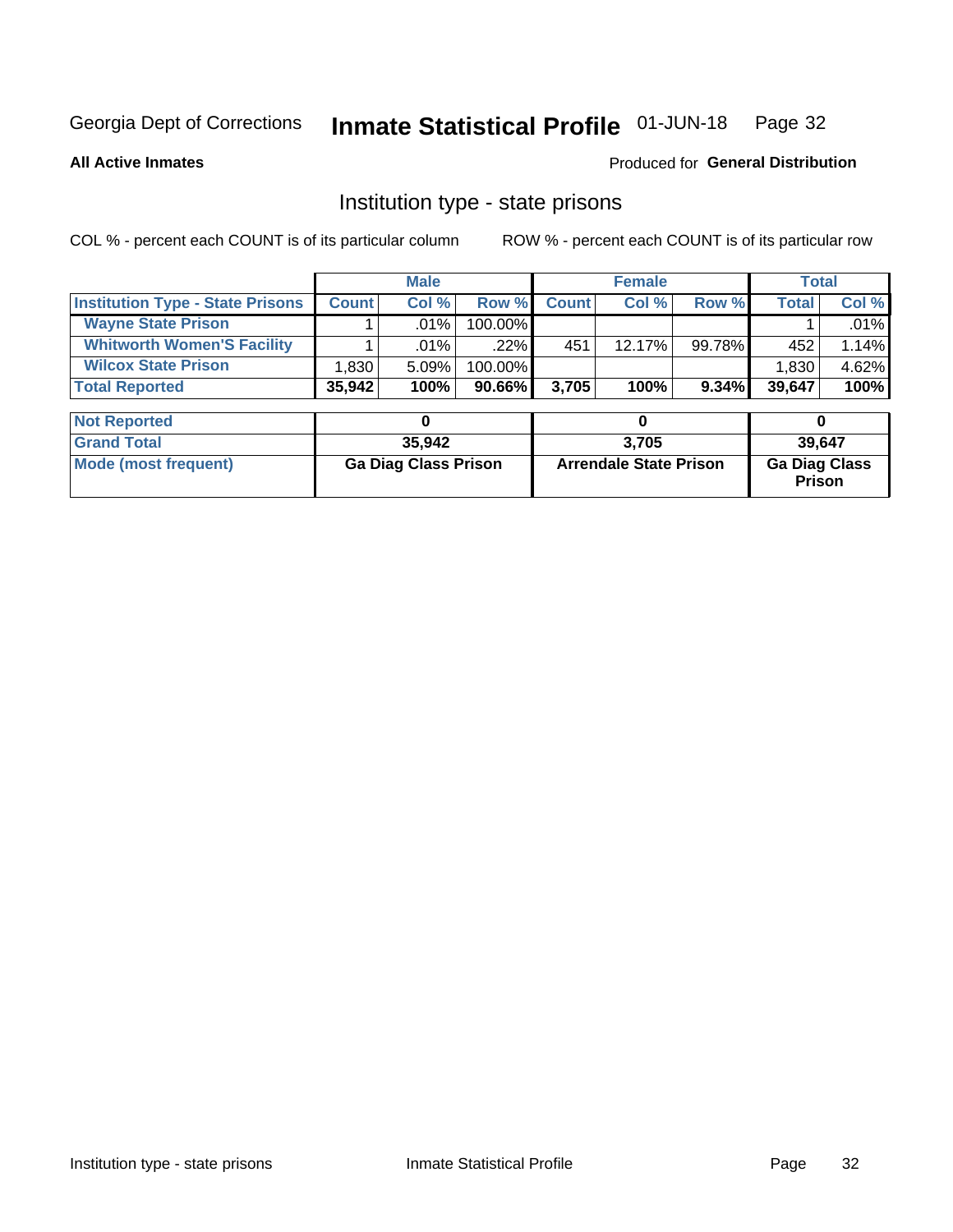#### Inmate Statistical Profile 01-JUN-18 Page 33

**All Active Inmates** 

### Produced for General Distribution

# Institution type - private prisons

COL % - percent each COUNT is of its particular column

|                                           |              | <b>Male</b> |                    | <b>Female</b> |       |       | <b>Total</b> |
|-------------------------------------------|--------------|-------------|--------------------|---------------|-------|-------|--------------|
| <b>Institution Type - Private Prisons</b> | <b>Count</b> | Col %       | <b>Row % Count</b> | Col %         | Row % | Total | Col %        |
| <b>Coffee Corr Facility</b>               | 2.623        | 33.34%      | 100.00%            |               |       | 2,623 | 33.34%       |
| <b>Jenkins Corr Facility</b>              | 1,128        | 14.34%      | 100.00%            |               |       | 1,128 | 14.34%       |
| <b>Riverbend Corr Facility</b>            | .482         | 18.84%      | 100.00%            |               |       | 1,482 | 18.84%       |
| <b>Wheeler Corr Facility</b>              | 2.634        | 33.48%      | 100.00%            |               |       | 2,634 | 33.48%       |
| <b>Total Reported</b>                     | 7,867        | 100%        | $100\%$            |               | %     | 7,867 | 100%         |

| oorted<br>NO |       |       |
|--------------|-------|-------|
| int          | 7,867 | 7,867 |

| <b>Mode (most frequent)</b> | <b>Wheeler Corr Facility</b> | <b>Null</b> | <b>Wheeler Corr</b><br><b>Facility</b> |
|-----------------------------|------------------------------|-------------|----------------------------------------|
|-----------------------------|------------------------------|-------------|----------------------------------------|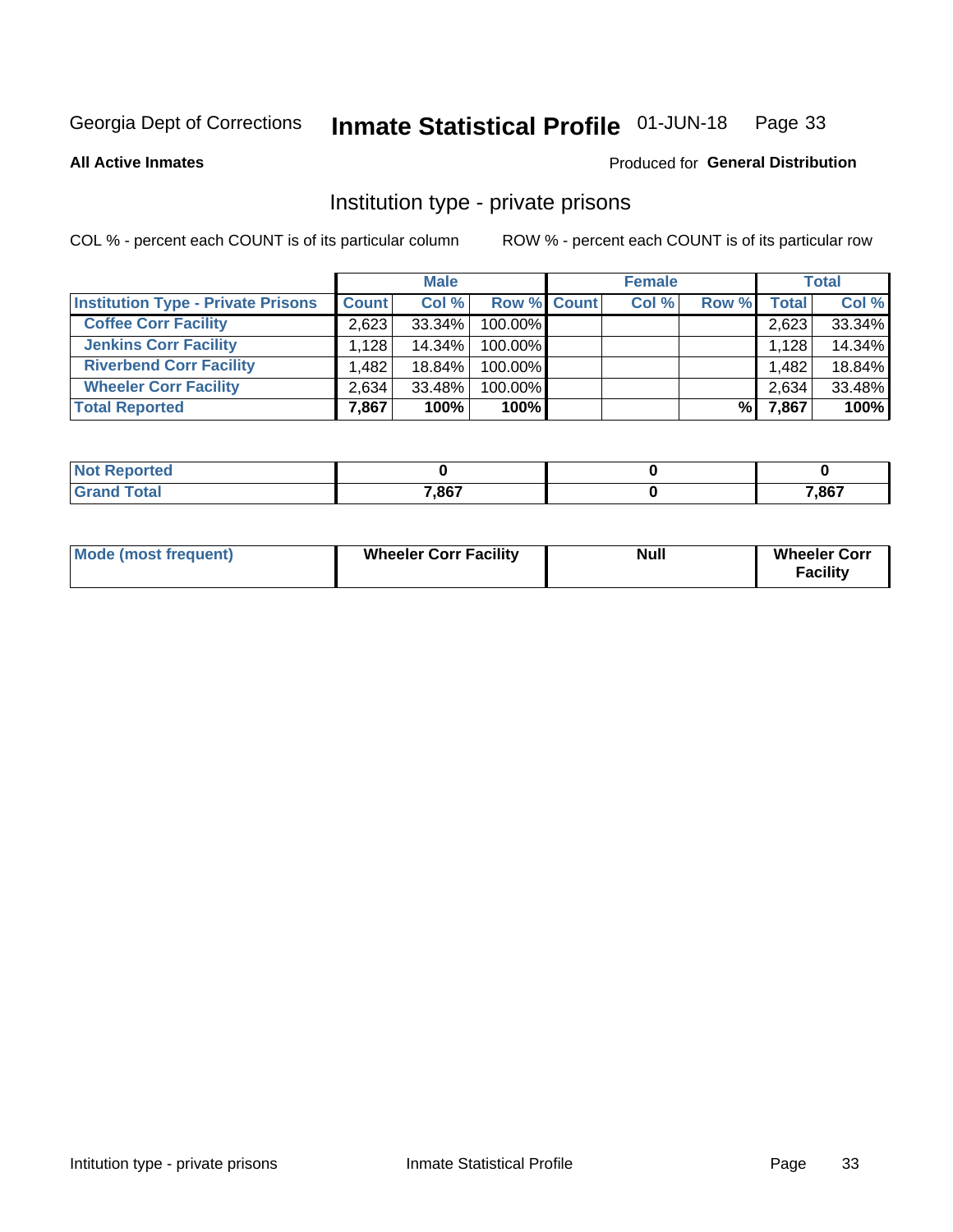#### Inmate Statistical Profile 01-JUN-18 Page 34

**All Active Inmates** 

### Produced for General Distribution

# Institution type - inmate boot camp

COL % - percent each COUNT is of its particular column

|                                      |                  | <b>Male</b> |              |              | <b>Female</b> |             | <b>Total</b> |
|--------------------------------------|------------------|-------------|--------------|--------------|---------------|-------------|--------------|
| <b>Institution Type - Boot Camps</b> | <b>I</b> Count I | Col %       | <b>Row %</b> | <b>Count</b> | Col %         | Row % Total | Col %        |
| <b>Total Rported</b>                 |                  |             |              |              |               |             |              |

| <b>Not Reported</b>            |  |  |
|--------------------------------|--|--|
| <b>Total</b><br>C <sub>r</sub> |  |  |

| Mod<br>uamo | Nul.<br>$- - - - - -$ | <b>Null</b> | . .<br>uu.<br>------ |
|-------------|-----------------------|-------------|----------------------|
|             |                       |             |                      |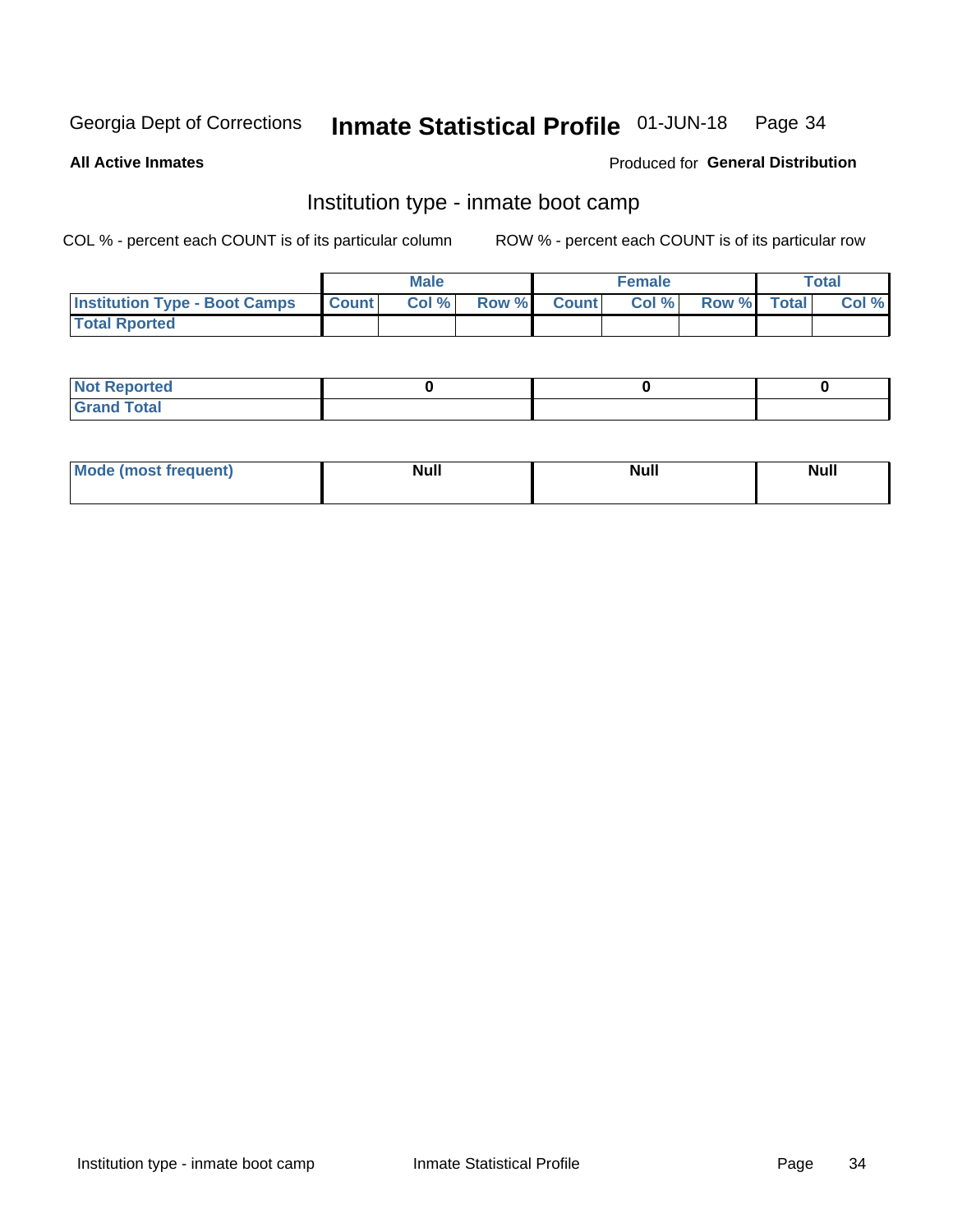#### Inmate Statistical Profile 01-JUN-18 Page 35

### **All Active Inmates**

### Produced for General Distribution

# Number of disciplinary reports

COL % - percent each COUNT is of its particular column

|                                       |              | <b>Male</b> |        |              | <b>Female</b> |          |              | <b>Total</b> |
|---------------------------------------|--------------|-------------|--------|--------------|---------------|----------|--------------|--------------|
| <b>Number of Disciplinary Reports</b> | <b>Count</b> | Col %       | Row %  | <b>Count</b> | Col %         | Row %    | <b>Total</b> | Col %        |
|                                       | 22,760       | 44.56%      | 89.98% | 2,535        | 64.23%        | 10.02%   | 25,295       | 45.97%       |
|                                       | 6,135        | 12.01%      | 92.90% | 469          | 11.88%        | $7.10\%$ | 6,604        | 12.00%       |
| $\mathbf{2}$                          | 3,789        | 7.42%       | 94.54% | 219          | 5.55%         | $5.46\%$ | 4,008        | 7.28%        |
| 3                                     | 2,678        | 5.24%       | 94.80% | 147          | 3.72%         | $5.20\%$ | 2,825        | 5.13%        |
|                                       | 1,999        | $3.91\%$    | 95.33% | 98           | 2.48%         | 4.67%    | 2,097        | 3.81%        |
| 5                                     | 1,658        | 3.25%       | 96.12% | 67           | 1.70%         | 3.88%    | 1,725        | 3.13%        |
| <b>More Than 5</b>                    | 12,060       | 23.61%      | 96.70% | 412          | 10.44%        | 3.30%    | 12,472       | 22.67%       |
| <b>Total Reported</b>                 | 51,079       | 100%        | 92.83% | 3,947        | 100%          | 7.17%    | 55,026       | 100%         |

| orted<br><b>NOT</b> |                 |       |        |
|---------------------|-----------------|-------|--------|
| Total               | ሰ70<br>- 1.VI J | 3,947 | 55.026 |

| Mean (average)       | 5.13 | 2.39 | 4.93 |
|----------------------|------|------|------|
| Median (middle)      |      |      |      |
| Mode (most frequent) |      |      |      |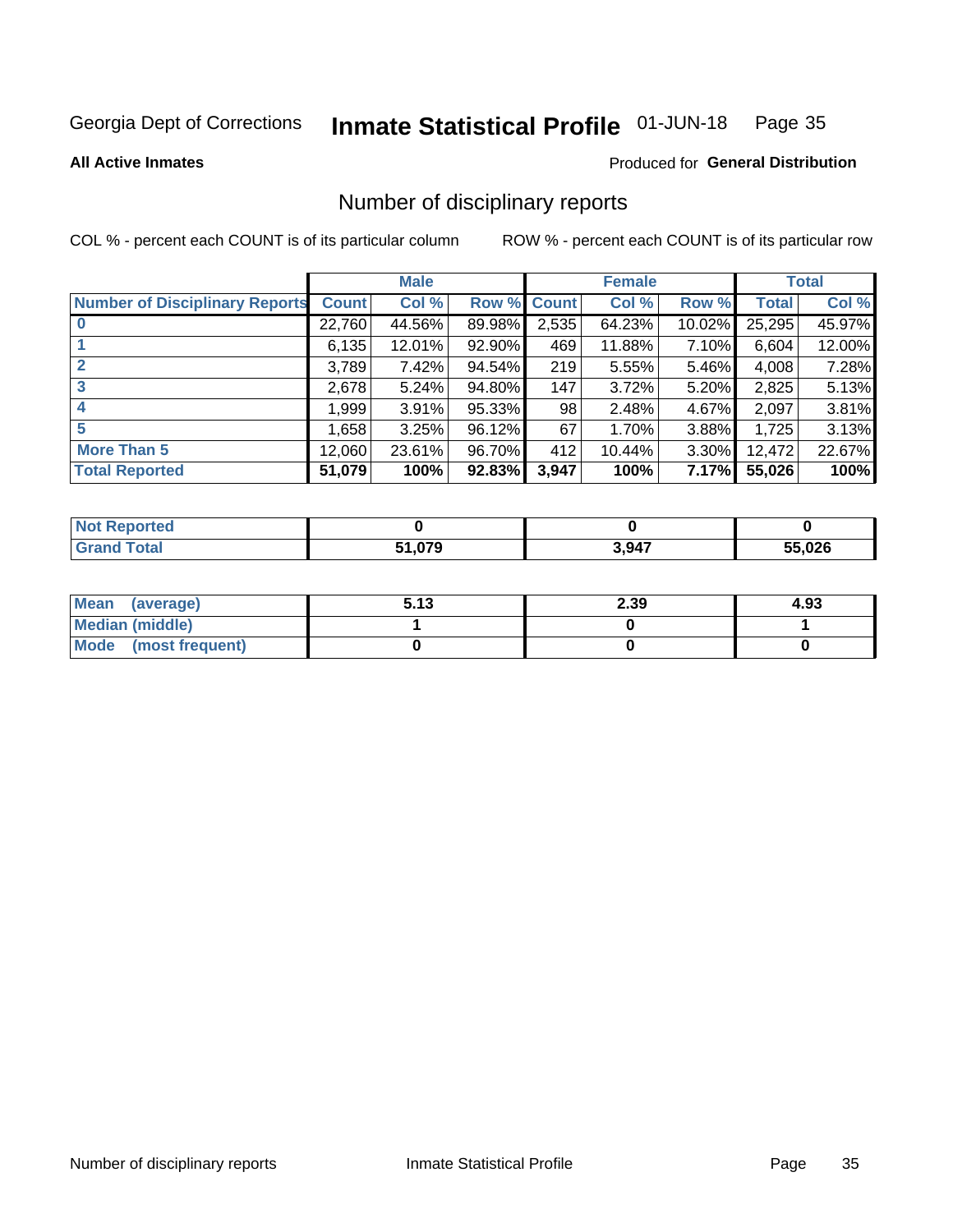#### Inmate Statistical Profile 01-JUN-18 Page 36

### **All Active Inmates**

### **Produced for General Distribution**

# Number of transfers

COL % - percent each COUNT is of its particular column

|                            |              | <b>Male</b> |             |       | <b>Female</b> |        |        | <b>Total</b> |
|----------------------------|--------------|-------------|-------------|-------|---------------|--------|--------|--------------|
| <b>Number of Transfers</b> | <b>Count</b> | Col %       | Row % Count |       | Col %         | Row %  | Total  | Col %        |
|                            | 4,270        | 8.36%       | 81.69%      | 957   | 24.25%        | 18.31% | 5,227  | 9.50%        |
|                            | 16,056       | 31.43%      | 91.06%      | 1,576 | 39.93%        | 8.94%  | 17,632 | 32.04%       |
| $\mathbf{2}$               | 8,125        | 15.91%      | 92.03%      | 704   | 17.84%        | 7.97%  | 8,829  | 16.05%       |
| 3                          | 5,318        | 10.41%      | $95.03\%$   | 278   | 7.04%         | 4.97%  | 5,596  | 10.17%       |
|                            | 3,366        | 6.59%       | 96.01%      | 140   | 3.55%         | 3.99%  | 3,506  | 6.37%        |
| 5                          | 2,484        | 4.86%       | 96.17%      | 99    | 2.51%         | 3.83%  | 2,583  | 4.69%        |
| <b>More Than 5</b>         | 11,460       | 22.44%      | 98.34%      | 193   | 4.89%         | 1.66%  | 11,653 | 21.18%       |
| <b>Total Reported</b>      | 51,079       | 100%        | 92.83%      | 3,947 | 100.0%        | 7.17%  | 55,026 | 100%         |

| orted<br><b>NOT</b> |                 |       |        |
|---------------------|-----------------|-------|--------|
| Total               | ሰ70<br>- 1.VI J | 3,947 | 55.026 |

| Mean (average)       | 4.15 | 1.65 | 3.97 |
|----------------------|------|------|------|
| Median (middle)      |      |      |      |
| Mode (most frequent) |      |      |      |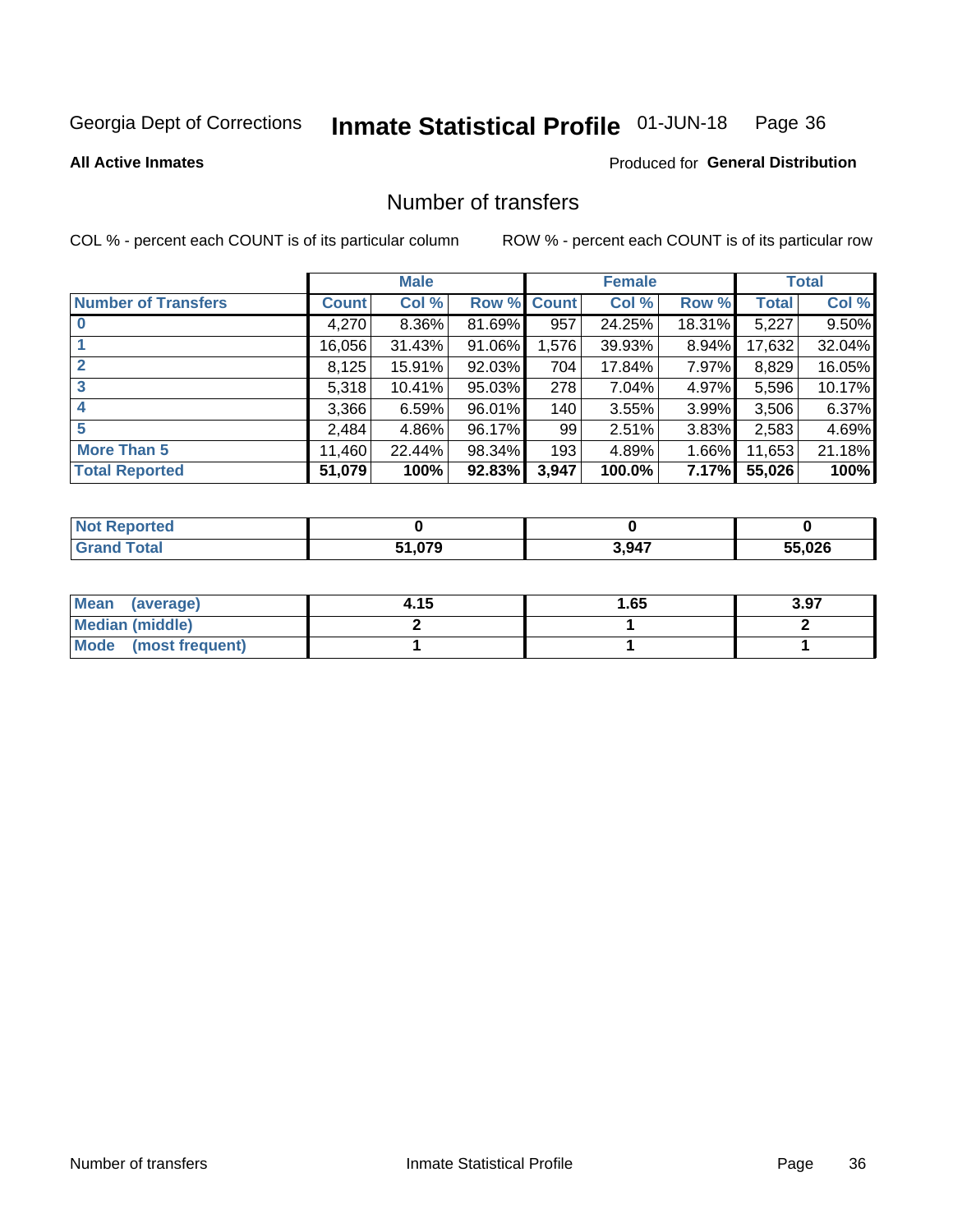#### Inmate Statistical Profile 01-JUN-18 Page 37

**All Active Inmates** 

### Produced for General Distribution

# Number of escapes

COL % - percent each COUNT is of its particular column

|                          |              | <b>Male</b> |             |       | <b>Female</b> |              |        | <b>Total</b> |
|--------------------------|--------------|-------------|-------------|-------|---------------|--------------|--------|--------------|
| <b>Number of Escapes</b> | <b>Count</b> | Col %       | Row % Count |       | Col %         | Row %        | Total  | Col %        |
|                          | 50,538       | 98.94%      | 92.78%      | 3,932 | 99.62%        | 7.22%        | 54,470 | 98.99%       |
|                          | 512          | $1.00\%$    | 97.34%      | 14    | 0.35%         | 2.66%        | 526    | 0.96%        |
|                          | 24           | 0.05%       | 96.00%      |       | 0.03%         | 4.00%        | 25     | 0.05%        |
|                          |              | 0.01%       | 100.00%     |       |               |              |        | 0.01%        |
|                          |              | 0.01%       | 100.00%     |       |               |              |        | 0.01%        |
| <b>Total Reported</b>    | 51,079       | 100%        | $92.83\%$   | 3,947 | 100%          | <b>7.17%</b> | 55,026 | 100.0%       |

| <b>Not Reported</b> |        |       |        |
|---------------------|--------|-------|--------|
| Total               | 51,079 | 3,947 | 55,026 |

| Mean (average)       |  | .0 <sup>1</sup> |
|----------------------|--|-----------------|
| Median (middle)      |  |                 |
| Mode (most frequent) |  |                 |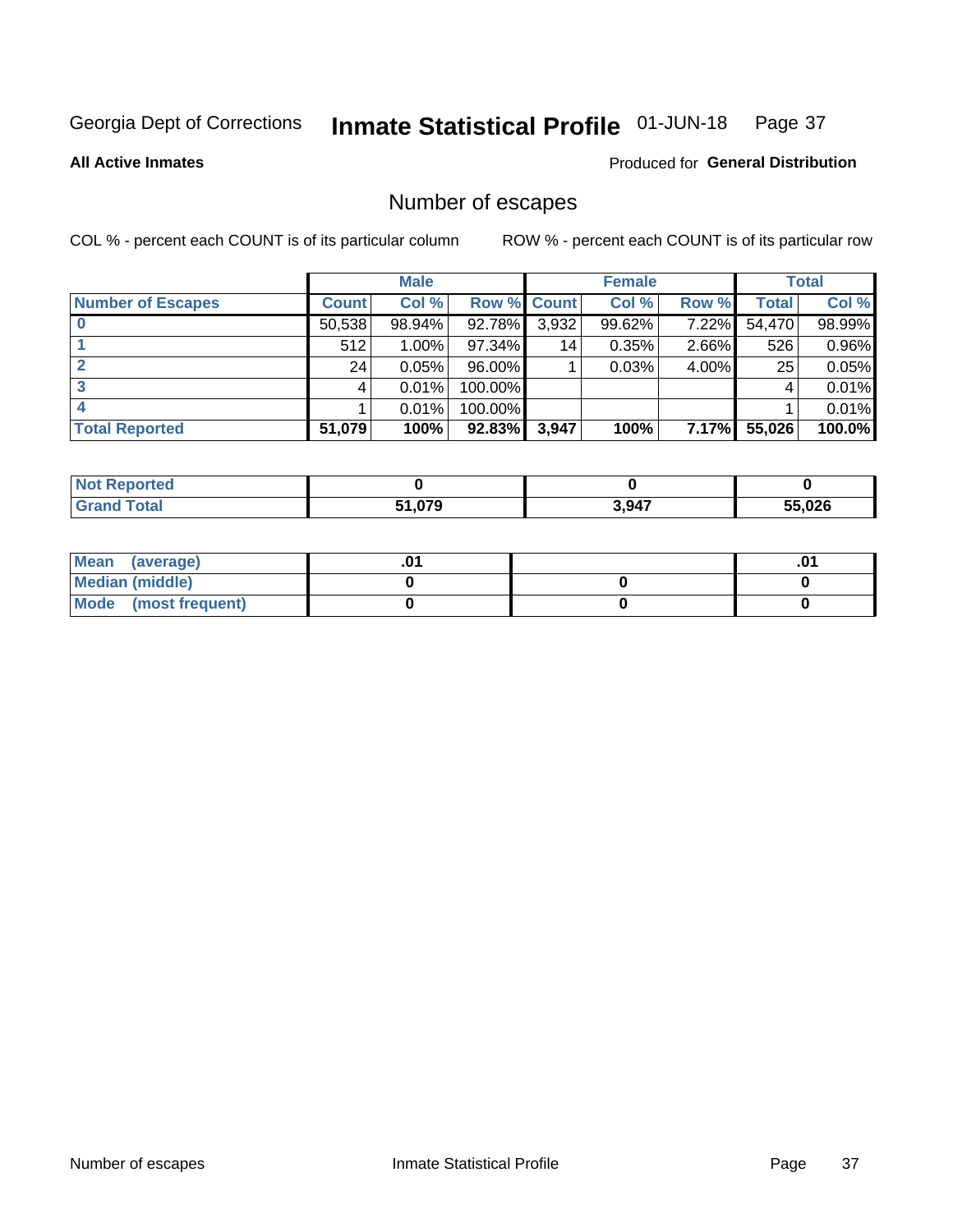#### Inmate Statistical Profile 01-JUN-18 Page 38

**All Active Inmates** 

### Produced for General Distribution

# Split sentences - Probation to follow

COL % - percent each COUNT is of its particular column

|                            |              | <b>Male</b> |                    |     | <b>Female</b> |          |                | <b>Total</b> |
|----------------------------|--------------|-------------|--------------------|-----|---------------|----------|----------------|--------------|
| <b>Probation to follow</b> | <b>Count</b> | Col%        | <b>Row % Count</b> |     | Col %         | Row %    | <b>Total</b> i | Col %        |
| <b>Yes</b>                 | 38.073       | 74.54%      | $92.51\%$ 3.082    |     | 78.08%        | $7.49\%$ | 41,155         | 74.79%       |
| <b>No</b>                  | 13.006       | 25.46%      | 93.76%             | 865 | 21.92%        | $6.24\%$ | 13,871         | 25.21%       |
| <b>Total Reported</b>      | 51,079       | 100%        | 92.83% 3,947       |     | 100%          |          | 7.17% 55,026   | 100%         |

| ________ | <b>FA 670</b><br> | 3.947 | 55,026 |
|----------|-------------------|-------|--------|
|          |                   |       |        |

| M<br>reauent)<br>/٥<br>$\sim$<br>v.,<br>.<br>w<br>$\cdot$ - $\cdot$ |  |  |  |  |  |
|---------------------------------------------------------------------|--|--|--|--|--|
|---------------------------------------------------------------------|--|--|--|--|--|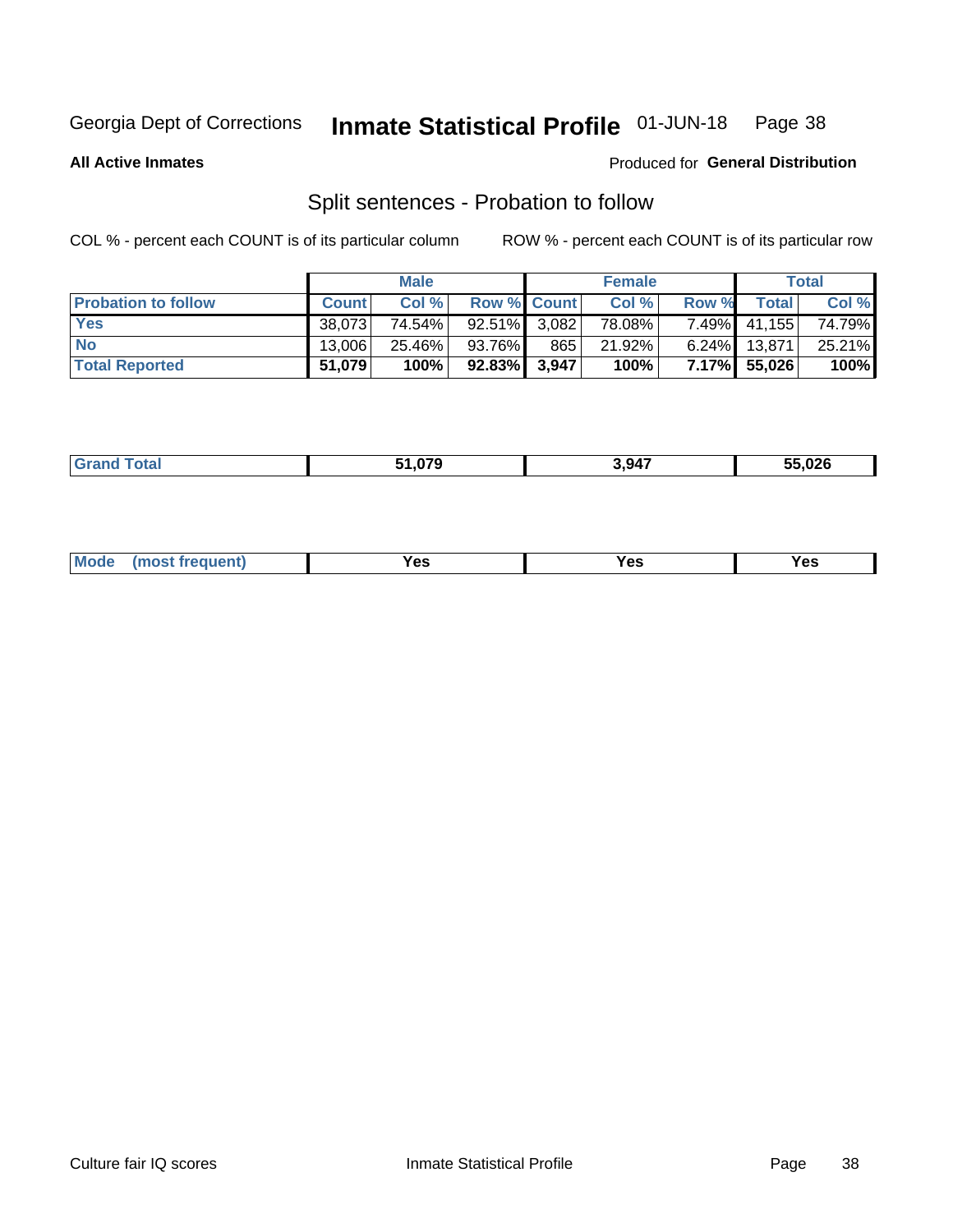#### Inmate Statistical Profile 01-JUN-18 Page 39

**All Active Inmates** 

### Produced for General Distribution

# Probable future release type of still active inmates

COL % - percent each COUNT is of its particular column

|                                         |              | <b>Male</b> |                    |     | <b>Female</b> |       | <b>Total</b> |        |
|-----------------------------------------|--------------|-------------|--------------------|-----|---------------|-------|--------------|--------|
| <b>Probable Future Release Type</b>     | <b>Count</b> | Col %       | <b>Row % Count</b> |     | Col %         | Row % | <b>Total</b> | Col %  |
| <b>Paroled with probation to follow</b> | 20,074       | 40.79%      | 91.41% 1.887       |     | 49.20%        | 8.59% | 21,961       | 41.40% |
| Paroled w/o probation to follow         | 5.979        | 12.15%      | 92.13%             | 511 | 13.32%        | 7.87% | 6,490        | 12.23% |
| <b>Maxout with probation to follow</b>  | 15,296       | 31.08%      | 93.43% 1.075       |     | 28.03%        | 6.57% | 16,371       | 30.86% |
| <b>Maxout w/o probation to follow</b>   | 2,398        | 4.87%       | 94.34%             | 144 | 3.75%         | 5.66% | 2,542        | 4.79%  |
| Life, LWOP or death sentence            | 5,463        | 11.10%      | 96.16%             | 218 | 5.68%         | 3.84% | 5,681        | 10.71% |
| <b>Total Reported</b>                   | 49,210       | 100%        | $92.77\%$ 3,835    |     | 100%          | 7.23% | 53,045       | 100%   |

| .eleased     |        |                |        |
|--------------|--------|----------------|--------|
| <b>cotal</b> | 49 210 | חפס פ<br>ა.ია: | 53,045 |

| Mode (most frequent) | <b>PAR with PROB follow</b> | <b>PAR with PROB follow</b> | <b>PAR with PROB</b><br>follow |
|----------------------|-----------------------------|-----------------------------|--------------------------------|
|                      |                             |                             |                                |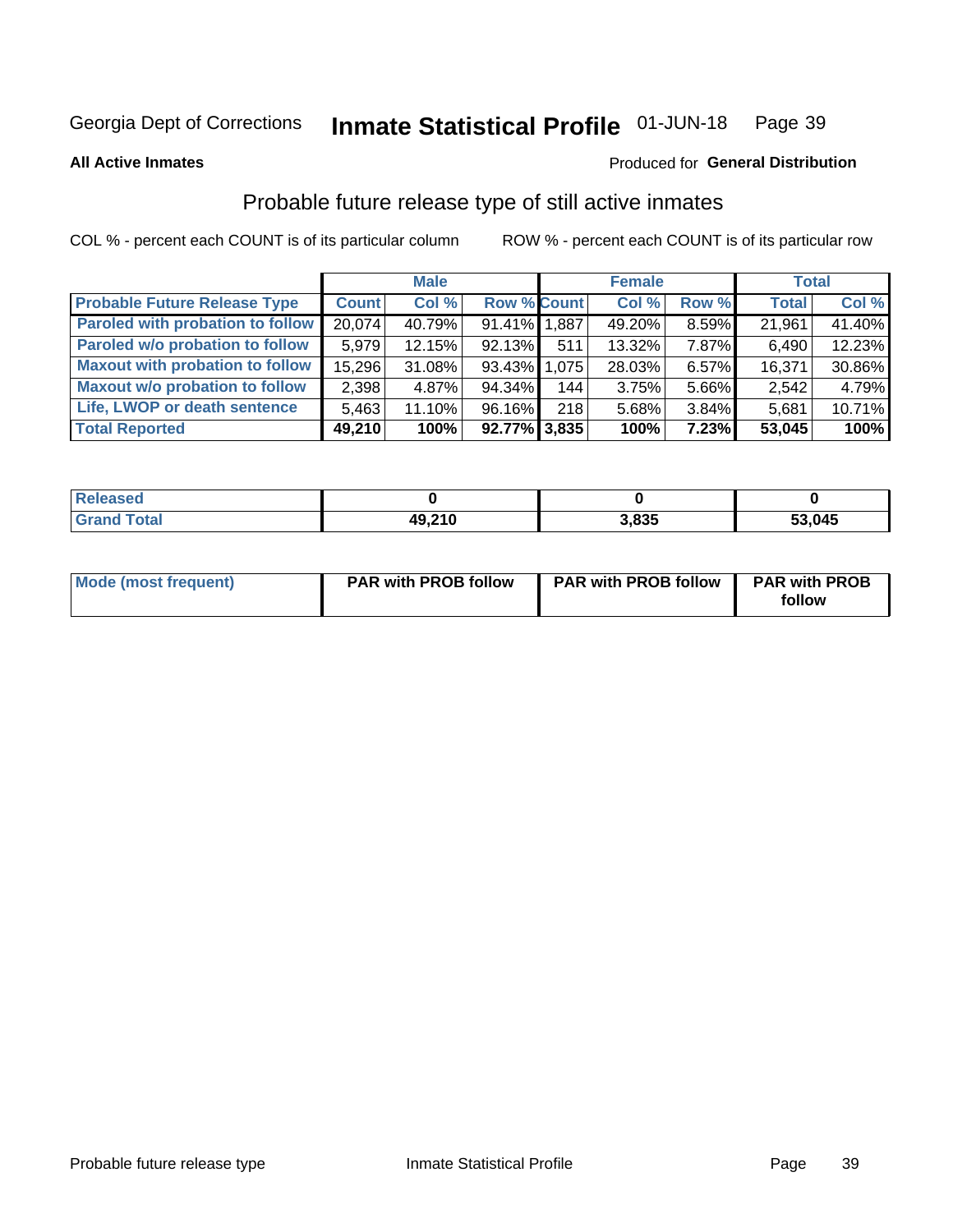### **All Active Inmates**

### Produced for General Distribution

## Time served in current (or last) institution

COL % - percent each COUNT is of its particular column

|                            |              | <b>Male</b> |        |              | <b>Female</b> |        |              | <b>Total</b> |
|----------------------------|--------------|-------------|--------|--------------|---------------|--------|--------------|--------------|
| <b>Time In Institution</b> | <b>Count</b> | Col %       | Row %  | <b>Count</b> | Col %         | Row %  | <b>Total</b> | Col %        |
| 0 to 3 months              | 13,023       | 25.50%      | 91.08% | 1,275        | 32.30%        | 8.92%  | 14,298       | 25.98%       |
| 3.01 to 6 months           | 7,014        | 13.73%      | 91.65% | 639          | 16.19%        | 8.35%  | 7,653        | 13.91%       |
| 6.01 to 9 months           | 5,600        | 10.96%      | 93.85% | 367          | 9.30%         | 6.15%  | 5,967        | 10.84%       |
| 9.01 to 12 months          | 4,413        | 8.64%       | 93.97% | 283          | 7.17%         | 6.03%  | 4,696        | 8.53%        |
| 12.01 to 18 months         | 5,292        | 10.36%      | 93.80% | 350          | 8.87%         | 6.20%  | 5,642        | 10.25%       |
| <b>18.01 to 24 months</b>  | 3,352        | 6.56%       | 95.15% | 171          | 4.33%         | 4.85%  | 3,523        | 6.40%        |
| 2.01 to 3 years            | 4,527        | 8.86%       | 94.49% | 264          | 6.69%         | 5.51%  | 4,791        | 8.71%        |
| 3.01 to 4 years            | 2,869        | 5.62%       | 94.87% | 155          | 3.93%         | 5.13%  | 3,024        | 5.50%        |
| $4.01$ to 5 years          | 1,501        | 2.94%       | 94.52% | 87           | 2.20%         | 5.48%  | 1,588        | 2.89%        |
| 5.01 to 6 years            | 923          | 1.81%       | 90.76% | 94           | 2.38%         | 9.24%  | 1,017        | 1.85%        |
| 6.01 to 7 years            | 749          | 1.47%       | 94.10% | 47           | 1.19%         | 5.90%  | 796          | 1.45%        |
| 7.01 to 8 years            | 453          | 0.89%       | 81.92% | 100          | 2.53%         | 18.08% | 553          | 1.00%        |
| $8.01$ to 9 years          | 271          | 0.53%       | 92.18% | 23           | 0.58%         | 7.82%  | 294          | 0.53%        |
| 9.01 to 10 years           | 246          | 0.48%       | 91.11% | 24           | 0.61%         | 8.89%  | 270          | 0.49%        |
| Over 10 years              | 846          | 1.66%       | 92.56% | 68           | 1.72%         | 7.44%  | 914          | 1.66%        |
| <b>Total Reported</b>      | 51,079       | 100%        | 92.83% | 3,947        | 100%          | 7.17%  | 55,026       | 100%         |

| <b>NOT</b><br>meo |                 |       |        |
|-------------------|-----------------|-------|--------|
|                   | . 079، ،<br>- 4 | 2 Q17 | 55.026 |

| <b>Mean</b><br>(average) | 24 months | 19 months | 23 months |  |
|--------------------------|-----------|-----------|-----------|--|
| Median (middle)          | 9 months  | 6 months  | 9 months  |  |
| Mode<br>(most frequent)  | 0 months  | months    | months    |  |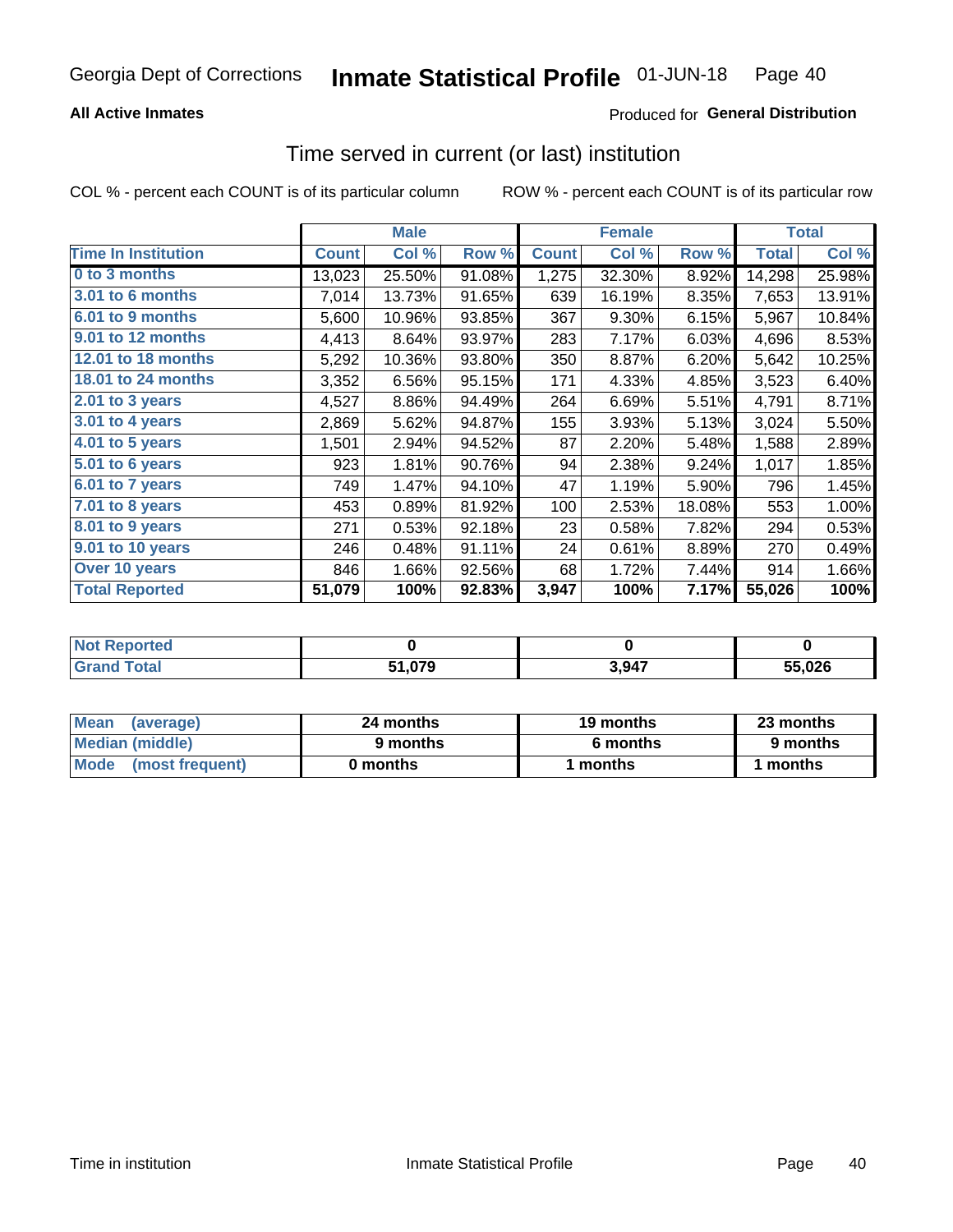#### Inmate Statistical Profile 01-JUN-18 Page 41

#### **All Active Inmates**

## Produced for General Distribution

## Highest grade level attained

COL % - percent each COUNT is of its particular column

|                              |                 | <b>Male</b> |         |                | <b>Female</b> |        |                 | <b>Total</b> |
|------------------------------|-----------------|-------------|---------|----------------|---------------|--------|-----------------|--------------|
| <b>Grade Level</b>           | <b>Count</b>    | Col %       | Row %   | <b>Count</b>   | Col %         | Row %  | <b>Total</b>    | Col %        |
| No school at all             | $\overline{15}$ | 0.04%       | 100.00% |                |               |        | $\overline{15}$ | 0.04%        |
| <b>Grade 1</b>               | 20              | 0.05%       | 100.00% |                |               |        | 20              | 0.05%        |
| <b>Grade 2</b>               | 25              | 0.07%       | 89.29%  | 3              | 0.12%         | 10.71% | 28              | 0.07%        |
| Grade 3                      | 77              | 0.21%       | 98.72%  | 1              | 0.04%         | 1.28%  | 78              | 0.19%        |
| Grade 4                      | 84              | 0.22%       | 97.67%  | $\overline{2}$ | 0.08%         | 2.33%  | 86              | 0.21%        |
| Grade 5                      | 91              | 0.24%       | 95.79%  | 4              | 0.16%         | 4.21%  | 95              | 0.24%        |
| Grade 6                      | 358             | 0.95%       | 94.46%  | 21             | 0.83%         | 5.54%  | 379             | 0.95%        |
| <b>Grade 7</b>               | 690             | 1.84%       | 93.50%  | 48             | 1.91%         | 6.50%  | 738             | 1.84%        |
| Grade 8                      | 2,543           | 6.77%       | 94.36%  | 152            | 6.04%         | 5.64%  | 2,695           | 6.73%        |
| Grade 9                      | 4,751           | 12.65%      | 95.61%  | 218            | 8.67%         | 4.39%  | 4,969           | 12.40%       |
| Grade 10                     | 6,478           | 17.25%      | 95.42%  | 311            | 12.37%        | 4.58%  | 6,789           | 16.94%       |
| Grade 11                     | 6,507           | 17.33%      | 95.27%  | 323            | 12.84%        | 4.73%  | 6,830           | 17.05%       |
| <b>Grade 12 or GED</b>       | 12,316          | 32.80%      | 92.91%  | 940            | 37.38%        | 7.09%  | 13,256          | 33.09%       |
| <b>Some tech school</b>      | 272             | 0.72%       | 83.95%  | 52             | 2.07%         | 16.05% | 324             | 0.81%        |
| <b>Completed tech school</b> | 274             | 0.73%       | 84.83%  | 49             | 1.95%         | 15.17% | 323             | 0.81%        |
| College, 1 year              | 1,019           | 2.71%       | 89.15%  | 124            | 4.93%         | 10.85% | 1,143           | 2.85%        |
| College, 2 year              | 1,209           | 3.22%       | 87.93%  | 166            | 6.60%         | 12.07% | 1,375           | 3.43%        |
| College, 3 year              | 301             | 0.80%       | 87.76%  | 42             | 1.67%         | 12.24% | 343             | 0.86%        |
| <b>Bachelor's degree</b>     | 416             | 1.11%       | 89.66%  | 48             | 1.91%         | 10.34% | 464             | 1.16%        |
| <b>Master's degree</b>       | 67              | 0.18%       | 89.33%  | $\, 8$         | 0.32%         | 10.67% | 75              | 0.19%        |
| Ph.D. degree                 | 13              | 0.03%       | 92.86%  | 1              | 0.04%         | 7.14%  | 14              | 0.03%        |
| Law degree                   | 14              | 0.04%       | 87.50%  | $\overline{2}$ | 0.08%         | 12.50% | 16              | 0.04%        |
| <b>Some medical school</b>   | $\overline{2}$  | 0.01%       | 100.00% |                |               |        | 2               | 0.01%        |
| <b>Medical degree</b>        | 7               | 0.02%       | 100.00% |                |               |        | $\overline{7}$  | 0.02%        |
|                              | 1.              | 0.01%       | 100.00% |                |               |        | 1               | 0.01%        |
| <b>Total Reported</b>        | 37,550          | 100%        | 93.72%  | 2,515          | 100.0%        | 6.28%  | 40,065          | 100.0%       |

| 13 520 | 127   | 0 <sup>2</sup> |
|--------|-------|----------------|
| J.JLJ  | 49Z   | 1.JU           |
| 51.079 | 3,947 |                |

| Mean<br>(average)    | 10.81           | 11.34           | 10.84           |
|----------------------|-----------------|-----------------|-----------------|
| Median (middle)      | Grade 11        | Grade 12 or GED | Grade 11        |
| Mode (most frequent) | Grade 12 or GED | Grade 12 or GED | Grade 12 or GED |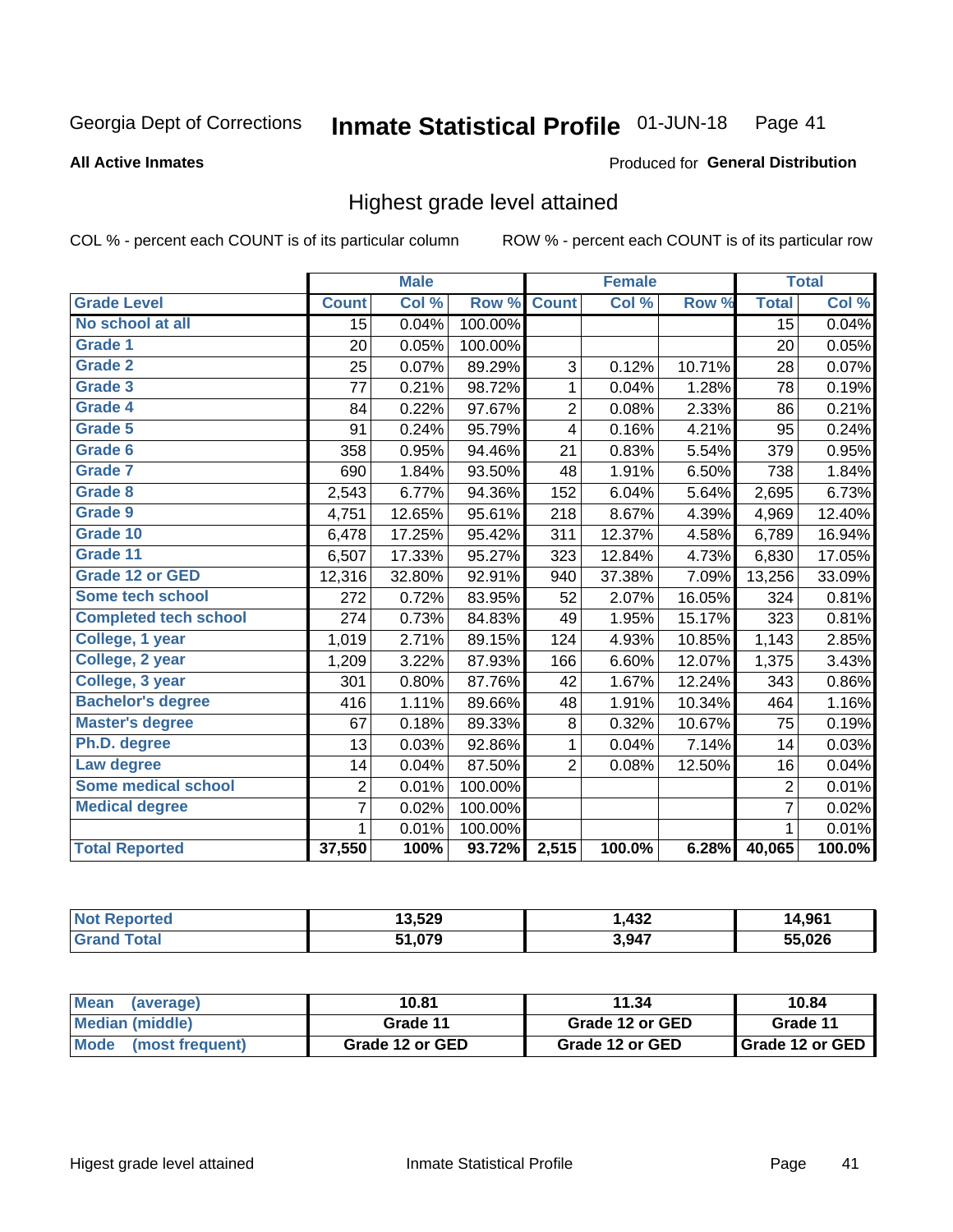#### Inmate Statistical Profile 01-JUN-18 Page 42

#### **All Active Inmates**

# **Produced for General Distribution**

## Culture fair IQ scores

COL % - percent each COUNT is of its particular column

|                       |              | <b>Male</b> |             |       | <b>Female</b> |        |              | <b>Total</b> |
|-----------------------|--------------|-------------|-------------|-------|---------------|--------|--------------|--------------|
| <b>IQ Scores</b>      | <b>Count</b> | Col %       | Row % Count |       | Col %         | Row %  | <b>Total</b> | Col %        |
| $60 - 69$             | 907          | 2.23%       | 91.80%      | 81    | 2.46%         | 8.20%  | 988          | 2.25%        |
| $70 - 79$             | 2,781        | 6.84%       | 92.18%      | 236   | 7.18%         | 7.82%  | 3,017        | 6.86%        |
| $80 - 89$             | 6,211        | 15.27%      | 88.63%      | 797   | 24.25%        | 11.37% | 7,008        | 15.94%       |
| $90 - 99$             | 11,463       | 28.19%      | 90.35%      | 1,225 | 37.27%        | 9.65%  | 12,688       | 28.87%       |
| $100 - 109$           | 11,245       | 27.65%      | 95.33%      | 551   | 16.76%        | 4.67%  | 11,796       | 26.84%       |
| $110 - 119$           | 6,676        | 16.42%      | 96.84%      | 218   | 6.63%         | 3.16%  | 6,894        | 15.68%       |
| $120 - 129$           | 1,325        | 3.26%       | 91.89%      | 117   | 3.56%         | 8.11%  | 1,442        | 3.28%        |
| $130 - 139$           | 52           | 0.13%       | 53.61%      | 45    | 1.37%         | 46.39% | 97           | 0.22%        |
| 140 & Up              | 9            | 0.02%       | 34.62%      | 17    | 0.52%         | 65.38% | 26           | $0.06\%$     |
| <b>Total Reported</b> | 40,669       | 100%        | 92.52%      | 3,287 | 100%          | 7.48%  | 43,956       | 100%         |

| <b>Not Reported</b>         | 9,598  | 492   | 10,090 |
|-----------------------------|--------|-------|--------|
| <b>Not Valid (under 60)</b> | 812    | 168   | 980    |
| <b>Grand Total</b>          | 51,079 | 3,947 | 55,026 |

| <b>Mean</b><br>(average) | 98  | 95 | 98 |
|--------------------------|-----|----|----|
| <b>Median (middle)</b>   | 99  | 94 | 99 |
| Mode<br>(most frequent)  | 103 | 92 | 99 |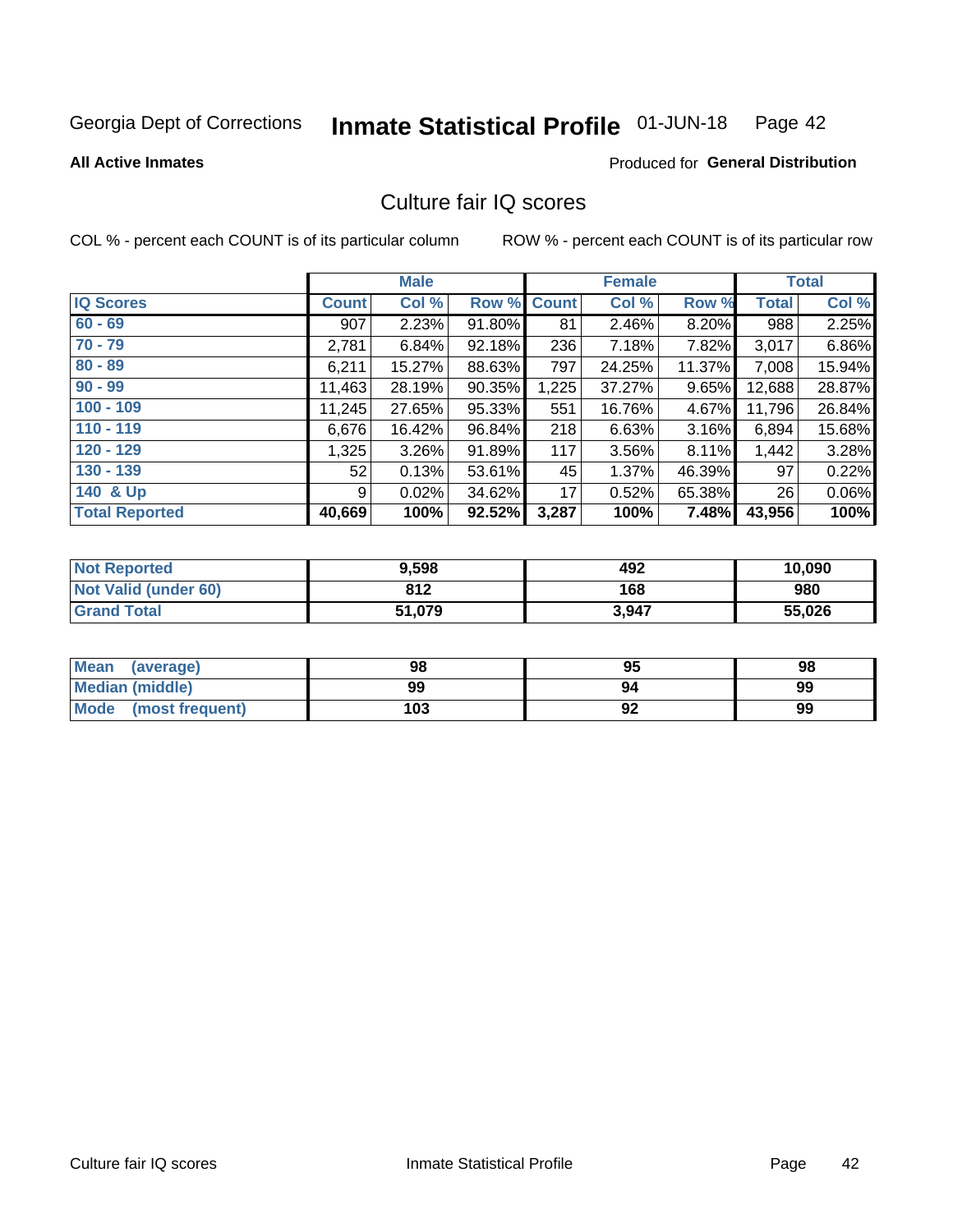#### Inmate Statistical Profile 01-JUN-18 Page 43

**All Active Inmates** 

### Produced for General Distribution

## Wide Range Achievement Test (WRAT) reading score

COL % - percent each COUNT is of its particular column

|                           |              | <b>Male</b> |        |              | <b>Female</b> |        |              | <b>Total</b> |
|---------------------------|--------------|-------------|--------|--------------|---------------|--------|--------------|--------------|
| <b>WRAT Reading Score</b> | <b>Count</b> | Col %       | Row %  | <b>Count</b> | Col %         | Row %  | <b>Total</b> | Col %        |
| $0.1$ to $0.9$            | 836          | 1.82%       | 99.64% | 3            | 0.09%         | 0.36%  | 839          | 1.70%        |
| 1.0 to 1.9                | 798          | 1.73%       | 98.64% | 11           | 0.32%         | 1.36%  | 809          | 1.64%        |
| 2.0 to 2.9                | 1,581        | 3.44%       | 97.77% | 36           | 1.04%         | 2.23%  | 1,617        | 3.27%        |
| 3.0 to 3.9                | 3,569        | 7.76%       | 97.65% | 86           | 2.49%         | 2.35%  | 3,655        | 7.39%        |
| 4.0 to 4.9                | 4,380        | 9.52%       | 95.99% | 183          | 5.29%         | 4.01%  | 4,563        | 9.22%        |
| 5.0 to 5.9                | 3,772        | 8.20%       | 96.25% | 147          | 4.25%         | 3.75%  | 3,919        | 7.92%        |
| 6.0 to 6.9                | 4,411        | 9.59%       | 95.29% | 218          | 6.31%         | 4.71%  | 4,629        | $9.36\%$     |
| 7.0 to 7.9                | 1,687        | 3.67%       | 94.35% | 101          | 2.92%         | 5.65%  | 1,788        | 3.61%        |
| 8.0 to 8.9                | 3,390        | 7.37%       | 94.83% | 185          | 5.35%         | 5.17%  | 3,575        | 7.23%        |
| 9.0 to 9.9                | 1,985        | 4.31%       | 94.89% | 107          | 3.10%         | 5.11%  | 2,092        | 4.23%        |
| 10.0 to 10.9              | 2,992        | 6.50%       | 93.03% | 224          | 6.48%         | 6.97%  | 3,216        | 6.50%        |
| 11.0 to 11.9              | 4,453        | 9.68%       | 91.42% | 418          | 12.09%        | 8.58%  | 4,871        | 9.85%        |
| 12.0 to 12.9              | 11,543       | 25.09%      | 87.43% | 1,659        | 47.99%        | 12.57% | 13,202       | 26.69%       |
| 13                        | 616          | 1.34%       | 88.63% | 79           | 2.29%         | 11.37% | 695          | 1.40%        |
| <b>Total Reported</b>     | 46,013       | 100%        | 93.01% | 3,457        | 100.0%        | 6.99%  | 49,470       | 100.0%       |

| NO | 5.066  | 490   | 5,556  |
|----|--------|-------|--------|
|    | 51,079 | 3,947 | 55,026 |

| <b>Mean</b><br>(average) | 8.35 | 10.46 | 8.50 |
|--------------------------|------|-------|------|
| Median (middle)          | 8.8  | 12.2  | 8.9  |
| Mode<br>(most frequent)  | 12.9 | 12.9  | 12.9 |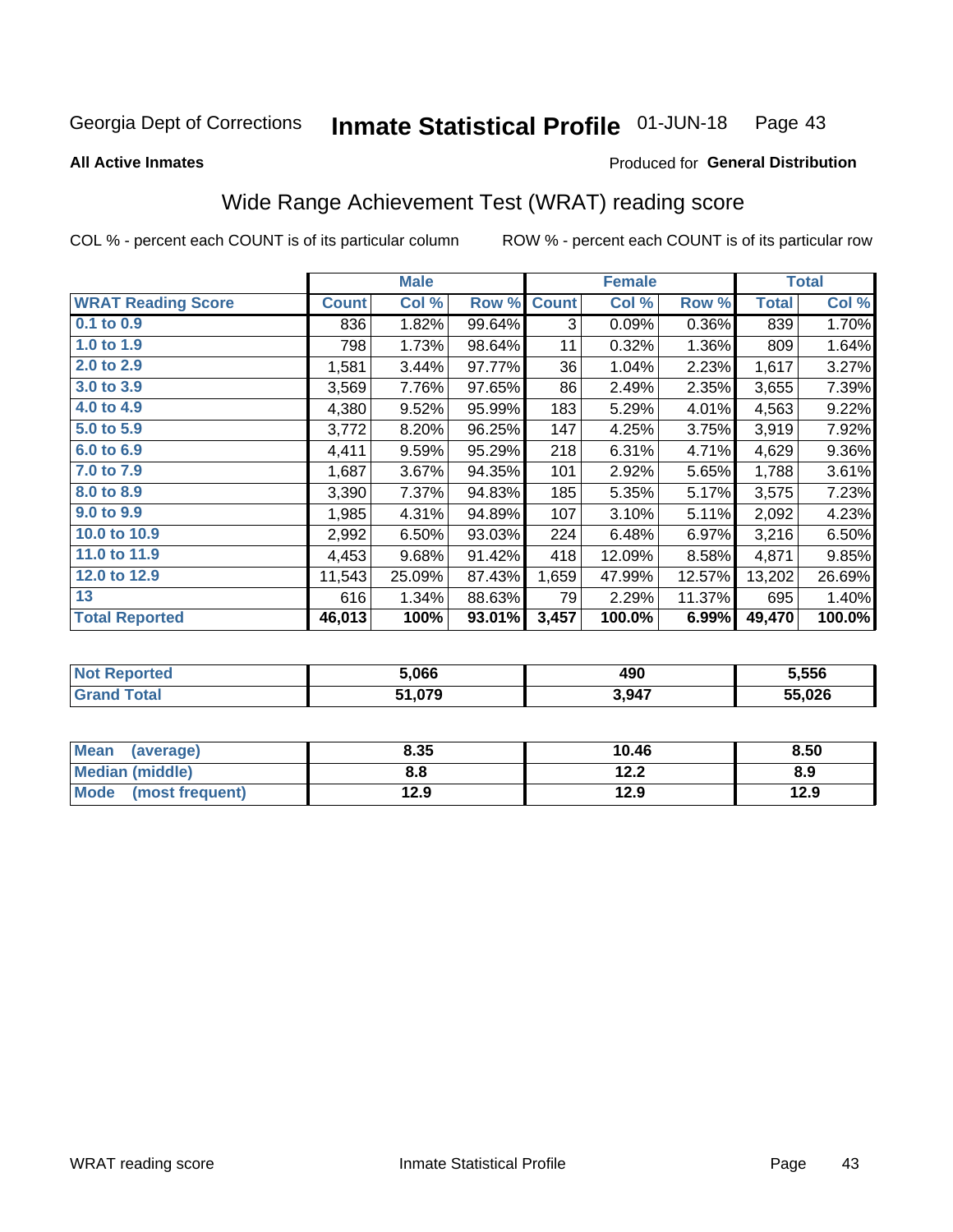#### Inmate Statistical Profile 01-JUN-18 Page 44

**All Active Inmates** 

### Produced for General Distribution

## Wide Range Achievement Test (WRAT) math score

COL % - percent each COUNT is of its particular column

|                              |              | <b>Male</b> |        |              | <b>Female</b> |        |              | <b>Total</b> |
|------------------------------|--------------|-------------|--------|--------------|---------------|--------|--------------|--------------|
| <b>WRAT Mathematic Score</b> | <b>Count</b> | Col %       | Row %  | <b>Count</b> | Col %         | Row %  | <b>Total</b> | Col %        |
| 0.1 to 0.9                   | 105          | 0.23%       | 99.06% | 1            | 0.03%         | 0.94%  | 106          | 0.21%        |
| 1.0 to 1.9                   | 287          | 0.62%       | 96.96% | 9            | 0.26%         | 3.04%  | 296          | 0.60%        |
| 2.0 to 2.9                   | 937          | 2.04%       | 96.10% | 38           | 1.10%         | 3.90%  | 975          | 1.97%        |
| 3.0 to 3.9                   | 2,234        | 4.86%       | 95.63% | 102          | 2.95%         | 4.37%  | 2,336        | 4.72%        |
| 4.0 to 4.9                   | 5,787        | 12.58%      | 94.13% | 361          | 10.44%        | 5.87%  | 6,148        | 12.43%       |
| 5.0 to 5.9                   | 7,256        | 15.77%      | 92.75% | 567          | 16.40%        | 7.25%  | 7,823        | 15.82%       |
| 6.0 to 6.9                   | 9,402        | 20.44%      | 92.79% | 731          | 21.15%        | 7.21%  | 10,133       | 20.49%       |
| 7.0 to 7.9                   | 3,636        | 7.90%       | 93.25% | 263          | 7.61%         | 6.75%  | 3,899        | 7.88%        |
| 8.0 to 8.9                   | 4,995        | 10.86%      | 92.06% | 431          | 12.47%        | 7.94%  | 5,426        | 10.97%       |
| 9.0 to 9.9                   | 2,585        | 5.62%       | 92.75% | 202          | 5.84%         | 7.25%  | 2,787        | 5.63%        |
| 10.0 to 10.9                 | 455          | 0.99%       | 96.60% | 16           | 0.46%         | 3.40%  | 471          | 0.95%        |
| 11.0 to 11.9                 | 1,832        | 3.98%       | 92.25% | 154          | 4.45%         | 7.75%  | 1,986        | 4.01%        |
| 12.0 to 12.9                 | 6,421        | 13.96%      | 91.93% | 564          | 16.31%        | 8.07%  | 6,985        | 14.12%       |
| 13                           | 76           | 0.17%       | 80.85% | 18           | 0.52%         | 19.15% | 94           | 0.19%        |
| <b>Total Reported</b>        | 46,008       | 100%        | 93.01% | 3,457        | 100%          | 6.99%  | 49,465       | 100%         |

| <b>Not</b><br>Reported | 071.د  | 490   | 5.561  |
|------------------------|--------|-------|--------|
| <b>Total</b>           | 51,079 | 3,947 | 55,026 |

| <b>Mean</b><br>(average) | 7.38 | 7.74 | 7.41 |
|--------------------------|------|------|------|
| <b>Median (middle)</b>   | 6.9  | 6.9  | 6.9  |
| Mode<br>(most frequent)  | l2.9 | 12.9 | 12.9 |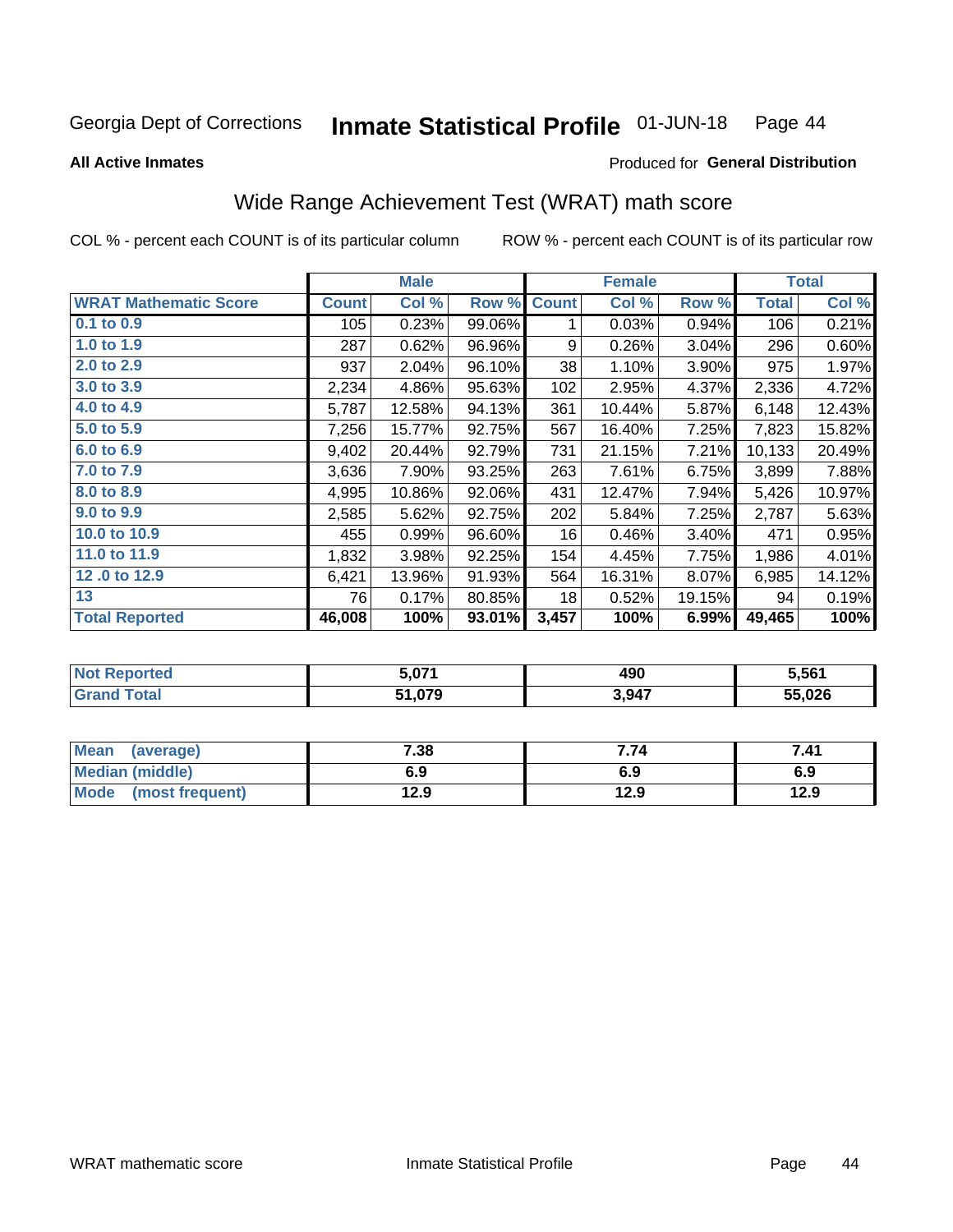#### Inmate Statistical Profile 01-JUN-18 Page 45

#### **All Active Inmates**

### Produced for General Distribution

## Wide Range Achievement Test (WRAT) spelling score

COL % - percent each COUNT is of its particular column

|                            |              | <b>Male</b> |        |              | <b>Female</b> |        |              | <b>Total</b> |
|----------------------------|--------------|-------------|--------|--------------|---------------|--------|--------------|--------------|
| <b>WRAT Spelling Score</b> | <b>Count</b> | Col %       | Row %  | <b>Count</b> | Col %         | Row %  | <b>Total</b> | Col %        |
| $0.1$ to $0.9$             | 975          | 2.12%       | 99.39% | 6            | 0.17%         | 0.61%  | 981          | 1.98%        |
| 1.0 to 1.9                 | 1,189        | 2.58%       | 98.35% | 20           | 0.58%         | 1.65%  | 1,209        | 2.44%        |
| 2.0 to 2.9                 | 2,115        | 4.60%       | 98.14% | 40           | 1.16%         | 1.86%  | 2,155        | 4.36%        |
| 3.0 to 3.9                 | 3,305        | 7.18%       | 97.41% | 88           | 2.54%         | 2.59%  | 3,393        | 6.86%        |
| 4.0 to 4.9                 | 3,009        | 6.54%       | 96.85% | 98           | 2.83%         | 3.15%  | 3,107        | 6.28%        |
| 5.0 to 5.9                 | 5,180        | 11.26%      | 95.75% | 230          | 6.65%         | 4.25%  | 5,410        | 10.93%       |
| 6.0 to 6.9                 | 4,214        | 9.16%       | 94.68% | 237          | 6.85%         | 5.32%  | 4,451        | $9.00\%$     |
| 7.0 to 7.9                 | 4,010        | 8.71%       | 94.09% | 252          | 7.29%         | 5.91%  | 4,262        | 8.61%        |
| 8.0 to 8.9                 | 3,928        | 8.54%       | 93.70% | 264          | 7.63%         | 6.30%  | 4,192        | 8.47%        |
| 9.0 to 9.9                 | 2,192        | 4.76%       | 93.32% | 157          | 4.54%         | 6.68%  | 2,349        | 4.75%        |
| 10.0 to 10.9               | 2,117        | 4.60%       | 92.45% | 173          | 5.00%         | 7.55%  | 2,290        | 4.63%        |
| 11.0 to 11.9               | 3,588        | 7.80%       | 91.14% | 349          | 10.09%        | 8.86%  | 3,937        | 7.96%        |
| 12.0 to 12.9               | 9,909        | 21.53%      | 86.86% | 1,499        | 43.35%        | 13.14% | 11,408       | 23.06%       |
| 13                         | 289          | 0.63%       | 86.53% | 45           | 1.30%         | 13.47% | 334          | 0.68%        |
| <b>Total Reported</b>      | 46,020       | 100%        | 93.01% | 3,458        | 100%          | 6.99%  | 49,478       | 100.0%       |

| <b>rted</b><br>NO | 5,059  | 489   | 5,548  |
|-------------------|--------|-------|--------|
|                   | 51,079 | 3,947 | 55,026 |

| <b>Mean</b><br>(average) | 7.94 | 10.07       | 8.09 |
|--------------------------|------|-------------|------|
| Median (middle)          | .    | 11 つ<br>1.Z | 7. L |
| Mode<br>(most frequent)  | 12.9 | 12.9        | 12.9 |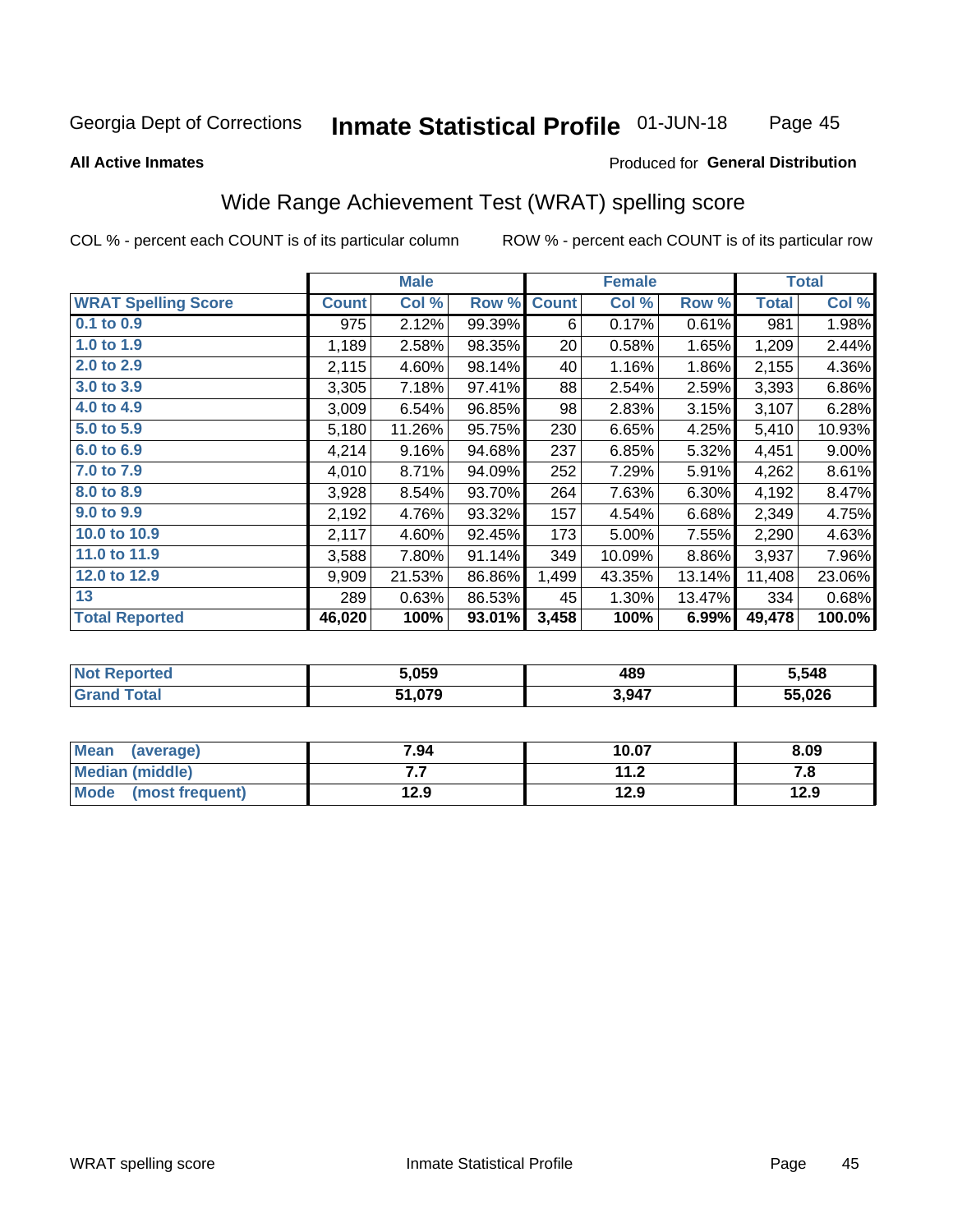#### Inmate Statistical Profile 01-JUN-18 Page 46

**All Active Inmates** 

### **Produced for General Distribution**

## Current / last mental health treatment level

COL % - percent each COUNT is of its particular column

|                                    |                 | <b>Male</b> |         |              | <b>Female</b> |        |              | <b>Total</b> |
|------------------------------------|-----------------|-------------|---------|--------------|---------------|--------|--------------|--------------|
| <b>Mental Health Treatment Lev</b> | <b>Count</b>    | Col %       | Row %   | <b>Count</b> | Col %         | Row %  | <b>Total</b> | Col %        |
| 1 No problem at current time       | 8,796           | 52.53%      | 92.93%  | 669          | 23.36%        | 7.07%  | 9,465        | 48.27%       |
| 2 Receiving outpatient             | 6,189           | 36.96%      | 74.41%  | 2,128        | 74.30%        | 25.59% | 8,317        | 42.41%       |
| <b>Treatment</b>                   |                 |             |         |              |               |        |              |              |
| 3 Inpatient, moderate              | 1,447           | 8.64%       | 96.34%  | 55           | 1.92%         | 3.66%  | 1,502        | 7.66%        |
| <b>Treatment</b>                   |                 |             |         |              |               |        |              |              |
| 4 Inpatient, intensive             | 293             | 1.75%       | 96.07%  | 12           | 0.42%         | 3.93%  | 305          | 1.56%        |
| Treatment                          |                 |             |         |              |               |        |              |              |
| <b>5 Undergoing crisis</b>         | 20 <sub>1</sub> | 0.12%       | 100.00% |              |               |        | 20           | 0.10%        |
| <b>stabilization</b>               |                 |             |         |              |               |        |              |              |
| <b>6 Hospital for criminally</b>   |                 | 0.01%       | 100.00% |              |               |        |              | 0.01%        |
| <b>Tinsane</b>                     |                 |             |         |              |               |        |              |              |
| <b>Total Evaluated</b>             | 16,746          | 100%        | 85.40%  | 2,864        | 100%          | 14.60% | 19,610       | 100.0%       |

| <b>Never had MH evaluation</b> | 34,333 | ,083  | 35,416 |
|--------------------------------|--------|-------|--------|
| Total                          | 51,079 | 3,947 | 55,026 |

| Median (middle) | No problem at current time | <b>Receiving outpatient</b><br>treatment | <b>Receiving</b><br>outpatient<br>treatment |
|-----------------|----------------------------|------------------------------------------|---------------------------------------------|
| <b>Mode</b>     | No problem at current time | <b>Receiving outpatient</b>              | No problem at                               |
| (most frequent) |                            | treatment                                | current time                                |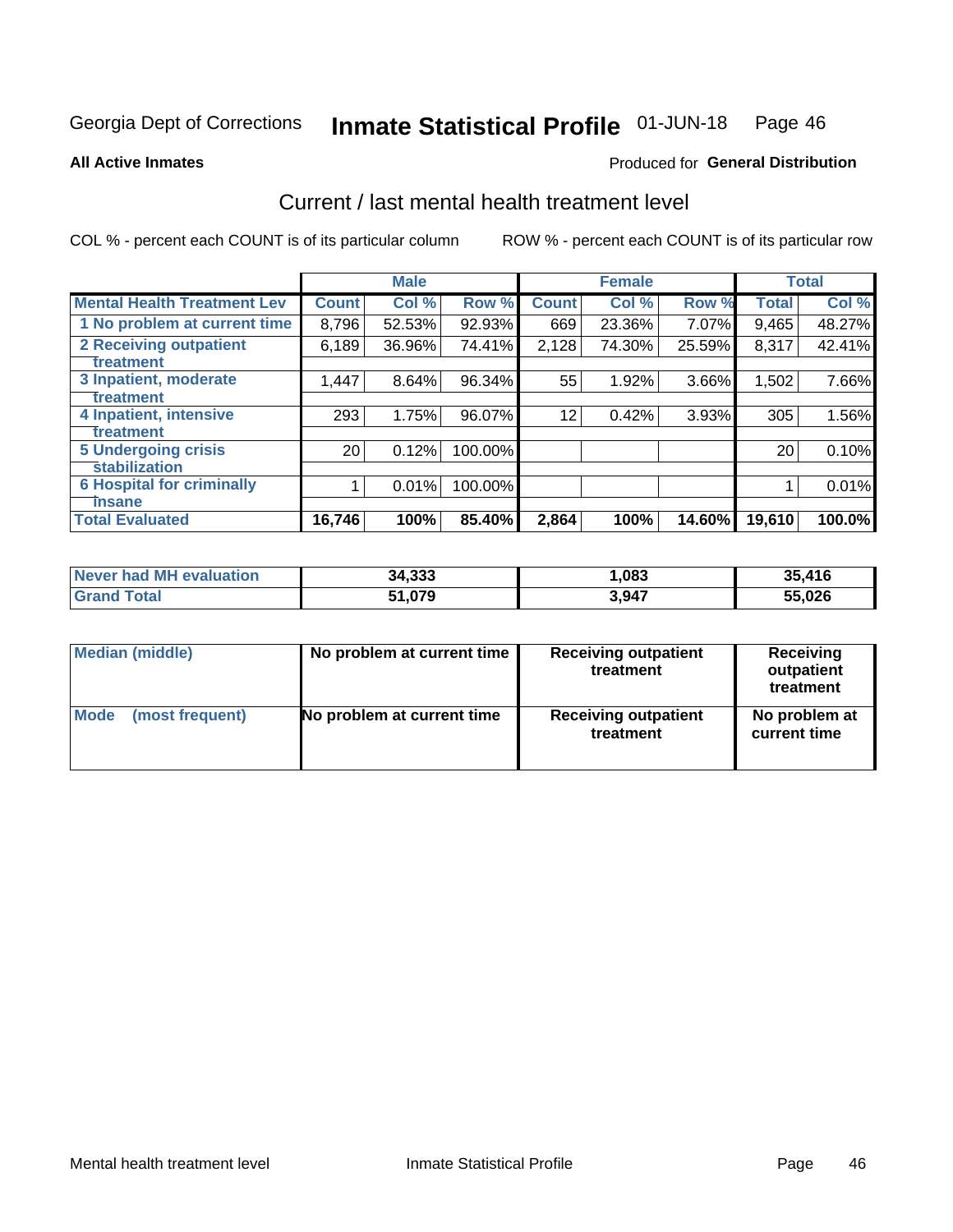### **All Active Inmates**

### Produced for General Distribution

## PULHESDWIT medical scale - 'P' overall condition ('P'hysical)

COL % - percent each COUNT is of its particular column

|                                  |              | <b>Male</b> |         |              | <b>Female</b> |         |              | <b>Total</b> |
|----------------------------------|--------------|-------------|---------|--------------|---------------|---------|--------------|--------------|
| 'P' Overall Condition            | <b>Count</b> | Col %       | Row %   | <b>Count</b> | Col %         | Row %   | <b>Total</b> | Col %        |
| 1 No medical illness             | 35,140       | 75.42%      | 94.12%  | 2,197        | 62.99%        | 5.88%   | 37,337       | 74.56%       |
| 2 Well-controlled chronic        | 10,539       | 22.62%      | 89.93%  | 1,180        | 33.83%        | 10.07%  | 11,719       | 23.40%       |
| <b>lillness</b>                  |              |             |         |              |               |         |              |              |
| 3 Poorly-controlled chronic      | 823          | 1.77%       | 92.89%  | 63           | 1.81%         | 7.11%   | 886          | 1.77%        |
| <b>lillness</b>                  |              |             |         |              |               |         |              |              |
| 4 Significant problems requiring | 84           | 0.18%       | 80.77%  | 20           | 0.57%         | 19.23%  | 104          | 0.21%        |
| special housing                  |              |             |         |              |               |         |              |              |
| 5 Terminal illness, < 6 months   | 5            | 0.01%       | 100.00% |              |               |         | 5            | 0.01%        |
| to live                          |              |             |         |              |               |         |              |              |
| 6 Inmate is pregnant             |              |             |         | 28           | 0.80%         | 100.00% | 28           | 0.06%        |
| <b>Total Reported</b>            | 46,591       | 100%        | 93.04%  | 3,488        | 100%          | 6.96%   | 50,079       | 100.0%       |

| тео | 488,ا | .<br>159 | ,947   |
|-----|-------|----------|--------|
|     | 0.7c  | 3.947    | EE NOC |

| Mode | (most frequent) | 1 No medical illness | 1 No medical illness | 1 No medical<br>illness |
|------|-----------------|----------------------|----------------------|-------------------------|
|------|-----------------|----------------------|----------------------|-------------------------|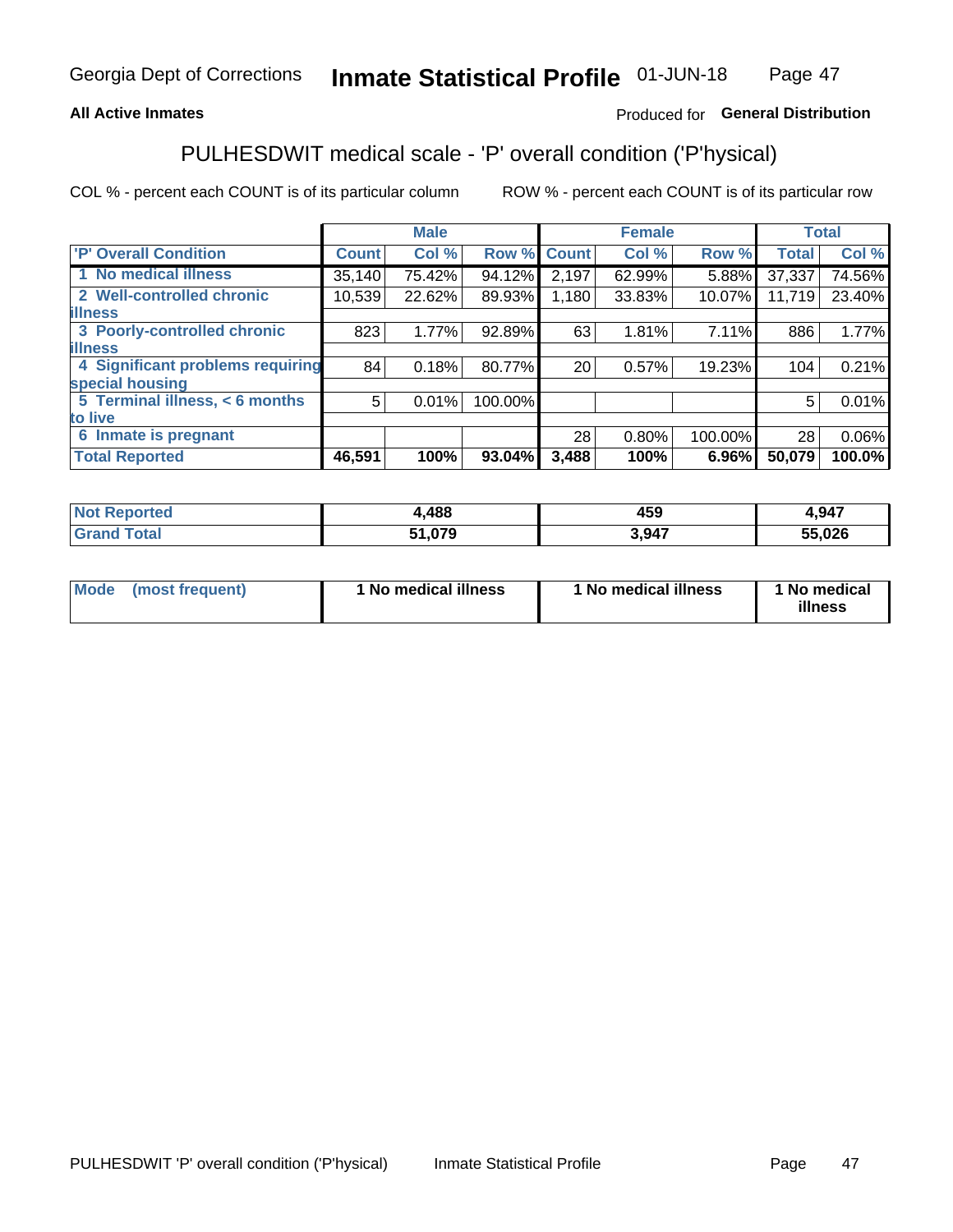### **All Active Inmates**

### Produced for General Distribution

## PULHESDWIT medical scale - 'U' upper body

COL % - percent each COUNT is of its particular column

|                              |              | <b>Male</b> |         |              | <b>Female</b> |        |              | <b>Total</b> |
|------------------------------|--------------|-------------|---------|--------------|---------------|--------|--------------|--------------|
| <b>U' Upper Body</b>         | <b>Count</b> | Col %       | Row %   | <b>Count</b> | Col %         | Row %  | <b>Total</b> | Col %        |
| 1 Upper bones, joints,       | 44,567       | 95.82%      | 93.17%  | 3,268        | 93.64%        | 6.83%  | 47,835       | 95.66%       |
| muscles all OK               |              |             |         |              |               |        |              |              |
| 2 One or both arms minimally | 1,656        | 3.56%       | 89.47%  | 195          | 5.59%         | 10.53% | 1,851        | 3.70%        |
| limited                      |              |             |         |              |               |        |              |              |
| 3 One or both arms           | 242          | 0.52%       | 90.98%  | 24           | 0.69%         | 9.02%  | 266          | 0.53%        |
| <b>moderately limited</b>    |              |             |         |              |               |        |              |              |
| 4 One arm disabled,          | 45           | 0.10%       | 93.75%  | 3            | 0.09%         | 6.25%  | 48           | 0.10%        |
| paralyzed, or amputated      |              |             |         |              |               |        |              |              |
| 5 Both arms disabled,        | 3            | 0.01%       | 100.00% |              |               |        | 3            | 0.01%        |
| paralyzed, or amputated      |              |             |         |              |               |        |              |              |
| <b>Total Reported</b>        | 46,513       | 100%        | 93.02%  | 3,490        | 100%          | 6.98%  | 50,003       | 100%         |

| <b>Not Reported</b>     | 4,566  | 457   | 5,023  |
|-------------------------|--------|-------|--------|
| <b>Total</b><br>' Grand | 51,079 | 3,947 | 55,026 |

| <b>Mode</b> | (most frequent) | 1 Upper bones, joints,<br>muscles all OK | 1 Upper bones, joints,<br>muscles all OK | 1 Upper bones,<br>ljoints, muscles all<br>ОK |
|-------------|-----------------|------------------------------------------|------------------------------------------|----------------------------------------------|
|-------------|-----------------|------------------------------------------|------------------------------------------|----------------------------------------------|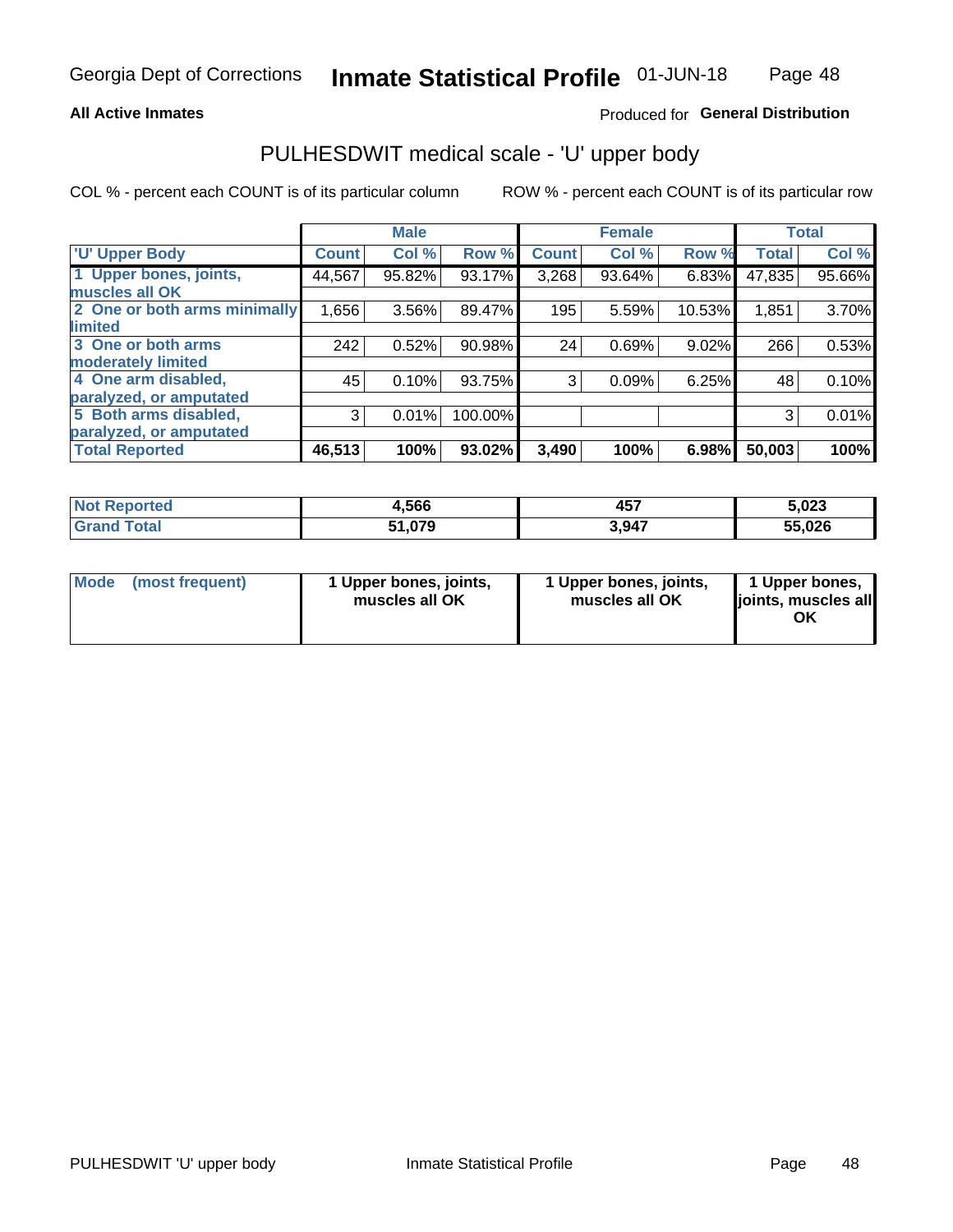### **All Active Inmates**

### Produced for General Distribution

## PULHESDWIT medical scale - 'L' lower body

COL % - percent each COUNT is of its particular column

|                                |                 | <b>Male</b> |         |              | <b>Female</b> |       |              | <b>Total</b> |
|--------------------------------|-----------------|-------------|---------|--------------|---------------|-------|--------------|--------------|
| 'L' Lower Body                 | <b>Count!</b>   | Col %       | Row %   | <b>Count</b> | Col %         | Row % | <b>Total</b> | Col %        |
| 1 Lower bones, joints,         | 42,019          | 90.35%      | 93.25%  | 3,042        | 87.21%        | 6.75% | 45,061       | 90.13%       |
| muscles all OK                 |                 |             |         |              |               |       |              |              |
| 2 One or both legs minimally   | 3,716           | 7.99%       | 90.35%  | 397          | 11.38%        | 9.65% | 4,113        | 8.23%        |
| limited                        |                 |             |         |              |               |       |              |              |
| 3 One or both legs             | 626             | 1.35%       | 94.56%  | 36           | 1.03%         | 5.44% | 662          | 1.32%        |
| moderately limited             |                 |             |         |              |               |       |              |              |
| 4 One leg disabled, paralyzed, | 127             | 0.27%       | 90.71%  | 13           | 0.37%         | 9.29% | 140          | 0.28%        |
| or amputated                   |                 |             |         |              |               |       |              |              |
| 5 Both legs disabled,          | 17 <sub>1</sub> | 0.04%       | 100.00% |              |               |       | 17           | 0.03%        |
| paralyzed, or amputated        |                 |             |         |              |               |       |              |              |
| <b>Total Reported</b>          | 46,505          | 100%        | 93.02%  | 3,488        | 100%          | 6.98% | 49,993       | 100%         |

| <b>Not Reported</b>          | 4,574  | 459   | 5,033  |
|------------------------------|--------|-------|--------|
| <b>Total</b><br><b>Grand</b> | 51,079 | 3,947 | 55,026 |

|  | Mode (most frequent) | 1 Lower bones, joints,<br>muscles all OK | 1 Lower bones, joints,<br>muscles all OK | 1 Lower bones,<br>joints, muscles all<br>ΟK |
|--|----------------------|------------------------------------------|------------------------------------------|---------------------------------------------|
|--|----------------------|------------------------------------------|------------------------------------------|---------------------------------------------|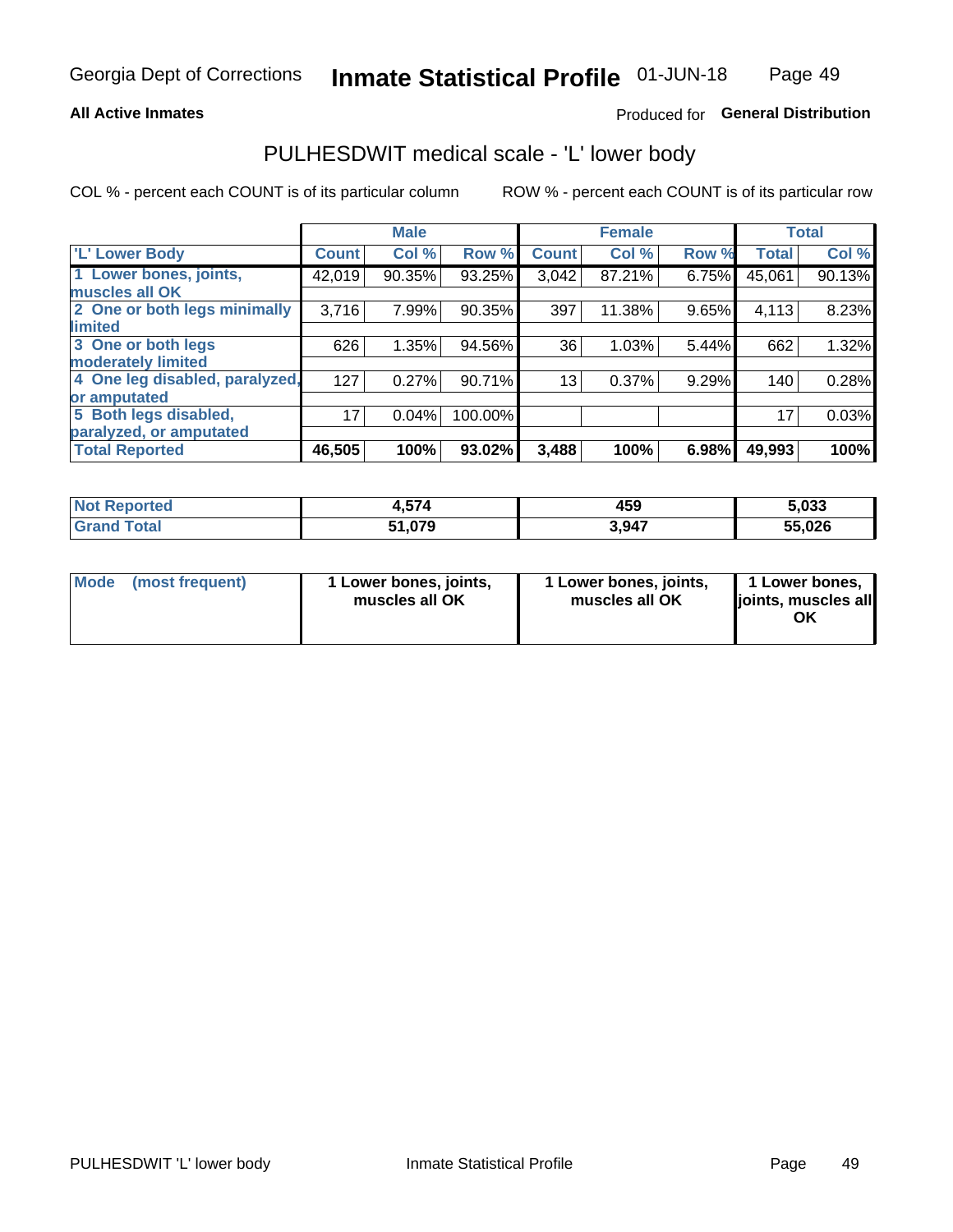### **All Active Inmates**

### Produced for General Distribution

## PULHESDWIT medical scale - 'H' hearing

COL % - percent each COUNT is of its particular column

|                                |                 | <b>Male</b> |             |       | <b>Female</b> |       | <b>Total</b> |        |
|--------------------------------|-----------------|-------------|-------------|-------|---------------|-------|--------------|--------|
| <b>'H' Hearing</b>             | <b>Count</b>    | Col %       | Row % Count |       | Col %         | Row % | <b>Total</b> | Col %  |
| 1 Normal hearing both ears     | 45,907          | 98.76%      | 93.03%      | 3,442 | 98.71%        | 6.97% | 49,349       | 98.76% |
| 2 Some loss in one ear with    | 451             | 0.97%       | 91.85%      | 40    | 1.15%         | 8.15% | 491          | 0.98%  |
| other OK, or mild loss in both |                 |             |             |       |               |       |              |        |
| 3 Total loss in one ear with   | 86              | 0.19%       | 97.73%      | 2     | 0.06%         | 2.27% | 88           | 0.18%  |
| mild loss in other             |                 |             |             |       |               |       |              |        |
| 4 Severe loss in both ears     | 26              | 0.06%       | 92.86%      | 2     | $0.06\%$      | 7.14% | 28           | 0.06%  |
| 5 Total loss in both ears,     | 13 <sub>1</sub> | 0.03%       | 92.86%      |       | 0.03%         | 7.14% | 14           | 0.03%  |
| requiring special housing      |                 |             |             |       |               |       |              |        |
| <b>Total Reported</b>          | 46,483          | 100%        | $93.02\%$   | 3,487 | 100%          | 6.98% | 49,970       | 100.0% |

| <b>Not Renc</b><br>ాorted | 1,596  | 460   | i.056  |
|---------------------------|--------|-------|--------|
| Total                     | 51,079 | 3,947 | 55,026 |

| Mode (most frequent) | 1 Normal hearing both ears 11 Normal hearing both ears 1 Normal hearing | both ears |
|----------------------|-------------------------------------------------------------------------|-----------|
|                      |                                                                         |           |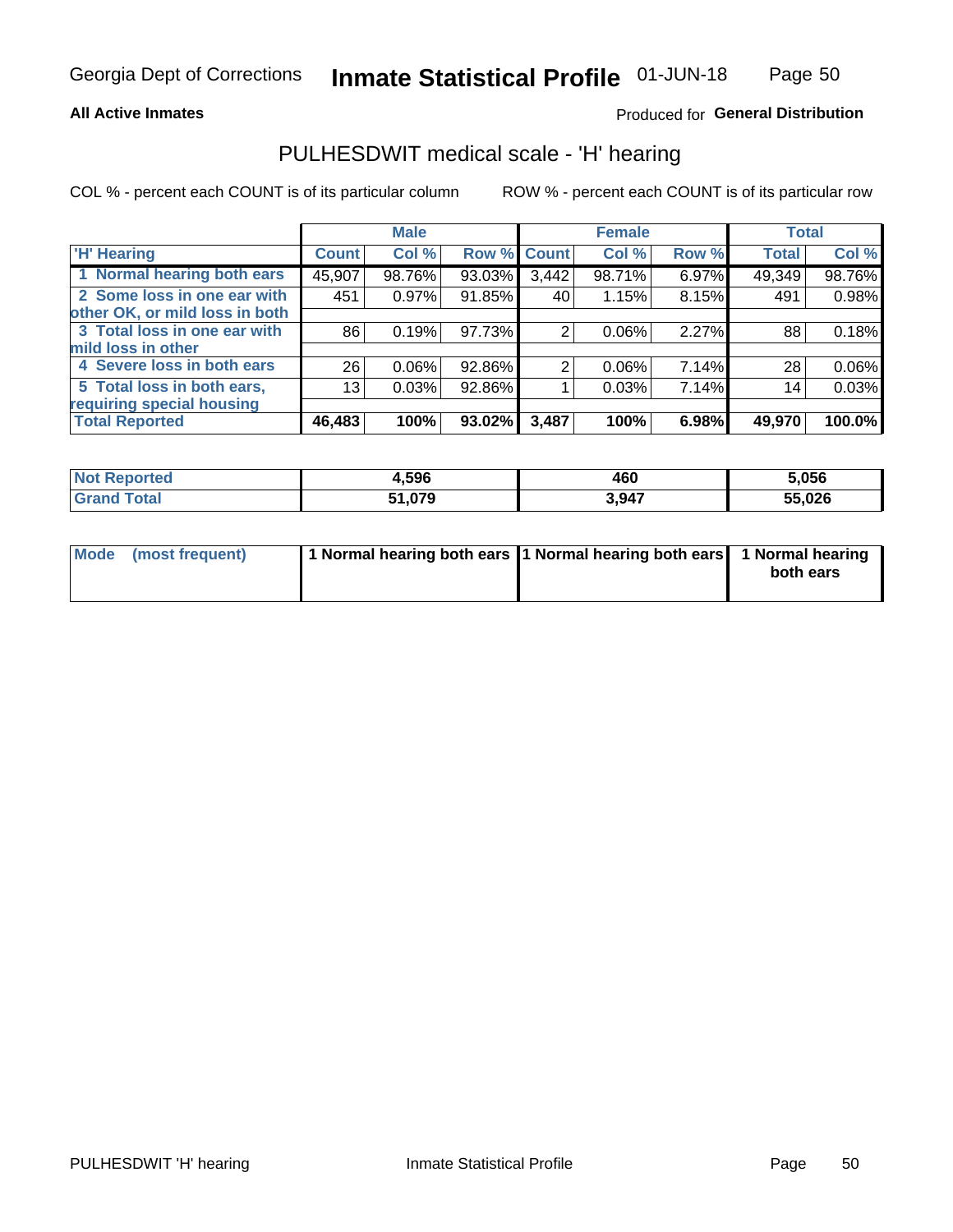### **All Active Inmates**

### Produced for General Distribution

## PULHESDWIT medical scale - 'E' vision

COL % - percent each COUNT is of its particular column

|                                 |              | <b>Male</b> |         |              | <b>Female</b> |        |              | <b>Total</b> |
|---------------------------------|--------------|-------------|---------|--------------|---------------|--------|--------------|--------------|
| <b>E' Vision</b>                | <b>Count</b> | Col %       | Row %   | <b>Count</b> | Col %         | Row %  | <b>Total</b> | Col %        |
| 1 Correctable to 20/40 in both  | 35,780       | 77.67%      | 95.23%  | 1,794        | 52.30%        | 4.77%  | 37,574       | 75.91%       |
| eyes                            |              |             |         |              |               |        |              |              |
| 2 Correctable to 20/70 in one   | 9,312        | 20.21%      | 86.04%  | 1,511        | 44.05%        | 13.96% | 10,823       | 21.87%       |
| eye, may be blind in other      |              |             |         |              |               |        |              |              |
| 3 Correctable to 20/200 in one  | 810          | 1.76%       | 87.38%  | 117          | 3.41%         | 12.62% | 927          | 1.87%        |
| eye, may be blind in other      |              |             |         |              |               |        |              |              |
| 4 One eye not correctable to    | 152          | 0.33%       | 95.00%  | 8            | 0.23%         | 5.00%  | 160          | 0.32%        |
| 20/200, other may be blind      |              |             |         |              |               |        |              |              |
| 5 Blind in both eyes, requiring | 13           | 0.03%       | 100.00% |              |               |        | 13           | 0.03%        |
| special housing                 |              |             |         |              |               |        |              |              |
| <b>Total Reported</b>           | 46,067       | 100%        | 93.07%  | 3,430        | 100%          | 6.93%  | 49,497       | 100%         |

| <b>Not Reported</b> | C NAM<br>J, J, L | <b>C47</b> | 5,529  |
|---------------------|------------------|------------|--------|
| Гоtal               | 51,079<br>E4.    | 3,947      | 55,026 |

| Mode (most frequent) | 1 Correctable to 20/40 in both<br>eves | 1 Correctable to 20/40 in   1 Correctable to  <br>both eves | 20/40 in both eyes |
|----------------------|----------------------------------------|-------------------------------------------------------------|--------------------|
|                      |                                        |                                                             |                    |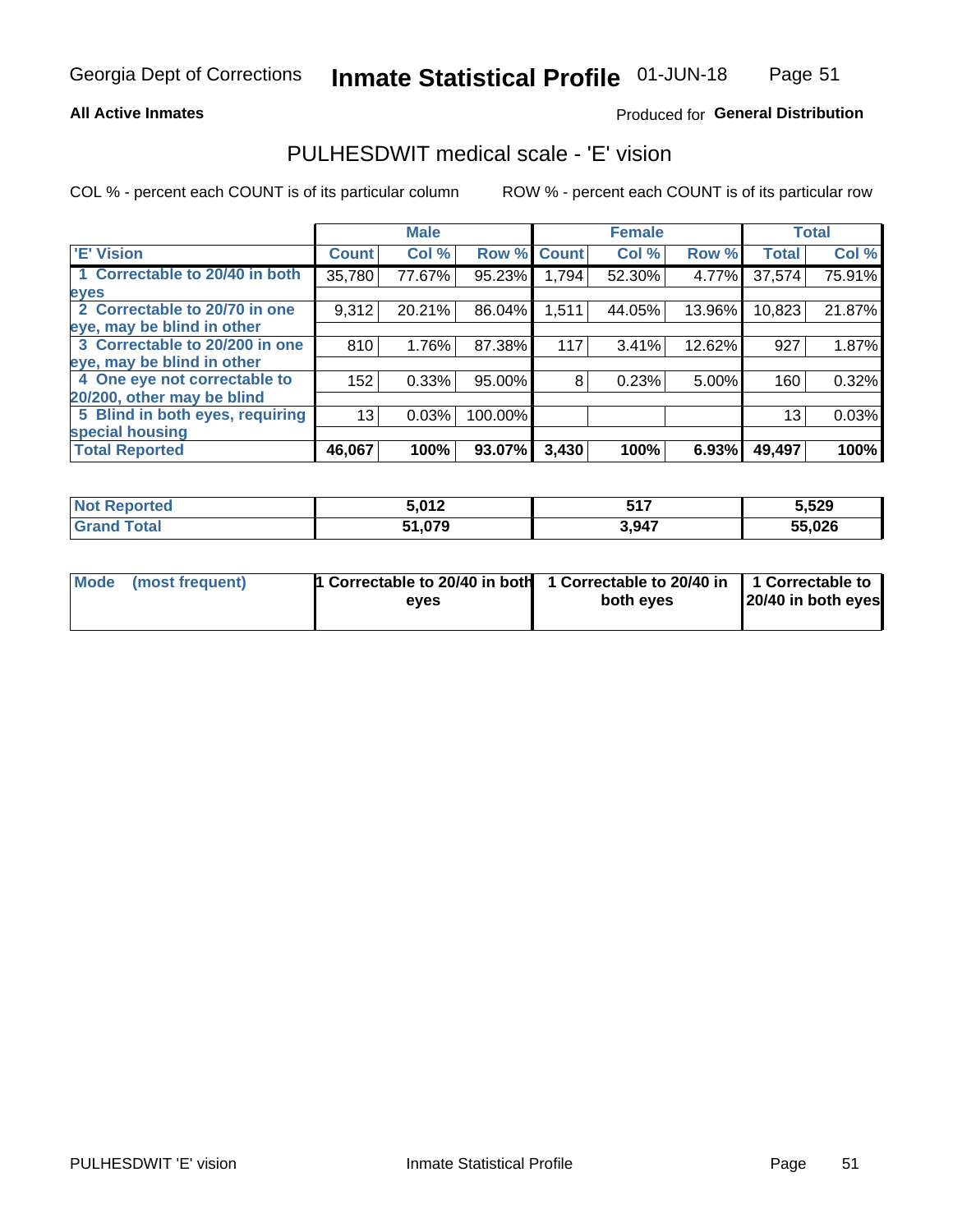### **All Active Inmates**

### Produced for General Distribution

## PULHESDWIT medical scale - 'S' pSychiatric

COL % - percent each COUNT is of its particular column

|                                        |              | <b>Male</b> |         |       | <b>Female</b> |        |              | <b>Total</b> |
|----------------------------------------|--------------|-------------|---------|-------|---------------|--------|--------------|--------------|
| 'S' pSychiatric                        | <b>Count</b> | Col %       | Row %   | Count | Col %         | Row %  | <b>Total</b> | Col %        |
| 1 No impairment or disorders           | 40,742       | 88.15%      | 97.06%  | ,235  | 39.52%        | 2.94%  | 41,977       | 85.07%       |
| 2 Stable, or in remission, or          | 4,389        | $9.50\%$    | 70.19%  | 1,864 | 59.65%        | 29.81% | 6,253        | 12.67%       |
| mild impairment or retardation         |              |             |         |       |               |        |              |              |
| 3 Requires moderate inpatient          | 899          | 1.95%       | 98.04%  | 18    | 0.58%         | 1.96%  | 917          | 1.86%        |
| treatment                              |              |             |         |       |               |        |              |              |
| 4 Requires intensive inpatient         | 179          | 0.39%       | 95.72%  | 8     | 0.26%         | 4.28%  | 187          | 0.38%        |
| treatment                              |              |             |         |       |               |        |              |              |
| <b>5 Requires Crisis Stabilization</b> | 9            | 0.02%       | 100.00% |       |               |        | 9            | 0.02%        |
| Unit (CSU) inpatient care              |              |             |         |       |               |        |              |              |
| <b>Total Reported</b>                  | 46,218       | 100%        | 93.67%  | 3,125 | 100%          | 6.33%  | 49,343       | 100%         |

| <b>Not Reported</b> | 4,861  | 822   | 5,683  |
|---------------------|--------|-------|--------|
| Total<br>' Grand    | 1,079ذ | 3,947 | 55,026 |

| Mode (most frequent) | <b>1 No impairment or disorders 2 Stable, or in remission, 1 No impairment or</b> |                       |           |
|----------------------|-----------------------------------------------------------------------------------|-----------------------|-----------|
|                      |                                                                                   | or mild impairment or | disorders |
|                      |                                                                                   | retardation           |           |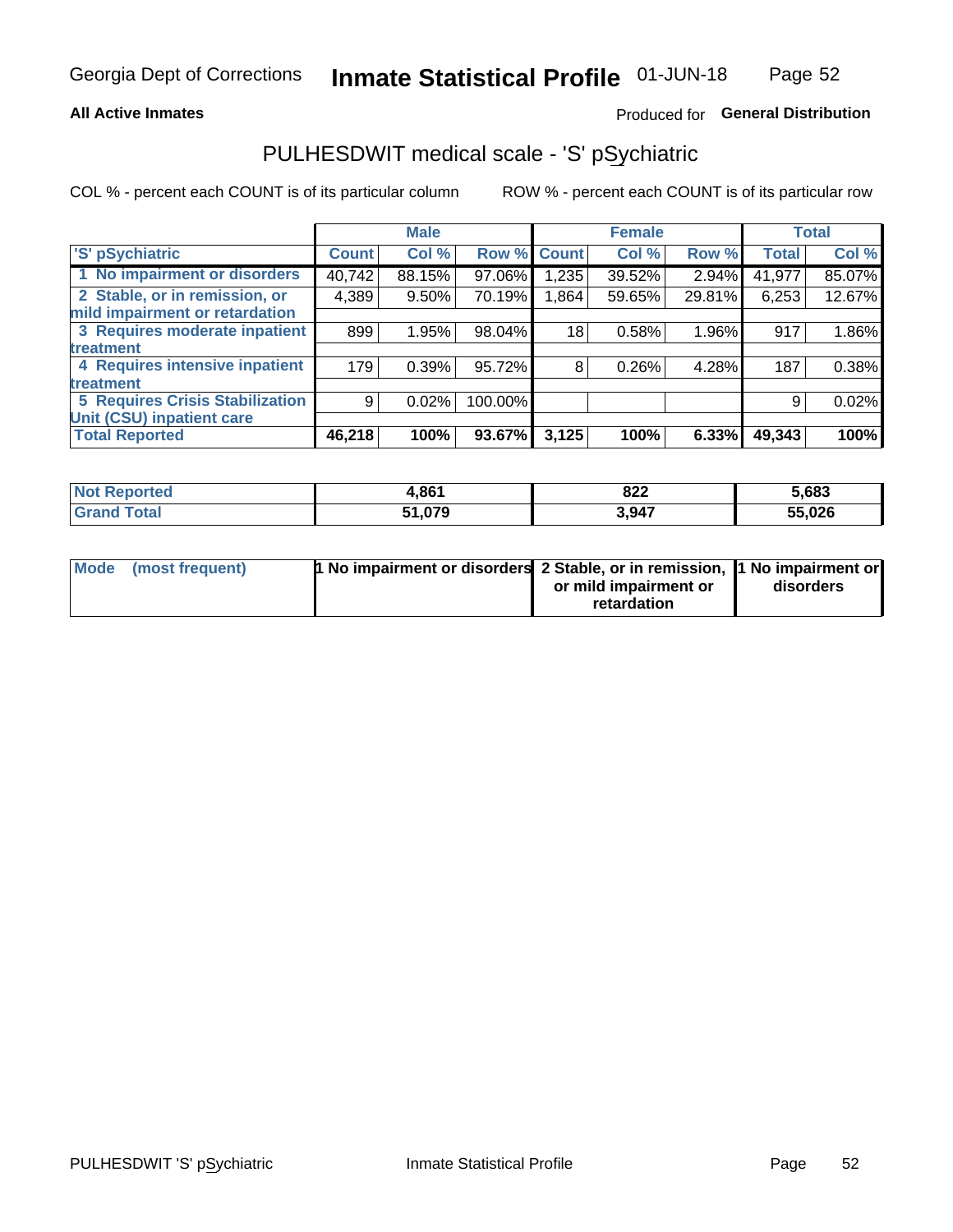### **All Active Inmates**

### Produced for General Distribution

## PULHESDWIT medical scale - 'D' dental

COL % - percent each COUNT is of its particular column

|                                 |              | <b>Male</b> |         |              | <b>Female</b> |       |              | <b>Total</b> |
|---------------------------------|--------------|-------------|---------|--------------|---------------|-------|--------------|--------------|
| 'D' Dental                      | <b>Count</b> | Col %       | Row %   | <b>Count</b> | Col %         | Row % | <b>Total</b> | Col %        |
| 1 Minimal routine dental health | 26,234       | 59.41%      | 92.24%  | 2,206        | 68.66%        | 7.76% | 28,440       | 60.03%       |
| <b>needs</b>                    |              |             |         |              |               |       |              |              |
| 2 Moderate cavities and/or gum  | 15,011       | 33.99%      | 95.53%  | 703          | 21.88%        | 4.47% | 15,714       | 33.17%       |
| disease                         |              |             |         |              |               |       |              |              |
| 3 Extensive gum disease         | 2,845        | 6.44%       | 90.37%  | 303          | 9.43%         | 9.63% | 3,148        | 6.64%        |
| and/or widespread decay         |              |             |         |              |               |       |              |              |
| 4 Urgent need for dental        | 70           | 0.16%       | 98.59%  |              | 0.03%         | 1.41% | 71           | 0.15%        |
| <b>services</b>                 |              |             |         |              |               |       |              |              |
| 5 Life-threatening disease or   |              | 0.01%       | 100.00% |              |               |       |              | 0.01%        |
| extreme pain or infection       |              |             |         |              |               |       |              |              |
| <b>Total Reported</b>           | 44,161       | 100%        | 93.22%  | 3,213        | 100%          | 6.78% | 47,374       | 100%         |

| <b>Not Reported</b> | 6.918         | 734   | 7,652  |
|---------------------|---------------|-------|--------|
| Гоtal               | 51,079<br>E4. | 3,947 | 55,026 |

| 1 Minimal routine dental<br>Mode<br>(most frequent)<br>health needs | 1 Minimal routine dental 1 Minimal routine<br>health needs | dental health<br>needs |
|---------------------------------------------------------------------|------------------------------------------------------------|------------------------|
|---------------------------------------------------------------------|------------------------------------------------------------|------------------------|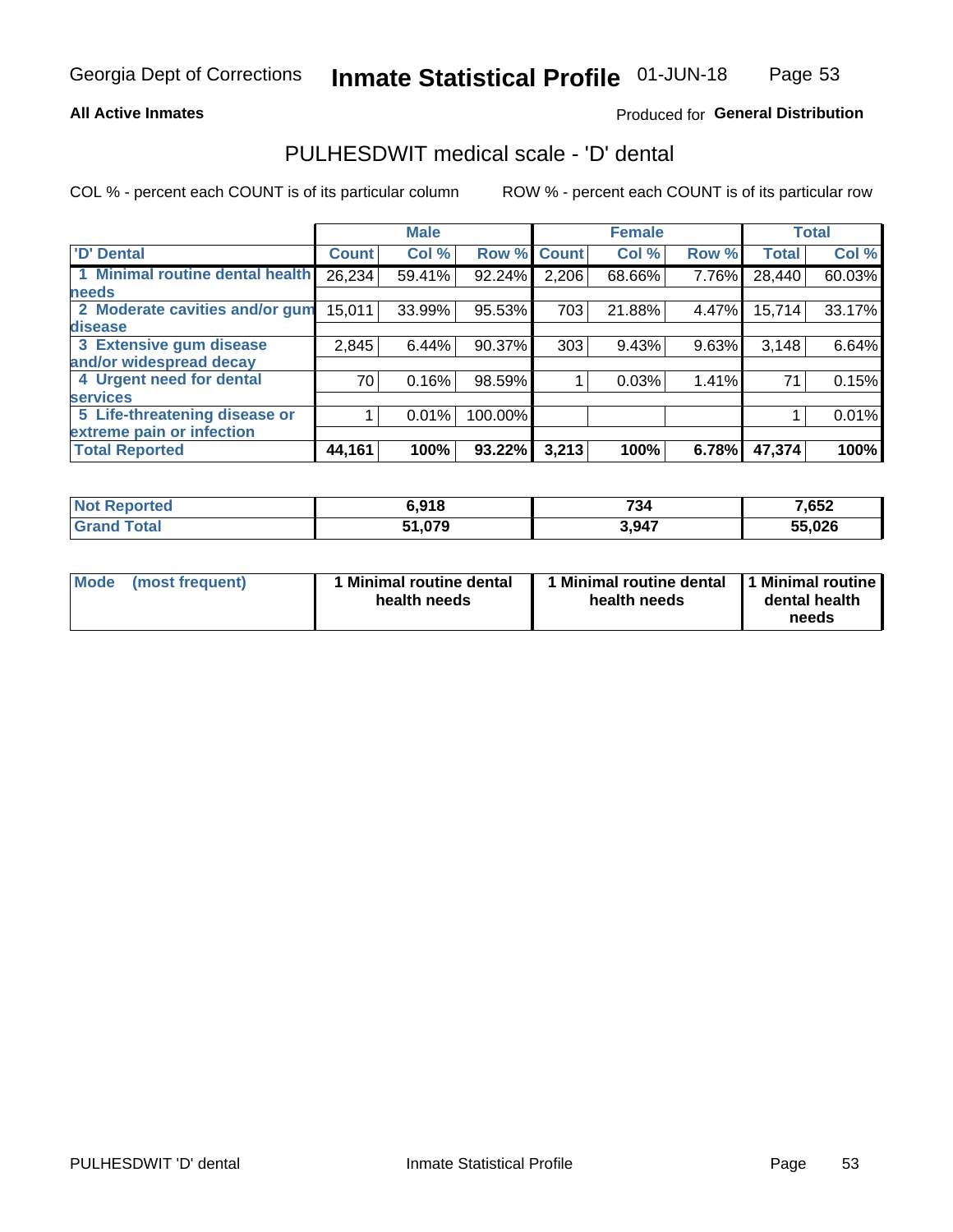### **All Active Inmates**

### Produced for General Distribution

## PULHESDWIT medical scale - 'W' work ability

COL % - percent each COUNT is of its particular column

|                                 |              | <b>Male</b> |        |             | <b>Female</b> |        |              | <b>Total</b> |
|---------------------------------|--------------|-------------|--------|-------------|---------------|--------|--------------|--------------|
| <b>W' work ability</b>          | <b>Count</b> | Col %       |        | Row % Count | Col %         | Row %  | <b>Total</b> | Col %        |
| 1 Unrestricted work or activity | 39,829       | 85.65%      | 93.88% | 2,597       | 74.48%        | 6.12%  | 42,426       | 84.87%       |
| 2 Minor restrictions on type of | 5,208        | 11.20%      | 87.08% | 773         | 22.17%        | 12.92% | 5,981        | 11.97%       |
| <b>work</b>                     |              |             |        |             |               |        |              |              |
| 3 Moderate restrictions on type | 985          | 2.12%       | 94.89% | 53          | 1.52%         | 5.11%  | 1,038        | 2.08%        |
| lof work                        |              |             |        |             |               |        |              |              |
| 4 Major restrictions on type of | 330          | 0.71%       | 88.71% | 42          | 1.20%         | 11.29% | 372          | 0.74%        |
| <b>work</b>                     |              |             |        |             |               |        |              |              |
| 5 Cannot work under any         | 148          | 0.32%       | 87.06% | 22          | 0.63%         | 12.94% | 170          | 0.34%        |
| <b>circumstances</b>            |              |             |        |             |               |        |              |              |
| <b>Total Reported</b>           | 46,500       | 100%        | 93.02% | 3,487       | 100%          | 6.98%  | 49,987       | 100%         |

| <b>Not Reported</b>     | $+0.579$ | 460   | 5,039  |
|-------------------------|----------|-------|--------|
| <b>Total</b><br>' Grand | 51,079   | 3,947 | 55,026 |

| Mode            | 1 Unrestricted work or | 1 Unrestricted work or | 1 Unrestricted   |
|-----------------|------------------------|------------------------|------------------|
| (most frequent) | activity               | activity               | work or activity |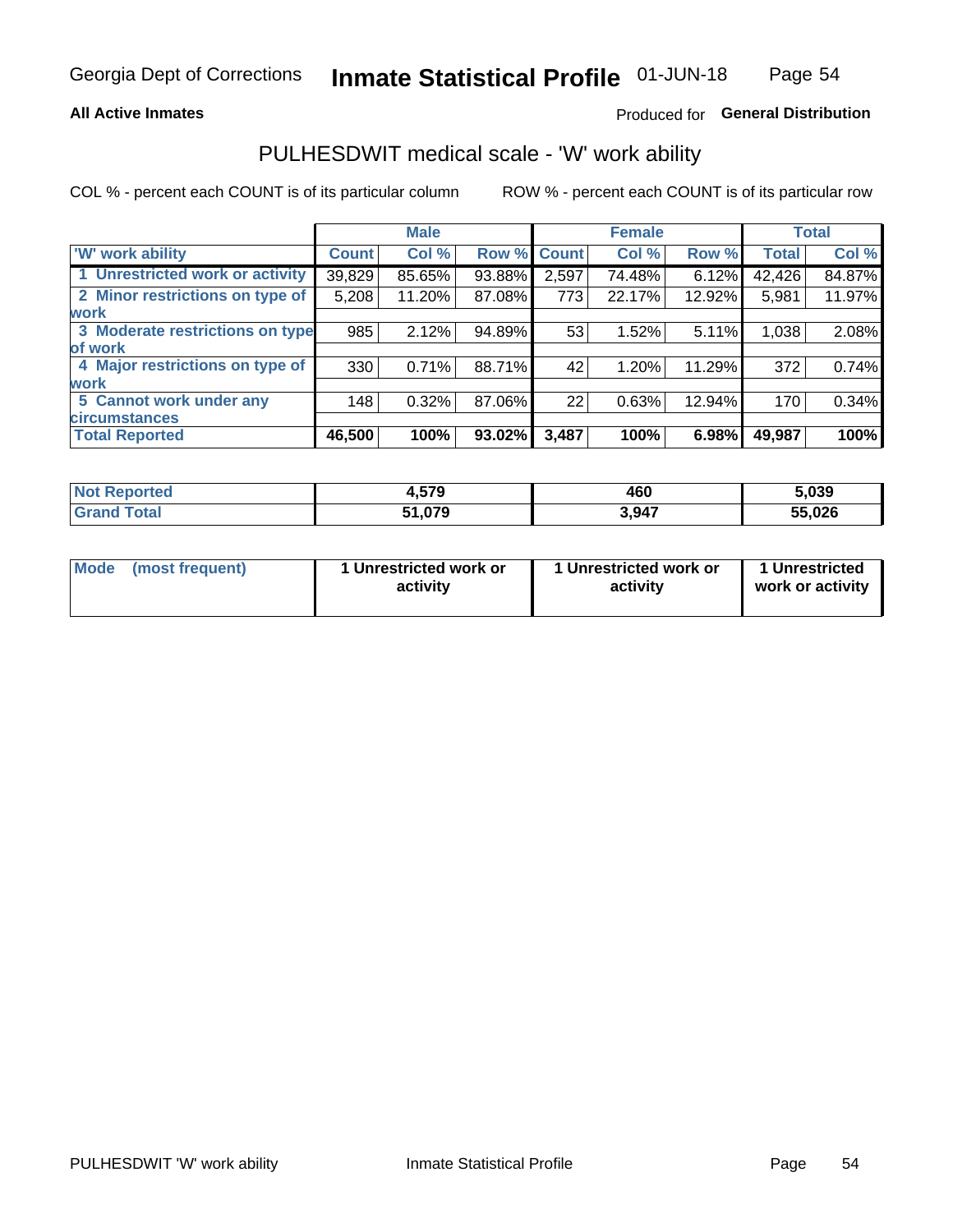### **All Active Inmates**

### Produced for General Distribution

## PULHESDWIT medical scale - 'I' impairment

COL % - percent each COUNT is of its particular column

|                                   |              | <b>Male</b> |             |       | <b>Female</b> |       |              | <b>Total</b> |
|-----------------------------------|--------------|-------------|-------------|-------|---------------|-------|--------------|--------------|
| <b>T' Impairment</b>              | <b>Count</b> | Col %       | Row % Count |       | Col %         | Row % | <b>Total</b> | Col %        |
| 1 No impairments or               | 46,090       | 99.13%      | 93.02%      | 3,459 | 99.20%        | 6.98% | 49,549       | 99.13%       |
| disabilities                      |              |             |             |       |               |       |              |              |
| 2 Wheelchair-bound but            | 256          | 0.55%       | 92.75%      | 20    | 0.57%         | 7.25% | 276          | 0.55%        |
| otherwise OK                      |              |             |             |       |               |       |              |              |
| <b>3 Needs low-level Assisted</b> | 49           | 0.11%       | 90.74%      | 5     | 0.14%         | 9.26% | 54           | 0.11%        |
| Living (level I)                  |              |             |             |       |               |       |              |              |
| 4 Needs moderate Assisted         | 33           | 0.07%       | 100.00%     |       |               |       | 33           | 0.07%        |
| Living (level II)                 |              |             |             |       |               |       |              |              |
| <b>5 Needs maximal Assisted</b>   | 67           | 0.14%       | 95.71%      | 3     | 0.09%         | 4.29% | 70           | 0.14%        |
| <b>Living (level III)</b>         |              |             |             |       |               |       |              |              |
| <b>Total Reported</b>             | 46,495       | 100%        | 93.02%      | 3,487 | 100%          | 6.98% | 49,982       | 100%         |

| <b>Not</b><br>Reported | 4,584  | 460   | 5,044  |
|------------------------|--------|-------|--------|
| <b>Total</b>           | 51,079 | 3,947 | 55,026 |

| <b>Mode</b> | (most frequent) | <b>No impairments or</b><br>disabilities | 1 No impairments or<br>disabilities | 1 No impairments<br>or disabilities |
|-------------|-----------------|------------------------------------------|-------------------------------------|-------------------------------------|
|-------------|-----------------|------------------------------------------|-------------------------------------|-------------------------------------|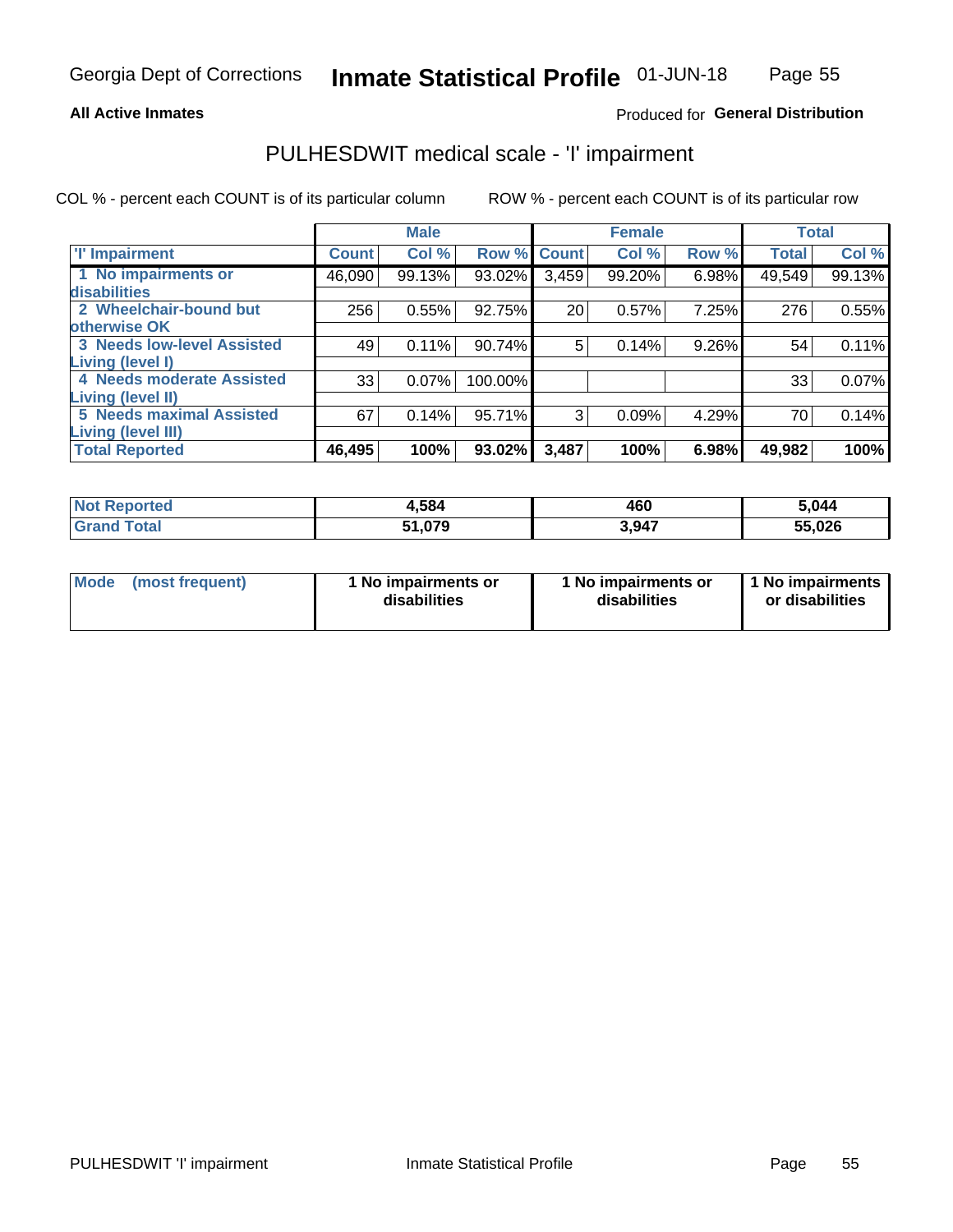### **All Active Inmates**

### Produced fo General Distribution

## PULHESDWIT medical scale - 'T' transportability

COL % - percent each COUNT is of its particular column

|                              |                    | <b>Male</b> |         |              | <b>Female</b> |        |              | <b>Total</b> |
|------------------------------|--------------------|-------------|---------|--------------|---------------|--------|--------------|--------------|
| <b>T' Transportability</b>   | Count <sup>1</sup> | Col %       | Row %   | <b>Count</b> | Col %         | Row %  | <b>Total</b> | Col %        |
| 1 Can be transported in any  | 46,208             | 99.31%      | 93.03%  | 3,460        | 99.43%        | 6.97%  | 49,668       | 99.32%       |
| ordinary approved vehicle    |                    |             |         |              |               |        |              |              |
| 2 Wheelchair-bound, not      | 53                 | 0.11%       | 88.33%  | 7            | 0.20%         | 11.67% | 60           | 0.12%        |
| needing special vehicle      |                    |             |         |              |               |        |              |              |
| 3 Wheelchair-bound, requires | 13                 | 0.03%       | 100.00% |              |               |        | 13           | 0.03%        |
| special vehicle              |                    |             |         |              |               |        |              |              |
| 4 Needs specially-equipped   | 4                  | 0.01%       | 100.00% |              |               |        | 4            | 0.01%        |
| medical vehicle              |                    |             |         |              |               |        |              |              |
| <b>5 Requires ambulance</b>  | 251                | 0.54%       | 95.08%  | 13           | 0.37%         | 4.92%  | 264          | 0.53%        |
| transport                    |                    |             |         |              |               |        |              |              |
| <b>Total Reported</b>        | 46,529             | 100%        | 93.04%  | 3,480        | 100%          | 6.96%  | 50,009       | 100.0%       |

| <b>eported</b> | 4,550  | 467   | 5,017         |
|----------------|--------|-------|---------------|
| <b>otal</b>    | 51.079 | 3.947 | 55,026<br>-55 |

|  | Mode (most frequent) | 1 Can be transported in any 1 Can be transported in any<br>ordinary approved vehicle   ordinary approved vehicle   transported in any |  | 1 Can be<br>  ordinary approved  <br>vehicle |
|--|----------------------|---------------------------------------------------------------------------------------------------------------------------------------|--|----------------------------------------------|
|--|----------------------|---------------------------------------------------------------------------------------------------------------------------------------|--|----------------------------------------------|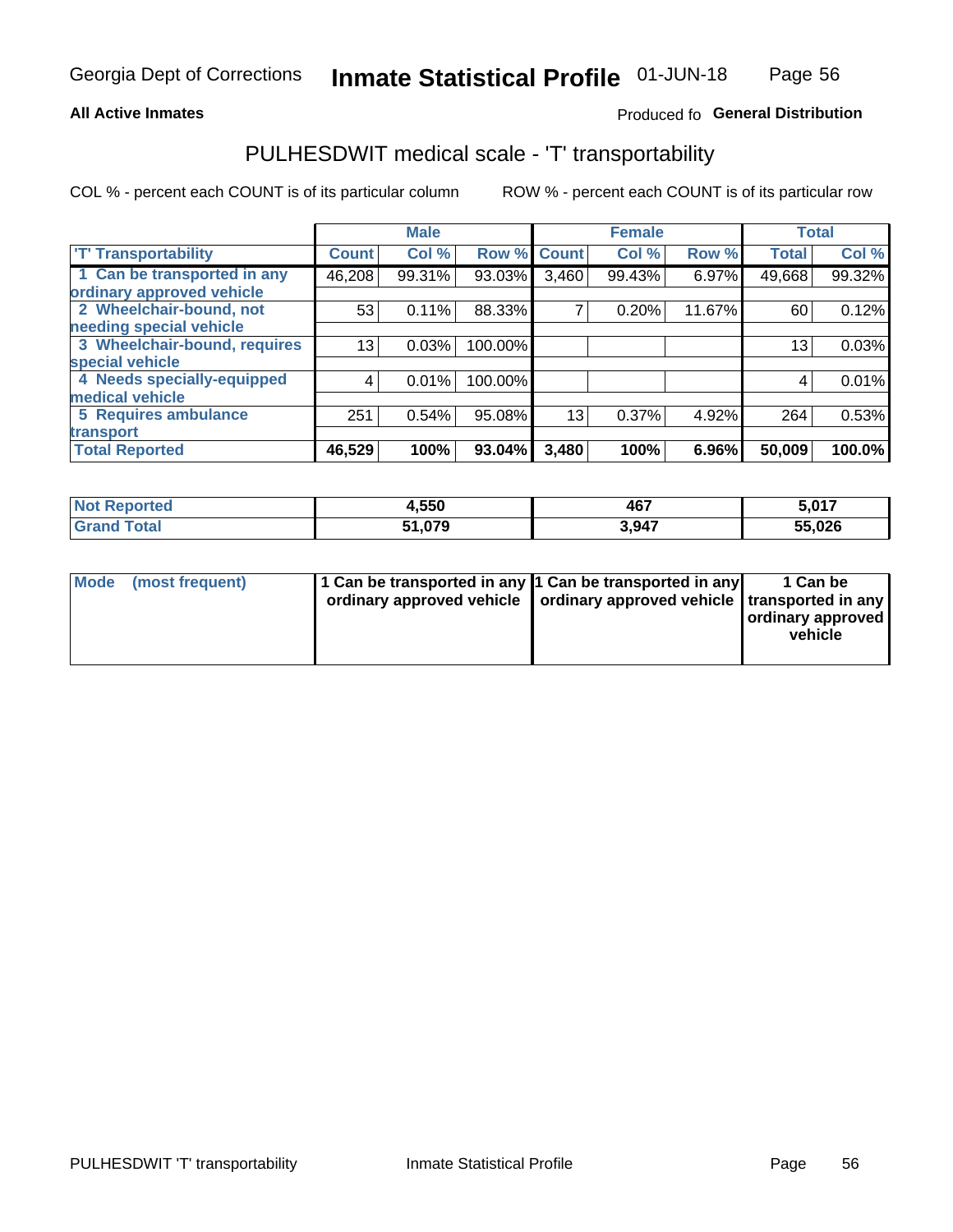#### Inmate Statistical Profile 01-JUN-18 Page 57

**All Active Inmates** 

### **Produced for General Distribution**

## Number of prior Georgia incarcerations

COL % - percent each COUNT is of its particular column

|                                       |              | <b>Male</b> |             |       | <b>Female</b> |       |        | <b>Total</b> |
|---------------------------------------|--------------|-------------|-------------|-------|---------------|-------|--------|--------------|
| <b>Num of Prior GA Incarcerations</b> | <b>Count</b> | Col %       | Row % Count |       | Col %         | Row % | Total  | Col %        |
|                                       | 28,480       | 55.76%      | $90.93\%$   | 2,842 | 72.00%        | 9.07% | 31,322 | 56.92%       |
|                                       | 9,472        | 18.54%      | 94.20%      | 583   | 14.77%        | 5.80% | 10,055 | 18.27%       |
| $\overline{2}$                        | 5,385        | 10.54%      | 95.53%      | 252   | 6.38%         | 4.47% | 5,637  | 10.24%       |
| 3                                     | 3,249        | $6.36\%$    | 96.67%      | 112   | 2.84%         | 3.33% | 3,361  | $6.11\%$     |
| $\boldsymbol{4}$                      | ∣ 860.1      | 3.64%       | 96.98%      | 58    | 1.47%         | 3.02% | 1,918  | 3.49%        |
| 5                                     | 1,066        | 2.09%       | 96.56%      | 38    | 0.96%         | 3.44% | 1,104  | 2.01%        |
| <b>More Than 5</b>                    | 1,567        | 3.07%       | 96.19%      | 62    | 1.57%         | 3.81% | 1,629  | 2.96%        |
| <b>Total Reported</b>                 | 51,079       | 100%        | 92.83%      | 3,947 | 100%          | 7.17% | 55,026 | 100%         |

| orted<br>NO. |        |       |        |
|--------------|--------|-------|--------|
| <b>Total</b> | 51,079 | 3.947 | 55,026 |

| Mean (average)       | .06 | .58 | 1.03 |
|----------------------|-----|-----|------|
| Median (middle)      |     |     |      |
| Mode (most frequent) |     |     |      |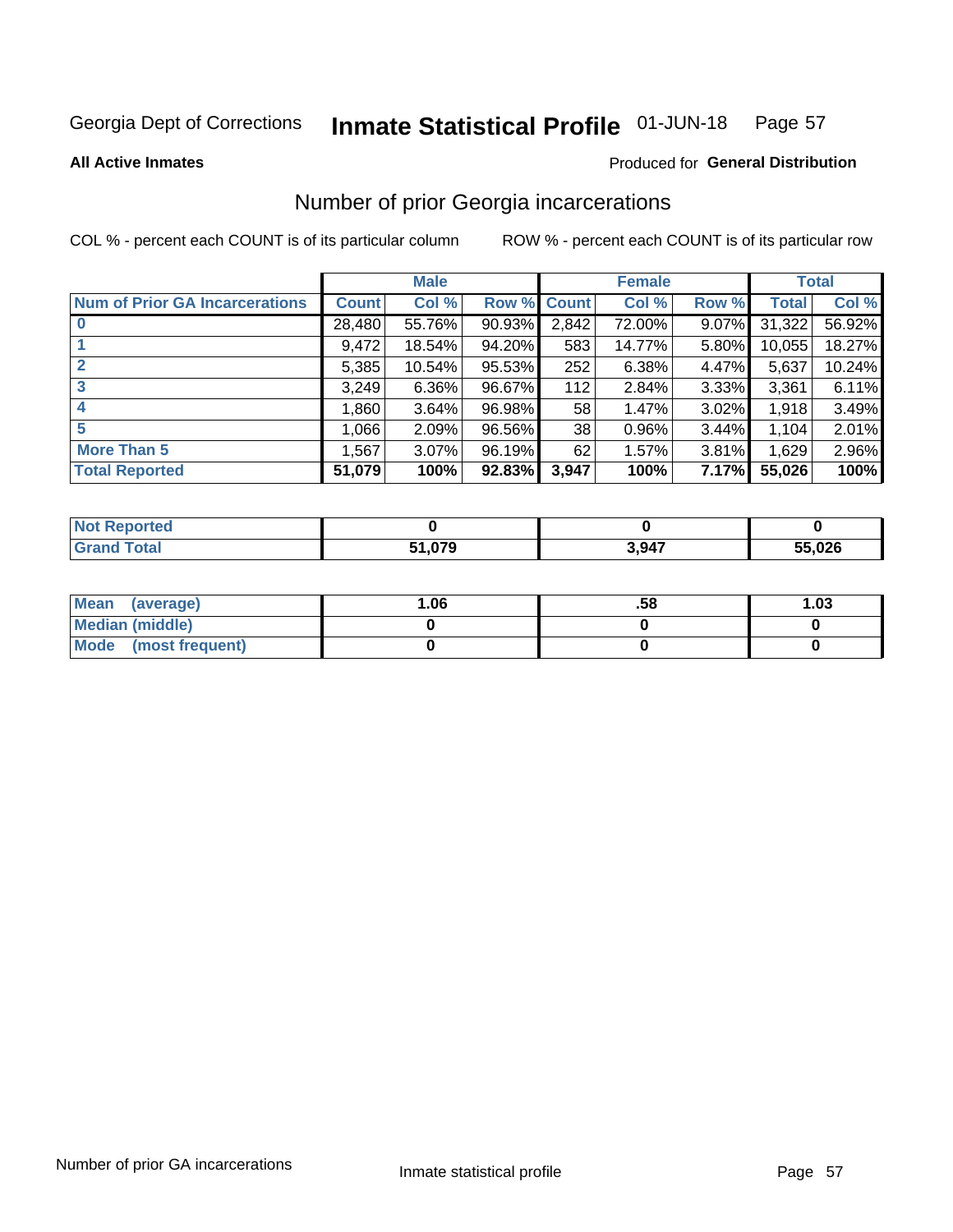#### Inmate Statistical Profile 01-JUN-18 Page 58

#### **All Active Inmates**

#### Produced for General Distribution

### Prison sentence in years

COL % - percent each COUNT is of its particular column

ROW % - percent each COUNT is of its particular row

|                                 |              | <b>Male</b> |         |                | <b>Female</b> |        |              | <b>Total</b> |
|---------------------------------|--------------|-------------|---------|----------------|---------------|--------|--------------|--------------|
| <b>Prison Sentence In Years</b> | <b>Count</b> | Col %       | Row %   | <b>Count</b>   | Col %         | Row %  | <b>Total</b> | Col %        |
| $0 - 1$                         | 486          | 0.95%       | 92.22%  | 41             | 1.04%         | 7.78%  | 527          | 0.96%        |
| $1.1 - 2$                       | 749          | 1.47%       | 90.13%  | 82             | 2.08%         | 9.87%  | 831          | 1.51%        |
| $2.1 - 3$                       | 1,017        | 1.99%       | 86.85%  | 154            | 3.90%         | 13.15% | 1,171        | 2.13%        |
| $3.1 - 4$                       | 915          | 1.79%       | 90.06%  | 101            | 2.56%         | 9.94%  | 1,016        | 1.85%        |
| $4.1 - 5$                       | 2,005        | 3.93%       | 89.35%  | 239            | 6.06%         | 10.65% | 2,244        | 4.08%        |
| $5.1 - 6$                       | 1,025        | 2.01%       | 87.76%  | 143            | 3.62%         | 12.24% | 1,168        | 2.12%        |
| $6.1 - 7$                       | 1,154        | 2.26%       | 90.58%  | 120            | 3.04%         | 9.42%  | 1,274        | 2.32%        |
| $7.1 - 8$                       | 1,190        | 2.33%       | 91.26%  | 114            | 2.89%         | 8.74%  | 1,304        | 2.37%        |
| $8.1 - 9$                       | 1,267        | 2.48%       | 93.09%  | 94             | 2.38%         | 6.91%  | 1,361        | 2.47%        |
| $9.1 - 10$                      | 3,880        | 7.60%       | 90.09%  | 427            | 10.82%        | 9.91%  | 4,307        | 7.83%        |
| $10.1 - 12$                     | 2,281        | 4.47%       | 90.55%  | 238            | 6.03%         | 9.45%  | 2,519        | 4.58%        |
| $12.1 - 15$                     | 5,172        | 10.13%      | 92.03%  | 448            | 11.35%        | 7.97%  | 5,620        | 10.21%       |
| $15.1 - 20$                     | 9,631        | 18.86%      | 93.59%  | 660            | 16.72%        | 6.41%  | 10,291       | 18.70%       |
| 20.1 - Over                     | 11,347       | 22.21%      | 94.50%  | 660            | 16.72%        | 5.50%  | 12,007       | 21.82%       |
| <b>Life</b>                     | 7,375        | 14.44%      | 95.16%  | 375            | 9.50%         | 4.84%  | 7,750        | 14.08%       |
| <b>Life Without Parole</b>      | 1,380        | 2.70%       | 96.57%  | 49             | 1.24%         | 3.43%  | 1,429        | 2.60%        |
| <b>Death</b>                    | 112          | 0.22%       | 100.00% |                |               |        | 112          | 0.20%        |
| <b>Youthful Offenders</b>       | 93           | 0.18%       | 97.89%  | $\overline{2}$ | 0.05%         | 2.11%  | 95           | 0.17%        |
| <b>Total Reported</b>           | 51,079       | 100%        | 92.83%  | 3,947          | 100%          | 7.17%  | 55,026       | 100%         |

| <b>Not Reported</b> |     |       |        |
|---------------------|-----|-------|--------|
| Total               | 070 | 3,947 | 55,026 |

#### **Determinate (numeric) sentences only**

| Mea<br>$n \sim$ | ハ つら<br><u> 27.20</u> | $\sim$ $ \sim$ | 24.24 |
|-----------------|-----------------------|----------------|-------|
|                 |                       |                |       |

All sentences (including determinate), with life, life without parole, and death sentences figured at 45 years

| <b>Mear</b><br>$\sim$<br>$- - -$<br>34.98<br>34.90<br>. 20 |  |  |  |
|------------------------------------------------------------|--|--|--|
|                                                            |  |  |  |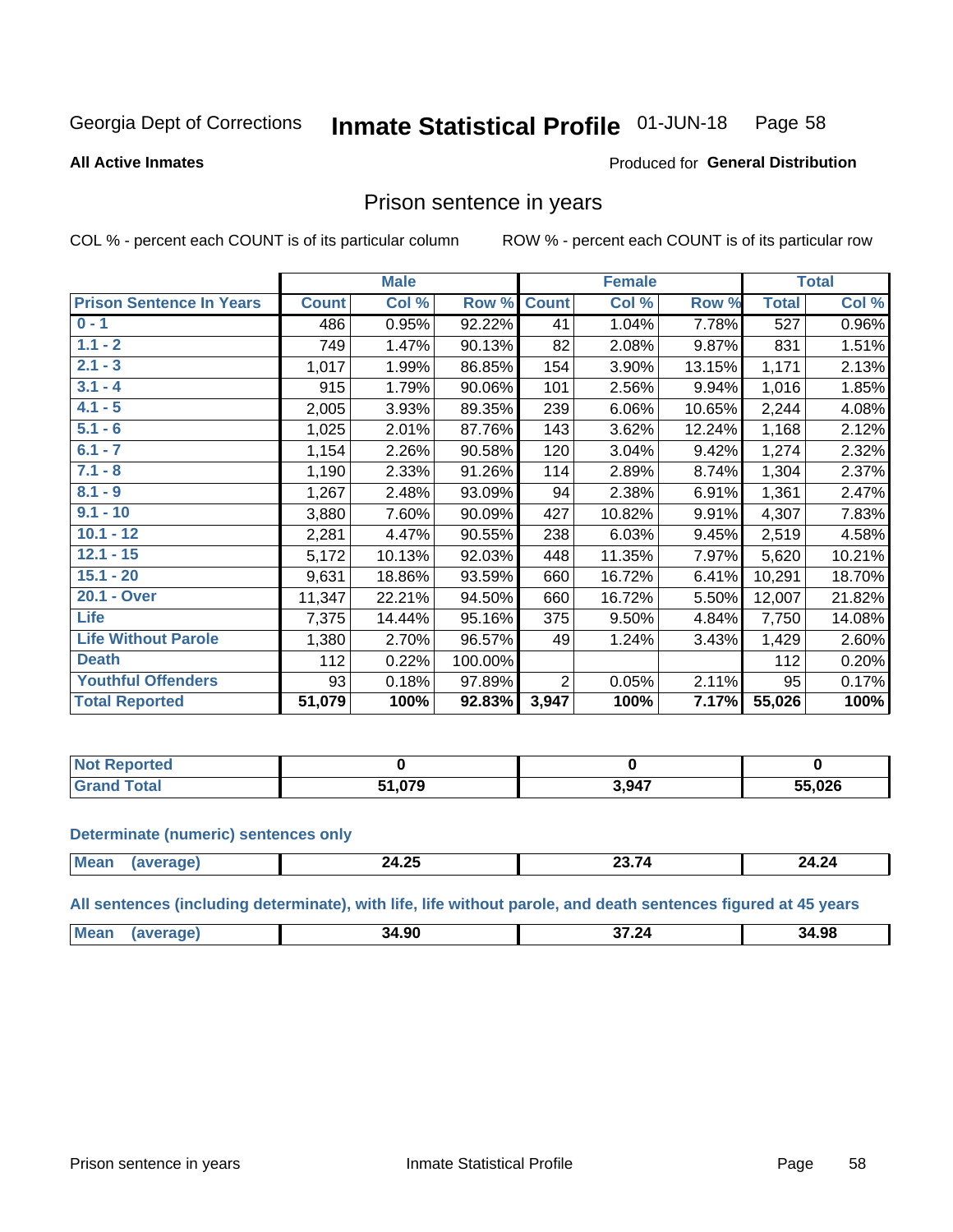#### Inmate Statistical Profile 01-JUN-18 Page 59

#### **All Active Inmates**

### **Produced for General Distribution**

## Primary offense, broken out into felonies vs misdemeanors

COL % - percent each COUNT is of its particular column

|                                  |              | <b>Male</b> |                    |       | <b>Female</b> |       | Total  |           |
|----------------------------------|--------------|-------------|--------------------|-------|---------------|-------|--------|-----------|
| <b>Felonies and Misdemeanors</b> | <b>Count</b> | Col %       | <b>Row % Count</b> |       | Col %         | Row % | Total  | Col %     |
| <b>Felonies</b>                  | 50,854       | 99.82%      | $92.81\%$          | 3.938 | 99.92%        | 7.19% | 54,792 | $99.83\%$ |
| <b>Misdemeanors</b>              | 92           | 18%         | 96.84%             |       | .08%          | 3.16% | 95     | .17%      |
| <b>Total Reported</b>            | 50,946       | 100%        | $92.82\%$          | 3,941 | 100%          | 7.18% | 54,887 | 100%      |

| <b>Not</b><br>Reported | ,,,<br>נטו                |        | 139    |
|------------------------|---------------------------|--------|--------|
| <b>Grand</b><br>™otal  | 070<br>-4<br>1.V <i>I</i> | 50,952 | 55,026 |

| Mo | ____ | 11 C.S<br>. | onies<br>. |
|----|------|-------------|------------|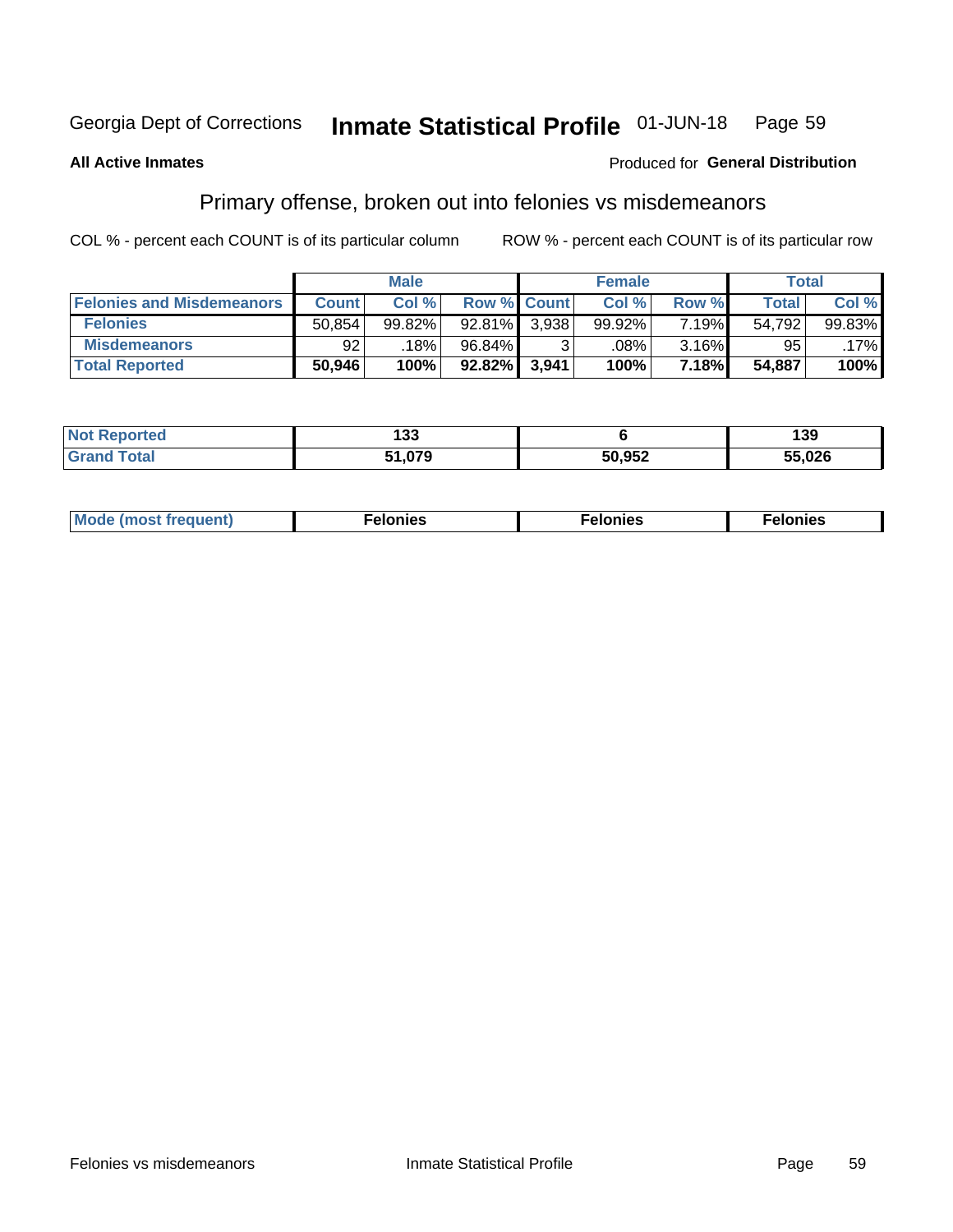#### Inmate Statistical Profile 01-JUN-18 Page 60

#### **All Active Inmates**

### Produced for General Distribution

## Primary offense, broken out into six broad crime categories

COL % - percent each COUNT is of its particular column

|                                  |              | <b>Male</b> |           |             | <b>Female</b> |          |              | <b>Total</b> |
|----------------------------------|--------------|-------------|-----------|-------------|---------------|----------|--------------|--------------|
| <b>Crime Categories</b>          | <b>Count</b> | Col %       |           | Row % Count | Col %         | Row %    | <b>Total</b> | Col %        |
| <b>Violent</b>                   | 26,640       | 52.24%      | 93.95%    | 1,715       | 43.45%        | $6.05\%$ | 28,355       | 51.61%       |
| <b>Sex Crime</b><br>$\mathbf{2}$ | 8,469        | 16.61%      | 98.45%    | 133         | $3.37\%$      | 1.55%    | 8,602        | 15.66%       |
| <b>Property</b><br>3             | 7,854        | 15.40%      | 88.73%    | 998         | 25.29%        | 11.27%   | 8,852        | 16.11%       |
| <b>Drug</b><br>4                 | 5,379        | 10.55%      | 85.94%    | 880         | 22.30%        | 14.06%   | 6,259        | 11.39%       |
| <b>Habit/DUI</b><br>5            | 89           | .17%        | 87.25%    | 13          | $.33\%$       | 12.75%   | 102          | .19%         |
| <b>Other</b><br>6                | 2,560        | 5.02%       | 92.49%    | 208         | 5.27%         | 7.51%    | 2,768        | 5.04%        |
| <b>Total Reported</b>            | 50,991       | 100%        | $92.82\%$ | 3,947       | 100%          | 7.18%    | 54,938       | 100%         |

| enorted     | n r<br>oo       |       | 88   |
|-------------|-----------------|-------|------|
| <b>otal</b> | ሰ70<br>C 4<br>. | 3,947 | .026 |

| Mc | .<br>$\cdots$ | VIOIEM |
|----|---------------|--------|
|    |               |        |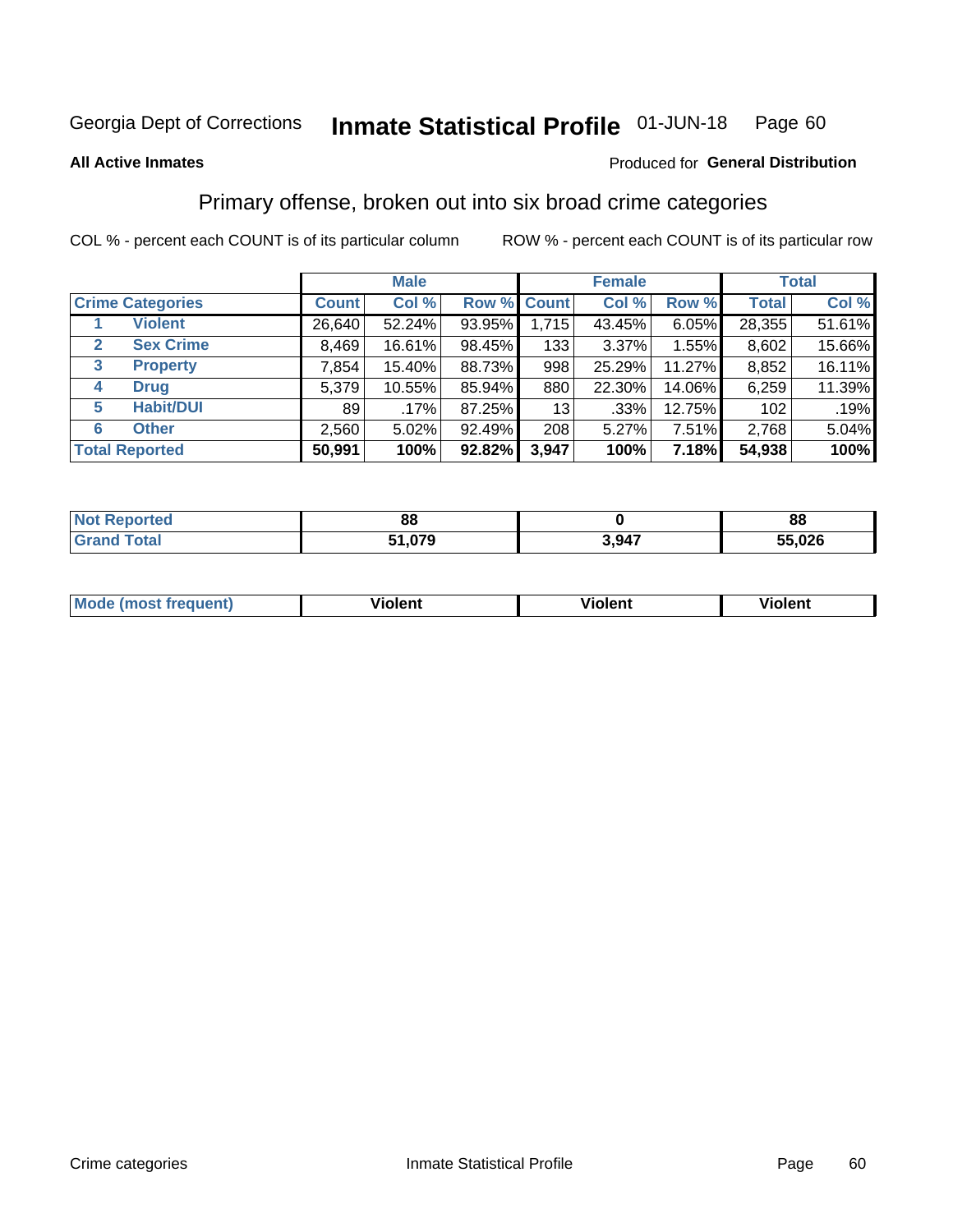#### Inmate Statistical Profile 01-JUN-18 Page 61

**Produced for General Distribution** 

#### **All Active Inmates**

## Primary offense, detailed offense code

COL % - percent each COUNT is of its particular column

|                                            |                 | <b>Male</b> |         |                | <b>Female</b> |         |                  | <b>Total</b> |
|--------------------------------------------|-----------------|-------------|---------|----------------|---------------|---------|------------------|--------------|
| <b>Primary Offense</b>                     | <b>Count</b>    | Col %       | Row %   | <b>Count</b>   | Col %         | Row %   | <b>Total</b>     | Col %        |
| <b>Abuse Neglect Elder/Disab (2812)</b>    | $\overline{45}$ | .09%        | 65.22%  | 24             | .61%          | 34.78%  | 69               | .13%         |
| Agg Aslt W Intnt To Rape (2095)            | 68              | .13%        | 100.00% |                |               |         | 68               | .12%         |
| <b>Agg Sex Battery Atmpt (2099)</b>        | $\overline{2}$  | .01%        | 100.00% |                |               |         | $\overline{2}$   | .01%         |
| <b>Aggrav Assault (1302)</b>               | 5,219           | 10.24%      | 94.36%  | 312            | 7.90%         | 5.64%   | 5,531            | 10.07%       |
| <b>Aggrav Assault Peace Ofcr</b><br>(1314) | 342             | .67%        | 93.70%  | 23             | .58%          | 6.30%   | 365              | .66%         |
| <b>Aggrav Battery (1305)</b>               | 1,364           | 2.67%       | 93.75%  | 91             | 2.31%         | 6.25%   | 1,455            | 2.65%        |
| <b>Aggrav Battery Peace Ofcr</b><br>(1315) | 30              | .06%        | 96.77%  | 1              | .03%          | 3.23%   | 31               | .06%         |
| <b>Aggrav Ch Molest Atmpt (2096)</b>       | 3               | .01%        | 100.00% |                |               |         | 3                | .01%         |
| <b>Aggrav Child Molestation (2021)</b>     | 1,274           | 2.50%       | 98.38%  | 21             | .53%          | 1.62%   | 1,295            | 2.36%        |
| <b>Aggrav Cruelty To Animals</b><br>(2972) | 20              | .04%        | 95.24%  | 1              | .03%          | 4.76%   | 21               | .04%         |
| <b>Aggrav Sexual Battery (2009)</b>        | 223             | .44%        | 99.55%  | 1              | .03%          | .45%    | 224              | .41%         |
| <b>Aggrav Sodomy (2003)</b>                | 214             | .42%        | 99.07%  | $\overline{2}$ | .05%          | .93%    | 216              | .39%         |
| <b>Aggrav Stalking (1321)</b>              | 331             | .65%        | 96.22%  | 13             | .33%          | 3.78%   | 344              | .63%         |
| <b>Aggravated Assault On 65+</b><br>(1304) | 4               | .01%        | 66.67%  | $\overline{2}$ | .05%          | 33.33%  | 6                | .01%         |
| <b>Alter Id (1506)</b>                     | 3               | .01%        | 100.00% |                |               |         | 3                | .01%         |
| <b>Armed Robbery (1902)</b>                | 5,959           | 11.69%      | 96.49%  | 217            | 5.50%         | 3.51%   | 6,176            | 11.24%       |
| Arson 1st Degree (1401)                    | 54              | .11%        | 85.71%  | 9              | .23%          | 14.29%  | 63               | .11%         |
| <b>Arson 2nd Degree (1402)</b>             | 13              | .03%        | 92.86%  | 1              | .03%          | 7.14%   | 14               | .03%         |
| <b>Arson 3rd Degree (1403)</b>             | $\overline{7}$  | .01%        | 100.00% |                |               |         | $\overline{7}$   | .01%         |
| <b>Ass W/ Int Transmit Hiv (1313)</b>      | 1               | .01%        | 50.00%  | 1              | .03%          | 50.00%  | $\overline{2}$   | .01%         |
| <b>Atmpt Aggrav Assault (1303)</b>         | 8               | .02%        | 88.89%  | 1              | .03%          | 11.11%  | $\boldsymbol{9}$ | .02%         |
| <b>Atmpt Aggrav Sodomy (2093)</b>          | 4               | .01%        | 100.00% |                |               |         | $\overline{4}$   | .01%         |
| <b>Atmpt Armed Robbery (1992)</b>          | 87              | .17%        | 92.55%  | 7              | .18%          | 7.45%   | 94               | .17%         |
| <b>Atmpt Burglary (1690)</b>               | 26              | .05%        | 100.00% |                |               |         | 26               | .05%         |
| <b>Atmpt Child Molestation (2094)</b>      | 51              | .10%        | 100.00% |                |               |         | 51               | .09%         |
| <b>Atmpt Finan Ident Frd (7014)</b>        | 1               | .01%        | 50.00%  | 1              | .03%          | 50.00%  | $\overline{2}$   | .01%         |
| <b>Atmpt Kidnap (1390)</b>                 | 3               | .01%        | 100.00% |                |               |         | $\overline{3}$   | .01%         |
| <b>Atmpt Murder (1190)</b>                 | 123             | .24%        | 92.48%  | 10             | .25%          | 7.52%   | 133              | .24%         |
| Atmpt Rape (2091)                          | 46              | .09%        | 97.87%  | 1              | .03%          | 2.13%   | 47               | .09%         |
| <b>Atmpt Robbery (1991)</b>                | 33              | .06%        | 97.06%  | 1              | .03%          | 2.94%   | 34               | .06%         |
| <b>Atmpt Sodomy (2092)</b>                 | 3               | .01%        | 100.00% |                |               |         | $\sqrt{3}$       | .01%         |
| <b>Atmpt Theft By Taking (1812)</b>        | 4               | .01%        | 80.00%  | 1              | .03%          | 20.00%  | 5                | .01%         |
| <b>Atmpt Viol Substance Act (4090)</b>     | 16              | .03%        | 94.12%  | 1              | .03%          | 5.88%   | 17               | .03%         |
| <b>Att/Consprcy Commt C/S/Of</b><br>(4134) | 36              | .07%        | 78.26%  | 10             | .25%          | 21.74%  | 46               | .08%         |
| <b>Bad Checks (1704)</b>                   |                 |             |         | 1              | .03%          | 100.00% | $\mathbf{1}$     | .01%         |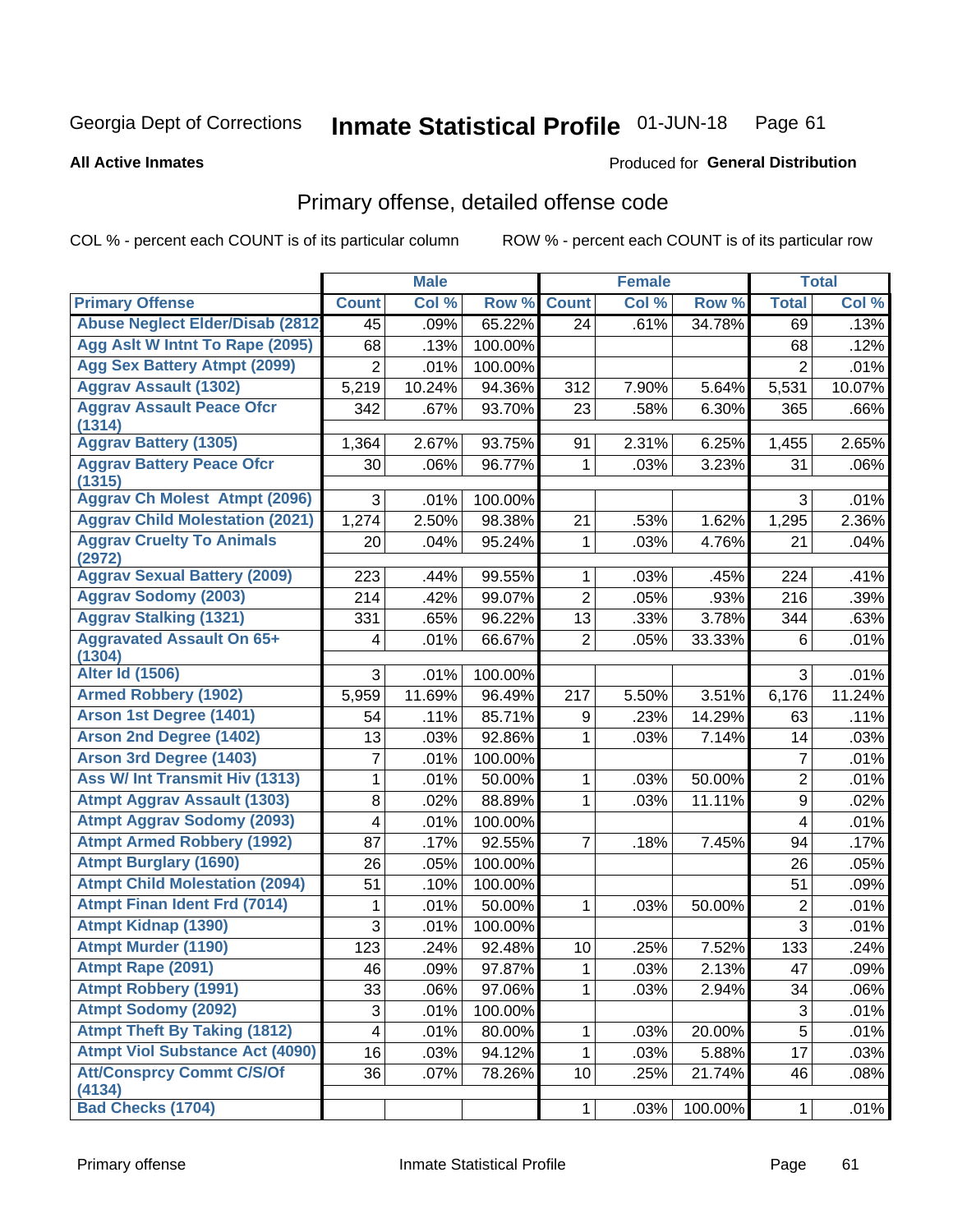#### Inmate Statistical Profile 01-JUN-18 Page 62

#### **All Active Inmates**

### **Produced for General Distribution**

## Primary offense, detailed offense code

COL % - percent each COUNT is of its particular column

|                                          |                 | <b>Male</b> |         |                | <b>Female</b> |         |                | <b>Total</b> |
|------------------------------------------|-----------------|-------------|---------|----------------|---------------|---------|----------------|--------------|
| <b>Primary Offense</b>                   | <b>Count</b>    | Col %       | Row %   | <b>Count</b>   | Col %         | Row %   | <b>Total</b>   | Col %        |
| <b>Bail Jumping (2511)</b>               | 6               | .01%        | 75.00%  | $\overline{2}$ | .05%          | 25.00%  | 8              | .01%         |
| <b>Bigamy (2007)</b>                     | 3               | .01%        | 100.00% |                |               |         | 3              | .01%         |
| <b>Bribery Govt Officer (2301)</b>       | 1               | .01%        | 50.00%  | 1              | .03%          | 50.00%  | $\overline{2}$ | .01%         |
| Burg 1st Aft 6/30/12 (1611)              | 1,976           | 3.88%       | 93.03%  | 148            | 3.75%         | 6.97%   | 2,124          | 3.87%        |
| Burg 2nd Aft 6/30/12 (1612)              | 662             | 1.30%       | 95.11%  | 34             | .86%          | 4.89%   | 696            | 1.27%        |
| <b>Burg Bef 7/1/12 (1601)</b>            | 2,416           | 4.74%       | 96.56%  | 86             | 2.18%         | 3.44%   | 2,502          | 4.55%        |
| <b>Carry Weapon At School (2915)</b>     | 3               | .01%        | 60.00%  | $\overline{2}$ | .05%          | 40.00%  | 5              | .01%         |
| <b>Child Molestation (2019)</b>          | 2,627           | 5.15%       | 97.95%  | 55             | 1.39%         | 2.05%   | 2,682          | 4.88%        |
| <b>Cnspire Traffic Cntrl Sub (4130)</b>  | 5               | .01%        | 100.00% |                |               |         | 5              | .01%         |
| <b>Computer Pornography (1760)</b>       | 98              | .19%        | 98.00%  | $\overline{c}$ | .05%          | 2.00%   | 100            | .18%         |
| <b>Computer Theft (1761)</b>             | $\overline{2}$  | .01%        | 25.00%  | 6              | .15%          | 75.00%  | 8              | .01%         |
| <b>Computer Trespass (1762)</b>          |                 |             |         | $\overline{2}$ | .05%          | 100.00% | $\overline{2}$ | .01%         |
| <b>Conceal Death Of Another (1125)</b>   | 10              | .02%        | 62.50%  | 6              | .15%          | 37.50%  | 16             | .03%         |
| <b>Conspiracy (9901)</b>                 | 31              | .06%        | 88.57%  | 4              | .10%          | 11.43%  | 35             | .06%         |
| <b>Convynce Handle Contrabnd</b>         | 1               | .01%        | 100.00% |                |               |         | 1              | .01%         |
| (5174)                                   |                 |             |         |                |               |         |                |              |
| Crmnl Atmpt (9905)                       | 2               | .01%        | 100.00% |                |               |         | $\overline{2}$ | .01%         |
| <b>Crmnl Damage 1st Degree (1501)</b>    | $\overline{23}$ | .05%        | 92.00%  | $\overline{2}$ | .05%          | 8.00%   | 25             | .05%         |
| <b>Crmnl Damage 2nd Degree</b><br>(1502) | 67              | .13%        | 84.81%  | 12             | .30%          | 15.19%  | 79             | .14%         |
| <b>Crmnl Interfere Govt Prop (2613)</b>  | 20              | .04%        | 95.24%  | 1              | .03%          | 4.76%   | 21             | .04%         |
| <b>Crmnl Poss Explosives (1404)</b>      | 1               | .01%        | 100.00% |                |               |         | $\mathbf 1$    | .01%         |
| <b>Crmnl Solicitation (9910)</b>         | 1               | .01%        | 100.00% |                |               |         | $\mathbf{1}$   | .01%         |
| <b>Cruelty To Animals (2971)</b>         | $\overline{2}$  | .01%        | 100.00% |                |               |         | $\overline{2}$ | .01%         |
| <b>Cruelty To Children (2801)</b>        | 286             | .56%        | 75.07%  | 95             | 2.41%         | 24.93%  | 381            | .69%         |
| <b>Cruelty To Elder Person (2811)</b>    | 30              | .06%        | 69.77%  | 13             | .33%          | 30.23%  | 43             | .08%         |
| <b>Damage Destroy Secr Prop</b>          | 1               | .01%        | 100.00% |                |               |         | 1              | .01%         |
| (1504)                                   |                 |             |         |                |               |         |                |              |
| Drv W/ Improp Veh Reg (7013)             | 3               | .01%        | 60.00%  | $\overline{2}$ | .05%          | 40.00%  | 5              | .01%         |
| <b>Drvng Habtl Violator (5004)</b>       | 5               | .01%        | 100.00% |                |               |         | 5              | .01%         |
| <b>Embracery (2407)</b>                  | 1               | .01%        | 100.00% |                |               |         | $\mathbf{1}$   | .01%         |
| <b>Entering Vehicle (1880)</b>           | 114             | .22%        | 98.28%  | $\overline{c}$ | .05%          | 1.72%   | 116            | .21%         |
| <b>Entice Child Attempted (2090)</b>     | 3               | .01%        | 100.00% |                |               |         | $\mathfrak{S}$ | .01%         |
| <b>Enticing Child-Indec Purp (2020)</b>  | 75              | .15%        | 94.94%  | 4              | .10%          | 5.06%   | 79             | .14%         |
| <b>Escape (2501)</b>                     | 21              | .04%        | 95.45%  | 1              | .03%          | 4.55%   | 22             | .04%         |
| <b>False Certificates (2311)</b>         | 3               | .01%        | 100.00% |                |               |         | 3              | .01%         |
| <b>False Imprisonment (1308)</b>         | 200             | .39%        | 95.69%  | 9              | .23%          | 4.31%   | 209            | .38%         |
| <b>False Public Alarm (2609)</b>         | 1.              | .01%        | 100.00% |                |               |         | 1              | .01%         |
| <b>False Statements Govt (2408)</b>      | 25              | .05%        | 96.15%  | 1              | .03%          | 3.85%   | 26             | .05%         |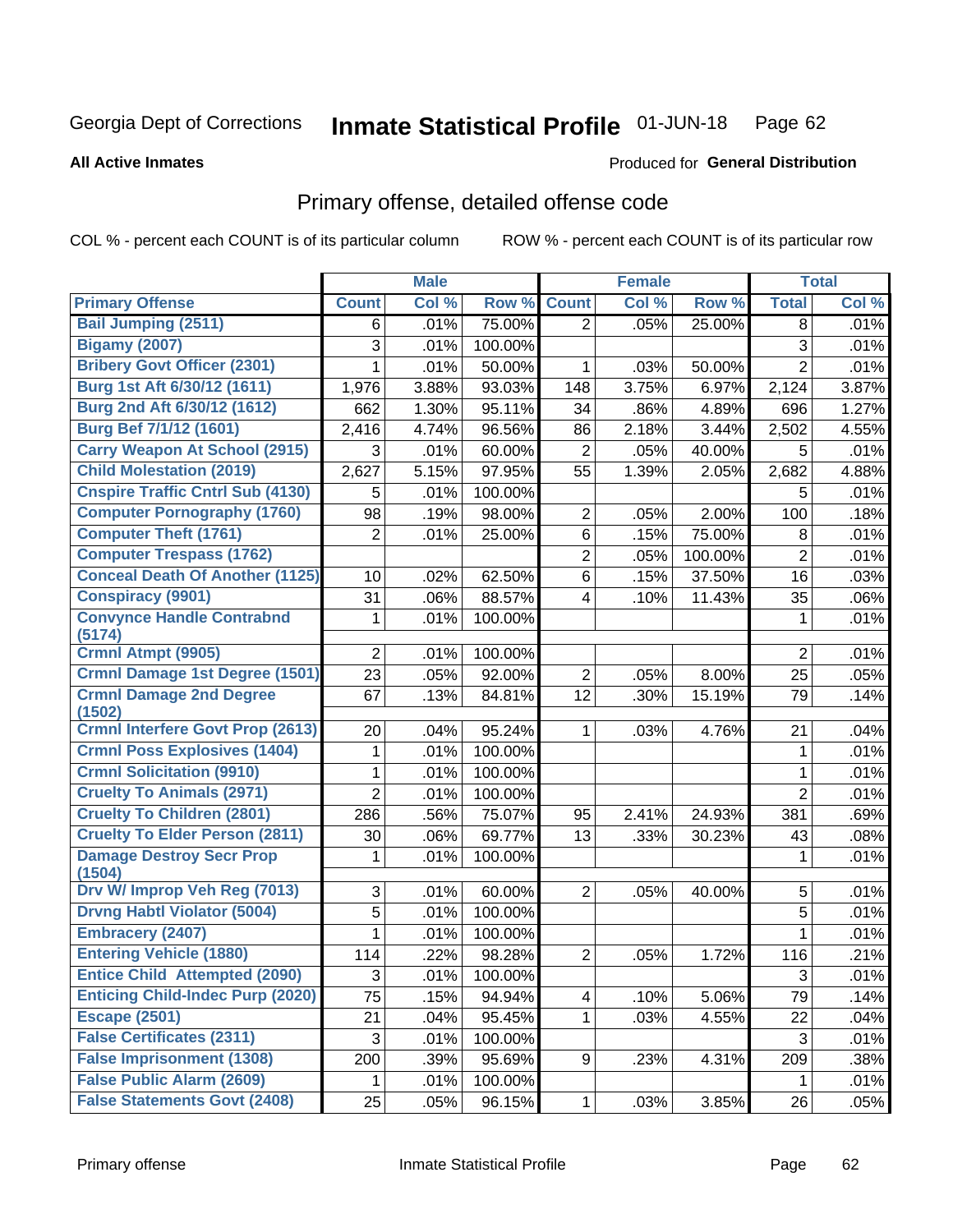#### Inmate Statistical Profile 01-JUN-18 Page 63

**All Active Inmates** 

### **Produced for General Distribution**

## Primary offense, detailed offense code

COL % - percent each COUNT is of its particular column

|                                            |                | <b>Male</b> |         |                | <b>Female</b> |         |                | <b>Total</b> |
|--------------------------------------------|----------------|-------------|---------|----------------|---------------|---------|----------------|--------------|
| <b>Primary Offense</b>                     | <b>Count</b>   | Col %       | Row %   | <b>Count</b>   | Col %         | Row %   | <b>Total</b>   | Col %        |
| <b>False Swearing (2402)</b>               | $\overline{2}$ | .01%        | 100.00% |                |               |         | $\overline{2}$ | .01%         |
| <b>Family Violence Battery (1301)</b>      | 170            | .33%        | 96.59%  | 6              | .15%          | 3.41%   | 176            | .32%         |
| Feticide (1121)                            | 1              | .01%        | 100.00% |                |               |         | 1              | .01%         |
| <b>Feticide By Vehicle (1118)</b>          | 4              | .01%        | 100.00% |                |               |         | 4              | .01%         |
| <b>Financial Identity Fraud (1756)</b>     | 61             | .12%        | 70.93%  | 25             | .63%          | 29.07%  | 86             | .16%         |
| <b>Fleeing/Eluding Police (2316)</b>       | 454            | .89%        | 93.80%  | 30             | .76%          | 6.20%   | 484            | .88%         |
| Forg 1st Aft 6/30/12 (1711)                | 110            | .22%        | 67.48%  | 53             | 1.34%         | 32.52%  | 163            | .30%         |
| Forg 1st Bef 7/1/12 (1701)                 | 233            | .46%        | 71.04%  | 95             | 2.41%         | 28.96%  | 328            | .60%         |
| Forg 2nd Aft 6/30/12 (1712)                | 26             | .05%        | 65.00%  | 14             | .35%          | 35.00%  | 40             | .07%         |
| Forg 2nd Bef 7/1/12 (1702)                 | 6              | .01%        | 100.00% |                |               |         | 6              | .01%         |
| Forg 3rd Aft 6/30/12 (1713)                | 64             | .13%        | 83.12%  | 13             | .33%          | 16.88%  | 77             | .14%         |
| Forg 4th Aft 6/30/12 (1714)                | 12             | .02%        | 75.00%  | $\overline{4}$ | .10%          | 25.00%  | 16             | .03%         |
| <b>Fraudulent Access Compute</b><br>(1796) | 1              | .01%        | 50.00%  | $\mathbf{1}$   | .03%          | 50.00%  | $\overline{2}$ | .01%         |
| <b>Fraudulent Checks (1750)</b>            | 1              | .01%        | 50.00%  | $\mathbf{1}$   | .03%          | 50.00%  | $\overline{2}$ | .01%         |
| <b>Fraudulent Credit Card (1753)</b>       | 64             | .13%        | 65.31%  | 34             | .86%          | 34.69%  | 98             | .18%         |
| <b>Gang Participation (9914)</b>           | 38             | .07%        | 100.00% |                |               |         | 38             | .07%         |
| <b>Guard Line W/Weapon/Drugs</b><br>(2963) | 20             | .04%        | 62.50%  | 12             | .30%          | 37.50%  | 32             | .06%         |
| <b>Habit Traf Viol/Impaired (5005)</b>     | 11             | .02%        | 100.00% |                |               |         | 11             | .02%         |
| <b>Habit Traf Viol/Other (5006)</b>        | 3              | .01%        | 100.00% |                |               |         | 3              | .01%         |
| <b>Hijacking Motor Vehicle (1911)</b>      | 36             | .07%        | 94.74%  | $\overline{2}$ | .05%          | 5.26%   | 38             | .07%         |
| <b>Hindering Appreh Or Pun (2503)</b>      | 5              | .01%        | 71.43%  | $\overline{2}$ | .05%          | 28.57%  | $\overline{7}$ | .01%         |
| Hit-Run W/Injury/Fatality (5007)           | 33             | .06%        | 78.57%  | 9              | .23%          | 21.43%  | 42             | .08%         |
| Home Invasion 1st Degree (7007)            | 12             | .02%        | 85.71%  | $\overline{2}$ | .05%          | 14.29%  | 14             | .03%         |
| <b>Homicide By Vessel (1124)</b>           | 47             | .09%        | 88.68%  | $6\phantom{a}$ | .15%          | 11.32%  | 53             | .10%         |
| <b>Illegal Attm To Obt Drugs (4011)</b>    |                |             |         | 3              | .08%          | 100.00% | 3              | .01%         |
| <b>Impersonating Officer (2405)</b>        | 5              | .01%        | 100.00% |                |               |         | 5              | .01%         |
| <b>Impersonation (2404)</b>                | 4              | .01%        | 66.67%  | $\overline{2}$ | .05%          | 33.33%  | 6              | .01%         |
| <b>Incest (2006)</b>                       | 212            | .42%        | 99.53%  | $\mathbf{1}$   | .03%          | .47%    | 213            | .39%         |
| <b>Incest Atmpt (2098)</b>                 | 1              | .01%        | 100.00% |                |               |         | 1              | .01%         |
| <b>Inciting To Insurrection (2203)</b>     | 4              | .01%        | 100.00% |                |               |         | $\overline{4}$ | .01%         |
| <b>Influencing Witness (2313)</b>          | 7              | .01%        | 87.50%  | $\mathbf{1}$   | .03%          | 12.50%  | 8              | .01%         |
| <b>Injury By Vehicle (1318)</b>            | 88             | .17%        | 83.02%  | 18             | .46%          | 16.98%  | 106            | .19%         |
| <b>Insurrection (2202)</b>                 | $\overline{2}$ | .01%        | 100.00% |                |               |         | $\overline{2}$ | .01%         |
| <b>Interference With Custody (1312)</b>    | 12             | .02%        | 100.00% |                |               |         | 12             | .02%         |
| <b>Involuntary Manslaughter (1103)</b>     | 171            | .34%        | 88.60%  | 22             | .56%          | 11.40%  | 193            | .35%         |
| Kidnapping (1311)                          | 1,483          | 2.91%       | 97.31%  | 41             | 1.04%         | 2.69%   | 1,524          | 2.77%        |
| <b>Livestock Theft (1817)</b>              | 4              | .01%        | 100.00% |                |               |         | 4              | .01%         |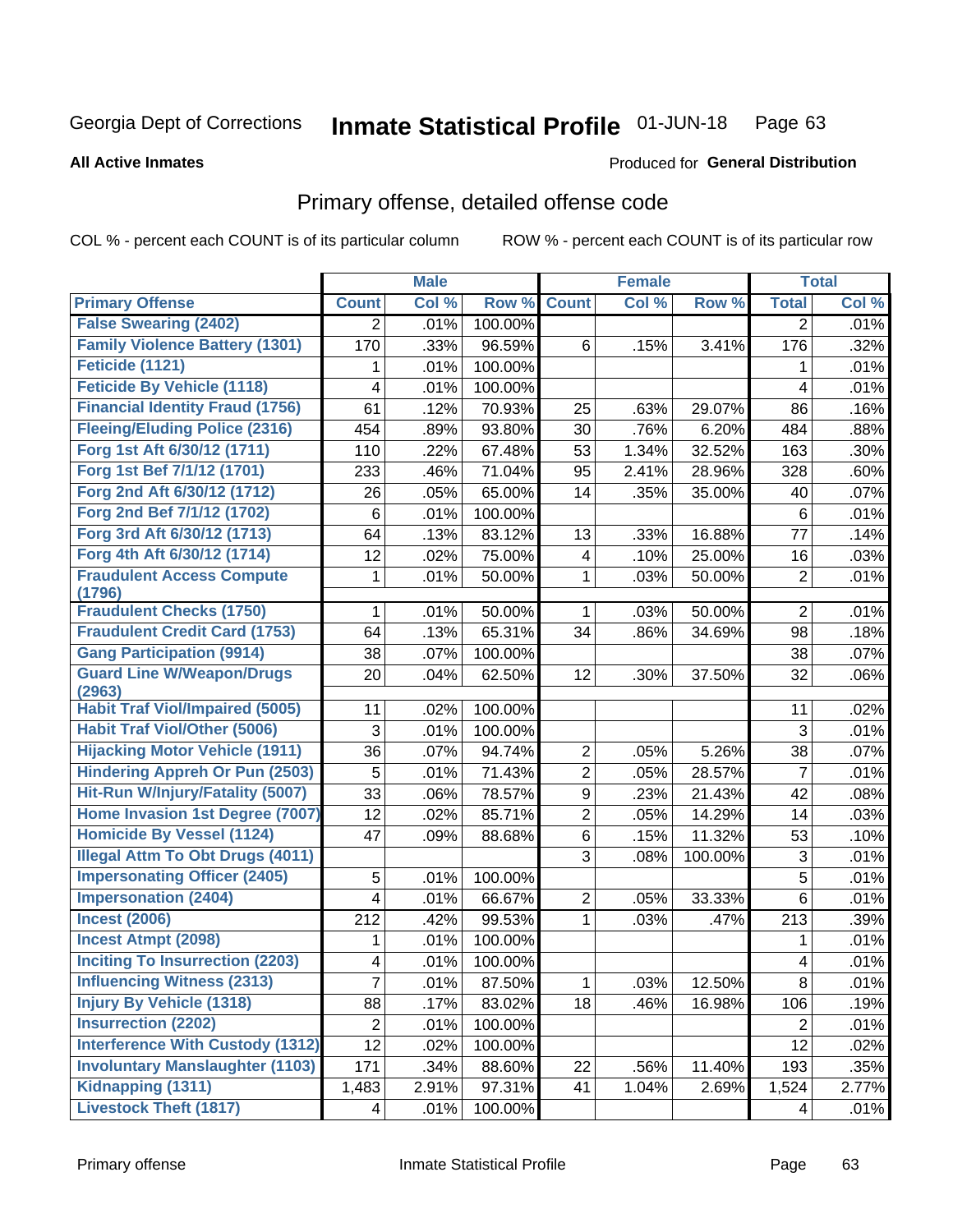#### Inmate Statistical Profile 01-JUN-18 Page 64

#### **All Active Inmates**

## Produced for General Distribution

## Primary offense, detailed offense code

COL % - percent each COUNT is of its particular column

|                                            |                | <b>Male</b> |         |                | <b>Female</b> |        |                | <b>Total</b> |
|--------------------------------------------|----------------|-------------|---------|----------------|---------------|--------|----------------|--------------|
| <b>Primary Offense</b>                     | <b>Count</b>   | Col %       | Row %   | <b>Count</b>   | Col %         | Row %  | <b>Total</b>   | Col %        |
| <b>Lottery Violation (2730)</b>            | 3              | .01%        | 100.00% |                |               |        | 3              | .01%         |
| <b>Machine Gun Activities (2906)</b>       | 1              | .01%        | 100.00% |                |               |        | 1              | .01%         |
| Manf Methamph 200-399 Gm<br>(4144)         | 6              | .01%        | 100.00% |                |               |        | 6              | .01%         |
| Manf Methamph 28-199 Gm<br>(4143)          | 13             | .03%        | 86.67%  | $\overline{2}$ | .05%          | 13.33% | 15             | .03%         |
| Manf Methamph 400+ Gm (4145)               | 1              | .01%        | 100.00% |                |               |        | 1              | .01%         |
| <b>Manf Methamph Unspec Amt</b><br>(4147)  | 111            | .22%        | 88.10%  | 15             | .38%          | 11.90% | 126            | .23%         |
| <b>Manufac Marijuana (7012)</b>            | 14             | .03%        | 82.35%  | 3              | .08%          | 17.65% | 17             | .03%         |
| <b>Manufact Meth Near Child (2803)</b>     | 12             | .02%        | 75.00%  | $\overline{4}$ | .10%          | 25.00% | 16             | .03%         |
| <b>Misc Assault/Battery (1300)</b>         | 11             | .02%        | 100.00% |                |               |        | 11             | .02%         |
| <b>Misc Correctionl Inst Off (6200)</b>    | 4              | .01%        | 80.00%  | $\mathbf 1$    | .03%          | 20.00% | $\mathbf 5$    | .01%         |
| <b>Misc Drugs Trafficking (4100)</b>       | 5              | .01%        | 100.00% |                |               |        | 5              | .01%         |
| <b>Misc Family Violence (1306)</b>         | 1              | .01%        | 100.00% |                |               |        | 1              | .01%         |
| <b>Misc Forgery (1700)</b>                 | $\overline{2}$ | .01%        | 100.00% |                |               |        | $\overline{2}$ | .01%         |
| <b>Misc Fraud (1799)</b>                   | 11             | .02%        | 61.11%  | 7              | .18%          | 38.89% | 18             | .03%         |
| <b>Misc Homicide Offense (1100)</b>        | 8              | .02%        | 88.89%  | 1              | .03%          | 11.11% | 9              | .02%         |
| <b>Misc Invasion Of Privacy (3000)</b>     | 4              | .01%        | 100.00% |                |               |        | 4              | .01%         |
| <b>Misc Obscenity (2100)</b>               | 4              | .01%        | 100.00% |                |               |        | 4              | .01%         |
| <b>Misc Public Order (2200)</b>            | 3              | .01%        | 100.00% |                |               |        | 3              | .01%         |
| <b>Misc Sexual Offense (2000)</b>          | 20             | .04%        | 95.24%  | 1              | .03%          | 4.76%  | 21             | .04%         |
| <b>Misc Weapon/Explosive Off</b><br>(2900) | 1              | .01%        | 100.00% |                |               |        | 1              | .01%         |
| <b>Murder (1101)</b>                       | 6,076          | 11.92%      | 93.66%  | 411            | 10.41%        | 6.34%  | 6,487          | 11.81%       |
| <b>Murder Conspire To Commit</b><br>(1191) | 17             | .03%        | 100.00% |                |               |        | 17             | .03%         |
| <b>Mutiny In Penal Inst (2507)</b>         | 7              | .01%        | 87.50%  | 1              | .03%          | 12.50% | 8              | .01%         |
| Necrophilia (2022)                         | 1              | .01%        | 100.00% |                |               |        | 1              | .01%         |
| <b>Obstr Of Law Enf Officer (2314)</b>     | 392            | .77%        | 89.50%  | 46             | 1.17%         | 10.50% | 438            | .80%         |
| <b>Pandering By Compulsion (2017)</b>      | 1              | .01%        | 100.00% |                |               |        | 1              | .01%         |
| Peeping Tom (3002)                         | 14             | .03%        | 100.00% |                |               |        | 14             | .03%         |
| <b>Perjury (2401)</b>                      | 6              | .01%        | 100.00% |                |               |        | 6              | .01%         |
| <b>Pimping A Minor Under 18 (2016)</b>     | 8              | .02%        | 100.00% |                |               |        | 8              | .01%         |
| Poss Alprazolam (7003)                     | 6              | .01%        | 75.00%  | $\overline{2}$ | .05%          | 25.00% | 8              | .01%         |
| Poss By Inm Proh Items (7015)              | 7              | .01%        | 87.50%  | 1              | .03%          | 12.50% | 8              | .01%         |
| <b>Poss Contraband Articles (5171)</b>     | $\overline{2}$ | .01%        | 100.00% |                |               |        | $\overline{2}$ | .01%         |
| <b>Poss Dep Stim Cntrf Drugs</b><br>(4007) | 78             | .15%        | 72.90%  | 29             | .73%          | 27.10% | 107            | .19%         |
| Poss Drug Related Matrl (4016)             | 24             | .05%        | 82.76%  | $5\vert$       | .13%          | 17.24% | 29             | .05%         |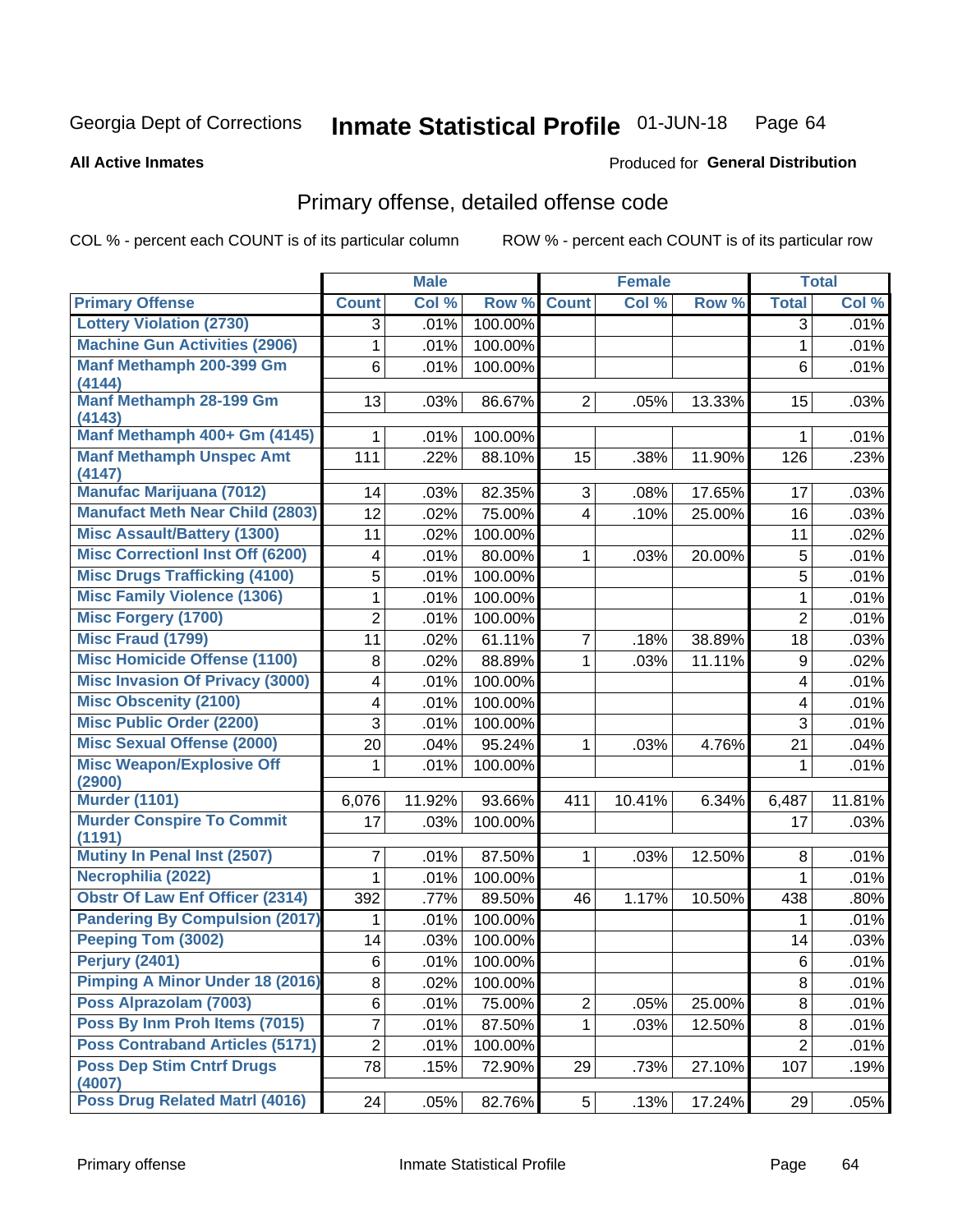#### Inmate Statistical Profile 01-JUN-18 Page 65

#### **All Active Inmates**

### Produced for General Distribution

## Primary offense, detailed offense code

COL % - percent each COUNT is of its particular column

|                                            |              | <b>Male</b> |         |                | <b>Female</b> |         |                | <b>Total</b> |
|--------------------------------------------|--------------|-------------|---------|----------------|---------------|---------|----------------|--------------|
| <b>Primary Offense</b>                     | <b>Count</b> | Col %       | Row %   | <b>Count</b>   | Col %         | Row %   | <b>Total</b>   | Col %        |
| <b>Poss Ephedrine (4030)</b>               | 7            | .01%        | 87.50%  | $\mathbf{1}$   | .03%          | 12.50%  | 8              | .01%         |
| Poss Firearm 1st Offender (2913)           | 121          | .24%        | 95.28%  | 6              | .15%          | 4.72%   | 127            | .23%         |
| <b>Poss Firearm Convct Felon</b>           | 1,146        | 2.25%       | 95.98%  | 48             | 1.22%         | 4.02%   | 1,194          | 2.17%        |
| (2914)                                     |              |             |         |                |               |         |                |              |
| Poss Hydrocodone (7004)                    | 15           | .03%        | 68.18%  | $\overline{7}$ | .18%          | 31.82%  | 22             | .04%         |
| <b>Poss Knife During Crime (2911)</b>      | 4            | .01%        | 100.00% |                |               |         | $\overline{4}$ | .01%         |
| <b>Poss Methamphetamine (4031)</b>         | 478          | .94%        | 73.43%  | 173            | 4.38%         | 26.57%  | 651            | 1.18%        |
| <b>Poss Narcotics Opiates (4006)</b>       | 71           | .14%        | 74.74%  | 24             | .61%          | 25.26%  | 95             | .17%         |
| <b>Poss Of Certain Weapons (2912)</b>      | 24           | .05%        | 92.31%  | $\overline{2}$ | .05%          | 7.69%   | 26             | .05%         |
| <b>Poss Of Cocaine (4022)</b>              | 376          | .74%        | 88.47%  | 49             | 1.24%         | 11.53%  | 425            | .77%         |
| <b>Poss Of Firearm Dur Crime</b>           | 791          | 1.55%       | 95.07%  | 41             | 1.04%         | 4.93%   | 832            | 1.51%        |
| (2910)                                     |              |             |         |                |               |         |                |              |
| <b>Poss Of Lsd (4008)</b>                  |              |             |         | 1              | .03%          | 100.00% | 1              | .01%         |
| Poss Of Marijuana (4009)                   | 57           | .11%        | 95.00%  | 3              | .08%          | 5.00%   | 60             | .11%         |
| <b>Poss Tools Commit Crime (1602)</b>      | 21           | .04%        | 95.45%  | 1              | .03%          | 4.55%   | 22             | .04%         |
| Poss W Int Dis Other Drug (4053)           | 118          | .23%        | 86.76%  | 18             | .46%          | 13.24%  | 136            | .25%         |
| Poss W Int Dist Cocaine (4050)             | 267          | .52%        | 94.68%  | 15             | .38%          | 5.32%   | 282            | .51%         |
| Poss W Int Dist Marijuana (4051)           | 643          | 1.26%       | 93.19%  | 47             | 1.19%         | 6.81%   | 690            | 1.26%        |
| Poss W Int Dist Meth (4052)                | 496          | .97%        | 80.65%  | 119            | 3.01%         | 19.35%  | 615            | 1.12%        |
| Poss Within 1000 Hous Pit (7009)           | 4            | .01%        | 80.00%  | 1              | .03%          | 20.00%  | 5              | .01%         |
| <b>Poss Wpn Drugs By Prisnr</b><br>(2965)  | 35           | .07%        | 83.33%  | 7              | .18%          | 16.67%  | 42             | .08%         |
| <b>Racketeering (3404)</b>                 | 103          | .20%        | 73.05%  | 38             | .96%          | 26.95%  | 141            | .26%         |
| <b>Rape (2001)</b>                         | 1,788        | 3.51%       | 99.50%  | 9              | .23%          | .50%    | 1,797          | 3.27%        |
| <b>Reck Cond Infected Person</b>           | 12           | .02%        | 92.31%  | 1              | .03%          | 7.69%   | 13             | .02%         |
| (1317)                                     |              |             |         |                |               |         |                |              |
| <b>Recv Gds Srvs Fraud Obtnd</b><br>(1755) | 1            | .01%        | 100.00% |                |               |         | 1              | .01%         |
| <b>Removal Baggage Cargo Etc</b>           | 1            | .01%        | 50.00%  | 1              | .03%          | 50.00%  | $\overline{2}$ | .01%         |
| (2761)                                     |              |             |         |                |               |         |                |              |
| <b>Robbery (1901)</b>                      | 1,236        | 2.42%       | 93.99%  | 79             | 2.00%         | 6.01%   | 1,315          | 2.39%        |
| <b>Robbery By Force (1903)</b>             | 216          | .42%        | 95.58%  | 10             | .25%          | 4.42%   | 226            | .41%         |
| <b>Robbery By Intimidation (1904)</b>      | 263          | .52%        | 95.64%  | 12             | .30%          | 4.36%   | 275            | .50%         |
| <b>Robbery By Sudden Snatch</b><br>(1905)  | 123          | .24%        | 96.09%  | 5              | .13%          | 3.91%   | 128            | .23%         |
| <b>S/D Cocaine (4021)</b>                  | 392          | .77%        | 95.84%  | 17             | .43%          | 4.16%   | 409            | .74%         |
| S/D Cont Sub Public (4017)                 | 28           | .05%        | 100.00% |                |               |         | 28             | .05%         |
| S/D Cont Sub School (4018)                 | 25           | .05%        | 96.15%  | 1              | .03%          | 3.85%   | 26             | .05%         |
| S/D Dep Stim Cntrf Drugs (4002)            | 56           | .11%        | 77.78%  | 16             | .41%          | 22.22%  | 72             | .13%         |
| <b>S/D Narcotics Opiates (4001)</b>        | 19           | .04%        | 73.08%  | $\overline{7}$ | .18%          | 26.92%  | 26             | .05%         |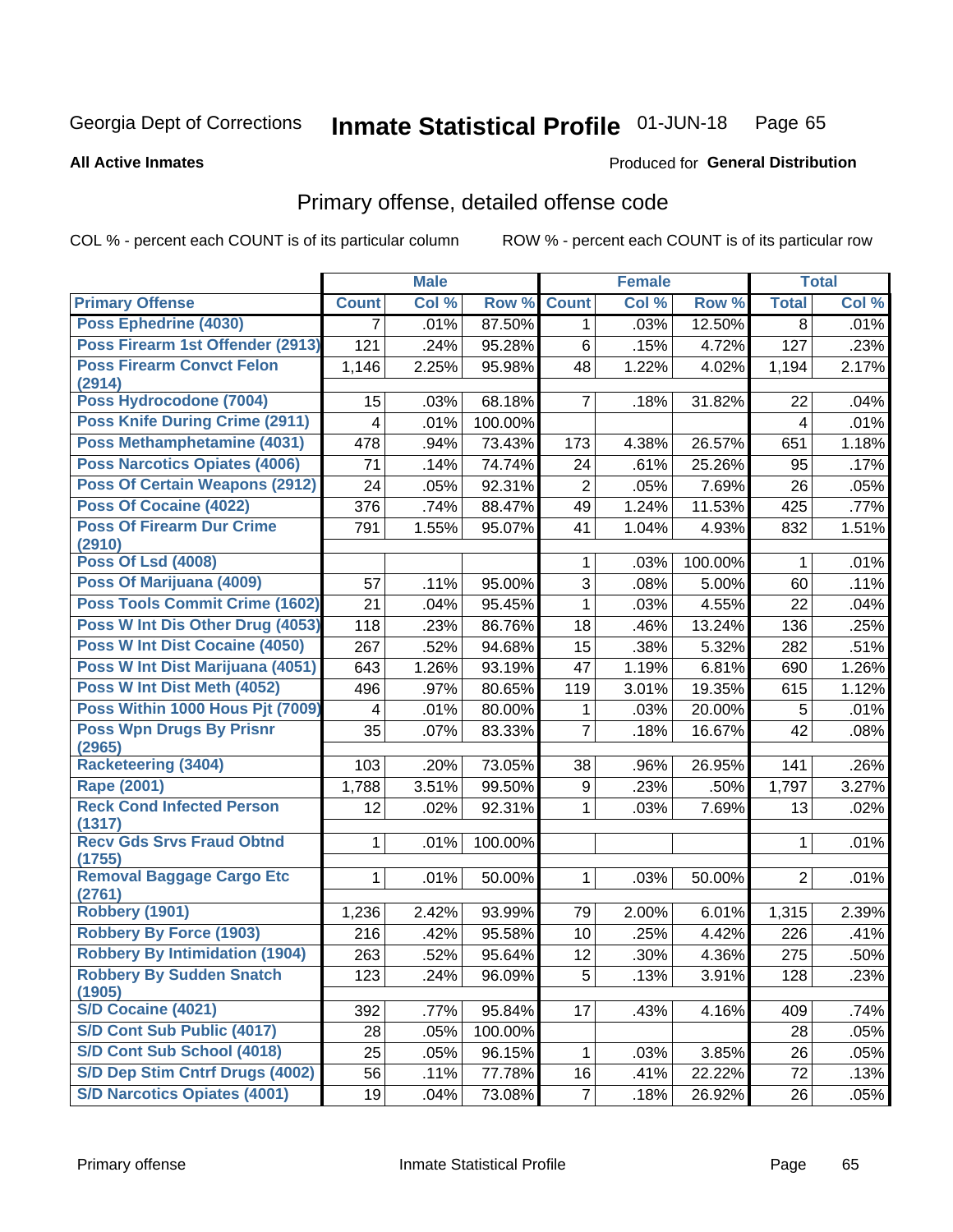#### Inmate Statistical Profile 01-JUN-18 Page 66

**All Active Inmates** 

### **Produced for General Distribution**

## Primary offense, detailed offense code

COL % - percent each COUNT is of its particular column

|                                            |                | <b>Male</b> |         |                | <b>Female</b> |         |                  | <b>Total</b> |
|--------------------------------------------|----------------|-------------|---------|----------------|---------------|---------|------------------|--------------|
| <b>Primary Offense</b>                     | <b>Count</b>   | Col %       | Row %   | <b>Count</b>   | Col %         | Row %   | <b>Total</b>     | Col %        |
| S/D Of Marijuana (4004)                    | 219            | .43%        | 96.05%  | 9              | .23%          | 3.95%   | $\overline{228}$ | .42%         |
| Sale Mda/Extsy (4034)                      |                | .01%        | 100.00% |                |               |         | 1                | .01%         |
| Sale Methamphetamine (4032)                | 243            | .48%        | 83.22%  | 49             | 1.24%         | 16.78%  | 292              | .53%         |
| <b>Sex Exploitation Child (2843)</b>       | 221            | .43%        | 99.10%  | $\overline{2}$ | .05%          | .90%    | 223              | .41%         |
| <b>Sex Offender Fail Registr (2026)</b>    | 518            | 1.02%       | 98.29%  | 9              | .23%          | 1.71%   | 527              | .96%         |
| <b>Sex Offender Fail To Move (2028)</b>    | 6              | .01%        | 100.00% |                |               |         | 6                | .01%         |
| Sexl/Asslt/Agn/Pers/Cstdy (2023)           | 18             | .04%        | 100.00% |                |               |         | 18               | .03%         |
| <b>Sexual Aslt By Therapist (2024)</b>     | 1              | .01%        | 50.00%  | 1              | .03%          | 50.00%  | $\overline{2}$   | .01%         |
| <b>Sexual Battery (2011)</b>               | 186            | .36%        | 98.41%  | 3              | .08%          | 1.59%   | 189              | .34%         |
| <b>Simple Battery (1316)</b>               | 16             | .03%        | 100.00% |                |               |         | 16               | .03%         |
| <b>Sodomy (2002)</b>                       | 7              | .01%        | 100.00% |                |               |         | $\overline{7}$   | .01%         |
| <b>Solicit Sodomy From Minor</b><br>(2025) | 7              | .01%        | 87.50%  | $\mathbf{1}$   | .03%          | 12.50%  | 8                | .01%         |
| <b>Solicit/Accepting Bribe (2712)</b>      | 1              | .01%        | 100.00% |                |               |         | 1                | .01%         |
| Stalking (1320)                            | 6              | .01%        | 100.00% |                |               |         | 6                | .01%         |
| <b>Statutory Rape (2018)</b>               | 763            | 1.50%       | 97.57%  | 19             | .48%          | 2.43%   | 782              | 1.42%        |
| <b>Tampering With Evidence (2315)</b>      | 10             | .02%        | 76.92%  | 3              | .08%          | 23.08%  | 13               | .02%         |
| <b>Telecommunications Fraud</b><br>(1759)  | $\overline{2}$ | .01%        | 100.00% |                |               |         | $\overline{2}$   | .01%         |
| <b>Terrorist Threats &amp; Acts (1307)</b> | 350            | .69%        | 93.83%  | 23             | .58%          | 6.17%   | 373              | .68%         |
| <b>Theft Bring Prop In State (1815)</b>    | 6              | .01%        | 85.71%  | 1              | .03%          | 14.29%  | $\overline{7}$   | .01%         |
| <b>Theft By Conversion (1808)</b>          | 15             | .03%        | 71.43%  | 6              | .15%          | 28.57%  | 21               | .04%         |
| <b>Theft By Deception (1803)</b>           | 30             | .06%        | 73.17%  | 11             | .28%          | 26.83%  | 41               | .07%         |
| <b>Theft By Extortion (1804)</b>           |                |             |         | $\overline{2}$ | .05%          | 100.00% | $\overline{2}$   | .01%         |
| <b>Theft By Rec Stolen Prop (1806)</b>     | 504            | .99%        | 90.65%  | 52             | 1.32%         | 9.35%   | 556              | 1.01%        |
| <b>Theft By Shoplifting (1821)</b>         | 440            | .86%        | 72.01%  | 171            | 4.33%         | 27.99%  | 611              | 1.11%        |
| <b>Theft By Taking (1802)</b>              | 659            | 1.29%       | 82.07%  | 144            | 3.65%         | 17.93%  | 803              | 1.46%        |
| <b>Theft Credit Card (1751)</b>            | 20             | .04%        | 62.50%  | 12             | .30%          | 37.50%  | 32               | .06%         |
| <b>Theft Motorveh Or Part (1813)</b>       | 31             | .06%        | 91.18%  | 3              | .08%          | 8.82%   | 34               | .06%         |
| <b>Theft Of Lost Property (1805)</b>       | 1              | .01%        | 50.00%  | $\mathbf{1}$   | .03%          | 50.00%  | 2                | .01%         |
| <b>Theft Of Services (1807)</b>            | 1              | .01%        | 100.00% |                |               |         | 1                | .01%         |
| <b>Theft Recv Prop Out State (1816)</b>    | $\overline{2}$ | .01%        | 100.00% |                |               |         | $\overline{2}$   | .01%         |
| <b>Traf Amphtmine 200-399 Gm</b><br>(4127) | $\overline{2}$ | .01%        | 66.67%  | $\mathbf{1}$   | .03%          | 33.33%  | 3                | .01%         |
| <b>Traf Amphtmine 28-199 Gm</b><br>(4126)  | 5              | .01%        | 62.50%  | 3              | .08%          | 37.50%  | 8                | .01%         |
| Traf Amphtmine 400+ Gm (4128)              | 3              | .01%        | 100.00% |                |               |         | 3                | .01%         |
| <b>Traf Cocaine 201-400 Gm (4102)</b>      | 93             | .18%        | 97.89%  | $\mathbf{2}$   | .05%          | 2.11%   | 95               | .17%         |
| <b>Traf Cocaine 401+ Gm (4103)</b>         | 91             | .18%        | 96.81%  | 3              | .08%          | 3.19%   | 94               | .17%         |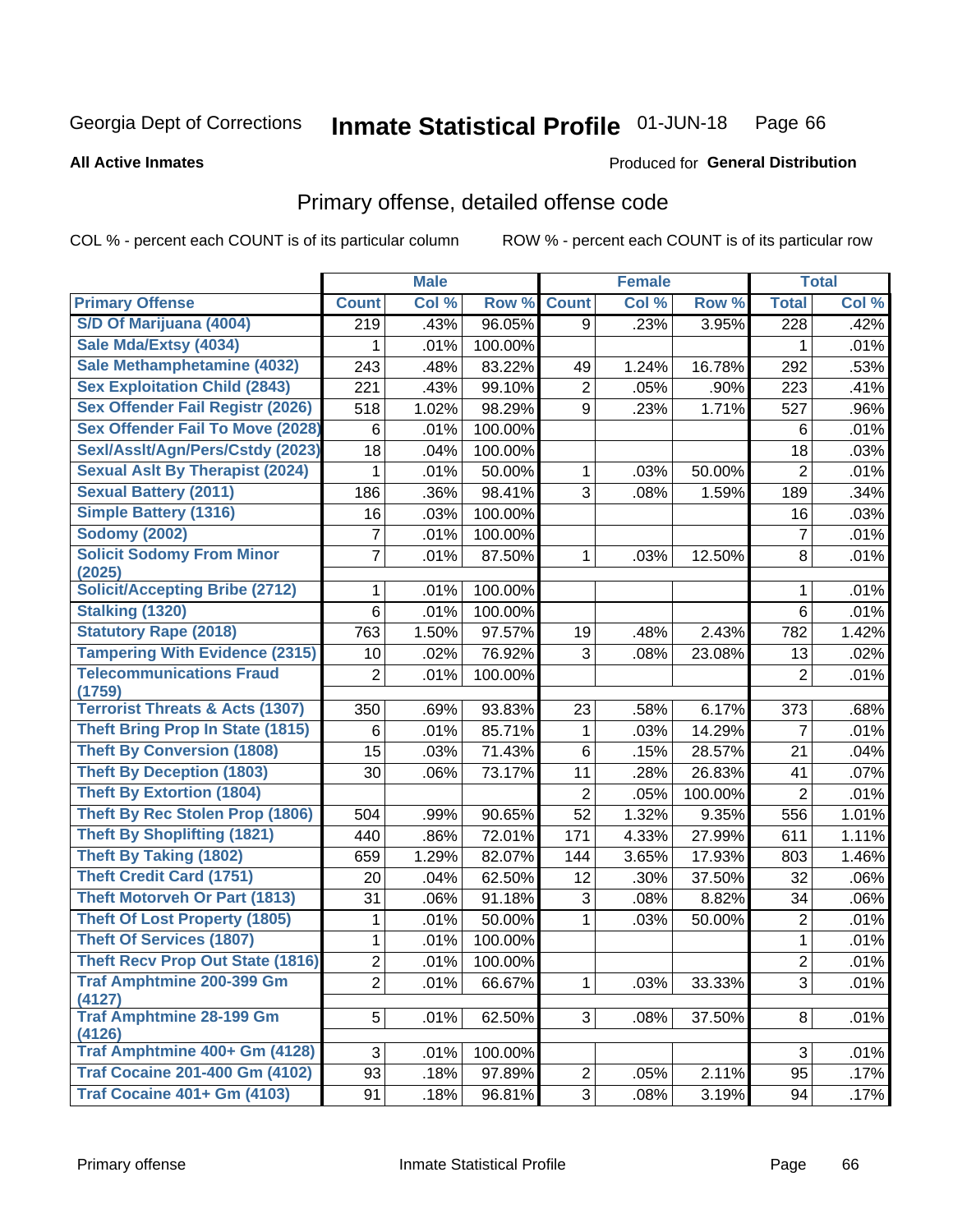#### Inmate Statistical Profile 01-JUN-18 Page 67

**All Active Inmates** 

### **Produced for General Distribution**

## Primary offense, detailed offense code

COL % - percent each COUNT is of its particular column

|                                               |                 | <b>Male</b> |         |                | Female |        |                          | <b>Total</b> |
|-----------------------------------------------|-----------------|-------------|---------|----------------|--------|--------|--------------------------|--------------|
| <b>Primary Offense</b>                        | <b>Count</b>    | Col %       | Row %   | <b>Count</b>   | Col %  | Row %  | <b>Total</b>             | Col %        |
| Traf Cocaine Less 200 Gm (4101)               | 210             | .41%        | 97.67%  | 5              | .13%   | 2.33%  | 215                      | .39%         |
| <b>Traf Marijna 10-2000 Lb (4121)</b>         | 56              | .11%        | 87.50%  | 8              | .20%   | 12.50% | 64                       | .12%         |
| <b>Traf Marijna 10001+ Lb (4123)</b>          | 1               | .01%        | 100.00% |                |        |        | 1                        | .01%         |
| <b>Traf Marijna 2001-10k Lb (4122)</b>        | $\overline{2}$  | .01%        | 100.00% |                |        |        | $\overline{2}$           | .01%         |
| Traf Mda/Extsy 200-399gm                      | 3               | .01%        | 100.00% |                |        |        | 3                        | .01%         |
| (4151)                                        |                 |             |         |                |        |        |                          |              |
| <b>Traf Mda/Extsy 28-199gm (4150)</b>         | 12              | .02%        | 80.00%  | 3              | .08%   | 20.00% | 15                       | .03%         |
| Traf Mda/Extsy 400+Gm (4152)                  | 4               | .01%        | 100.00% |                |        |        | $\overline{4}$           | .01%         |
| Traf Methamph 200-399 Gm                      | 118             | .23%        | 84.89%  | 21             | .53%   | 15.11% | 139                      | .25%         |
| (4141)<br><b>Traf Methamph 28-199 Gm</b>      | 410             | .80%        | 80.23%  | 101            | 2.56%  | 19.77% | 511                      | .93%         |
| (4140)                                        |                 |             |         |                |        |        |                          |              |
| Traf Methamph 400+ Gm (4142)                  | 81              | .16%        | 87.10%  | 12             | .30%   | 12.90% | 93                       | .17%         |
| <b>Traf Methamph Unspec Amt</b>               | 115             | .23%        | 79.31%  | 30             | .76%   | 20.69% | 145                      | .26%         |
| (4146)                                        |                 |             |         |                |        |        |                          |              |
| <b>Traf Methaqualone&lt; 400 Gm</b><br>(4124) | $\overline{2}$  | .01%        | 100.00% |                |        |        | $\overline{2}$           | .01%         |
| <b>Traf Narcotic 15-28 Gm (4112)</b>          | 32              | .06%        | 86.49%  | 5              | .13%   | 13.51% | 37                       | .07%         |
| Traf Narcotic 29+ Gm (4113)                   | 33              | .06%        | 94.29%  | $\overline{2}$ | .05%   | 5.71%  | 35                       | .06%         |
| <b>Traf Narcotic Less 14 Gm (4111)</b>        | 45              | .09%        | 88.24%  | 6              | .15%   | 11.76% | 51                       | .09%         |
| <b>Traffick Sexual Servitude (1331)</b>       | 17              | .03%        | 85.00%  | 3              | .08%   | 15.00% | 20                       | .04%         |
| <b>Unauth Dist Recrd Devices</b>              | $\overline{2}$  | .01%        | 100.00% |                |        |        | $\overline{2}$           | .01%         |
| (9907)                                        |                 |             |         |                |        |        |                          |              |
| <b>Unknown Offense (9999)</b>                 | 21              | .04%        | 91.30%  | $\overline{2}$ | .05%   | 8.70%  | 23                       | .04%         |
| Uniwfl Mfg/Del/Dist N-C S (4014)              | 7               | .01%        | 100.00% |                |        |        | $\overline{7}$           | .01%         |
| <b>Use Comm Facity Vio C Sub</b>              | 7               | .01%        | 87.50%  | $\mathbf 1$    | .03%   | 12.50% | 8                        | .01%         |
| (4133)                                        |                 |             |         |                |        |        |                          |              |
| <b>Vehicular Homicide (1123)</b>              | 295             | .58%        | 78.04%  | 83             | 2.10%  | 21.96% | 378                      | .69%         |
| <b>Viol Dngrous Drgs Act (4013)</b>           | 194             | .38%        | 81.51%  | 44             | 1.11%  | 18.49% | 238                      | .43%         |
| <b>Viol Ga Cntrl Sbst Act (4012)</b>          | 11              | .02%        | 84.62%  | $\overline{2}$ | .05%   | 15.38% | 13                       | .02%         |
| <b>Viol Ga Securities Act (1800)</b>          | 1               | .01%        | 100.00% |                |        |        | 1                        | .01%         |
| <b>Viol Motor Vehicle Laws (5001)</b>         | 31              | .06%        | 88.57%  | 4              | .10%   | 11.43% | 35                       | $.06\%$      |
| <b>Viol Oath Public Offcr (2302)</b>          | 3               | .01%        | 75.00%  | $\mathbf{1}$   | .03%   | 25.00% | $\overline{\mathcal{A}}$ | .01%         |
| <b>Violatn Othr States Law (8001)</b>         | $\overline{38}$ | .07%        | 84.44%  | $\overline{7}$ | .18%   | 15.56% | $\overline{45}$          | .08%         |
| <b>Vol Manslaughter Of Fetus</b><br>(1119)    | 3               | .01%        | 100.00% |                |        |        | 3                        | .01%         |
| <b>Voluntary Manslaughter (1102)</b>          | 1,108           | 2.17%       | 88.43%  | 145            | 3.67%  | 11.57% | 1,253                    | 2.28%        |
| <b>Abandonment Of Dep Child (11)</b>          | 4               | .01%        | 100.00% |                |        |        | 4                        | .01%         |
| <b>Assault &amp; Battery (21)</b>             | 5               | .01%        | 100.00% |                |        |        | 5                        | .01%         |
| <b>Bad Checks (52)</b>                        | $\overline{2}$  | .01%        | 66.67%  | $\mathbf{1}$   | .03%   | 33.33% | 3                        | .01%         |
| <b>Burglary (45)</b>                          | $\overline{7}$  | .01%        | 100.00% |                |        |        | $\overline{7}$           | .01%         |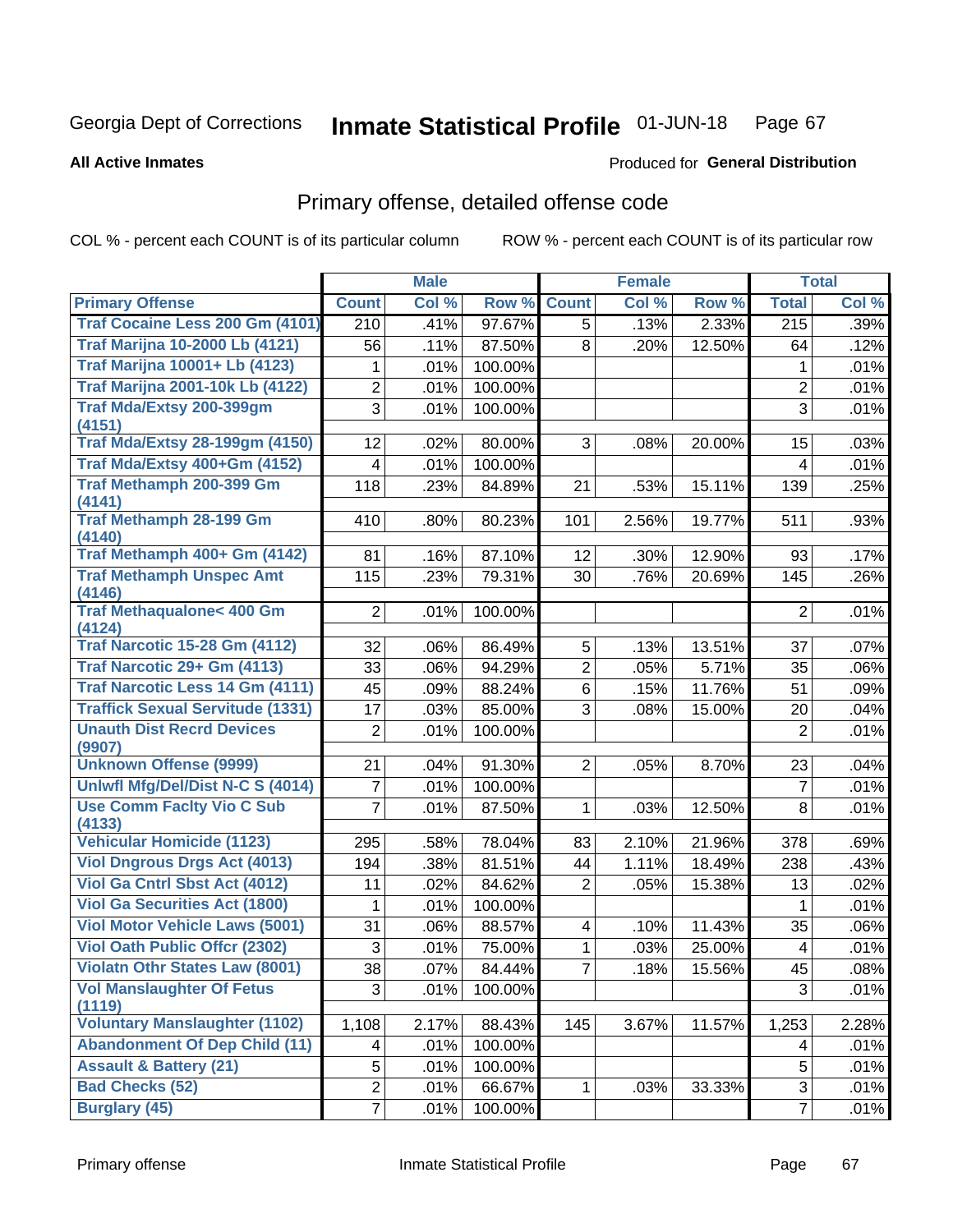#### Inmate Statistical Profile 01-JUN-18 Page 68

#### **All Active Inmates**

## Produced for General Distribution

## Primary offense, detailed offense code

COL % - percent each COUNT is of its particular column

|                                         |              | <b>Male</b> |         |              | <b>Female</b> |         |              | <b>Total</b> |
|-----------------------------------------|--------------|-------------|---------|--------------|---------------|---------|--------------|--------------|
| <b>Primary Offense</b>                  | <b>Count</b> | Col %       | Row %   | <b>Count</b> | Col %         | Row %   | <b>Total</b> | Col %        |
| <b>Cheating &amp; Swindling (51)</b>    | 2            | .01%        | 100.00% |              |               |         | 2            | .01%         |
| <b>Cpwl &amp; Concealed Weapon (93)</b> | 5            | .01%        | 100.00% |              |               |         | 5            | .01%         |
| <b>Crmnl Attempt (98)</b>               |              | .01%        | 100.00% |              |               |         |              | .01%         |
| <b>Dui (72)</b>                         | 6            | .01%        | 100.00% |              |               |         | 6            | .01%         |
| Escape (92)                             | 3            | .01%        | 100.00% |              |               |         | 3            | .01%         |
| Forgery (55)                            | 3            | .01%        | 100.00% |              |               |         | 3            | .01%         |
| <b>Misc Misdemeanor (500)</b>           | 3            | .01%        | 100.00% |              |               |         | 3            | .01%         |
| <b>Other Misdemeanor (99)</b>           | 11           | .02%        | 91.67%  |              | .03%          | 8.33%   | 12           | .02%         |
| <b>Pointing Gun At Another (96)</b>     |              | .01%        | 100.00% |              |               |         |              | .01%         |
| <b>Poss Ntp Whiskey (64)</b>            | 2            | .01%        | 100.00% |              |               |         | 2            | .01%         |
| <b>Prostitution (81)</b>                |              |             |         |              | .03%          | 100.00% |              | .01%         |
| <b>Public Drunkenness (61)</b>          | 3            | .01%        | 100.00% |              |               |         | 3            | .01%         |
| <b>Public Indecency (83)</b>            | 2            | .01%        | 100.00% |              |               |         | 2            | .01%         |
| <b>Simple Assault (24)</b>              |              | .01%        | 100.00% |              |               |         |              | .01%         |
| Simple Battery (25)                     |              | .01%        | 100.00% |              |               |         |              | .01%         |
| <b>Theft By Taking - Larceny (41)</b>   | 24           | .05%        | 100.00% |              |               |         | 24           | .04%         |
| Viol Motor Veh Law (71)                 | 3            | .01%        | 100.00% |              |               |         | 3            | .01%         |
| <b>Wife Beating (28)</b>                | 2            | .01%        | 100.00% |              |               |         | 2            | .01%         |
| <b>Total Rported</b>                    | 50,991       | 100%        | 92.82%  | 3,947        | 100%          | 7.18%   | 54,938       | 100%         |

| <b>Not Reported</b> | 88     |       | 88     |
|---------------------|--------|-------|--------|
| <b>cotal</b>        | $\sim$ | 3,947 | 55,026 |

| <b>Mode (most frequent)</b><br>1101 Murder<br>1101 Murder |  |  |  | 1101 Murder |
|-----------------------------------------------------------|--|--|--|-------------|
|-----------------------------------------------------------|--|--|--|-------------|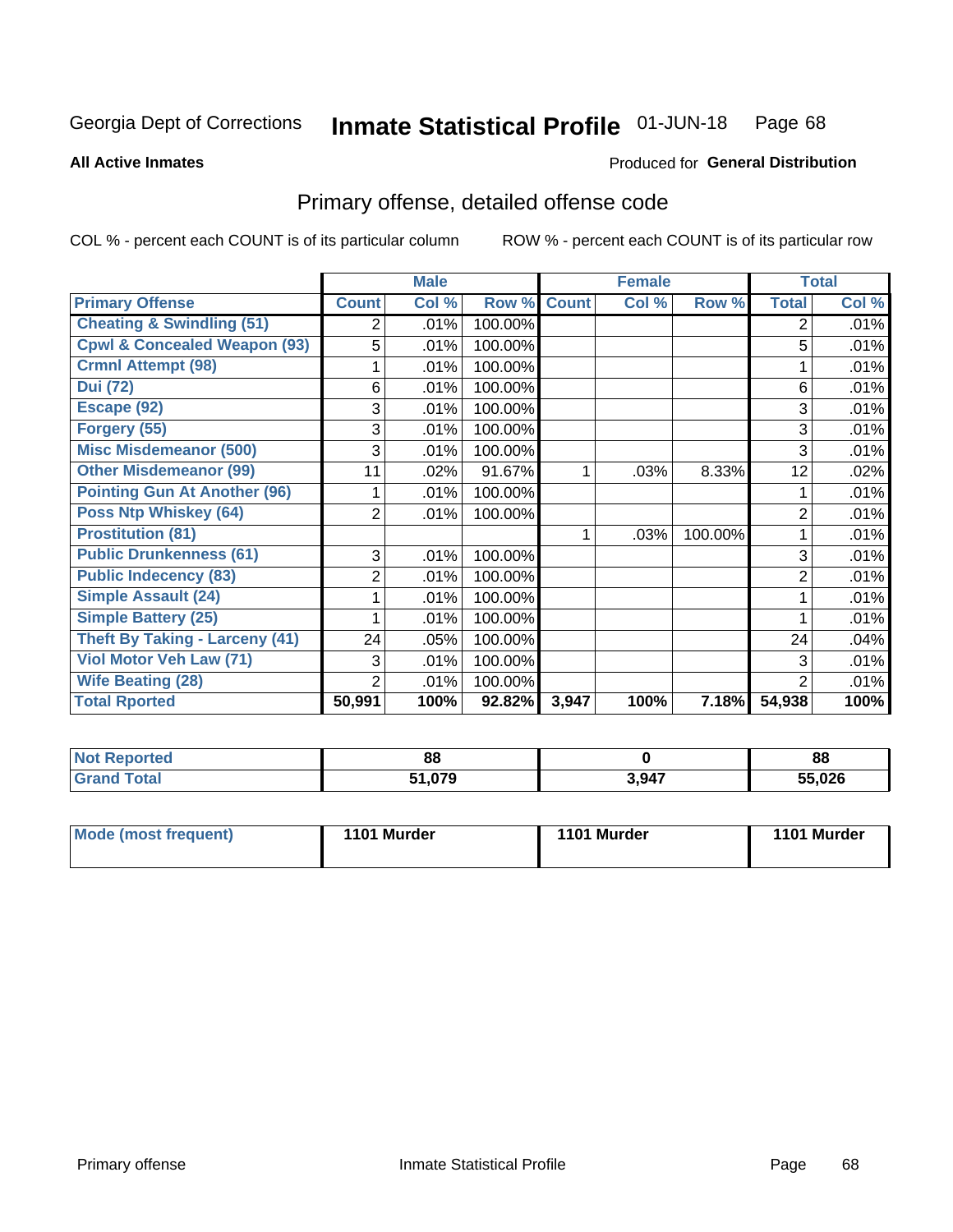#### Inmate Statistical Profile 01-JUN-18 Page 69

**All Active Inmates** 

#### Produced for General Distribution

## County of conviction of primary offense

COL % - percent each COUNT is of its particular column

|     |                             |              | <b>Male</b> |         |                         | <b>Female</b> |        |              | <b>Total</b> |
|-----|-----------------------------|--------------|-------------|---------|-------------------------|---------------|--------|--------------|--------------|
|     | <b>County of Conviction</b> | <b>Count</b> | Col %       | Row %   | <b>Count</b>            | Col %         | Row %  | <b>Total</b> | Col %        |
| 000 | <b>Unknown</b>              | 183          | .36%        | 94.33%  | 11                      | .28%          | 5.67%  | 194          | .35%         |
| 001 | <b>Appling County</b>       | 107          | .21%        | 96.40%  | 4                       | .10%          | 3.60%  | 111          | .20%         |
| 002 | <b>Atkinson County</b>      | 54           | .11%        | 90.00%  | 6                       | .15%          | 10.00% | 60           | .11%         |
| 003 | <b>Bacon County</b>         | 71           | .14%        | 91.03%  | $\overline{7}$          | .18%          | 8.97%  | 78           | .14%         |
| 004 | <b>Baker County</b>         | 9            | .02%        | 81.82%  | $\overline{2}$          | .05%          | 18.18% | 11           | .02%         |
| 005 | <b>Baldwin County</b>       | 302          | .59%        | 91.79%  | 27                      | .68%          | 8.21%  | 329          | .60%         |
| 006 | <b>Banks County</b>         | 66           | .13%        | 94.29%  | $\overline{\mathbf{4}}$ | .10%          | 5.71%  | 70           | .13%         |
| 007 | <b>Barrow County</b>        | 323          | .63%        | 92.29%  | 27                      | .68%          | 7.71%  | 350          | .64%         |
| 008 | <b>Bartow County</b>        | 638          | 1.25%       | 86.45%  | 100                     | 2.53%         | 13.55% | 738          | 1.34%        |
| 009 | <b>Ben Hill County</b>      | 268          | .52%        | 92.41%  | 22                      | .56%          | 7.59%  | 290          | .53%         |
| 010 | <b>Berrien County</b>       | 90           | .18%        | 98.90%  | 1                       | .03%          | 1.10%  | 91           | .17%         |
| 011 | <b>Bibb County</b>          | 1,110        | 2.17%       | 93.99%  | 71                      | 1.80%         | 6.01%  | 1,181        | 2.15%        |
| 012 | <b>Bleckley County</b>      | 67           | .13%        | 88.16%  | $\boldsymbol{9}$        | .23%          | 11.84% | 76           | .14%         |
| 013 | <b>Brantley County</b>      | 71           | .14%        | 85.54%  | 12                      | .30%          | 14.46% | 83           | .15%         |
| 014 | <b>Brooks County</b>        | 50           | .10%        | 98.04%  | $\mathbf{1}$            | .03%          | 1.96%  | 51           | .09%         |
| 015 | <b>Bryan County</b>         | 63           | .12%        | 96.92%  | $\overline{2}$          | .05%          | 3.08%  | 65           | .12%         |
| 016 | <b>Bulloch County</b>       | 546          | 1.07%       | 92.86%  | 42                      | 1.06%         | 7.14%  | 588          | 1.07%        |
| 017 | <b>Burke County</b>         | 234          | .46%        | 96.69%  | 8                       | .20%          | 3.31%  | 242          | .44%         |
| 018 | <b>Butts County</b>         | 103          | .20%        | 94.50%  | 6                       | .15%          | 5.50%  | 109          | .20%         |
| 019 | <b>Calhoun County</b>       | 29           | .06%        | 87.88%  | 4                       | .10%          | 12.12% | 33           | .06%         |
| 020 | <b>Camden County</b>        | 204          | .40%        | 94.01%  | 13                      | .33%          | 5.99%  | 217          | .39%         |
| 021 | <b>Candler County</b>       | 116          | .23%        | 91.34%  | 11                      | .28%          | 8.66%  | 127          | .23%         |
| 022 | <b>Carroll County</b>       | 622          | 1.22%       | 92.15%  | 53                      | 1.34%         | 7.85%  | 675          | 1.23%        |
| 023 | <b>Catoosa County</b>       | 359          | .70%        | 87.56%  | 51                      | 1.29%         | 12.44% | 410          | .75%         |
| 024 | <b>Charlton County</b>      | 64           | .13%        | 91.43%  | 6                       | .15%          | 8.57%  | 70           | .13%         |
| 025 | <b>Chatham County</b>       | 1,905        | 3.73%       | 95.25%  | 95                      | 2.41%         | 4.75%  | 2,000        | 3.63%        |
| 026 | <b>Chattahoochee County</b> | 24           | .05%        | 100.00% |                         |               |        | 24           | .04%         |
| 027 | <b>Chattooga County</b>     | 230          | .45%        | 91.27%  | 22                      | .56%          | 8.73%  | 252          | .46%         |
| 028 | <b>Cherokee County</b>      | 566          | 1.11%       | 90.71%  | 58                      | 1.47%         | 9.29%  | 624          | 1.13%        |
| 029 | <b>Clarke County</b>        | 573          | 1.12%       | 93.47%  | 40                      | 1.01%         | 6.53%  | 613          | 1.11%        |
| 030 | <b>Clay County</b>          | 18           | .04%        | 78.26%  | 5                       | .13%          | 21.74% | 23           | .04%         |
| 031 | <b>Clayton County</b>       | 1,441        | 2.82%       | 92.91%  | 110                     | 2.79%         | 7.09%  | 1,551        | 2.82%        |
| 032 | <b>Clinch County</b>        | 46           | .09%        | 90.20%  | 5                       | .13%          | 9.80%  | 51           | .09%         |
| 033 | <b>Cobb County</b>          | 2,483        | 4.86%       | 91.76%  | 223                     | 5.65%         | 8.24%  | 2,706        | 4.92%        |
| 034 | <b>Coffee County</b>        | 252          | .49%        | 94.38%  | 15                      | .38%          | 5.62%  | 267          | .49%         |
| 035 | <b>Colquitt County</b>      | 205          | .40%        | 93.61%  | 14                      | .35%          | 6.39%  | 219          | .40%         |
| 036 | <b>Columbia County</b>      | 432          | .85%        | 91.14%  | 42                      | 1.06%         | 8.86%  | 474          | .86%         |
| 037 | <b>Cook County</b>          | 117          | .23%        | 89.31%  | 14                      | .35%          | 10.69% | 131          | .24%         |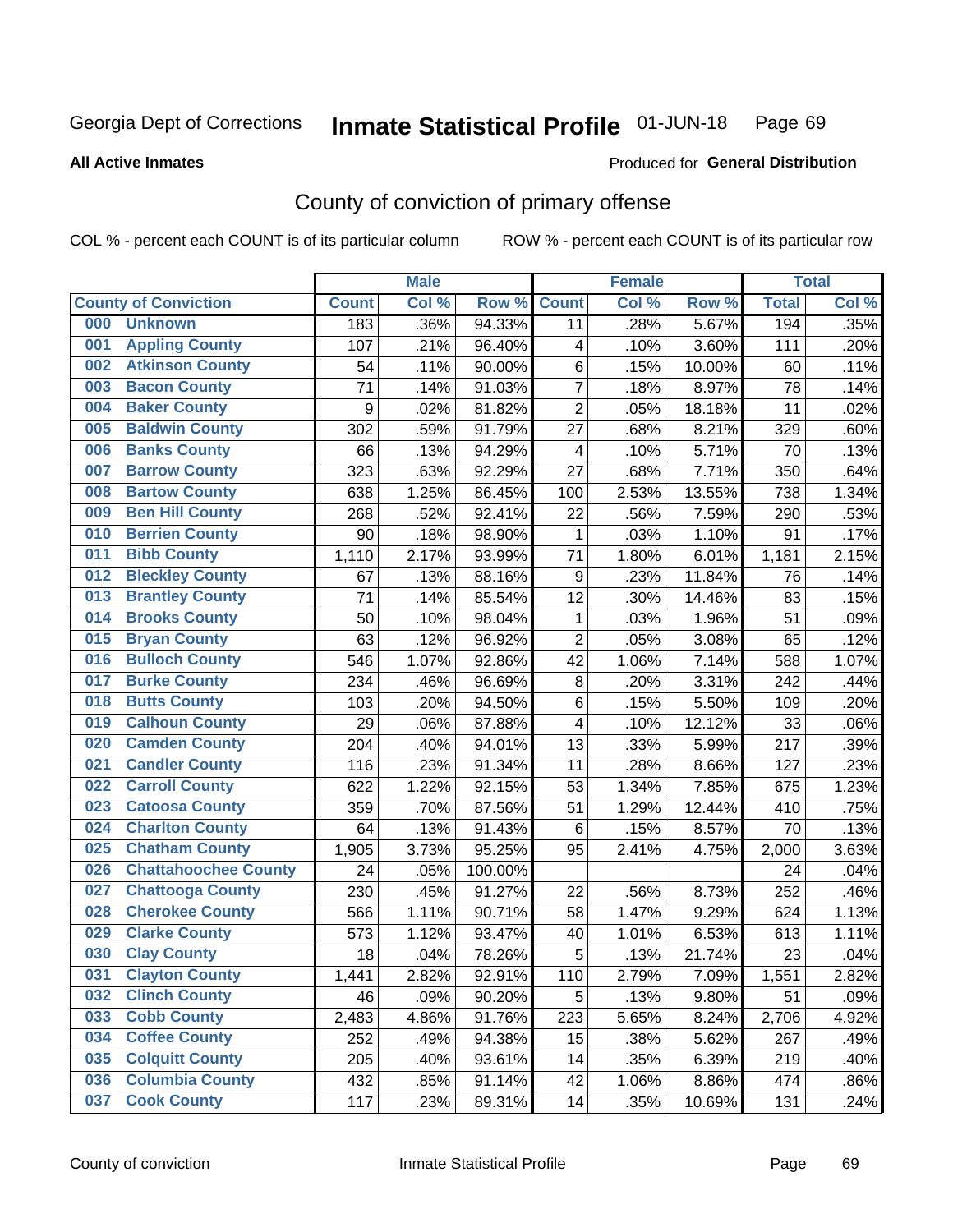#### Inmate Statistical Profile 01-JUN-18 Page 70

Produced for General Distribution

#### **All Active Inmates**

## County of conviction of primary offense

COL % - percent each COUNT is of its particular column

|     |                             |                | <b>Male</b> |         |                  | <b>Female</b> |        |                | <b>Total</b> |
|-----|-----------------------------|----------------|-------------|---------|------------------|---------------|--------|----------------|--------------|
|     | <b>County of Conviction</b> | <b>Count</b>   | Col %       | Row %   | <b>Count</b>     | Col %         | Row %  | <b>Total</b>   | Col %        |
| 038 | <b>Coweta County</b>        | 637            | 1.25%       | 92.59%  | 51               | 1.29%         | 7.41%  | 688            | 1.25%        |
| 039 | <b>Crawford County</b>      | 21             | .04%        | 84.00%  | 4                | .10%          | 16.00% | 25             | .05%         |
| 040 | <b>Crisp County</b>         | 296            | .58%        | 92.79%  | 23               | .58%          | 7.21%  | 319            | .58%         |
| 041 | <b>Dade County</b>          | 107            | .21%        | 93.04%  | $\, 8$           | .20%          | 6.96%  | 115            | .21%         |
| 042 | <b>Dawson County</b>        | 87             | .17%        | 87.00%  | 13               | .33%          | 13.00% | 100            | .18%         |
| 043 | <b>Decatur County</b>       | 227            | .44%        | 94.98%  | 12               | .30%          | 5.02%  | 239            | .43%         |
| 044 | <b>Dekalb County</b>        | 3,067          | 6.00%       | 95.49%  | 145              | 3.67%         | 4.51%  | 3,212          | 5.84%        |
| 045 | <b>Dodge County</b>         | 164            | .32%        | 94.25%  | 10               | .25%          | 5.75%  | 174            | .32%         |
| 046 | <b>Dooly County</b>         | 110            | .22%        | 94.02%  | $\overline{7}$   | .18%          | 5.98%  | 117            | .21%         |
| 047 | <b>Dougherty County</b>     | 960            | 1.88%       | 95.05%  | 50               | 1.27%         | 4.95%  | 1,010          | 1.84%        |
| 048 | <b>Douglas County</b>       | 1,035          | 2.03%       | 89.77%  | 118              | 2.99%         | 10.23% | 1,153          | 2.10%        |
| 049 | <b>Early County</b>         | 94             | .18%        | 94.00%  | $6\phantom{1}$   | .15%          | 6.00%  | 100            | .18%         |
| 050 | <b>Echols County</b>        | 13             | .03%        | 100.00% |                  |               |        | 13             | .02%         |
| 051 | <b>Effingham County</b>     | 253            | .50%        | 92.34%  | 21               | .53%          | 7.66%  | 274            | .50%         |
| 052 | <b>Elbert County</b>        | 152            | .30%        | 94.41%  | $\boldsymbol{9}$ | .23%          | 5.59%  | 161            | .29%         |
| 053 | <b>Emanuel County</b>       | 169            | .33%        | 91.35%  | 16               | .41%          | 8.65%  | 185            | .34%         |
| 054 | <b>Evans County</b>         | 78             | .15%        | 93.98%  | 5                | .13%          | 6.02%  | 83             | .15%         |
| 055 | <b>Fannin County</b>        | 97             | .19%        | 90.65%  | 10               | .25%          | 9.35%  | 107            | .19%         |
| 056 | <b>Fayette County</b>       | 329            | .64%        | 89.40%  | 39               | .99%          | 10.60% | 368            | .67%         |
| 057 | <b>Floyd County</b>         | 894            | 1.75%       | 89.58%  | 104              | 2.63%         | 10.42% | 998            | 1.81%        |
| 058 | <b>Forsyth County</b>       | 364            | .71%        | 92.39%  | 30               | .76%          | 7.61%  | 394            | .72%         |
| 059 | <b>Franklin County</b>      | 161            | .32%        | 91.48%  | 15               | .38%          | 8.52%  | 176            | .32%         |
| 060 | <b>Fulton County</b>        | 5,090          | 9.96%       | 96.06%  | 209              | 5.30%         | 3.94%  | 5,299          | 9.63%        |
| 061 | <b>Gilmer County</b>        | 89             | .17%        | 91.75%  | 8                | .20%          | 8.25%  | 97             | .18%         |
| 062 | <b>Glascock County</b>      | $\overline{7}$ | .01%        | 100.00% |                  |               |        | $\overline{7}$ | .01%         |
| 063 | <b>Glynn County</b>         | 554            | 1.08%       | 95.03%  | 29               | .73%          | 4.97%  | 583            | 1.06%        |
| 064 | <b>Gordon County</b>        | 390            | .76%        | 87.84%  | 54               | 1.37%         | 12.16% | 444            | .81%         |
| 065 | <b>Grady County</b>         | 135            | .26%        | 97.12%  | 4                | .10%          | 2.88%  | 139            | .25%         |
| 066 | <b>Greene County</b>        | 107            | .21%        | 93.04%  | 8                | .20%          | 6.96%  | 115            | .21%         |
| 067 | <b>Gwinnett County</b>      | 2,788          | 5.46%       | 93.06%  | 208              | 5.27%         | 6.94%  | 2,996          | 5.44%        |
| 068 | <b>Habersham County</b>     | 117            | .23%        | 87.97%  | 16               | .41%          | 12.03% | 133            | .24%         |
| 069 | <b>Hall County</b>          | 718            | 1.41%       | 91.12%  | 70               | 1.77%         | 8.88%  | 788            | 1.43%        |
| 070 | <b>Hancock County</b>       | 33             | .06%        | 100.00% |                  |               |        | 33             | .06%         |
| 071 | <b>Haralson County</b>      | 117            | .23%        | 92.13%  | 10               | .25%          | 7.87%  | 127            | .23%         |
| 072 | <b>Harris County</b>        | 128            | .25%        | 91.43%  | 12               | .30%          | 8.57%  | 140            | .25%         |
| 073 | <b>Hart County</b>          | 164            | .32%        | 89.13%  | 20               | .51%          | 10.87% | 184            | .33%         |
| 074 | <b>Heard County</b>         | 49             | .10%        | 87.50%  | $\overline{7}$   | .18%          | 12.50% | 56             | .10%         |
| 075 | <b>Henry County</b>         | 546            | 1.07%       | 88.93%  | 68               | 1.72%         | 11.07% | 614            | 1.12%        |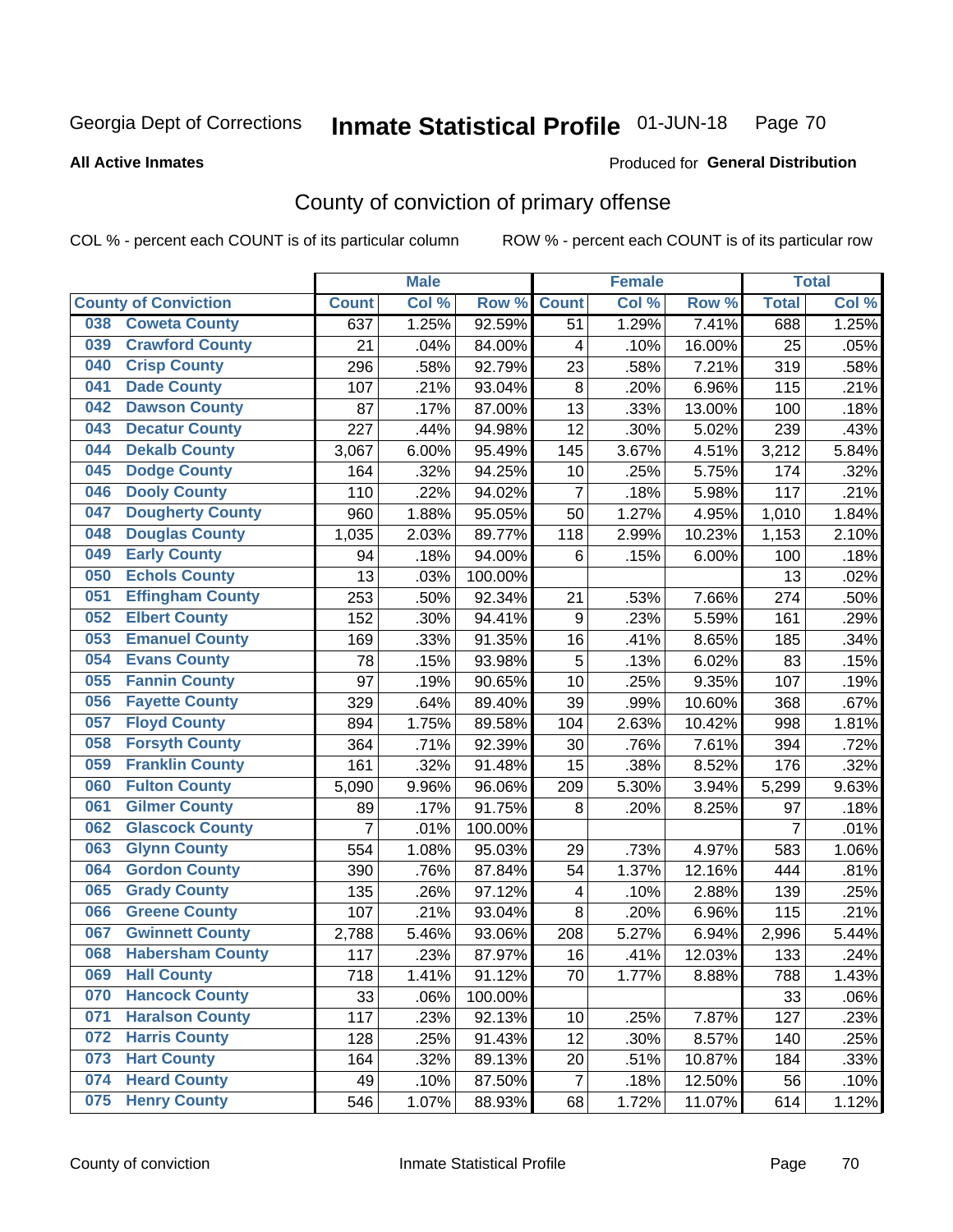#### Inmate Statistical Profile 01-JUN-18 Page 71

#### **All Active Inmates**

#### Produced for General Distribution

## County of conviction of primary offense

COL % - percent each COUNT is of its particular column

|                  |                             |              | <b>Male</b> |        |                         | <b>Female</b> |        |              | <b>Total</b> |
|------------------|-----------------------------|--------------|-------------|--------|-------------------------|---------------|--------|--------------|--------------|
|                  | <b>County of Conviction</b> | <b>Count</b> | Col %       | Row %  | <b>Count</b>            | Col %         | Row %  | <b>Total</b> | Col %        |
|                  | 076 Houston County          | 664          | 1.30%       | 93.39% | 47                      | 1.19%         | 6.61%  | 711          | 1.29%        |
| 077              | <b>Irwin County</b>         | 78           | .15%        | 96.30% | 3                       | .08%          | 3.70%  | 81           | .15%         |
| 078              | <b>Jackson County</b>       | 273          | .53%        | 90.70% | 28                      | .71%          | 9.30%  | 301          | .55%         |
| 079              | <b>Jasper County</b>        | 57           | .11%        | 95.00% | 3                       | .08%          | 5.00%  | 60           | .11%         |
| 080              | <b>Jeff Davis County</b>    | 92           | .18%        | 94.85% | 5                       | .13%          | 5.15%  | 97           | .18%         |
| 081              | <b>Jefferson County</b>     | 155          | .30%        | 94.51% | $\boldsymbol{9}$        | .23%          | 5.49%  | 164          | .30%         |
| 082              | <b>Jenkins County</b>       | 77           | .15%        | 96.25% | 3                       | .08%          | 3.75%  | 80           | .15%         |
| 083              | <b>Johnson County</b>       | 36           | .07%        | 92.31% | 3                       | .08%          | 7.69%  | 39           | .07%         |
| 084              | <b>Jones County</b>         | 220          | .43%        | 87.65% | 31                      | .79%          | 12.35% | 251          | .46%         |
| 085              | <b>Lamar County</b>         | 78           | .15%        | 87.64% | 11                      | .28%          | 12.36% | 89           | .16%         |
| 086              | <b>Lanier County</b>        | 50           | .10%        | 98.04% | 1                       | .03%          | 1.96%  | 51           | .09%         |
| 087              | <b>Laurens County</b>       | 275          | .54%        | 94.18% | 17                      | .43%          | 5.82%  | 292          | .53%         |
| 088              | <b>Lee County</b>           | 66           | .13%        | 94.29% | 4                       | .10%          | 5.71%  | 70           | .13%         |
| 089              | <b>Liberty County</b>       | 254          | .50%        | 93.73% | 17                      | .43%          | 6.27%  | 271          | .49%         |
| 090              | <b>Lincoln County</b>       | 42           | .08%        | 89.36% | 5                       | .13%          | 10.64% | 47           | .09%         |
| 091              | <b>Long County</b>          | 70           | .14%        | 94.59% | 4                       | .10%          | 5.41%  | 74           | .13%         |
| 092              | <b>Lowndes County</b>       | 463          | .91%        | 95.86% | 20                      | .51%          | 4.14%  | 483          | .88%         |
| 093              | <b>Lumpkin County</b>       | 86           | .17%        | 95.56% | 4                       | .10%          | 4.44%  | 90           | .16%         |
| 094              | <b>Macon County</b>         | 51           | .10%        | 92.73% | 4                       | .10%          | 7.27%  | 55           | .10%         |
| 095              | <b>Madison County</b>       | 170          | .33%        | 92.39% | 14                      | .35%          | 7.61%  | 184          | .33%         |
| 096              | <b>Marion County</b>        | 31           | .06%        | 93.94% | $\overline{2}$          | .05%          | 6.06%  | 33           | .06%         |
| 097              | <b>Mcduffie County</b>      | 198          | .39%        | 94.74% | 11                      | .28%          | 5.26%  | 209          | .38%         |
| 098              | <b>Mcintosh County</b>      | 45           | .09%        | 95.74% | $\overline{2}$          | .05%          | 4.26%  | 47           | .09%         |
| 099              | <b>Meriwether County</b>    | 203          | .40%        | 91.86% | 18                      | .46%          | 8.14%  | 221          | .40%         |
| 100              | <b>Miller County</b>        | 39           | .08%        | 88.64% | 5                       | .13%          | 11.36% | 44           | .08%         |
| 101              | <b>Mitchell County</b>      | 158          | .31%        | 93.49% | 11                      | .28%          | 6.51%  | 169          | .31%         |
| 102              | <b>Monroe County</b>        | 130          | .25%        | 92.86% | 10                      | .25%          | 7.14%  | 140          | .25%         |
| 103              | <b>Montgomery County</b>    | 36           | .07%        | 90.00% | $\overline{\mathbf{4}}$ | .10%          | 10.00% | 40           | .07%         |
| 104              | <b>Morgan County</b>        | 112          | .22%        | 89.60% | 13                      | .33%          | 10.40% | 125          | .23%         |
| 105              | <b>Murray County</b>        | 208          | .41%        | 88.14% | 28                      | .71%          | 11.86% | 236          | .43%         |
| 106              | <b>Muscogee County</b>      | 1,220        | 2.39%       | 95.24% | 61                      | 1.55%         | 4.76%  | 1,281        | 2.33%        |
| 107              | <b>Newton County</b>        | 731          | 1.43%       | 90.36% | 78                      | 1.98%         | 9.64%  | 809          | 1.47%        |
| 108              | <b>Oconee County</b>        | 60           | .12%        | 98.36% | 1                       | .03%          | 1.64%  | 61           | .11%         |
| 109              | <b>Oglethorpe County</b>    | 72           | .14%        | 91.14% | $\overline{7}$          | .18%          | 8.86%  | 79           | .14%         |
| 110              | <b>Paulding County</b>      | 233          | .46%        | 91.37% | 22                      | .56%          | 8.63%  | 255          | .46%         |
| 111              | <b>Peach County</b>         | 94           | .18%        | 94.00% | 6                       | .15%          | 6.00%  | 100          | .18%         |
| $\overline{112}$ | <b>Pickens County</b>       | 113          | .22%        | 90.40% | 12                      | .30%          | 9.60%  | 125          | .23%         |
| 113              | <b>Pierce County</b>        | 111          | .22%        | 94.07% | $\overline{7}$          | .18%          | 5.93%  | 118          | .21%         |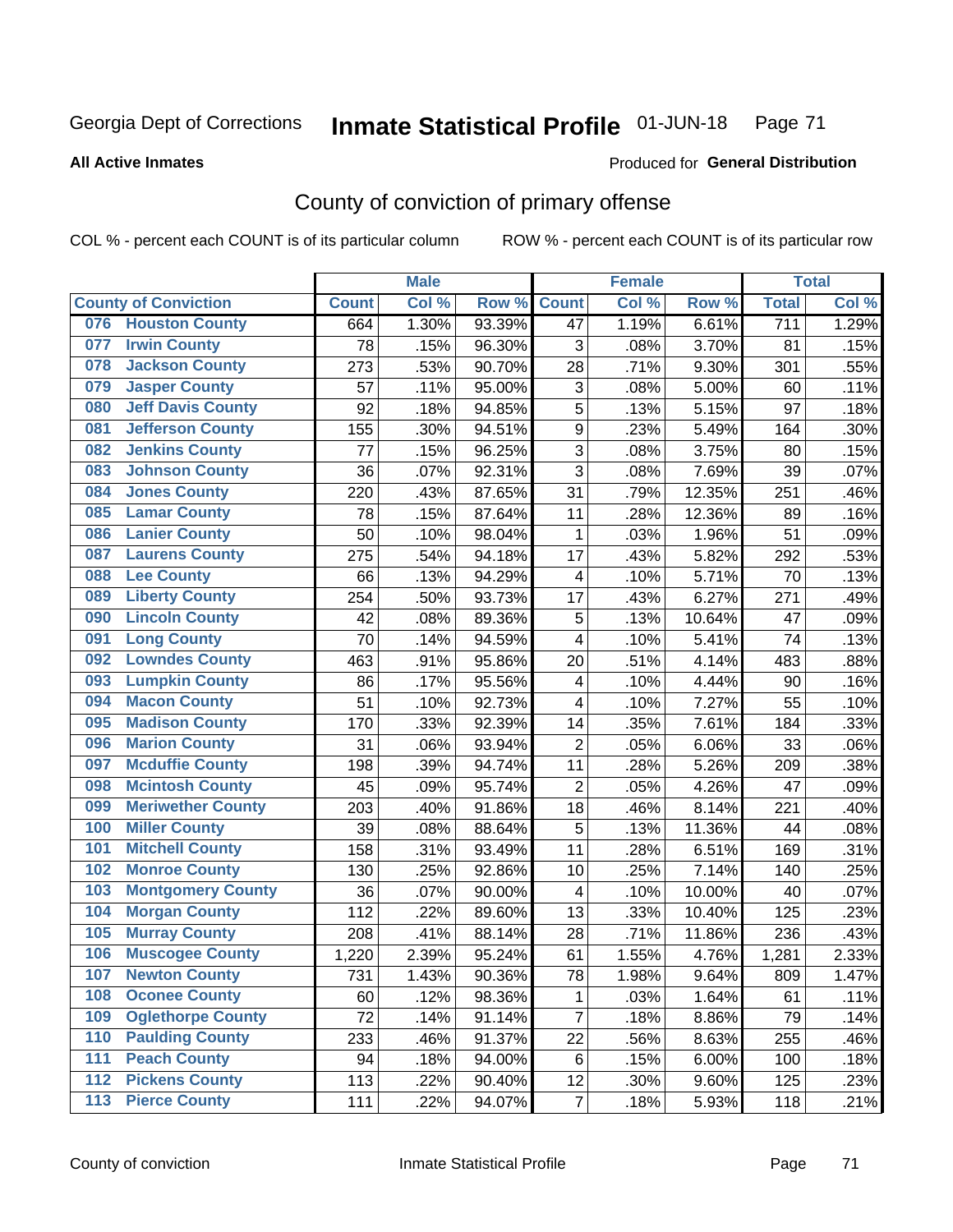#### Inmate Statistical Profile 01-JUN-18 Page 72

Produced for General Distribution

#### **All Active Inmates**

## County of conviction of primary offense

COL % - percent each COUNT is of its particular column

|                                          |              | <b>Male</b> |         |                         | <b>Female</b> |        |              | <b>Total</b> |
|------------------------------------------|--------------|-------------|---------|-------------------------|---------------|--------|--------------|--------------|
| <b>County of Conviction</b>              | <b>Count</b> | Col %       | Row %   | <b>Count</b>            | Col %         | Row %  | <b>Total</b> | Col %        |
| 114 Pike County                          | 40           | .08%        | 88.89%  | $\overline{5}$          | .13%          | 11.11% | 45           | .08%         |
| <b>Polk County</b><br>$\overline{115}$   | 194          | .38%        | 92.82%  | 15                      | .38%          | 7.18%  | 209          | .38%         |
| <b>Pulaski County</b><br>116             | 46           | .09%        | 95.83%  | $\overline{c}$          | .05%          | 4.17%  | 48           | .09%         |
| 117<br><b>Putnam County</b>              | 152          | .30%        | 89.94%  | 17                      | .43%          | 10.06% | 169          | .31%         |
| <b>Quitman County</b><br>118             | 17           | .03%        | 100.00% |                         |               |        | 17           | .03%         |
| <b>Rabun County</b><br>119               | 62           | .12%        | 88.57%  | 8                       | .20%          | 11.43% | 70           | .13%         |
| <b>Randolph County</b><br>120            | 62           | .12%        | 96.88%  | $\overline{2}$          | .05%          | 3.13%  | 64           | .12%         |
| <b>Richmond County</b><br>121            | 1,955        | 3.83%       | 93.63%  | 133                     | 3.37%         | 6.37%  | 2,088        | 3.79%        |
| <b>Rockdale County</b><br>122            | 494          | .97%        | 92.16%  | 42                      | 1.06%         | 7.84%  | 536          | .97%         |
| <b>Schley County</b><br>123              | 12           | .02%        | 80.00%  | 3                       | .08%          | 20.00% | 15           | .03%         |
| <b>Screven County</b><br>124             | 120          | .23%        | 96.77%  | $\overline{\mathbf{4}}$ | .10%          | 3.23%  | 124          | .23%         |
| <b>Seminole County</b><br>125            | 69           | .14%        | 85.19%  | 12                      | .30%          | 14.81% | 81           | .15%         |
| 126<br><b>Spalding County</b>            | 525          | 1.03%       | 93.09%  | 39                      | .99%          | 6.91%  | 564          | 1.02%        |
| <b>Stephens County</b><br>127            | 176          | .34%        | 86.27%  | 28                      | .71%          | 13.73% | 204          | .37%         |
| <b>Stewart County</b><br>128             | 34           | .07%        | 97.14%  | $\mathbf{1}$            | .03%          | 2.86%  | 35           | .06%         |
| <b>Sumter County</b><br>129              | 193          | .38%        | 95.07%  | 10                      | .25%          | 4.93%  | 203          | .37%         |
| <b>Talbot County</b><br>130              | 37           | .07%        | 92.50%  | 3                       | .08%          | 7.50%  | 40           | .07%         |
| <b>Taliaferro County</b><br>131          | 19           | .04%        | 95.00%  | $\mathbf{1}$            | .03%          | 5.00%  | 20           | .04%         |
| <b>Tattnall County</b><br>132            | 201          | .39%        | 93.06%  | 15                      | .38%          | 6.94%  | 216          | .39%         |
| <b>Taylor County</b><br>133              | 73           | .14%        | 90.12%  | $\bf 8$                 | .20%          | 9.88%  | 81           | .15%         |
| <b>Telfair County</b><br>134             | 106          | .21%        | 94.64%  | $\,6$                   | .15%          | 5.36%  | 112          | .20%         |
| <b>Terrell County</b><br>135             | 88           | .17%        | 94.62%  | 5                       | .13%          | 5.38%  | 93           | .17%         |
| <b>Thomas County</b><br>136              | 203          | .40%        | 96.67%  | $\overline{7}$          | .18%          | 3.33%  | 210          | .38%         |
| <b>Tift County</b><br>137                | 318          | .62%        | 94.36%  | 19                      | .48%          | 5.64%  | 337          | .61%         |
| <b>Toombs County</b><br>138              | 323          | .63%        | 90.73%  | 33                      | .84%          | 9.27%  | 356          | .65%         |
| <b>Towns County</b><br>139               | 55           | .11%        | 74.32%  | 19                      | .48%          | 25.68% | 74           | .13%         |
| <b>Treutlen County</b><br>140            | 78           | .15%        | 93.98%  | 5                       | .13%          | 6.02%  | 83           | .15%         |
| <b>Troup County</b><br>141               | 670          | 1.31%       | 91.66%  | 61                      | 1.55%         | 8.34%  | 731          | 1.33%        |
| <b>Turner County</b><br>142              | 64           | .13%        | 96.97%  | $\overline{2}$          | .05%          | 3.03%  | 66           | .12%         |
| <b>Twiggs County</b><br>$\overline{143}$ | 51           | .10%        | 96.23%  | $\overline{2}$          | .05%          | 3.77%  | 53           | .10%         |
| <b>Union County</b><br>144               | 99           | .19%        | 83.90%  | 19                      | .48%          | 16.10% | 118          | .21%         |
| 145<br><b>Upson County</b>               | 167          | .33%        | 94.89%  | 9                       | .23%          | 5.11%  | 176          | .32%         |
| <b>Walker County</b><br>146              | 436          | .85%        | 91.02%  | 43                      | 1.09%         | 8.98%  | 479          | .87%         |
| <b>Walton County</b><br>147              | 554          | 1.08%       | 89.50%  | 65                      | 1.65%         | 10.50% | 619          | 1.12%        |
| <b>Ware County</b><br>148                | 333          | .65%        | 93.54%  | 23                      | .58%          | 6.46%  | 356          | .65%         |
| <b>Warren County</b><br>149              | 36           | .07%        | 94.74%  | $\overline{2}$          | .05%          | 5.26%  | 38           | .07%         |
| <b>Washington County</b><br>150          | 193          | .38%        | 89.35%  | 23                      | .58%          | 10.65% | 216          | .39%         |
| <b>Wayne County</b><br>151               | 171          | .33%        | 92.43%  | 14                      | .35%          | 7.57%  | 185          | .34%         |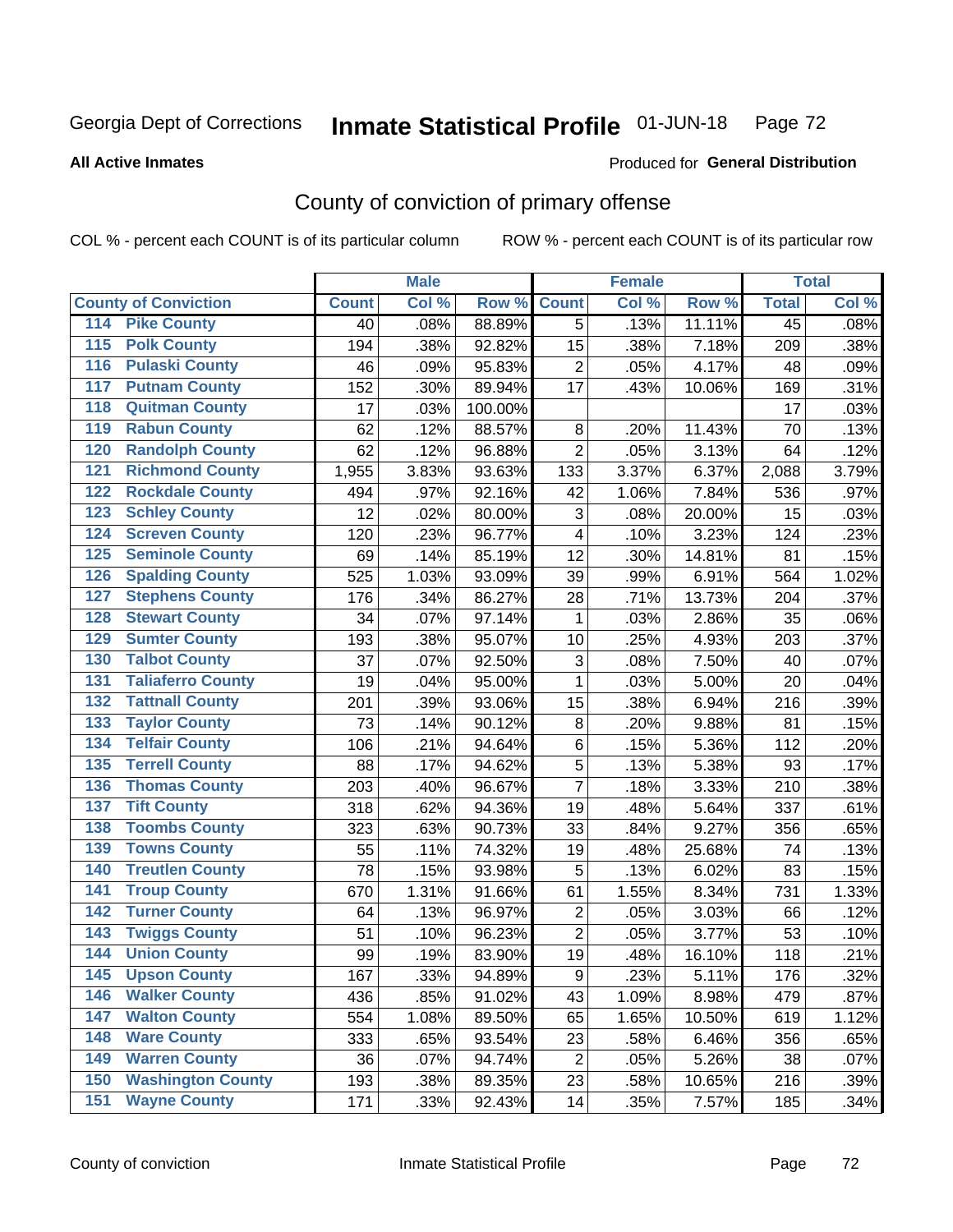#### Inmate Statistical Profile 01-JUN-18 Page 73

**All Active Inmates** 

### Produced for General Distribution

## County of conviction of primary offense

COL % - percent each COUNT is of its particular column

|                                |              | <b>Male</b> |             |       | <b>Female</b> |              |              | <b>Total</b> |
|--------------------------------|--------------|-------------|-------------|-------|---------------|--------------|--------------|--------------|
| <b>County of Conviction</b>    | <b>Count</b> | Col %       | Row % Count |       | Col %         | Row %        | <b>Total</b> | Col %        |
| <b>Webster County</b><br>152   | 4            | .01%        | 80.00%      |       | .03%          | 20.00%       | 5            | .01%         |
| <b>Wheeler County</b><br>153   | 26           | .05%        | 92.86%      | 2     | .05%          | 7.14%        | 28           | .05%         |
| <b>White County</b><br>154     | 99           | .19%        | $90.00\%$   | 11    | .28%          | 10.00%       | 110          | .20%         |
| <b>Whitfield County</b><br>155 | 786          | 1.54%       | 87.63%      | 111   | 2.81%         | 12.37%       | 897          | 1.63%        |
| <b>Wilcox County</b><br>156    | 44           | $.09\%$     | 95.65%      | 2     | .05%          | 4.35%        | 46           | .08%         |
| <b>Wilkes County</b><br>157    | 77           | .15%        | 90.59%      | 8     | .20%          | 9.41%        | 85           | .15%         |
| <b>Wilkinson County</b><br>158 | 46           | .09%        | 95.83%      | 2     | .05%          | 4.17%        | 48           | .09%         |
| <b>Worth County</b><br>159     | 132          | .26%        | 91.67%      | 12    | .30%          | 8.33%        | 144          | .26%         |
| <b>Total Rported</b>           | 51,079       | 100%        | 92.83%      | 3,947 | 100%          | <b>7.17%</b> | 55,026       | 100%         |

| <b>Not Reported</b> |        |       |        |
|---------------------|--------|-------|--------|
| <b>Grand Total</b>  | 51,079 | 3,947 | 55,026 |

| Mode (most frequent) | <b>Fulton County</b> | <b>Cobb County</b> | <b>Fulton County</b> |
|----------------------|----------------------|--------------------|----------------------|
|                      |                      |                    |                      |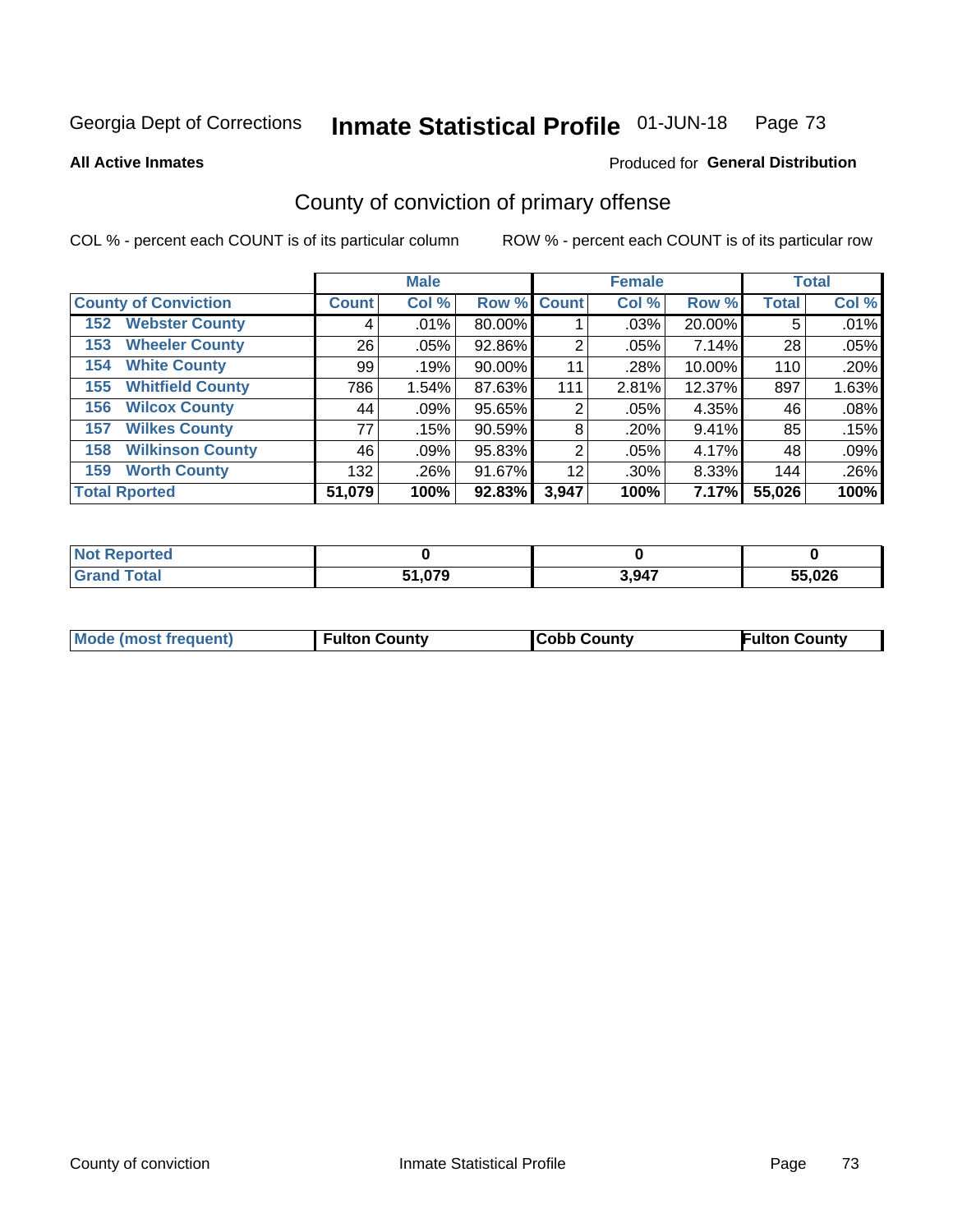## Georgia Dept of Corrections **All Active Inmates**

#### Inmate Statistical Profile 01-JUN-18 Page 74

Produced for General Distribution

## Circuit of conviction of primary offense

COL % - percent each COUNT is of its particular column ROW % - percent each COUNT is of its particular row

|                         |                                 |              | <b>Male</b> |        |                 | <b>Female</b> |        |              | <b>Total</b> |
|-------------------------|---------------------------------|--------------|-------------|--------|-----------------|---------------|--------|--------------|--------------|
|                         | <b>Circuit of Conviction</b>    | <b>Count</b> | Col %       | Row %  | <b>Count</b>    | Col %         | Row %  | <b>Total</b> | Col %        |
| 1                       | <b>Alapaha Circuit</b>          | 357          | .70%        | 92.97% | $\overline{27}$ | .69%          | 7.03%  | 384          | .70%         |
| $\overline{2}$          | <b>Alcovy Circuit</b>           | 1,285        | 2.52%       | 89.99% | 143             | 3.63%         | 10.01% | 1,428        | 2.60%        |
| $\overline{\mathbf{3}}$ | <b>Atlanta Circuit</b>          | 5,090        | 10.00%      | 96.06% | 209             | 5.31%         | 3.94%  | 5,299        | 9.66%        |
| 4                       | <b>Atlantic Circuit</b>         | 711          | 1.40%       | 94.05% | 45              | 1.14%         | 5.95%  | 756          | 1.38%        |
| 5                       | <b>Augusta Circuit</b>          | 2,621        | 5.15%       | 93.47% | 183             | 4.65%         | 6.53%  | 2,804        | 5.11%        |
| $\overline{6}$          | <b>Blue Ridge Circuit</b>       | 566          | 1.11%       | 90.71% | 58              | 1.47%         | 9.29%  | 624          | 1.14%        |
| 7                       | <b>Brunswick Circuit</b>        | 1,128        | 2.22%       | 94.55% | 65              | 1.65%         | 5.45%  | 1,193        | 2.18%        |
| 8                       | <b>Chattahoochee Circuit</b>    | 1,513        | 2.97%       | 94.62% | 86              | 2.18%         | 5.38%  | 1,599        | 2.92%        |
| 9                       | <b>Cherokee Circuit</b>         | 1,028        | 2.02%       | 86.97% | 154             | 3.91%         | 13.03% | 1,182        | 2.16%        |
| 10                      | <b>Clayton Circuit</b>          | 1,441        | 2.83%       | 92.91% | 110             | 2.79%         | 7.09%  | 1,551        | 2.83%        |
| $\overline{11}$         | <b>Cobb Circuit</b>             | 2,483        | 4.88%       | 91.76% | 223             | 5.67%         | 8.24%  | 2,706        | 4.94%        |
| 12                      | <b>Conasauga Circuit</b>        | 994          | 1.95%       | 87.73% | 139             | 3.53%         | 12.27% | 1,133        | 2.07%        |
| 13                      | <b>Cordele Circuit</b>          | 718          | 1.41%       | 93.01% | 54              | 1.37%         | 6.99%  | 772          | 1.41%        |
| $\overline{14}$         | <b>Coweta Circuit</b>           | 2,181        | 4.29%       | 91.99% | 190             | 4.83%         | 8.01%  | 2,371        | 4.32%        |
| 15                      | <b>Dougherty Circuit</b>        | 960          | 1.89%       | 95.05% | 50              | 1.27%         | 4.95%  | 1,010        | 1.84%        |
| 16                      | <b>Dublin Circuit</b>           | 440          | .86%        | 94.22% | 27              | .69%          | 5.78%  | 467          | .85%         |
| 17                      | <b>Eastern Circuit</b>          | 1,905        | 3.74%       | 95.25% | 95              | 2.41%         | 4.75%  | 2,000        | 3.65%        |
| 18                      | <b>Flint Circuit</b>            | 546          | 1.07%       | 88.93% | 68              | 1.73%         | 11.07% | 614          | 1.12%        |
| 19                      | <b>Griffin Circuit</b>          | 1,061        | 2.08%       | 92.02% | 92              | 2.34%         | 7.98%  | 1,153        | 2.10%        |
| 20                      | <b>Gwinnett Circuit</b>         | 2,788        | 5.48%       | 93.06% | 208             | 5.28%         | 6.94%  | 2,996        | 5.46%        |
| $\overline{21}$         | <b>Houston Circuit</b>          | 664          | 1.30%       | 93.39% | 47              | 1.19%         | 6.61%  | 711          | 1.30%        |
| $\overline{22}$         | <b>Lookout Mountain Circuit</b> | 1,132        | 2.22%       | 90.13% | 124             | 3.15%         | 9.87%  | 1,256        | 2.29%        |
| 23                      | <b>Macon Circuit</b>            | 1,225        | 2.41%       | 93.80% | 81              | 2.06%         | 6.20%  | 1,306        | 2.38%        |
| 24                      | <b>Middle Circuit</b>           | 956          | 1.88%       | 91.22% | 92              | 2.34%         | 8.78%  | 1,048        | 1.91%        |
| $\overline{25}$         | <b>Mountain Circuit</b>         | 355          | .70%        | 87.22% | 52              | 1.32%         | 12.78% | 407          | .74%         |
| 26                      | <b>Northeastern Circuit</b>     | 805          | 1.58%       | 90.65% | 83              | 2.11%         | 9.35%  | 888          | 1.62%        |
| $\overline{27}$         | <b>Northern Circuit</b>         | 719          | 1.41%       | 91.71% | 65              | 1.65%         | 8.29%  | 784          | 1.43%        |
| 28                      | <b>Ocmulgee Circuit</b>         | 1,029        | 2.02%       | 91.06% | 101             | 2.57%         | 8.94%  | 1,130        | 2.06%        |
| 29                      | <b>Oconee Circuit</b>           | 445          | .87%        | 93.10% | 33              | .84%          | 6.90%  | 478          | .87%         |
| 30                      | <b>Ogeechee Circuit</b>         | 996          | 1.96%       | 93.43% | 70              | 1.78%         | 6.57%  | 1,066        | 1.94%        |
| $\overline{31}$         | <b>Pataula Circuit</b>          | 387          | .76%        | 91.71% | 35              | .89%          | 8.29%  | 422          | .77%         |
| 32                      | <b>Piedmont Circuit</b>         | 662          | 1.30%       | 91.82% | 59              | 1.50%         | 8.18%  | 721          | 1.31%        |
| 33                      | <b>Rome Circuit</b>             | 894          | 1.76%       | 89.58% | 104             | 2.64%         | 10.42% | 998          | 1.82%        |
| 34                      | <b>South Georgia Circuit</b>    | 558          | 1.10%       | 94.42% | 33              | .84%          | 5.58%  | 591          | 1.08%        |
| 35                      | <b>Southern Circuit</b>         | 934          | 1.84%       | 95.70% | 42              | 1.07%         | 4.30%  | 976          | 1.78%        |
| 36                      | <b>Southwestern Circuit</b>     | 360          | .71%        | 93.99% | 23              | .58%          | 6.01%  | 383          | .70%         |
| 37                      | <b>Stone Mountain Circuit</b>   | 3,067        | 6.03%       | 95.49% | 145             | 3.68%         | 4.51%  | 3,212        | 5.86%        |
| 38                      | <b>Tallapoosa Circuit</b>       | 311          | .61%        | 92.56% | 25              | .64%          | 7.44%  | 336          | .61%         |
| 39                      | <b>Tifton Circuit</b>           | 592          | 1.16%       | 94.27% | 36              | .91%          | 5.73%  | 628          | 1.15%        |
| 40                      | <b>Toombs Circuit</b>           | 379          | .74%        | 93.35% | 27              | .69%          | 6.65%  | 406          | .74%         |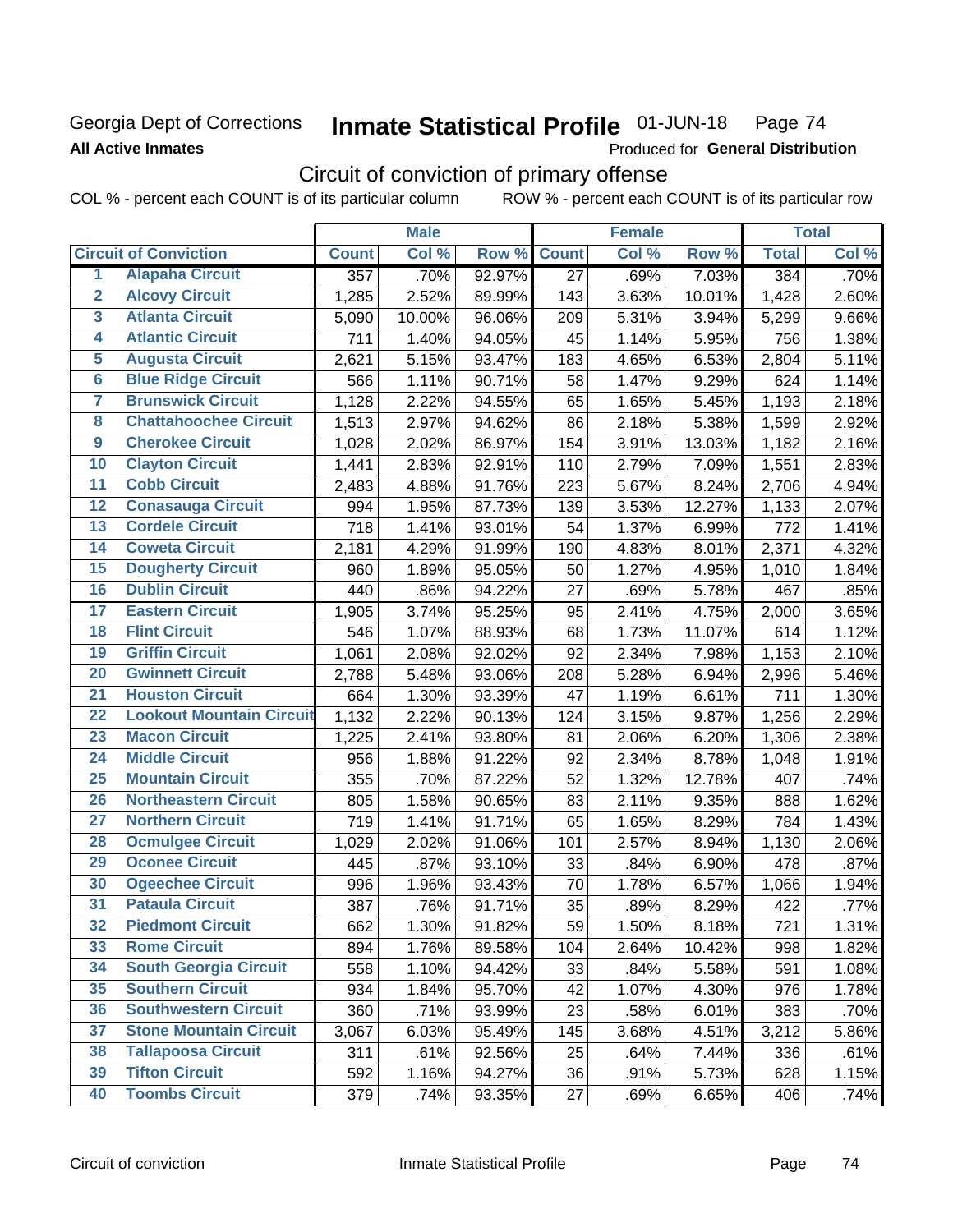## Georgia Dept of Corrections **All Active Inmates**

# Inmate Statistical Profile 01-JUN-18 Page 75

Produced for General Distribution

## Circuit of conviction of primary offense

COL % - percent each COUNT is of its particular column ROW % - percent each COUNT is of its particular row

|                                        |              | <b>Male</b> |        |                 | <b>Female</b> |        |        | <b>Total</b> |
|----------------------------------------|--------------|-------------|--------|-----------------|---------------|--------|--------|--------------|
| <b>Circuit of Conviction</b>           | <b>Count</b> | Col %       | Row %  | <b>Count</b>    | Col %         | Row %  | Total  | Col %        |
| <b>Waycross Circuit</b><br>41          | 902          | 1.77%       | 92.80% | 70              | 1.78%         | 7.20%  | 972    | 1.77%        |
| <b>Western Circuit</b><br>42           | 633          | 1.24%       | 93.92% | 41              | 1.04%         | 6.08%  | 674    | 1.23%        |
| <b>Rockdale Circuit</b><br>43          | 494          | .97%        | 92.16% | 42              | 1.07%         | 7.84%  | 536    | .98%         |
| <b>Douglas Circuit</b><br>44           | 1,035        | 2.03%       | 89.77% | 118             | 3.00%         | 10.23% | 1,153  | 2.10%        |
| <b>Appalachian Circuit</b><br>45       | 299          | .59%        | 90.88% | 30 <sup>1</sup> | .76%          | 9.12%  | 329    | .60%         |
| <b>Enotah Circuit</b><br>46            | 339          | $.67\%$     | 86.48% | 53              | 1.35%         | 13.52% | 392    | .71%         |
| 47<br><b>Bell-Forsyth J.C.</b>         | 364          | .72%        | 92.39% | 30              | .76%          | 7.61%  | 394    | .72%         |
| <b>Towaliga Judicial Circuit</b><br>48 | 311          | .61%        | 92.01% | 27              | .69%          | 7.99%  | 338    | .62%         |
| <b>Paulding Circuit</b><br>49          | 233          | .46%        | 91.37% | 22              | .56%          | 8.63%  | 255    | .47%         |
| <b>Total Rported</b>                   | 50,896       | 100%        | 92.82% | 3,936           | 100%          | 7.18%  | 54,832 | 100%         |
| <b>Not Reported</b>                    |              | 183         |        |                 | 11            |        |        | 194          |
| <b>Grand Total</b>                     |              | 51.079      |        |                 | 3.947         |        |        | 55.026       |

| $v \sim v \sim v$ | 5.571 | <b></b> | $V1$ unu TV          |
|-------------------|-------|---------|----------------------|
|                   |       |         |                      |
| ⊿tlanta           | Cobb  | Atlanta | Mode (most frequent) |
|                   |       |         |                      |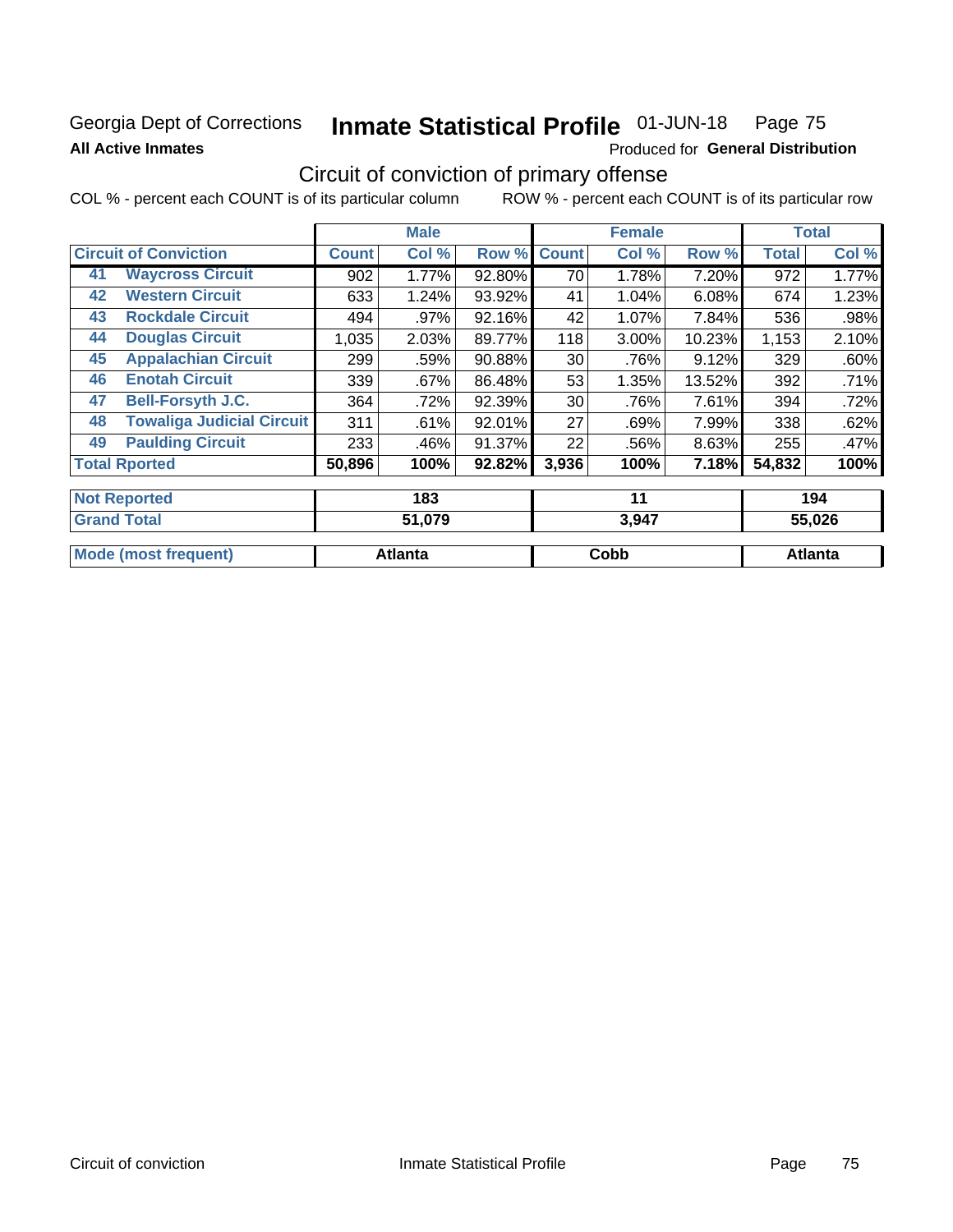### **All Active Inmates**

### Produced for **General Distribution**

## Years served (jail + prison) in this incarceration

|                        |              | <b>Male</b> |         |                  | <b>Female</b> |       |              | <b>Total</b> |
|------------------------|--------------|-------------|---------|------------------|---------------|-------|--------------|--------------|
| <b>Years Served</b>    | <b>Count</b> | Col %       | Row %   | <b>Count</b>     | Col %         | Row % | <b>Total</b> | Col%         |
| Less than one year     | 10,147       | 19.89%      | 90.40%  | 1,077            | 27.34%        | 9.60% | 11,224       | 20.42%       |
| 1 to 1.99 years        | 7,285        | 14.28%      | 91.19%  | 704              | 17.87%        | 8.81% | 7,989        | 14.54%       |
| 2 to 2.99 years        | 5,278        | 10.35%      | 91.62%  | 483              | 12.26%        | 8.38% | 5,761        | 10.48%       |
| 3 to 3.99 years        | 4,262        | 8.35%       | 92.15%  | 363              | 9.21%         | 7.85% | 4,625        | 8.42%        |
| 4 to 4.99 years        | 3,359        | 6.58%       | 92.66%  | 266              | 6.75%         | 7.34% | 3,625        | 6.60%        |
| 5 to 5.99 years        | 2,753        | 5.40%       | 92.76%  | 215              | 5.46%         | 7.24% | 2,968        | 5.40%        |
| 6 to 6.99 years        | 2,397        | 4.70%       | 94.04%  | 152              | 3.86%         | 5.96% | 2,549        | 4.64%        |
| 7 to 7.99 years        | 2,037        | 3.99%       | 94.31%  | 123              | 3.12%         | 5.69% | 2,160        | 3.93%        |
| <b>8 to 8.99 years</b> | 1,657        | 3.25%       | 94.42%  | 98               | 2.49%         | 5.58% | 1,755        | 3.19%        |
| 9 to 9.99 years        | 1,389        | 2.72%       | 95.27%  | 69               | 1.75%         | 4.73% | 1,458        | 2.65%        |
| 10 to 10.99 years      | 1,228        | 2.41%       | 96.16%  | 49               | 1.24%         | 3.84% | 1,277        | 2.32%        |
| 11 to 11.99 years      | 1,058        | 2.07%       | 95.57%  | 49               | 1.24%         | 4.43% | 1,107        | 2.01%        |
| 12 to 12.99 years      | 799          | 1.57%       | 96.15%  | 32               | 0.81%         | 3.85% | 831          | 1.51%        |
| 13 to 13.99 years      | 683          | 1.34%       | 95.39%  | 33               | 0.84%         | 4.61% | 716          | 1.30%        |
| 14 to 14.99 years      | 625          | 1.23%       | 95.27%  | 31               | 0.79%         | 4.73% | 656          | 1.19%        |
| 15 to 15.99 years      | 579          | 1.13%       | 95.39%  | 28               | 0.71%         | 4.61% | 607          | 1.10%        |
| 16 to 16.99 years      | 474          | 0.93%       | 95.95%  | 20               | 0.51%         | 4.05% | 494          | 0.90%        |
| 17 to 17.99 years      | 509          | 1.00%       | 97.51%  | 13               | 0.33%         | 2.49% | 522          | 0.95%        |
| 18 to 18.99 years      | 444          | 0.87%       | 94.47%  | 26               | 0.66%         | 5.53% | 470          | 0.86%        |
| 19 to 19.99 years      | 434          | 0.85%       | 95.38%  | 21               | 0.53%         | 4.62% | 455          | 0.83%        |
| 20 to 20.99 years      | 414          | 0.81%       | 97.18%  | 12               | 0.30%         | 2.82% | 426          | 0.78%        |
| 21 to 21.99 years      | 378          | 0.74%       | 97.42%  | 10               | 0.25%         | 2.58% | 388          | 0.71%        |
| 22 to 22.99 years      | 345          | 0.68%       | 96.64%  | 12               | 0.30%         | 3.36% | 357          | 0.65%        |
| 23 to 23.99 years      | 349          | 0.68%       | 96.94%  | 11               | 0.28%         | 3.06% | 360          | 0.66%        |
| 24 to 24.99 years      | 285          | 0.56%       | 96.61%  | 10               | 0.25%         | 3.39% | 295          | 0.54%        |
| 25 to 25.99 years      | 230          | 0.45%       | 98.71%  | 3                | 0.08%         | 1.29% | 233          | 0.42%        |
| 26 to 26.99 years      | 206          | 0.40%       | 95.81%  | $\boldsymbol{9}$ | 0.23%         | 4.19% | 215          | 0.39%        |
| 27 to 27.99 years      | 182          | 0.36%       | 97.33%  | 5                | 0.13%         | 2.67% | 187          | 0.34%        |
| 28 to 28.99 years      | 130          | 0.25%       | 97.01%  | 4                | 0.10%         | 2.99% | 134          | 0.24%        |
| 29 to 29.99 years      | 129          | 0.25%       | 100.00% |                  |               |       | 129          | 0.23%        |
| Thirty + years         | 970          | 1.90%       | 98.78%  | 12               | 0.30%         | 1.22% | 982          | 1.79%        |
| <b>Total Reported</b>  | 51,015       | 100%        | 92.83%  | 3,940            | 100%          | 7.17% | 54,955       | 100%         |

| reo.    | ״מ     |       | -      |
|---------|--------|-------|--------|
| المقماد | 51 N70 | 3,947 | 55,026 |

| <b>Mean</b><br>(average) | 6.6                | 4.12               | 6.42          |
|--------------------------|--------------------|--------------------|---------------|
| Median (middle)          | 3.63               | 2.34               | 3.5           |
| Mode (most frequent)     | Less than one year | Less than one year | Less than one |
|                          |                    |                    | vear          |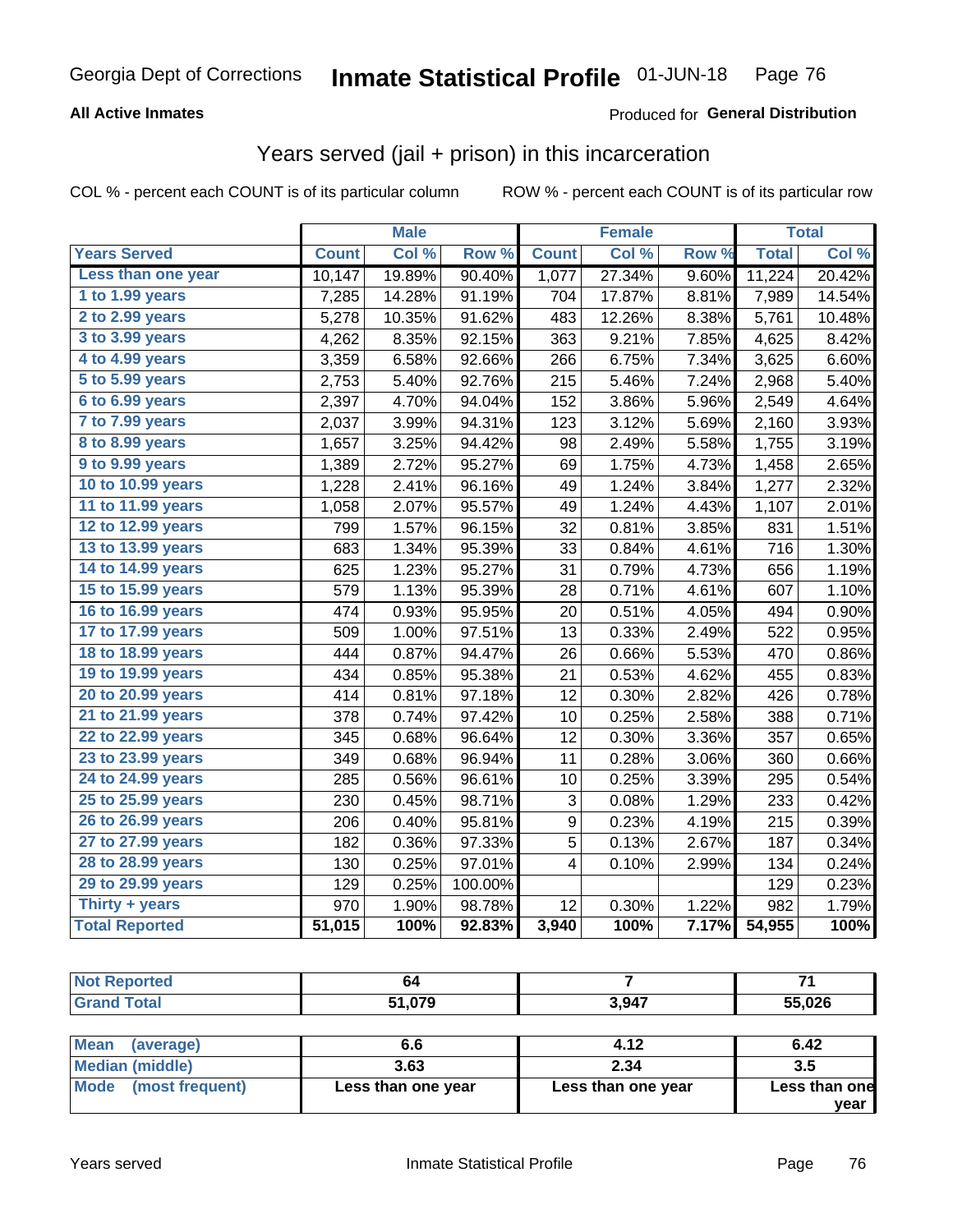### **All Active Inmates**

Produced for **General Distribution**

## Results of most recent HIV tests

|                         |              | <b>Male</b> |         |              | <b>Female</b> |       |        | Total  |
|-------------------------|--------------|-------------|---------|--------------|---------------|-------|--------|--------|
| <b>HIV Test Results</b> | <b>Count</b> | Col %       | Row %I  | <b>Count</b> | Col %         | Row % | Total  | Col %  |
| <b>Positive</b>         | 685          | 1.49%       | 93.84%  | 45           | $1.27\%$      | 6.16% | 730    | 1.47%  |
| <b>Negative</b>         | 45,346       | 98.51%      | 92.83%  | 3,501        | 98.73%        | 7.17% | 48,847 | 98.52% |
| Indeterminate           | ີ            | 0.01%       | 100.00% |              |               |       |        | 0.01%  |
| <b>Total Reported</b>   | 46,034       | 100%        | 92.85%  | 3,546        | 100%          | 7.15% | 49,580 | 100%   |

| <b>Not Reported</b> | 5,045  | 40 <sup>′</sup> | ,446   |
|---------------------|--------|-----------------|--------|
| Total<br>Gran       | 51,079 | 3,947           | 55,026 |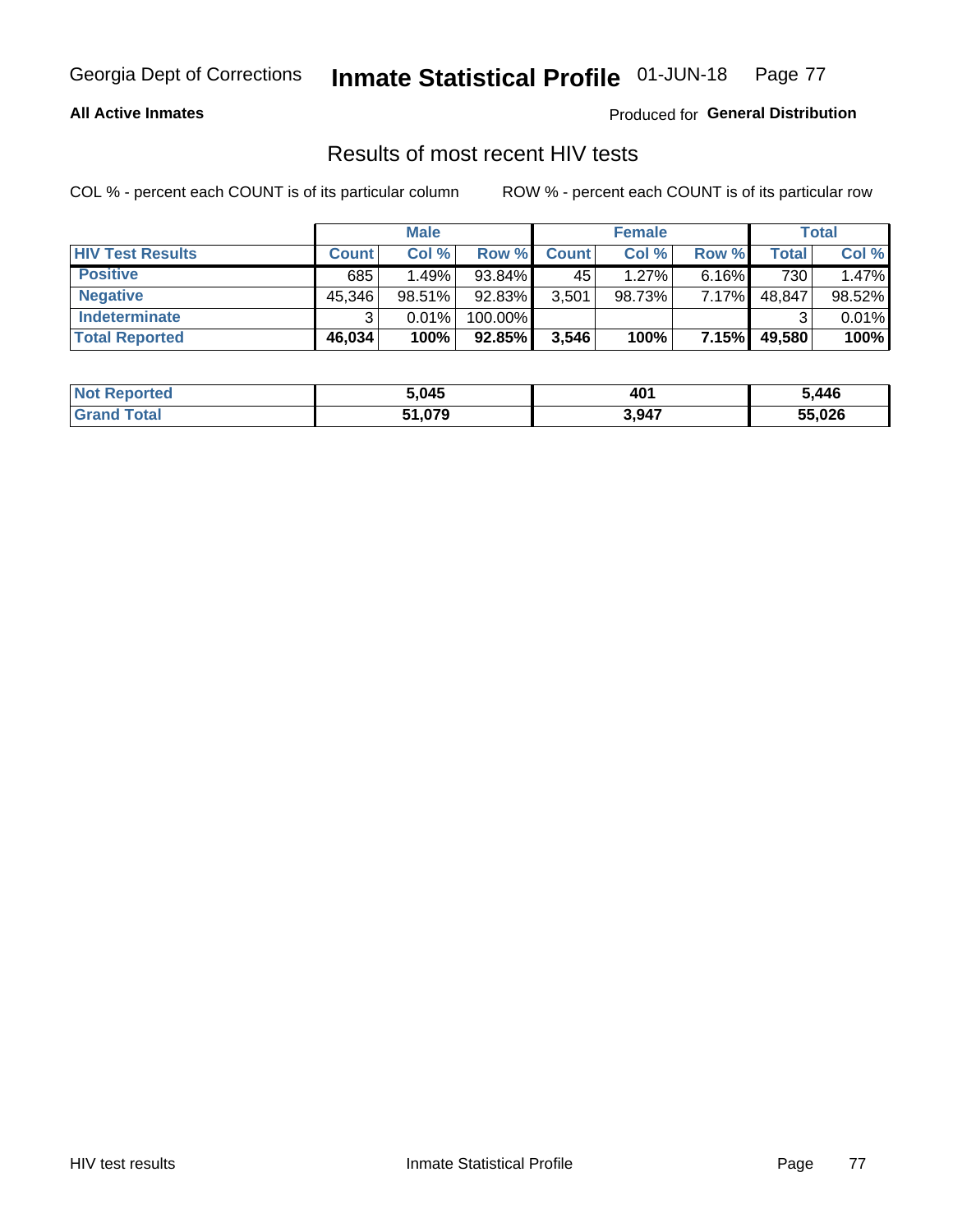### **All Active Inmates**

## Produced for **General Distribution**

## Results of most recent tuberculosis test

|                                  | <b>Male</b>  |          | <b>Female</b> |              |           | Total    |              |        |
|----------------------------------|--------------|----------|---------------|--------------|-----------|----------|--------------|--------|
| <b>Tuberculosis Test Results</b> | <b>Count</b> | Col%     | Row %         | <b>Count</b> | Col %     | Row %    | <b>Total</b> | Col %  |
| <b>Positive on current test</b>  | 6.692        | 14.08%   | 97.72%        | 156          | 4.14%     | 2.28%    | 6,848        | 13.35% |
| <b>Positive on previous test</b> | ົ            | $0.01\%$ | 100.00%       |              |           |          |              | 0.01%  |
| <b>Negative</b>                  | 40,838       | 85.92%   | $91.88\%$     | 3,611        | $95.86\%$ | $8.12\%$ | 44.449       | 86.65% |
| <b>Total Reported</b>            | 47,532       | 100%     | 92.66%        | 3,767        | 100%      | $7.34\%$ | 51,299       | 100.0% |

| <b>Not Reported</b> | 3,547  | 180   | דמד מ<br>. |
|---------------------|--------|-------|------------|
| <b>Total</b>        | 51,079 | 3,947 | 55,026     |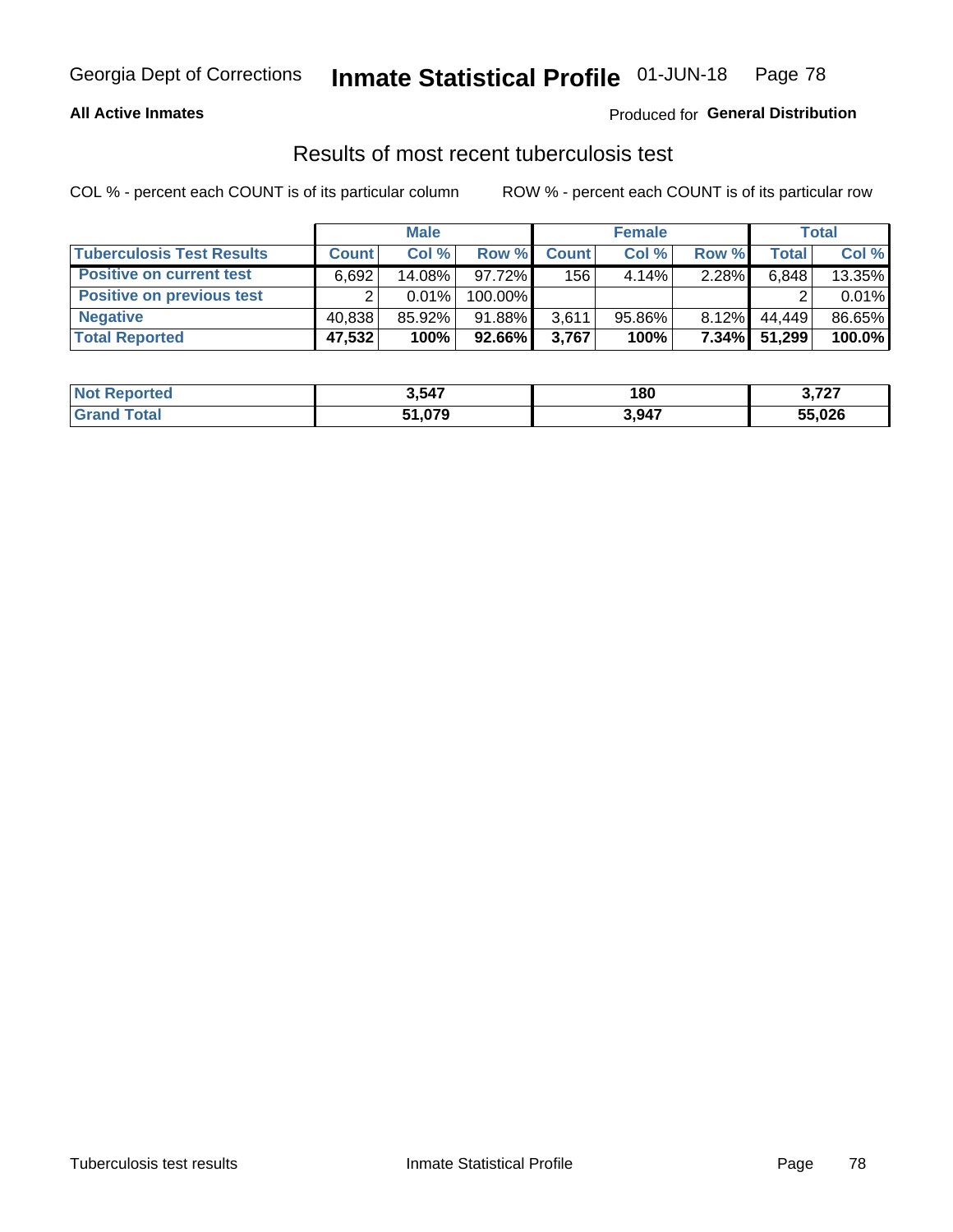### **All Active Inmates**

Produced for **General Distribution**

## Results of most recent syphilis test

|                                 | <b>Male</b>  |           |           | <b>Female</b> |        |          | Total   |        |
|---------------------------------|--------------|-----------|-----------|---------------|--------|----------|---------|--------|
| <b>Syphilis Test Results</b>    | <b>Count</b> | Col%      | Row %     | <b>Count</b>  | Col %  | Row %    | Total I | Col %  |
| <b>Positive on current test</b> | 175          | 1.33%     | $95.11\%$ |               | 1.89%  | 4.89%    | 184     | 1.35%  |
| <b>Negative</b>                 | 12.943       | $98.67\%$ | 96.52%    | 467           | 98.11% | $3.48\%$ | 13,410  | 98.65% |
| <b>Total Reported</b>           | 13,118       | 100%      | 96.50%    | 476           | 100%   | $3.50\%$ | 13,594  | 100%   |

| <b>Not Reported</b> | 37,961 | 3,471 | 432. ا |
|---------------------|--------|-------|--------|
| <b>Grand Total</b>  | 51,079 | 3,947 | 55,026 |